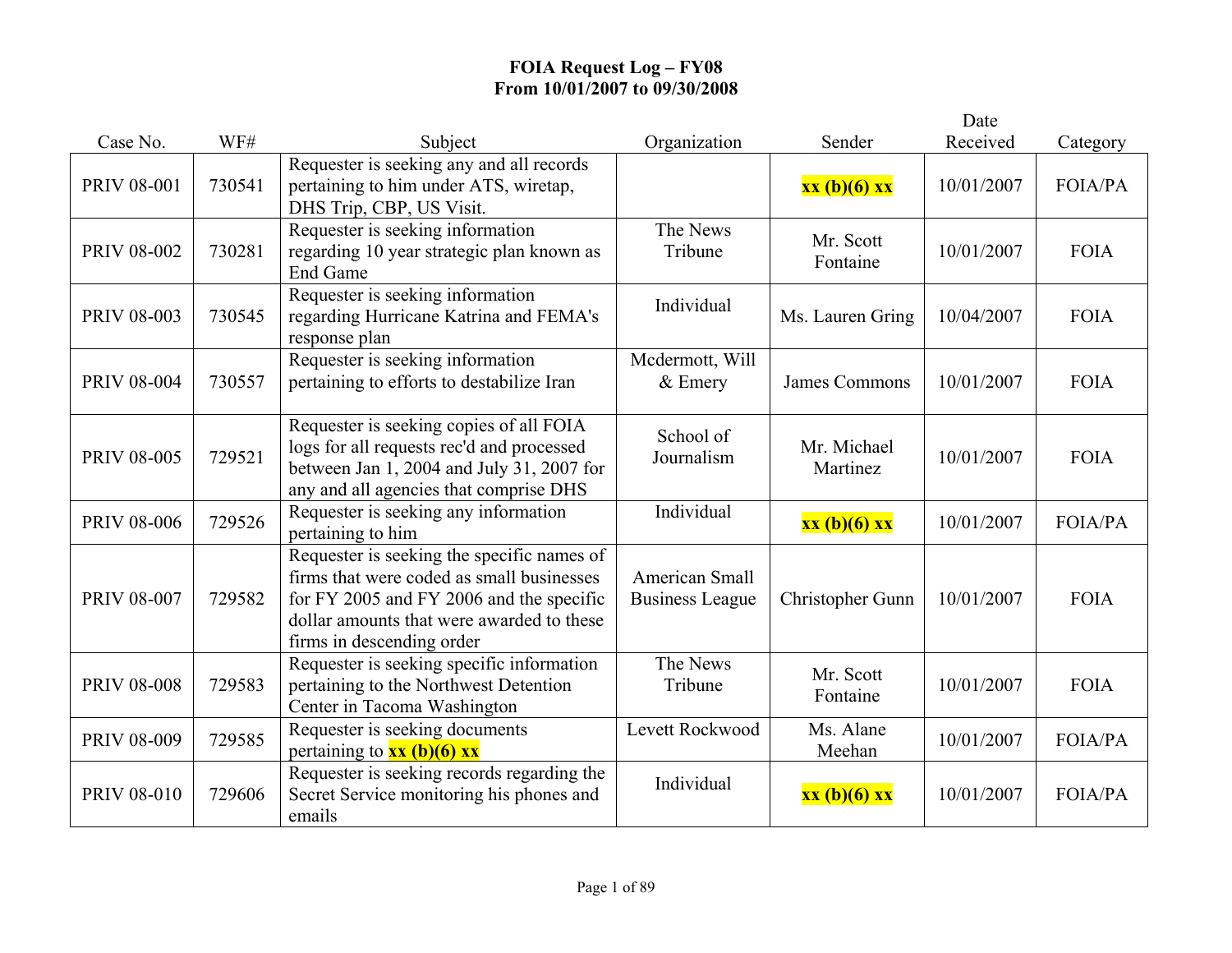|                    |        |                                                                                                                                                        |                                                       |                               | Date       |                |
|--------------------|--------|--------------------------------------------------------------------------------------------------------------------------------------------------------|-------------------------------------------------------|-------------------------------|------------|----------------|
| Case No.           | WF#    | Subject                                                                                                                                                | Organization                                          | Sender                        | Received   | Category       |
| <b>PRIV 08-011</b> | 729613 | Requester is seeking information<br>pertaining to the Federal Torts Claim Act<br>that he filed against the US Dept of<br><b>Homeland Security</b>      | ET-4625                                               | <b>James Evans</b>            | 10/01/2007 | <b>FOIA</b>    |
| PRIV 08-012        | 730642 | Requester is seeking information<br>pertaining to him                                                                                                  | Individual                                            | xx (b)(6) xx                  | 10/04/2007 | <b>FOIA/PA</b> |
| PRIV 08-013        | 730643 | Requester is seeking documents<br>pertaining to contract No: HSHQDA-05-<br>C-0002 and 001                                                              | CRA, Inc                                              | Ms. Christina<br>Johnson      | 10/04/2007 | <b>FOIA</b>    |
| <b>PRIV 08-014</b> | 730646 | Requester is seeking documents relating<br>to Task order HSTS03-07-J-CIO147                                                                            | FedSources, Inc                                       | Ms. Kelly Miller              | 10/03/2007 | <b>FOIA</b>    |
| <b>PRIV 08-015</b> | 730647 | Requester is seeking information<br>pertaining to a flight taken by $\frac{xx(b)(6)xx}{x^2}$<br>in January 2005                                        | Individual                                            | Mr. Jeffrey<br>Schetroma      | 10/02/2007 | FOIA/PA        |
| PRIV 08-016        | 730648 | Requester is seeking documents<br>pertaining to contract under #BAA0701                                                                                | <b>INPUT</b>                                          | Ms. Jennifer<br>Deutschendorf | 10/03/2007 | <b>FOIA</b>    |
| PRIV 08-017        | 730649 | Requester is seeking information<br>pertaining to contract<br>#HSHQVVT05J00003                                                                         | FedSources<br>A Washington<br>Management<br>Group Co. | Ms. Elizabeth<br>Steponkus    | 10/03/2007 | <b>FOIA</b>    |
| PRIV 08-018        | 730651 | Requester is seeking information<br>pertaining to her Passport                                                                                         | Individual                                            | xx (b)(6) xx                  | 10/04/2007 | FOIA/PA        |
| PRIV 08-019        | 730652 | Requester is seeking information<br>pertaining to $xx$ (b)(6) xx                                                                                       |                                                       | Ms. Gracie<br>Cortez          | 10/04/2007 | <b>FOIA/PA</b> |
| <b>PRIV 08-020</b> | 730653 | Requester is seeking information<br>pertaining to his deportation                                                                                      |                                                       | xx (b)(6) xx                  | 10/04/2007 | <b>FOIA/PA</b> |
| PRIV 08-021        | 731720 | Requester is seeking a digital copy of the<br>folder DHS Daily Infrastructure<br>Protection Reports specifically from July<br>$1, 2007$ to the present |                                                       | Mr. Michael<br>Ravnitzky      | 10/05/2007 | <b>FOIA</b>    |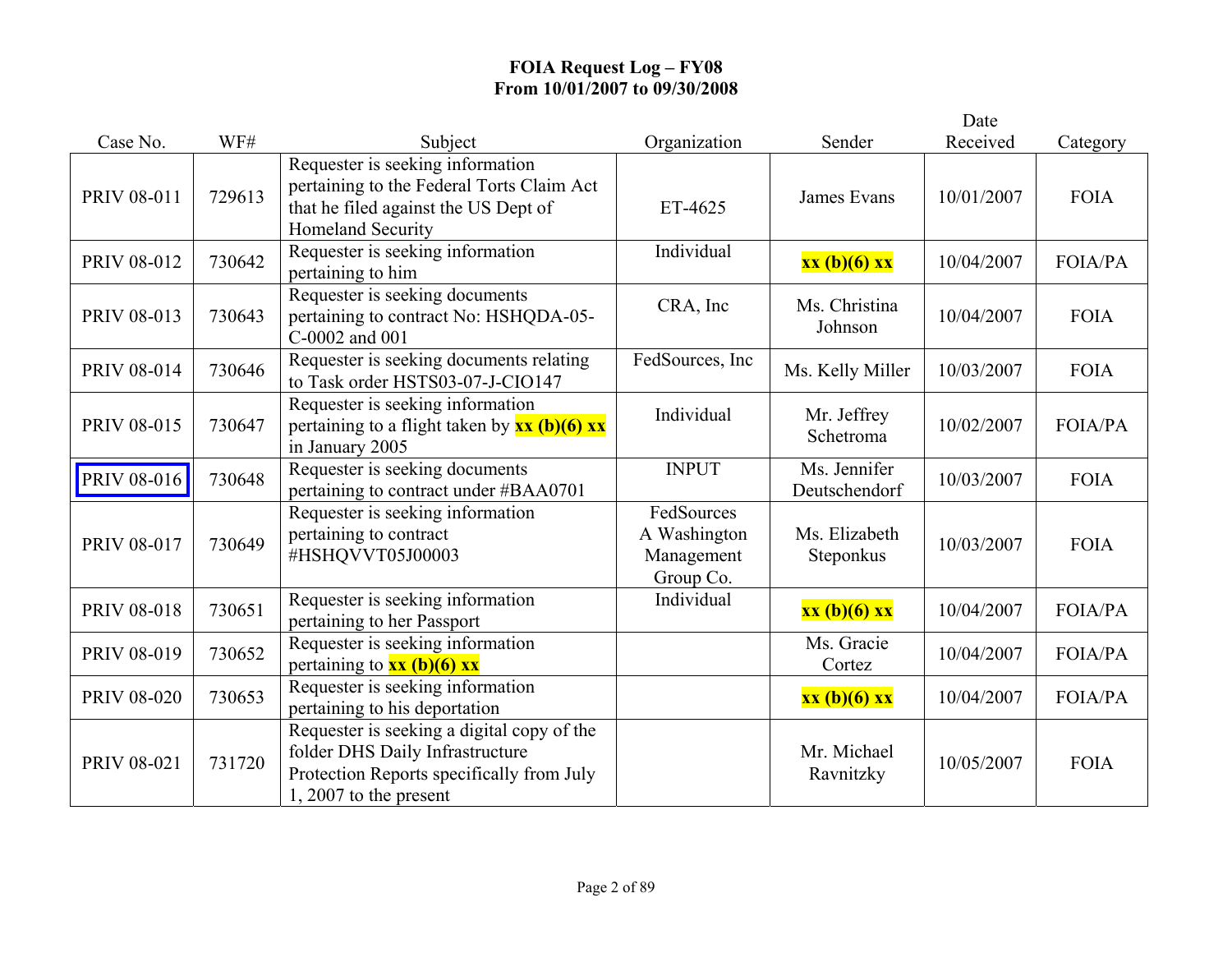|                    |        |                                                                                                                                                                                                                                        |                                                |                             | Date       |                |
|--------------------|--------|----------------------------------------------------------------------------------------------------------------------------------------------------------------------------------------------------------------------------------------|------------------------------------------------|-----------------------------|------------|----------------|
| Case No.           | WF#    | Subject                                                                                                                                                                                                                                | Organization                                   | Sender                      | Received   | Category       |
| <b>PRIV 08-022</b> | 731721 | Requester is seeking information<br>pertaining to evaluating Wackenhut's<br>status as a responsible contractor                                                                                                                         | Service<br>Employees<br>International<br>Union | Mr. Ted Henson              | 10/10/2007 | <b>FOIA</b>    |
| PRIV 08-023        | 731722 | Requester is seeking documents relating<br>to microelectromechanical or<br>micromechanical insects etc. for<br>surveillance in public space                                                                                            | Partnership for<br>Civil Justice, Inc.         | Mara Verheyden-<br>Hilliard | 10/09/2007 | <b>FOIA</b>    |
| <b>PRIV 08-024</b> | 731723 | Requester is seeking the exact date that $\mathbf{x} \mathbf{x}$<br>$(b)(6)$ xx became a US citizen                                                                                                                                    |                                                | Mr. Gerret Hoher            | 10/10/2007 | <b>FOIA/PA</b> |
| <b>PRIV 08-025</b> | 731724 | Requester is seeking documents relating<br>to all post secondary institutions that<br>received payments from DHS for<br>employees' university educations                                                                               | <b>Associated Press</b>                        | Ms. Martha<br>Mendoza       | 10/11/2007 | <b>FOIA</b>    |
| <b>PRIV 08-026</b> | 731725 | Requester is seeking information<br>regarding Fleet cards and other cards<br>issued in nine Bay are counties from Jan<br>$1,2000$ to present                                                                                           | Channel 2 News                                 | Mr. Roland Wolk             | 10/11/2007 | <b>FOIA</b>    |
| PRIV 08-027        | 731726 | Requester is seeking information<br>pertaining to all US airports that was<br>recently released to CBS                                                                                                                                 | 10TV                                           | Mr. Paul Aker               | 10/10/2007 | <b>FOIA</b>    |
| <b>PRIV 08-028</b> | 731727 | Requester is seeking information<br>regarding the determination that anyone<br>seeking access to Chemical-terrorism<br>Vulnerablilty Information must complete<br>training to understand the requirements<br>for safeguarding the info | <b>Blank Rome LLP</b>                          | Mr. Andrew Dyer             | 10/10/2007 | <b>FOIA</b>    |
| PRIV 08-029        | 731841 | Contract HSHQPA05A00053                                                                                                                                                                                                                |                                                | Rajitha Uppalli             | 10/12/2007 | <b>FOIA</b>    |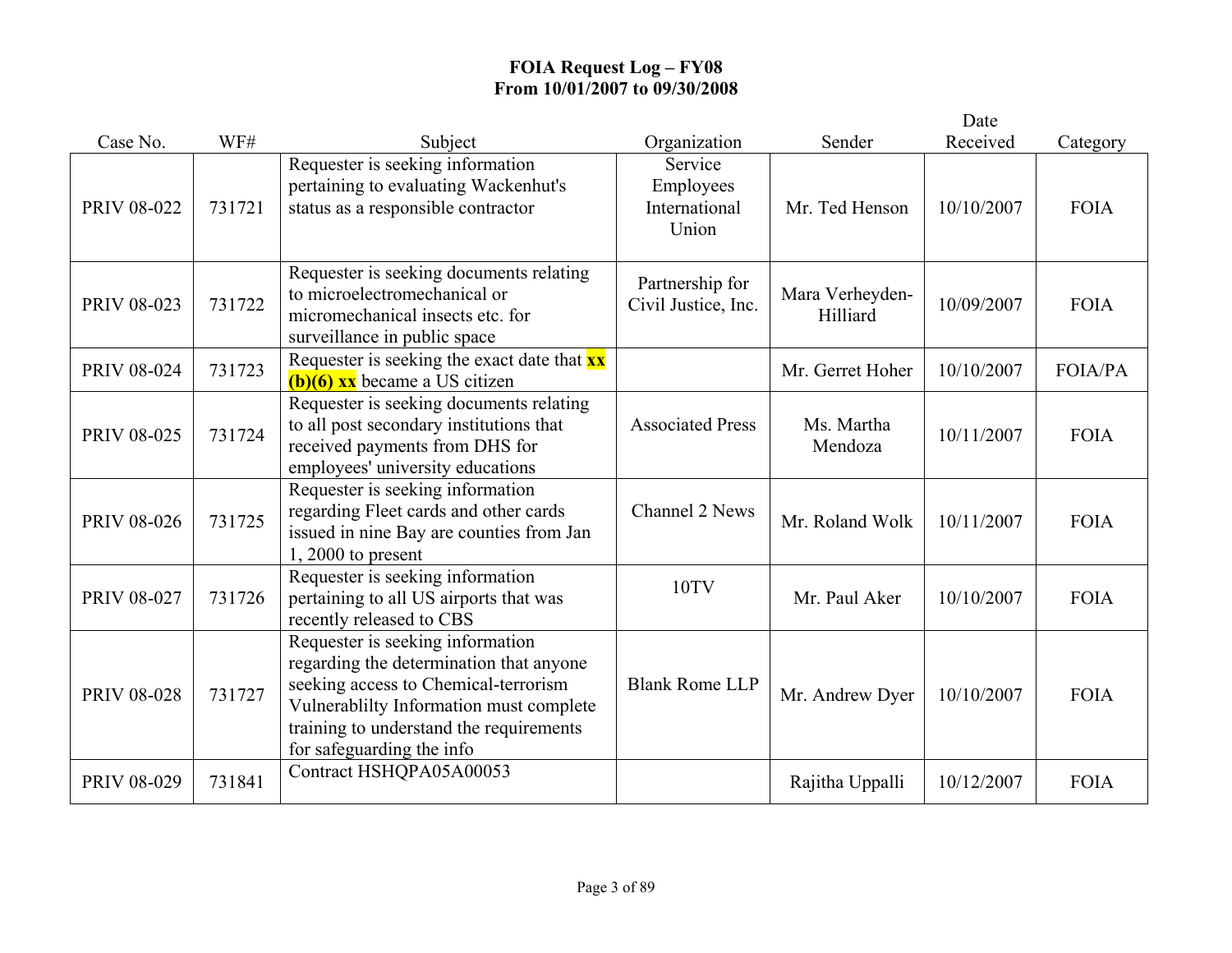|                    |        |                                                                                                                                                                                              |                                                                 |                          | Date       |                |
|--------------------|--------|----------------------------------------------------------------------------------------------------------------------------------------------------------------------------------------------|-----------------------------------------------------------------|--------------------------|------------|----------------|
| Case No.           | WF#    | Subject                                                                                                                                                                                      | Organization                                                    | Sender                   | Received   | Category       |
| <b>PRIV 08-030</b> | 732365 | Requester seeks an all documents related<br>to Solicitation HSHQDC-07-Q-00233,<br>Office of Intelligence.                                                                                    | General<br>Dynamics<br>Advanced<br>Information<br>Systems, Inc. | M. Kuahine<br>McLean     | 10/16/2007 | <b>FOIA</b>    |
| <b>PRIV 08-031</b> | 732390 | Requester seeks the credit card list                                                                                                                                                         | Veteran's Office<br>Products                                    | Mr. James<br>Standfield  | 10/16/2007 | <b>FOIA</b>    |
| PRIV 08-032        | 732703 | Requester is seeking a list of those<br>awarded grants under the 2007 Urban<br>Areas Security Initiative (UASI)<br>Nonprofit Security Grant Program<br>(NSGP)                                | Village Voice                                                   | Mr. Sean<br>Gardiner     | 10/16/2007 | <b>FOIA</b>    |
| PRIV 08-033        | 732705 | Requester seeks documents related to<br>HSHQDC-05-C-00036, Shirlington<br>Limousine and Transportation, Inc.,                                                                                | FMGaston &<br>Associates, LLC                                   | Ms. Felicia<br>Gaston    | 10/16/2007 | <b>FOIA</b>    |
| PRIV 08-034        | 732707 | Requester seeks the names and addresses<br>of the Citizen Corps who were awarded<br>grants under the DHS National Training<br>Program, to include the amount each<br>Citizen Corps received. | Village Voice                                                   | Mr. Sean<br>Gardiner     | 10/17/2007 | <b>FOIA</b>    |
| PRIV 08-035        | 732720 | Requester is seeking information<br>pertaining to FOIA ID $#s$ 07-859, 07-630,<br>07-406                                                                                                     | The Hill                                                        | Mr. Bob Cusack           | 10/16/2007 | <b>FOIA</b>    |
| <b>PRIV 08-036</b> | 732724 | Requester is seeking documents regarding<br>an incident that occurred at 21 Morris<br>Blvd in Conklin, New York and Victory<br>Blvd in Birmingham, New York                                  | <b>Ward Norris</b><br>Heller & Reidy<br><b>LLP</b>              | Ms. Colleen<br>Dimartino | 10/16/2007 | <b>FOIA</b>    |
| <b>PRIV 08-037</b> | 732863 | Requester is seeking information<br>pertaining to the status of her application<br>and other items regarding the process                                                                     |                                                                 | $xx(b)(6)$ $xx$          | 10/16/2007 | <b>FOIA/PA</b> |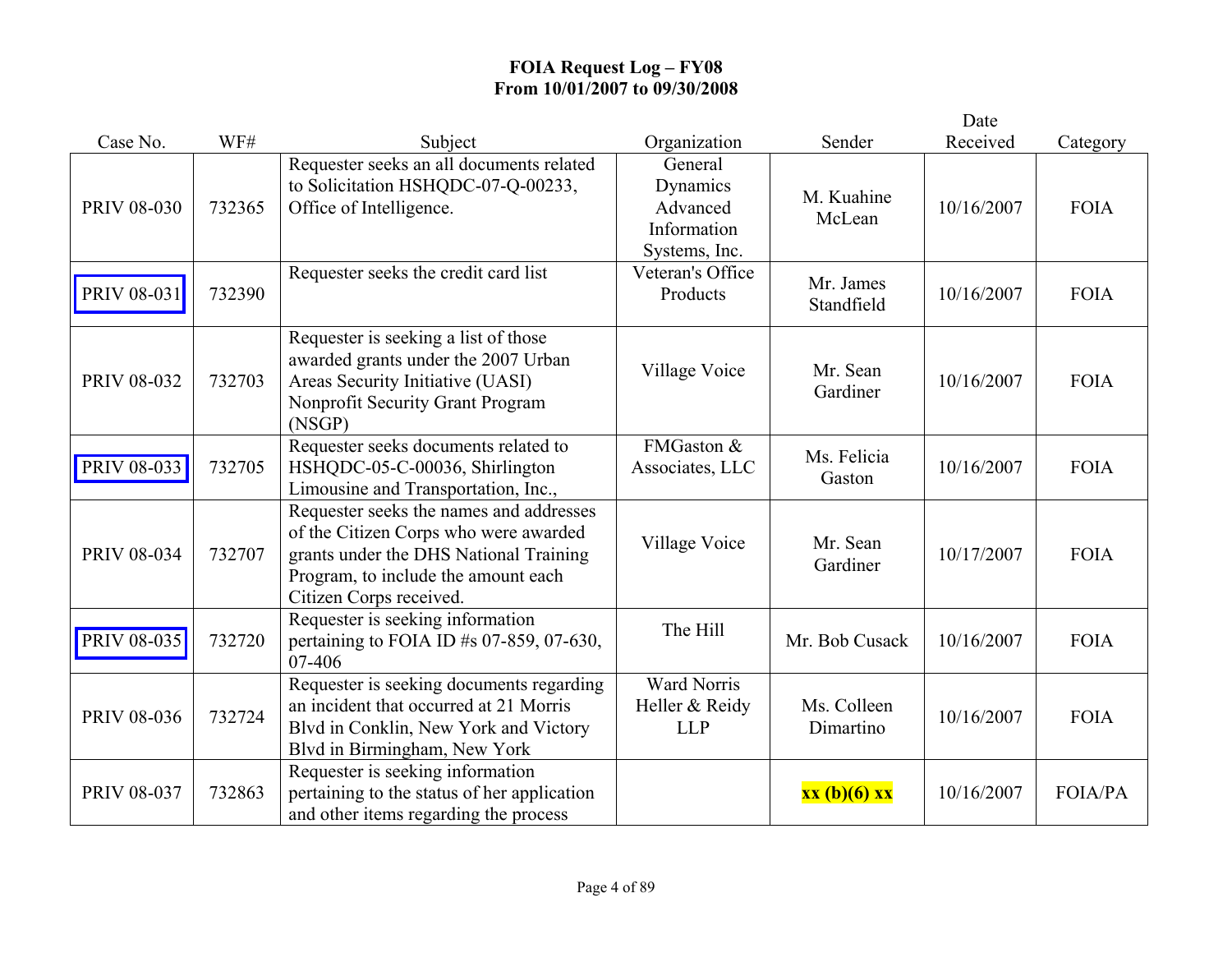|                    |        |                                                                                                                                                                                                           |                                                                                                                             |                            | Date       |                |
|--------------------|--------|-----------------------------------------------------------------------------------------------------------------------------------------------------------------------------------------------------------|-----------------------------------------------------------------------------------------------------------------------------|----------------------------|------------|----------------|
| Case No.           | WF#    | Subject                                                                                                                                                                                                   | Organization                                                                                                                | Sender                     | Received   | Category       |
| <b>PRIV 08-038</b> | 732908 | Requester seeks documents pertaining to<br>contract # HSSCHQ04D0096                                                                                                                                       | FedSources<br>A Washington<br>Management<br>Group Co.                                                                       | Ms. Elizabeth<br>Steponkus | 10/17/2007 | <b>FOIA</b>    |
| PRIV 08-039        | 732925 | Requester seeks documents pertaining to<br>contract # HSCEAM06C00002                                                                                                                                      | FedSources<br>A Washington<br>Management<br>Group Co.                                                                       | Ms. Elizabeth<br>Steponkus | 10/17/2007 | <b>FOIA</b>    |
| <b>PRIV 08-040</b> | 732986 | Requester is seeking information<br>regarding records received by DHS from<br>the City of New York or PoliceDept.<br>concerning the lower Manhattan Security<br>Initiative                                | New York Civil<br><b>Liberties Union</b><br>Foundation                                                                      | Christopher Dunn           | 10/17/2007 | <b>FOIA</b>    |
| PRIV 08-041        | 733102 | Requester is seeking all records pertaining<br>to Sophie Helena In't Veld                                                                                                                                 | Electronic<br>Frontier<br>Foundation                                                                                        | Ms Marcia<br>Hofmann       | 10/17/2007 | <b>FOIA/PA</b> |
| <b>PRIV 08-042</b> | 733124 | Requester is seeking the DHS "Policy $\&$<br>Procedure Manual" insert covering<br>firearms qualifications for duly qualifying<br>retired Special Agents/Law Enforcement<br>Officers                       | Individual                                                                                                                  | Mr. Raymond<br>Marchetta   | 10/18/2007 | <b>FOIA</b>    |
| PRIV 08-043        | 734784 | Requester is seeking information<br>pertaining to the detention and/or<br>interrogation of individuals denominated<br>"enemy combatants" and detained at<br>civilian or military facilities within the US | Allard K.<br>Lowenstein<br>International<br>Human Rights<br>Clinic-National<br><b>Litigation Project</b><br>Yale Law School | Mr. Jonathan<br>Freiman    | 10/24/2007 | <b>FOIA</b>    |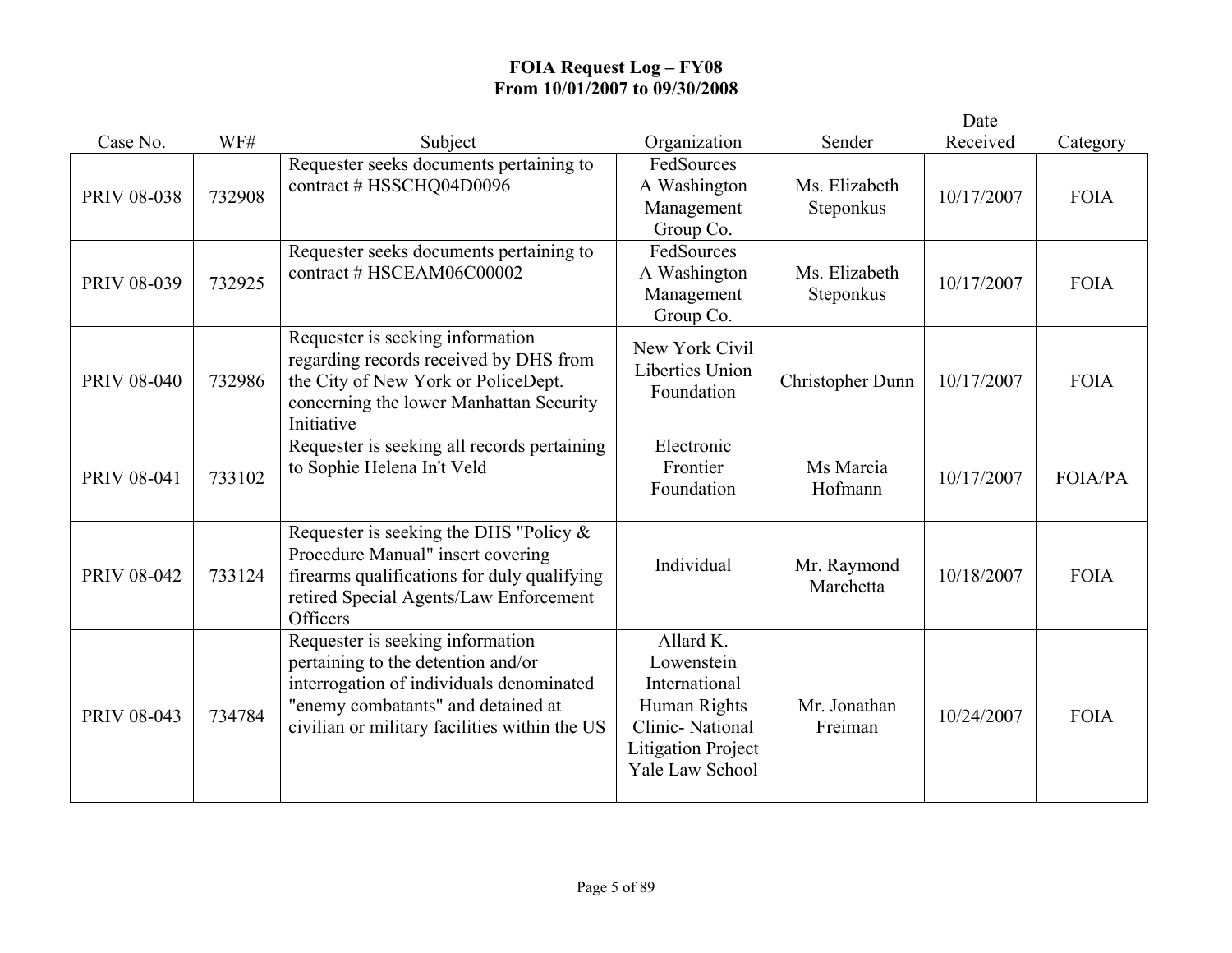|                    |        |                                                                                                                                                                    |                               |                          | Date       |                |
|--------------------|--------|--------------------------------------------------------------------------------------------------------------------------------------------------------------------|-------------------------------|--------------------------|------------|----------------|
| Case No.           | WF#    | Subject                                                                                                                                                            | Organization                  | Sender                   | Received   | Category       |
| <b>PRIV 08-044</b> | 734787 | Requester is seeking information<br>pertaining to classified portions of the<br>"Commission for Assistance to a Free<br>Cuba: Report to the President, June 2006." | Individual                    | Mr. Jeremy<br>Bigwood    | 10/24/2007 | <b>FOIA</b>    |
| <b>PRIV 08-045</b> | 734789 | Requester is seeking any reports<br>pertaining to the raid, search and<br>interviewing of $xx$ (b)(6) $xx$                                                         |                               | xx (b)(6) xx             | 10/24/2007 | <b>FOIA/PA</b> |
| <b>PRIV 08-046</b> | 734796 | Requester is seeking any information<br>pertaining to $xx$ (b)(6) xx                                                                                               | Jackson Walker<br>L.L.P.      | Mr. David<br>Phillips    | 10/24/2007 | <b>FOIA/PA</b> |
| <b>PRIV 08-047</b> | 734807 | Requester is seeking information<br>pertaining to Performance Institute's<br>contract for education and training<br>services for different amount and dates        |                               | Mr. Steve Shih           | 10/24/2007 | <b>FOIA</b>    |
| <b>PRIV 08-048</b> | 734814 | Requester is seeking information<br>pertaining to $\frac{xx(b)(6)}{x}x$ regarding<br>political asylum or any other documents                                       | Joseph F.<br>DeFelice         | Mr. Joseph<br>DeFelice   | 10/24/2007 | <b>FOIA/PA</b> |
| PRIV 08-049        | 735189 | Requester is seeking information<br>regarding records pertaining to $\frac{\text{xx (b)(6)}}{}$<br><b>xx</b> ineligibility for a visa                              | Brauwerman &<br>Morgado       | Mr. Bradley June         | 10/25/2007 | <b>FOIA/PA</b> |
| <b>PRIV 08-050</b> | 735191 | Requester is seeking information<br>pertaining to records relating to a position<br>that he applied for.                                                           | Individual                    | xx (b)(6) xx             | 10/25/2007 | <b>FOIA/PA</b> |
| <b>PRIV 08-051</b> | 735193 | Requester is seeking copies of reports<br>related to the City of Pittsburgh' spending<br>or use of Buffer Zone Protection Program<br>funding since Jan. 1, 2006    | Pittsburgh Post-<br>Gazette   | Mr. Rich Lord            | 10/22/2007 | <b>FOIA</b>    |
| <b>PRIV 08-052</b> | 735198 | Requester is seeking information<br>regarding the A file of $xx$ (b)(6) $xx$                                                                                       | Armando C.<br>Hernandez, Esq. | Mr. Armando<br>Hernandez | 10/22/2007 | <b>FOIA/PA</b> |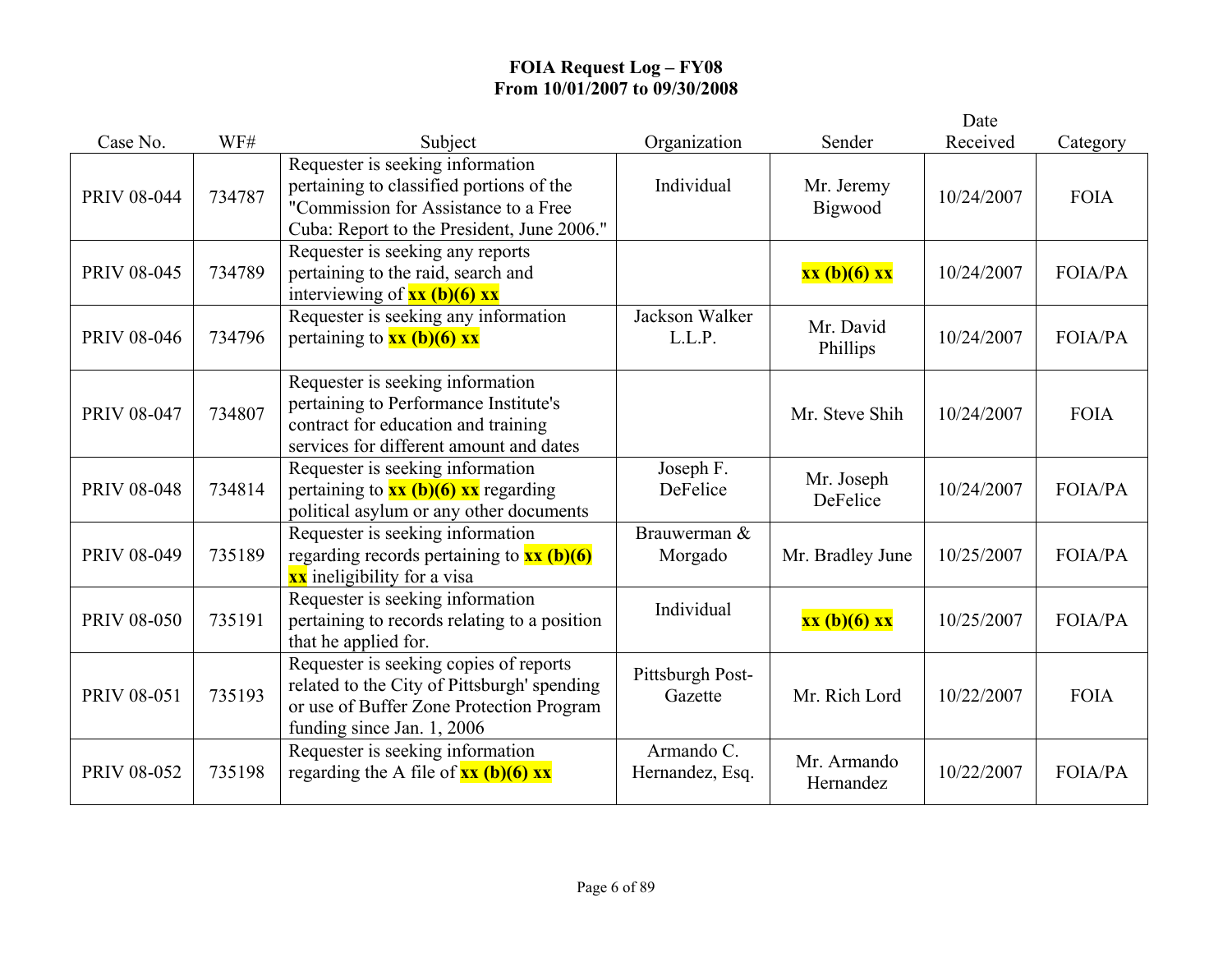|                    |        |                                                                                                                                                          |                                       |                        | Date       |                |
|--------------------|--------|----------------------------------------------------------------------------------------------------------------------------------------------------------|---------------------------------------|------------------------|------------|----------------|
| Case No.           | WF#    | Subject                                                                                                                                                  | Organization                          | Sender                 | Received   | Category       |
| PRIV 08-053        | 735459 | Requester is seeking information<br>pertaining to all SF95 documents<br>submitted by travelers nationwide from<br>October1, 2001 through October 1, 2007 | FOX 23 News                           | Ms. Emily<br>Sinovic   | 10/26/2007 | <b>FOIA</b>    |
| <b>PRIV 08-054</b> | 735462 | Requester is seeking information<br>pertaining to her passports                                                                                          | Individual                            | xx (b)(6) xx           | 10/29/2007 | <b>FOIA/PA</b> |
| <b>PRIV 08-055</b> | 735463 | Requester is seeking information<br>pertaining to him regarding immigration<br>agents/passport inspection at ports of<br>entry                           |                                       | xx (b)(6) xx           | 10/26/2007 | <b>FOIA/PA</b> |
| <b>PRIV 08-056</b> | 735466 | Requester is seeking documents related to<br>the contract awarded to Lockheed Martin                                                                     | <b>INPUT</b>                          | Ms. Monica Jones       | 10/29/2007 | <b>FOIA</b>    |
| <b>PRIV 08-057</b> | 735467 | Requester is seeking documents<br>pertaining to contract #s HSHQDC-060C-<br>00065, HSHQDC-06-C-00066,<br>HSHQDC-06-C-00067                               |                                       | Rajitha Uppalli        | 10/29/2007 | <b>FOIA</b>    |
| <b>PRIV 08-058</b> | 735668 | Requester is seeking information<br>regarding contract #HSFEEM-04-C-0001                                                                                 | Satellite Services,<br>Inc            | Ms. Krystal<br>Foreman | 10/29/2007 | <b>FOIA</b>    |
| <b>PRIV 08-059</b> | 734797 | Requester is seeking information<br>pertaining to Contract<br>#HSHQPA05A00053                                                                            | Input                                 | Mr. Bruce Thayer       | 10/24/2007 | <b>FOIA</b>    |
| <b>PRIV 08-060</b> | 736606 | Requester is seeking information<br>pertaining to $xx$ (b)(6) xx                                                                                         |                                       | Ms. Gracie<br>Cortez   | 11/02/2007 | <b>FOIA/PA</b> |
| PRIV 08-061        | 736575 | Requester is seeking information<br>pertaining to $\mathbf{xx}$ (b)(6) $\mathbf{xx}$ problems at the<br>US border                                        | Individual                            | Mr. David Bulson       | 11/02/2007 | FOIA/PA        |
| PRIV 08-062        | 736581 | Requester is seeking all documents related<br>to the issue of Surveillance Detection<br>Reports filed by TSA Air Marshals btwn<br>2002 and 2007          | Project on<br>Government<br>Oversight | Ms. Beth Daley         | 11/02/2007 | <b>FOIA</b>    |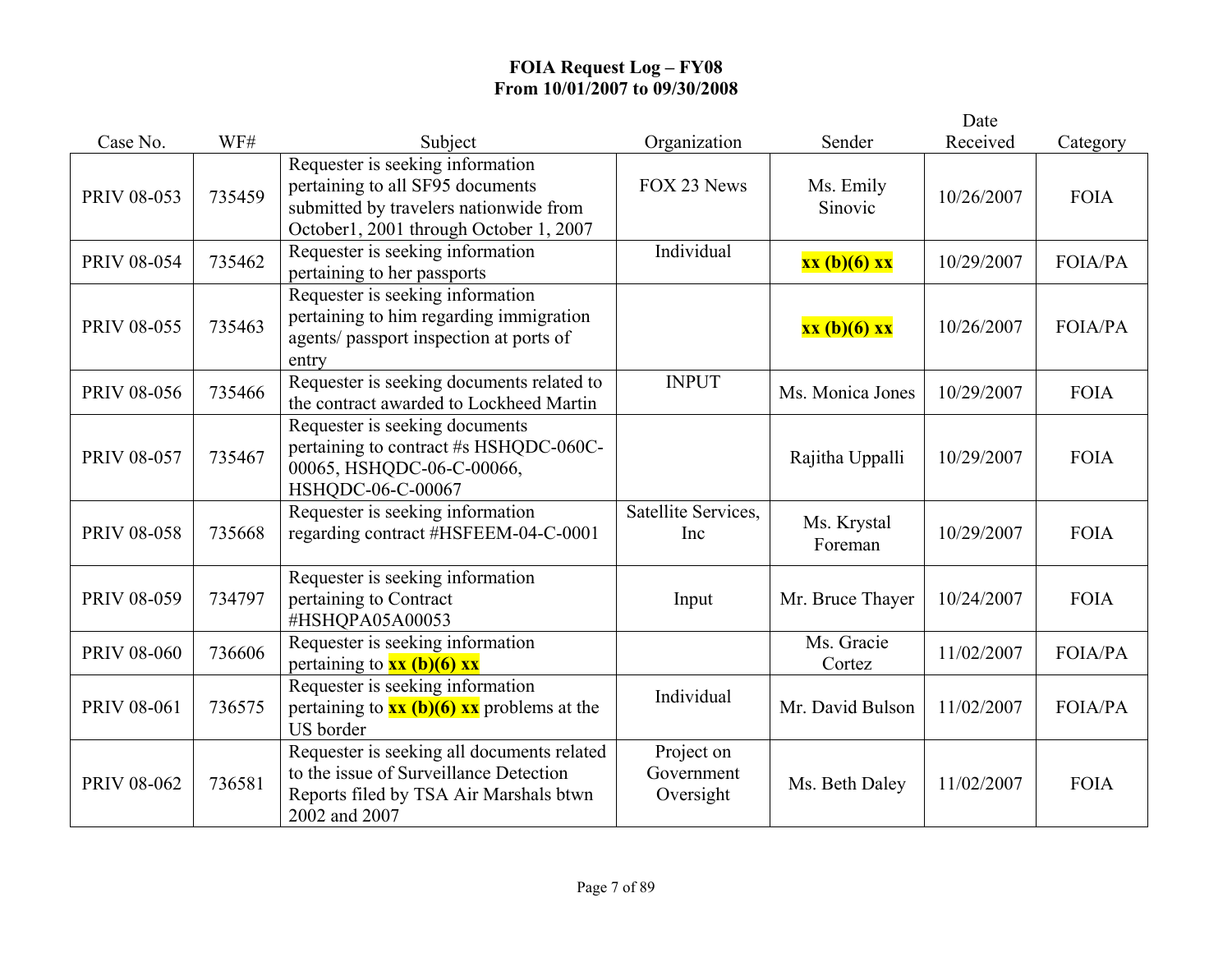|                    |        |                                                                                                                                                                                                                                         |                                            |                              | Date       |                |
|--------------------|--------|-----------------------------------------------------------------------------------------------------------------------------------------------------------------------------------------------------------------------------------------|--------------------------------------------|------------------------------|------------|----------------|
| Case No.           | WF#    | Subject                                                                                                                                                                                                                                 | Organization                               | Sender                       | Received   | Category       |
| PRIV 08-063        | 736585 | Requester is seeking records pertaining to<br>the deportation and apprehension of $\mathbf{x} \mathbf{x}$<br>$(b)(6)$ xx                                                                                                                | <b>ACLU</b>                                | Ms. Marciela<br>Lopez-Krulak | 11/02/2007 | <b>FOIA/PA</b> |
| <b>PRIV 08-064</b> | 736591 | Requester is seeking information<br>pertaining to DHS decisions about the<br>construction of a border in San Pedro<br>Riparian National Conservation Area                                                                               | Center for<br>Biological<br>Diversity      | Mr. Justin<br>Augustine      | 11/01/2007 | <b>FOIA</b>    |
| <b>PRIV 08-065</b> | 736593 | Requester is seeking any and all letters<br>from DOJ INS accepting on behalf of the<br>US jurisdiction over any lands acquired in<br>CA                                                                                                 | Marks, Golia &<br>Finch, LLP               | Mr. Bernard King             | 11/01/2007 | <b>FOIA</b>    |
| <b>PRIV 08-066</b> | 736927 | Requester is seeking a list of the rightful<br>owners of all outstanding funds in the<br>"unclaimed monies account" regarding<br>non-individuals, deceased individuals and<br>individuals, concerning DHS                               | Individual                                 | Mr. Bernard Gelb             | 11/05/2007 | <b>FOIA</b>    |
| <b>PRIV 08-067</b> | 733567 | Requester seeks data records detailing<br>non-governmental sponsored trips<br>disclosed as "Semiannual Reports of<br>Payment Accepted from Non-Federal<br>Sources Under 31 U.S.C" from 1/1/2002<br>through the last semi annual period. | Congressional<br>Quarterly                 | Mr. Alex Knott               | 10/18/2007 | <b>FOIA</b>    |
| <b>PRIV 08-068</b> | 737351 | Requester is seeking the name and type of<br>software source code in certain IT projects                                                                                                                                                | University of<br>Maryland School<br>of Law | Ms. Danielle<br>Citron       | 10/24/2007 | <b>FOIA</b>    |
| PRIV 08-069        | 737553 | Requester is seeking all information<br>pertaining to the seizure and prolonged<br>retention of his legal materials by Federal<br><b>Bureau of Prisons</b>                                                                              |                                            | xx(b)(6) xx                  | 11/07/2007 | <b>FOIA/PA</b> |
| <b>PRIV 08-070</b> | 737555 | Requester is seeking a statement of no<br>records regarding $xx$ (b)(6) $xx$                                                                                                                                                            | Individual                                 | Mr. Daniel<br>Abbamonte      | 11/08/2007 | <b>FOIA/PA</b> |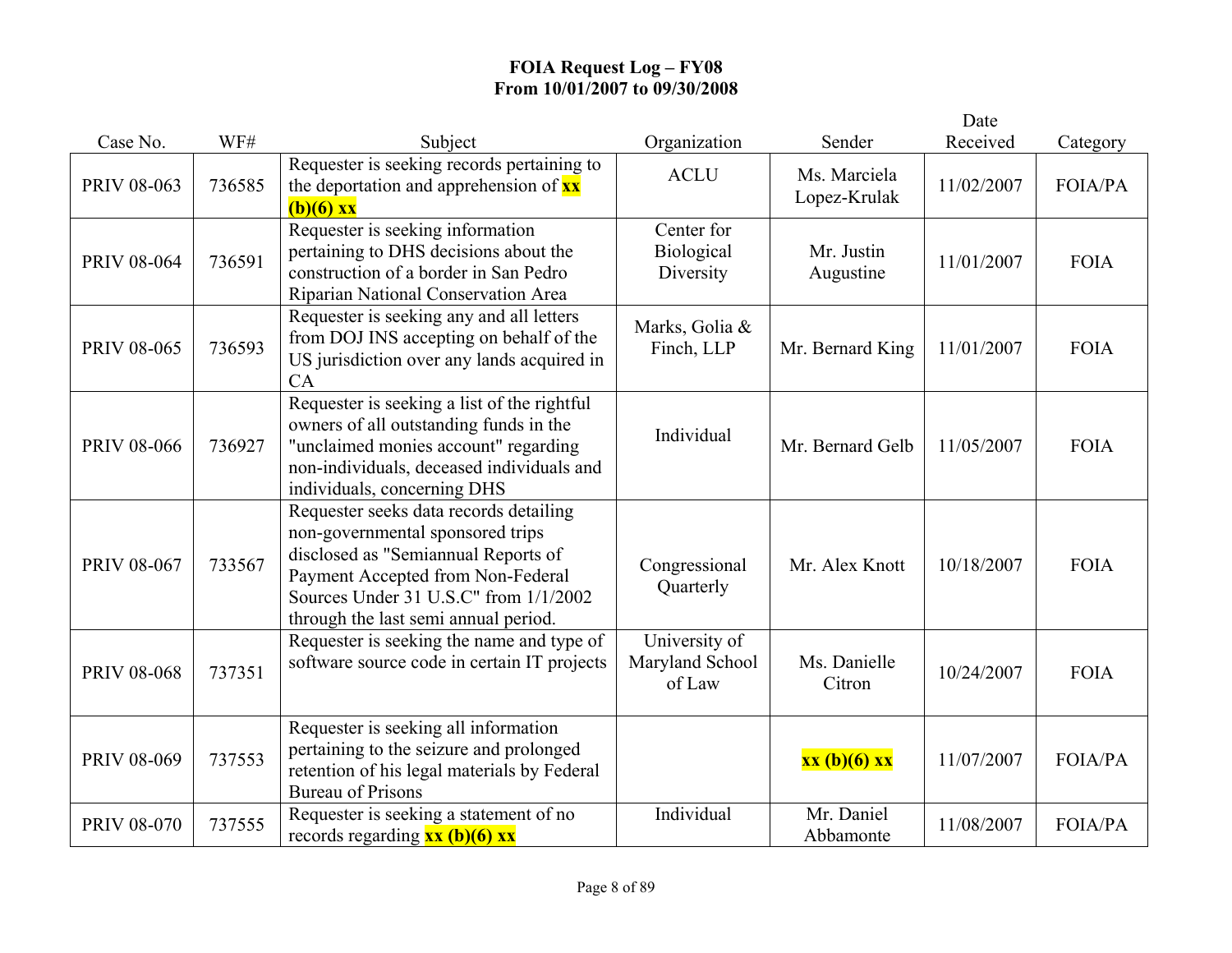|                    |        |                                                                                                                                                              |                                                       |                            | Date       |             |
|--------------------|--------|--------------------------------------------------------------------------------------------------------------------------------------------------------------|-------------------------------------------------------|----------------------------|------------|-------------|
| Case No.           | WF#    | Subject                                                                                                                                                      | Organization                                          | Sender                     | Received   | Category    |
| PRIV 08-071        | 737558 | Requester is seeking any delegation that<br>authorized any federal agency to appoint<br>uniformed guards under the authority<br>vested in the GSA under 318  | Passman &<br>Kaplan, PC                               | Ms. Sandra<br>Mazliah      | 11/08/2007 | <b>FOIA</b> |
| <b>PRIV 08-072</b> | 737563 | Requester is seeking satellite images that<br>show events that occurred at 16515<br>Northlawn Detroit, Michigan on April 6,<br>2007 between 11:40pm and 12am | Individual                                            | Mr. Scott Jones            | 11/07/2007 | <b>FOIA</b> |
| PRIV 08-073        | 737580 | Requester is seeking information<br>pertaining to BPA #HSSCHQ04A00308                                                                                        | FedSources<br>A Washington<br>Management<br>Group Co. | Ms. Elizabeth<br>Steponkus | 11/07/2007 | <b>FOIA</b> |
| <b>PRIV 08-074</b> | 737583 | Requester is seeking documents related to<br>#HSSCH04A00309                                                                                                  | FedSources<br>A Washington<br>Management<br>Group Co. | Ms. Elizabeth<br>Steponkus | 11/07/2007 | <b>FOIA</b> |
| <b>PRIV 08-075</b> | 737585 | Requester is seeking documents related to<br>BPA #HSSCHQ04A00310                                                                                             | FedSources<br>A Washington<br>Management<br>Group Co. | Ms. Elizabeth<br>Steponkus | 11/07/2007 | <b>FOIA</b> |
| <b>PRIV 08-076</b> | 737586 | Requester is seeking documents related to<br>BPA #HSSCHQ04A00311                                                                                             | FedSources<br>A Washington<br>Management<br>Group Co. | Ms. Elizabeth<br>Steponkus | 11/07/2007 | <b>FOIA</b> |
| <b>PRIV 08-077</b> | 737629 | Requester is seeking information<br>pertaining to BPA #HSSCHQ04A00312                                                                                        | FedSources<br>A Washington<br>Management<br>Group Co. | Ms. Elizabeth<br>Steponkus | 11/07/2007 | <b>FOIA</b> |
| <b>PRIV 08-078</b> | 737630 | Requester is seeking document related to<br>BPA #HSSCHQ04A00313                                                                                              | FedSources<br>A Washington<br>Management<br>Group Co. | Ms. Elizabeth<br>Steponkus | 11/07/2007 | <b>FOIA</b> |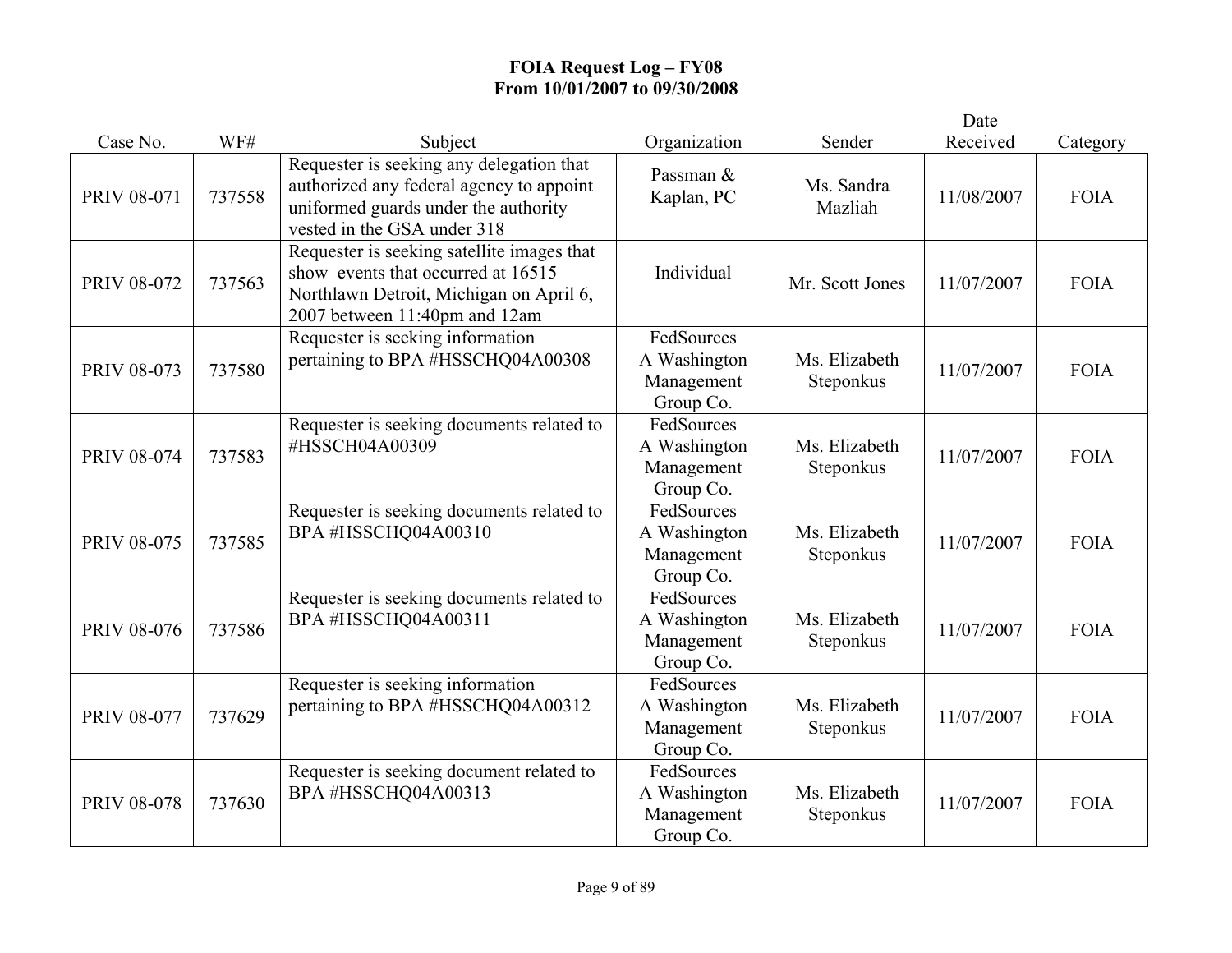|                    |        |                                                                                                                                                                                                                                          |                                                       |                               | Date       |                |
|--------------------|--------|------------------------------------------------------------------------------------------------------------------------------------------------------------------------------------------------------------------------------------------|-------------------------------------------------------|-------------------------------|------------|----------------|
| Case No.           | WF#    | Subject                                                                                                                                                                                                                                  | Organization                                          | Sender                        | Received   | Category       |
| PRIV 08-079        | 737631 | Requester is seeking information<br>pertaining to BPA #HSSCHQ04A00314                                                                                                                                                                    | FedSources<br>A Washington<br>Management<br>Group Co. | Ms. Elizabeth<br>Steponkus    | 11/07/2007 | <b>FOIA</b>    |
| <b>PRIV 08-080</b> | 737632 | Requester is seeking information<br>pertaining to BPA # HSSCHQ04A00307                                                                                                                                                                   | FedSources<br>A Washington<br>Management<br>Group Co. | Ms. Elizabeth<br>Steponkus    | 11/07/2007 | <b>FOIA</b>    |
| <b>PRIV 08-081</b> | 737633 | Requester is seeking documents<br>pertaining to BPA #HSSCHQ04A00337                                                                                                                                                                      | FedSources<br>A Washington<br>Management<br>Group Co. | Ms. Elizabeth<br>Steponkus    | 11/07/2007 | <b>FOIA</b>    |
| <b>PRIV 08-082</b> | 737634 | Requester is seeking documents regarding<br>contract awarded under solicitation<br>#RFI073001                                                                                                                                            | <b>INPUT</b>                                          | Ms. Jennifer<br>Deutschendorf | 11/07/2007 | <b>FOIA</b>    |
| PRIV 08-083        | 737635 | Requester is seeking documents relative to<br>xx (b)(6) xx                                                                                                                                                                               | Grzeca Law Firm                                       | Mr. John Sesini               | 11/08/2007 | <b>FOIA/PA</b> |
| <b>PRIV 08-084</b> | 737644 | Requester is seeking all correspondence<br>exchanged between the Government of<br>Canada and Homeland Security Secretary<br>from Sept. 18, 2006 to Oct. 26, 2007<br>related to $\frac{xx(b)(6)xx}{x}$ inclusion on the US<br>No Fly List | The Canadian<br><b>Express</b>                        | Mr. Steven<br>Rennie          | 11/09/2007 | <b>FOIA</b>    |
| <b>PRIV 08-085</b> | 738674 | Requester is seeking information<br>pertaining to her Discovery                                                                                                                                                                          | Individual                                            | xx (b)(6) xx                  | 11/14/2007 | <b>FOIA</b>    |
| <b>PRIV 08-086</b> | 738675 | requester is seeking all documents<br>pertaining to him                                                                                                                                                                                  |                                                       | xx (b)(6) xx                  | 11/14/2007 | FOIA/PA        |
| PRIV 08-087        | 738677 | Requester is seeking all records pertaining<br>to her                                                                                                                                                                                    |                                                       | xx (b)(6) xx                  | 11/13/2007 | FOIA/PA        |
| <b>PRIV 08-088</b> | 738679 | Requester is seeking information<br>pertaining to contracts between the<br>Privacy Office and Carlyle Group                                                                                                                              | <b>SEIU</b>                                           | Mr. Juan Maya                 | 11/13/2007 | <b>FOIA</b>    |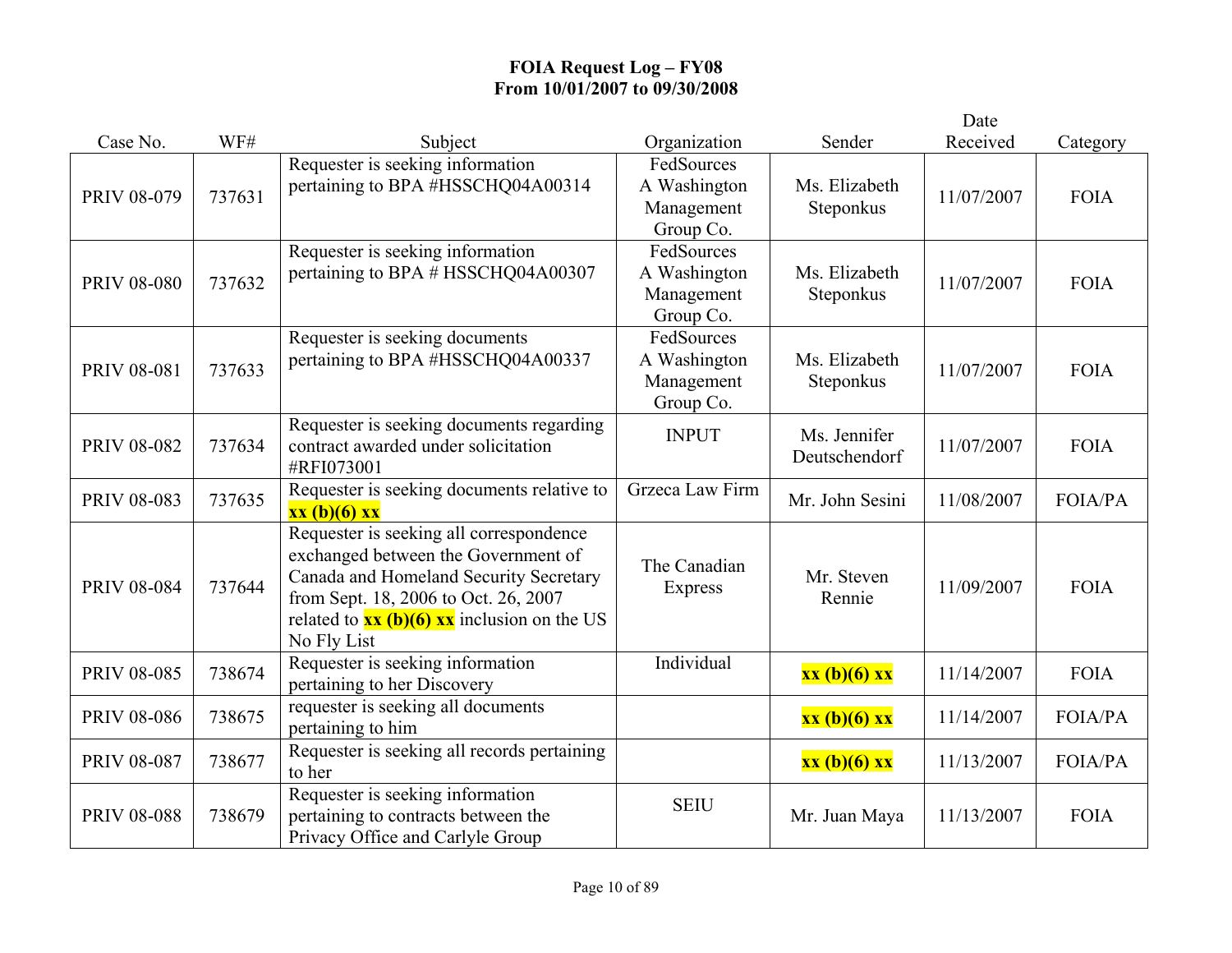|                    |        |                                                                                                                                              |                                       |                             | Date       |                |
|--------------------|--------|----------------------------------------------------------------------------------------------------------------------------------------------|---------------------------------------|-----------------------------|------------|----------------|
| Case No.           | WF#    | Subject                                                                                                                                      | Organization                          | Sender                      | Received   | Category       |
| <b>PRIV 08-089</b> | 738681 | Requester is seeking all correspondence<br>logs btwn Congress and DHS for Sept. 1,<br>2007 and October 31, 2007                              | Sunlight<br>Foundation                | Ms. Anupama<br>Narayanswamy | 11/14/2007 | <b>FOIA</b>    |
| <b>PRIV 08-090</b> | 738697 | Requester is seeking the organizational<br>chart for the DHS Private Sector Office                                                           | Individual                            | Ms. Hannah<br>Rosenberg     | 11/14/2007 | <b>FOIA</b>    |
| PRIV 08-091        | 738700 | Requester is seeking a copy of the<br>purchase card holder list                                                                              | Digital Dolphin<br>Supplies           | Mr. Alex<br><b>Blanding</b> | 11/13/2007 | <b>FOIA</b>    |
| PRIV 08-092        | 738702 | Requester is seeking information<br>pertaining to him.                                                                                       |                                       | xx (b)(6) xx                | 11/13/2007 | <b>FOIA/PA</b> |
| PRIV 08-093        | 738745 | Requester is seeking copies of all<br>Permanent Orders issued by INSCOM and<br>its subordinate organizations                                 | Knight Library                        | Mr. David Fowler            | 11/09/2007 | <b>FOIA</b>    |
| <b>PRIV 08-094</b> | 738746 | Requester is seeking document pertaining<br>to the DHS TRIP program                                                                          | N.Y. Daily News                       | Mr. Jotham<br>Sederstrom    | 11/09/2007 | <b>FOIA</b>    |
| <b>PRIV 08-095</b> | 738747 | Requester is seeking all material in his<br>application file for employment with US<br>customs Service                                       |                                       | xx (b)(6) xx                | 11/09/2007 | <b>FOIA/PA</b> |
| PRIV 08-096        | 738748 | Requester is seeking DHS FOIA Logs for<br>2005, 2006, and 2007                                                                               | Project on<br>Government<br>Oversight | Ms. Beth Daley              | 11/14/2007 | <b>FOIA</b>    |
| <b>PRIV 08-097</b> | 738750 | Requester is seeking all information<br>pertaining to him name being on the "No<br>Fly list" and Deportation record                          |                                       | xx (b)(6) xx                | 11/14/2007 | <b>FOIA/PA</b> |
| <b>PRIV 08-098</b> | 738752 | Requester is seeking documents relating<br>to the issue of Surveillance Detection<br>Reports filed by TSA Air Marshals btwn<br>2002 and 2007 | Project on<br>Government<br>Oversight | Ms. Beth Daley              | 11/14/2007 | <b>FOIA</b>    |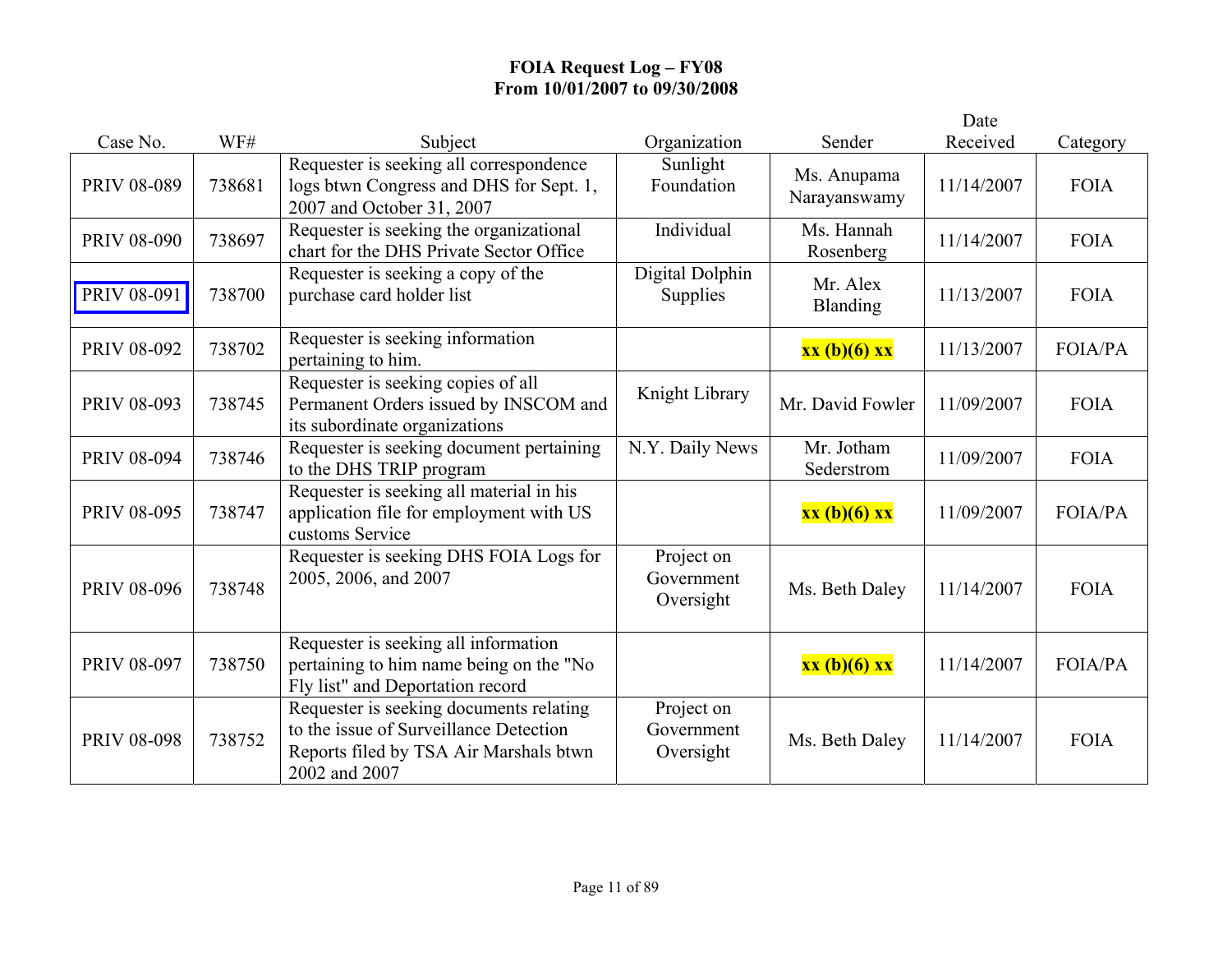|                    |        |                                                                                                                                                                                                                                                                                                                                                                                                                                                                                                                                                          |                                     |                                     | Date       |                |
|--------------------|--------|----------------------------------------------------------------------------------------------------------------------------------------------------------------------------------------------------------------------------------------------------------------------------------------------------------------------------------------------------------------------------------------------------------------------------------------------------------------------------------------------------------------------------------------------------------|-------------------------------------|-------------------------------------|------------|----------------|
| Case No.           | WF#    | Subject                                                                                                                                                                                                                                                                                                                                                                                                                                                                                                                                                  | Organization                        | Sender                              | Received   | Category       |
| PRIV 08-099        | 738755 | Requester is seeking a copy of a winning<br>grant application from a city or county for<br>the most recent award cycle of the<br><b>Infrastructure Protection Program Port</b><br><b>Security Grant Program</b>                                                                                                                                                                                                                                                                                                                                          | ECivis, Inc.                        | Maillin Chan                        | 11/16/2007 | <b>FOIA</b>    |
| <b>PRIV 08-100</b> | 738764 | Requester is seeking a copy of the<br>memorandum of understanding recently<br>entered into by NYS Governor Eliot<br>Spitzer and DHS Secretary Chertoff<br>regarding the Real ID act                                                                                                                                                                                                                                                                                                                                                                      | Office of the<br>Minority Leader    | Mr. Michael<br>Cuevas               | 11/15/2007 | <b>FOIA</b>    |
| <b>PRIV 08-101</b> | 738826 | Requester is seeking a copy of ACA's<br>report                                                                                                                                                                                                                                                                                                                                                                                                                                                                                                           | <b>Associated Press</b>             | Mr. Peter<br>Prengaman              | 11/02/2007 | <b>FOIA</b>    |
| <b>PRIV 08-102</b> | 739063 | Documents in the possession of the<br>Department of Justice, Office of the<br><b>Attorney General, Deputy Attorney</b><br>General, and Associate Attorney General,<br>prepared on or after November 1, 2004,<br>reflecting communications with<br>employees of the National Committee or<br>any state and local Republican party,<br>referring to investigations or prosecution<br>or appointing or termination of any US<br>Attorney. Also requested are e-mail<br>messages to or from any e-mail address<br>containing the "gwb43.com" domain<br>name. | Democratic<br>National<br>Committee | The Honorable<br><b>Howard Dean</b> | 10/19/2007 | <b>FOIA</b>    |
| <b>PRIV 08-103</b> | 739198 | Requestor seeking information regarding<br>his immigration case.                                                                                                                                                                                                                                                                                                                                                                                                                                                                                         | <b>INDIVIDUAL</b>                   | xx (b)(6) xx                        | 11/14/2007 | <b>FOIA/PA</b> |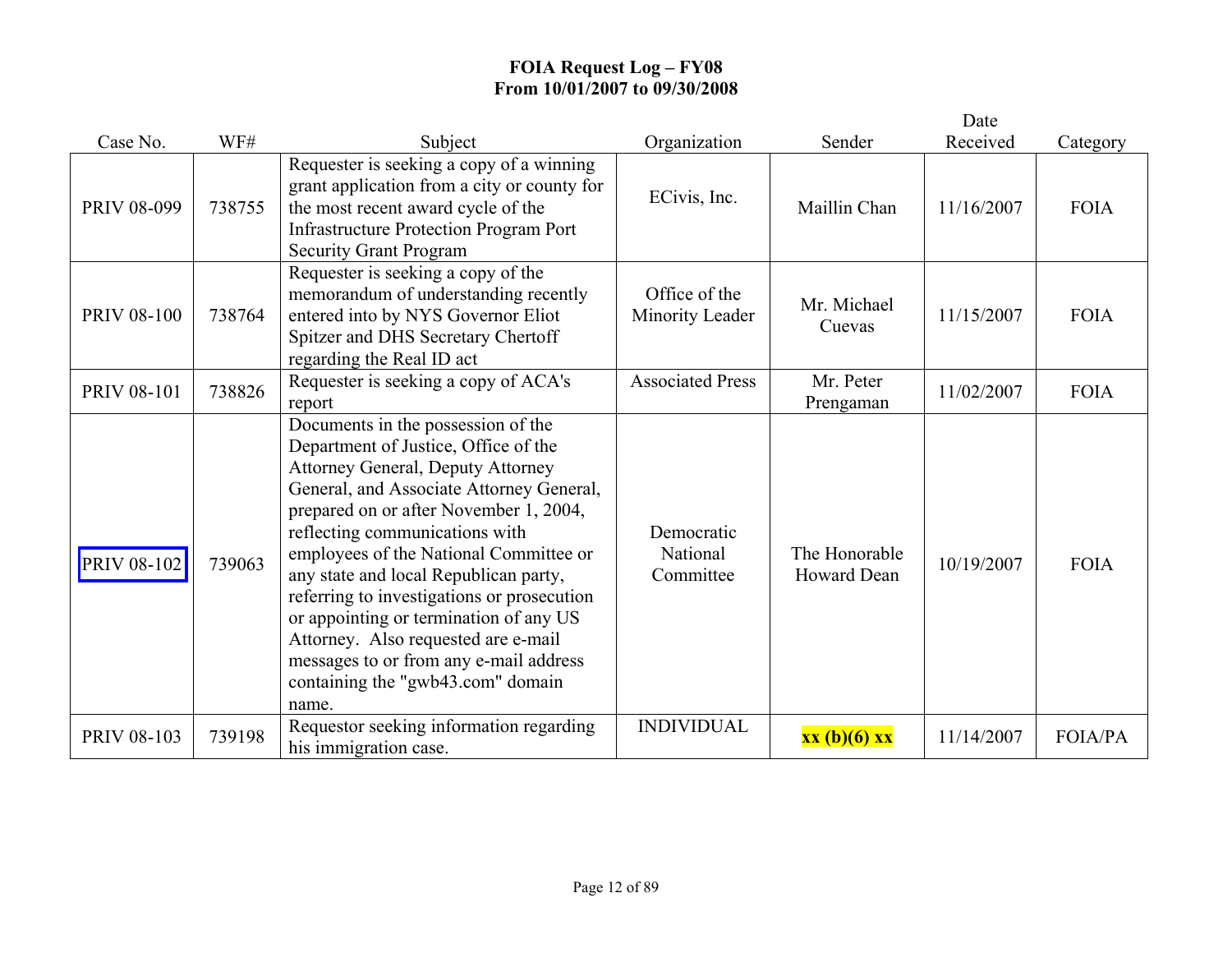|                    |        |                                                                                                                                                                                                                                                  |                                        |                                        | Date       |                |
|--------------------|--------|--------------------------------------------------------------------------------------------------------------------------------------------------------------------------------------------------------------------------------------------------|----------------------------------------|----------------------------------------|------------|----------------|
| Case No.           | WF#    | Subject                                                                                                                                                                                                                                          | Organization                           | Sender                                 | Received   | Category       |
| <b>PRIV 08-104</b> | 739445 | Requesting a copy of a winning grant<br>application from a city or a county for the<br>most recent award cycle OF "Outreach,<br>Education, and Technical Assistance for<br>Public Safety Interoperability Efforts-<br><b>Technical Services"</b> | ECivis, Inc.                           | Maillin Chan                           | 11/16/2007 | <b>FOIA</b>    |
| PRIV 08-105        | 739351 | REQUESTOR IS SEEKING A COPY OF<br>THE IMMIGRATION FILE FOR XX<br>$(b)(6)$ xx                                                                                                                                                                     | Attorney at Law                        | Mr. Salvador<br>Colon                  | 11/16/2007 | <b>FOIA/PA</b> |
| <b>PRIV 08-106</b> | 739447 | REQUESTING INFORMATION ON XX<br>$(b)(6)$ xx, WITH ATTACHED G-28<br>FORM.                                                                                                                                                                         | Attorney at Law                        | Mr. Salvador<br>Colon                  | 11/16/2007 | <b>FOIA/PA</b> |
| <b>PRIV 08-107</b> | 739456 | Requestor seeking documents related to<br>#HSHQDC07J00515.                                                                                                                                                                                       | FedSources, Inc                        | Ms. Kelly Miller                       | 11/19/2007 | <b>FOIA</b>    |
| <b>PRIV 08-108</b> | 739450 | Requesting information related to the<br>issuance of border crossing cards by the<br>U.S. Immigration Service at the port of<br>entry in Brownsville, Texas.                                                                                     |                                        | Ms. Elisa<br><b>Barrientos</b>         | 11/16/2007 | <b>FOIA/PA</b> |
| <b>PRIN 08-109</b> | 739853 | Requester is seeking records pertaining to<br>xx (b)(6) xx                                                                                                                                                                                       |                                        | The Honorable<br><b>Chuck Grassley</b> | 11/21/2007 | <b>FOIA/PA</b> |
| <b>PRIV 08-110</b> | 740324 | Requesting all records for grants given out<br>by DHS in 2006 and 2007 to New York<br>State.                                                                                                                                                     | CBS 6 News                             | Sarah Miller                           | 11/19/2007 | <b>FOIA</b>    |
| PRIV 08-111        | 740329 | Requesting any and all documents<br>mentioning his name.                                                                                                                                                                                         | C/o International<br>Associated, Inc.  | xx (b)(6) xx                           | 11/19/2007 | <b>FOIA/PA</b> |
| PRIV 08-112        | 740428 | Requesting documents regarding contract<br>#HSHQDC06D00032.                                                                                                                                                                                      | <b>INPUT</b>                           | Ms. Monica Jones                       | 11/19/2007 | <b>FOIA</b>    |
| <b>PRIV 08-113</b> | 740444 | DOJ is processing request for records on a<br>$\overline{\mathbf{xx}(\mathbf{b})(6)} \overline{\mathbf{xx}}$ , looking for documentation<br>on this individual.                                                                                  | Federal<br>Correctional<br>Institution | xx (b)(6) xx                           | 11/19/2007 | <b>FOIA/PA</b> |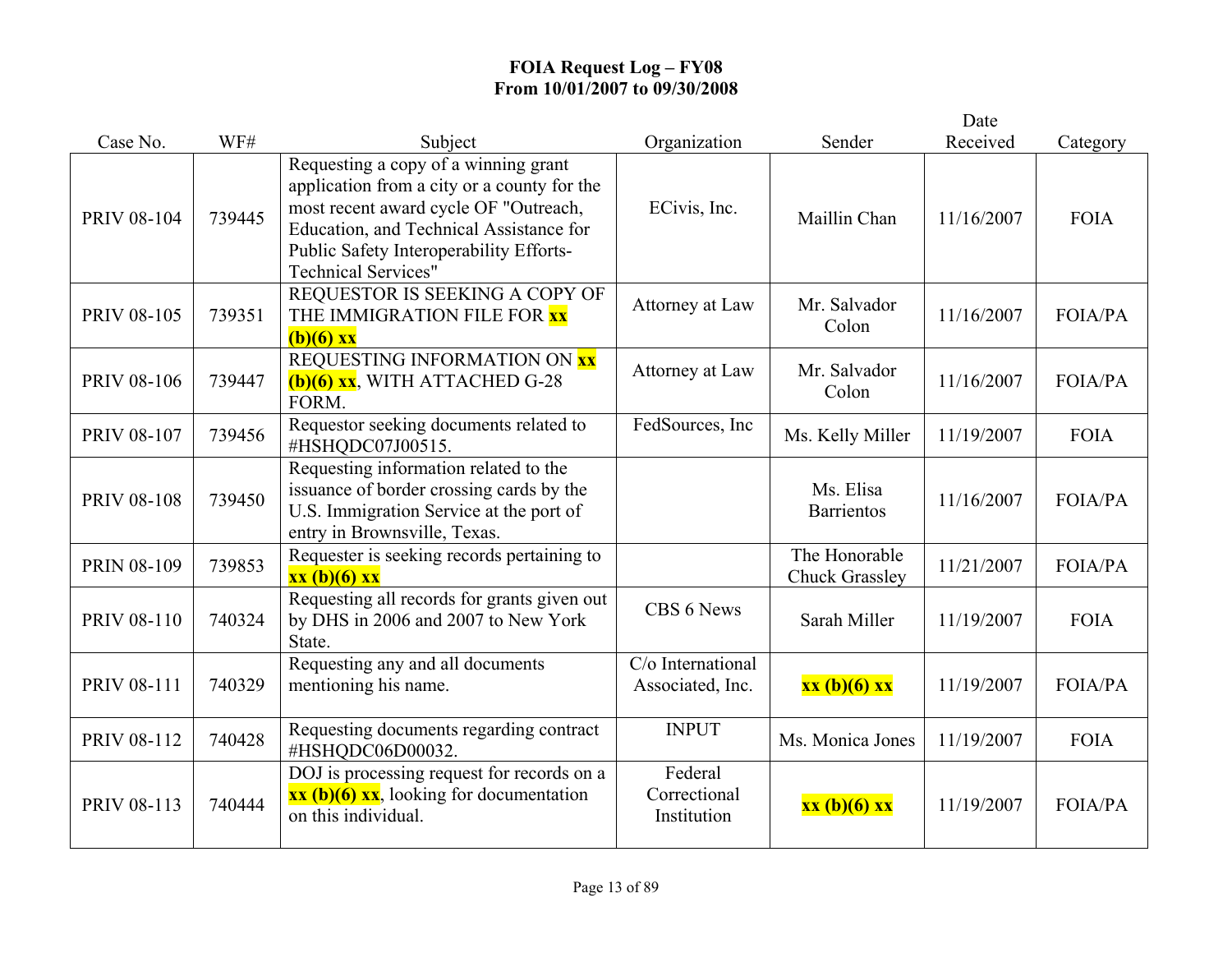|                    |        |                                                                                                                                                           |                                                                                  |                             | Date       |                |
|--------------------|--------|-----------------------------------------------------------------------------------------------------------------------------------------------------------|----------------------------------------------------------------------------------|-----------------------------|------------|----------------|
| Case No.           | WF#    | Subject                                                                                                                                                   | Organization                                                                     | Sender                      | Received   | Category       |
| PRIV 08-114        | 740450 | Requesting personnel/employment<br>records on $\frac{xx(b)(6)xx}{x}$ .                                                                                    | Savinis, D'Amico,<br>& Kane, LLC                                                 | Ms. Shannon<br><b>Banks</b> | 11/19/2007 | <b>FOIA/PA</b> |
| PRIV 08-115        | 740457 | Requesting records on an $xx$ (b)(6) $xx$ ,<br>with G-28 and G-639 enclosed.                                                                              |                                                                                  | Ms. Gracie<br>Cortez        | 11/20/2007 | <b>FOIA/PA</b> |
| PRIV 08-116        | 740460 | Requesting records on $\frac{xx}{(b)}(6)$ $\frac{xx}{(b)}$ , with<br>G-28 and G-639 enclosed.                                                             |                                                                                  | Ms. Gracie<br>Cortez        | 11/20/2007 | <b>FOIA/PA</b> |
| PRIV 08-117        | 740465 | Request for a record containing<br>information on the number and locations<br>if the INA's "pre-inspection stations" at<br>airports in foreign countries. | Research<br>Assistant<br>Program,<br>University of<br>California, Los<br>Angeles | Ms. Linda<br>O'Connor       | 11/20/2007 | <b>FOIA</b>    |
| <b>PRIV 08-118</b> | 740484 | Requesting correction of record for xx<br>$(b)(6)$ xx.                                                                                                    | <b>Immigration Law</b><br>Offices of Elliott<br>Ozment                           | <b>Elliott Ozment</b>       | 11/20/2007 | <b>FOIA/PA</b> |
| PRIV 08-119        | 740453 | Requester is seeking a copy of contract #<br>HSBP10-06-D-01353                                                                                            | Centurion<br>Research<br>Solutions, LLC                                          | Pawandeep<br>Sandhu         | 11/20/2007 | <b>FOIA</b>    |
| <b>PRIV 08-120</b> | 740545 | Requester is seeking a copy of a letter<br>address to $xx$ (b)(6) $xx$ titled "Brief in<br>Support of Request for Review or<br>Hearing."                  | Individual                                                                       | Mr. Mohammad<br><b>Butt</b> | 11/20/2007 | <b>FOIA</b>    |
| PRIV 08-121        | 740461 | Requester is seeking a copy of all<br>information pertaining to a criminal<br>allegation against him                                                      | Individual                                                                       | xx (b)(6) xx                | 11/23/2007 | <b>FOIA/PA</b> |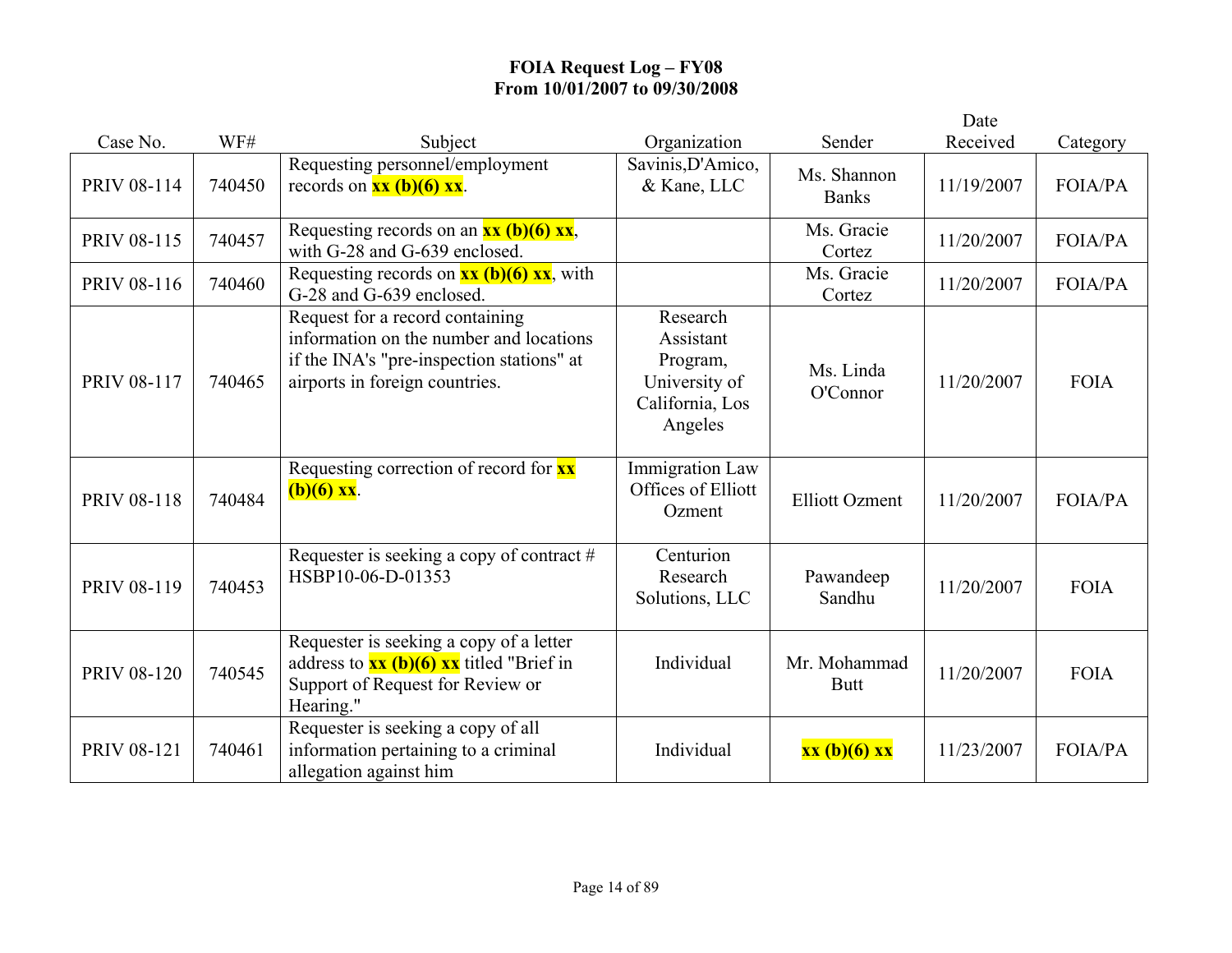|                    |        |                                                                                                                                                                                                                       |                                         |                              | Date       |                |
|--------------------|--------|-----------------------------------------------------------------------------------------------------------------------------------------------------------------------------------------------------------------------|-----------------------------------------|------------------------------|------------|----------------|
| Case No.           | WF#    | Subject                                                                                                                                                                                                               | Organization                            | Sender                       | Received   | Category       |
| <b>PRIV 08-122</b> | 740467 | Requester is seeking records of<br>communication between senior staff at<br>your agency and White House personnel<br>between Jan 1, 2006 and the present day<br>concerning ICE worksite enforcement<br>investigations | <b>Texas Monthly</b>                    | Mr. Nate<br><b>Blakeslee</b> | 11/23/2007 | <b>FOIA</b>    |
| PRIV 08-123        | 740504 | Requester is seeking contact information<br>and credit card holders list                                                                                                                                              | Coastal AMI<br>Training<br>Technologies | Mr. Mark<br>Anthony          | 11/26/2007 | <b>FOIA</b>    |
| <b>PRIV 08-124</b> | 741089 | Requester is seeking information<br>pertaining to US Citizens detained in error<br>by any DHS component                                                                                                               |                                         | Daniel Kowalski              | 11/19/2007 | <b>FOIA</b>    |
| <b>PRIV 08-125</b> | 741314 | Requester is seeking documents<br>pertaining to a grant application for the<br>SAFER firefighter Grant Program                                                                                                        | <b>ECivis</b>                           | Ms. Susan Ho                 | 11/27/2007 | <b>FOIA</b>    |
| <b>PRIV 08-126</b> | 741318 | Requester is seeking information<br>pertaining to him                                                                                                                                                                 | Individual                              | xx (b)(6) xx                 | 11/28/2007 | <b>FOIA/PA</b> |
| <b>PRIV 08-127</b> | 741321 | Requester is seeking information<br>pertaining to $xx$ (b)(6) xx                                                                                                                                                      | Mark Zaid P.C                           | Mr. Mark Zaid                | 11/28/2007 | <b>FOIA/PA</b> |
| <b>PRIV 08-128</b> | 741323 | Requester is seeking information<br>pertaining to a grant application for the<br><b>Competitive Training Grant Programs</b><br>from the Council of State Historical<br><b>Records Coordinators</b>                    | ECivis Inc.                             | Mr. Joseph<br>Campbell       | 11/29/2007 | <b>FOIA</b>    |
| PRIV 08-129        | 741325 | Requester is seeking all immigration<br>related documentation for $\frac{xx}{(b)(6)}$ $\frac{xx}{(c)}$                                                                                                                | Greenberg<br>Traurig                    | Ms. Dawn Lurie               | 11/29/2007 | FOIA/PA        |
| PRIV 08-130        | 741647 | Requester is seeking documents related to<br>EAGLE task order HSSCCG07J00120                                                                                                                                          | FedSources, Inc                         | Ms. Kelly Miller             | 11/19/2007 | <b>FOIA</b>    |
| PRIV 08-131        | 741664 | Requester is seeking documents related to<br>HSHQDC06ITACRFI025                                                                                                                                                       | <b>INPUT</b>                            | Ms. Monica Jones             | 11/30/2007 | <b>FOIA</b>    |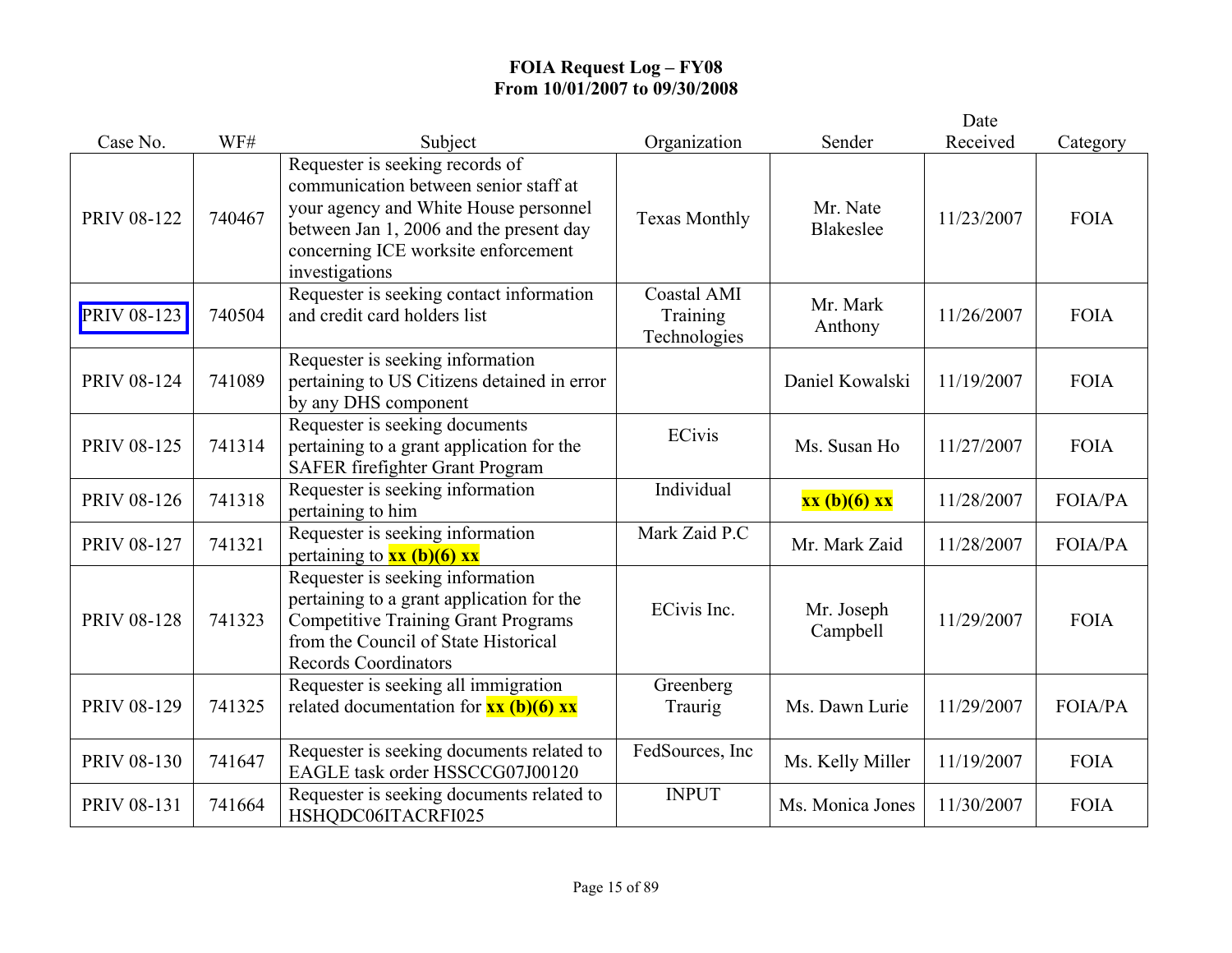|                    |        |                                                                                                                                                               |                                           |                         | Date       |                |
|--------------------|--------|---------------------------------------------------------------------------------------------------------------------------------------------------------------|-------------------------------------------|-------------------------|------------|----------------|
| Case No.           | WF#    | Subject                                                                                                                                                       | Organization                              | Sender                  | Received   | Category       |
| <b>PRIV 08-132</b> | 742566 | Requester is seeking information<br>regarding a previous request we never<br>rec'd                                                                            | Individual                                | xx (b)(6) xx            | 12/03/2007 | FOIA/PA        |
| PRIV 08-133        | 742568 | Requester is seeking information<br>pertaining to Cyberstorm                                                                                                  | <b>Associated Press</b>                   | Mr. Ted Bridis          | 12/05/2007 | <b>FOIA</b>    |
| PRIV 08-134        | 742571 | Requester is seeking information<br>pertaining to an investigation into the<br>Aug. 18, 2007 fire at Deutche Bank<br>Building Located in NY                   | Kaufman,<br>Borgeest & Ryan<br><b>LLP</b> | Ms. Michelle<br>Sobczak | 12/04/2007 | <b>FOIA</b>    |
| <b>PRIV 08-135</b> | 742574 | Requester is seeking a copy of the<br>contract 2004-C-008                                                                                                     | Centurion<br>Research<br>Solutions        | Pawandeep<br>Sandhu     | 12/05/2007 | <b>FOIA</b>    |
| PRIV 08-136        | 742802 | Requester is seeking all records<br>concerning the Animal Liberation Front                                                                                    | Radar                                     | Mr. John Cook           | 12/06/2007 | <b>FOIA</b>    |
| PRIV 08-137        | 742803 | Requester is seeking all records that<br>indicate the total number of times your<br>agency invoked or relied on any<br>exclusions in subsection C of the FOIA | Radar                                     | Mr. John Cook           | 12/06/2007 | <b>FOIA</b>    |
| <b>PRIV 08-138</b> | 742844 | Requester is seeking a copy of the DHS<br>Presidential Directive 12- "Personal<br><b>Indentify Verification Program"</b>                                      | Individual                                | Mr. Todd<br>Altschul    | 12/07/2007 | <b>FOIA</b>    |
| PRIV 08-139        | 743210 | Request for a copy of the individual's<br>PNR data.                                                                                                           |                                           | xx (b)(6) xx            | 12/10/2007 | <b>FOIA/PA</b> |
| <b>PRIV 08-140</b> | 743284 | Requester is seeking a copy of Harhan<br>Louisiana's grant application for the<br>Community Disaster Program offered by<br><b>FEMA</b>                        | ECivis Inc.                               | Mr. Joseph<br>Campbell  | 12/07/2007 | <b>FOIA</b>    |
| PRIV 08-141        | 743286 | Requester is seeking information<br>pertaining to Bin Laden                                                                                                   |                                           | Mr. Edward<br>Zahorak   | 12/07/2007 | <b>FOIA</b>    |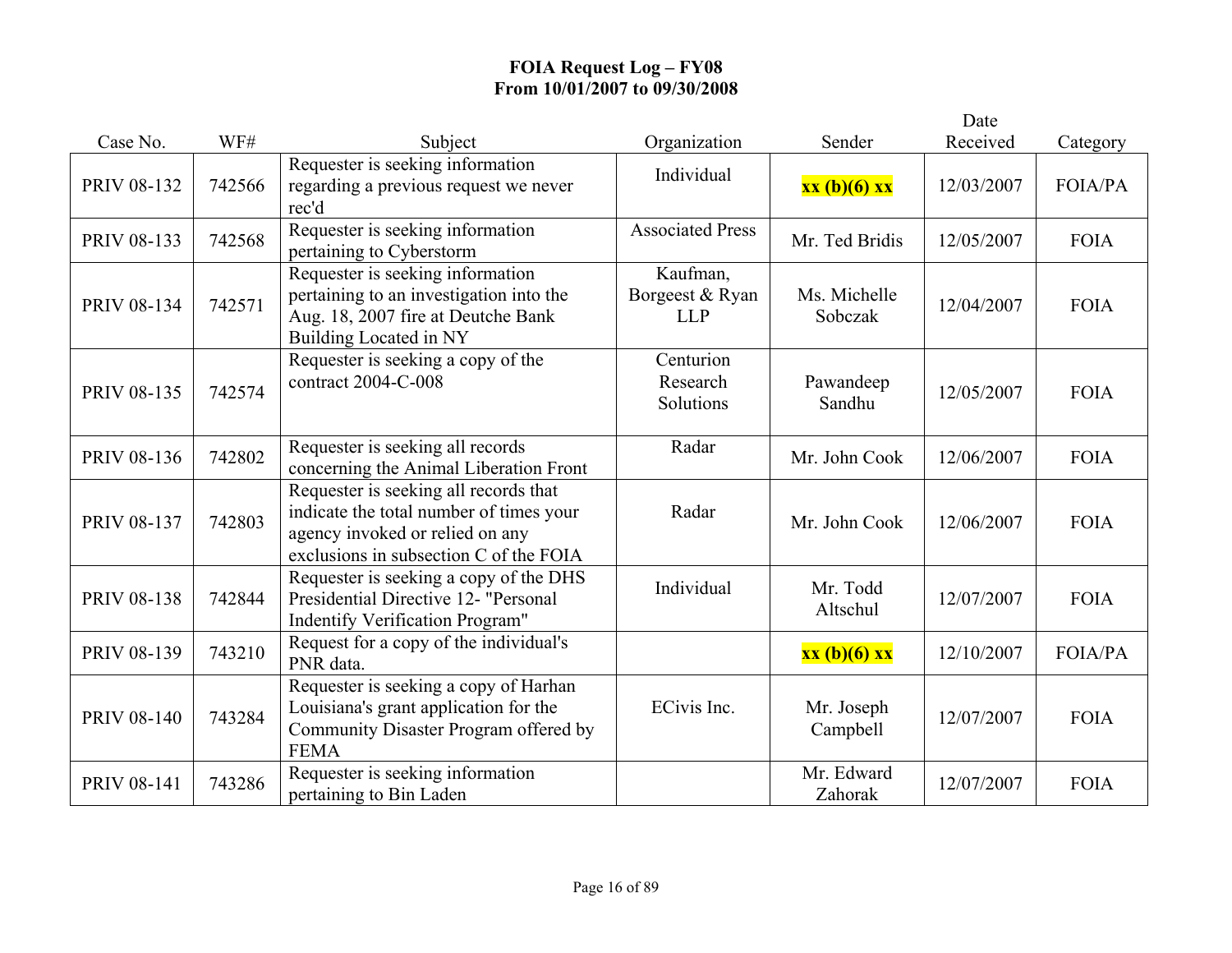|                    |        |                                                                                                                                                                     |                                                 |                              | Date       |                |
|--------------------|--------|---------------------------------------------------------------------------------------------------------------------------------------------------------------------|-------------------------------------------------|------------------------------|------------|----------------|
| Case No.           | WF#    | Subject                                                                                                                                                             | Organization                                    | Sender                       | Received   | Category       |
| PRIV 08-142        | 744218 | Requester is seeking records from Jan. 1,<br>2002 through Nov. 23, 2007 pertaining to<br>grant applications and awards to the city<br>of Redmond                    | Individual                                      | Mr. Larry Happ               | 12/10/2007 | <b>FOIA</b>    |
| PRIV 08-143        | 744225 | Requester is seeking copies of all records<br>pertaining to him                                                                                                     |                                                 | xx (b)(6) xx                 | 12/07/2007 | FOIA/PA        |
| PRIV 08-144        | 744231 | Requester is seeking a copy of the most<br>recent version of the DHS Detention and<br><b>Deportation Officer's Field Manual</b>                                     | Legal Services of<br>New Jersey                 | Engy Abdelkader              | 12/10/2007 | FOIA/PA        |
| <b>PRIV 08-145</b> | 744269 | Requester is seeking photographs related<br>to "10 fingers collection system" event<br>held at Dulles Airport                                                       | Mai Photo News<br>Agency Inc.                   | Greg Mathieson               | 12/10/2007 | <b>FOIA</b>    |
| <b>PRIV 08-146</b> | 744270 | Requester is seeking information<br>pertaining to federal funding allocated for<br>use by the Texas Parks and Wildlife for<br>Project #101246                       | <b>MRI</b>                                      | Wiliam Stall                 | 12/10/2007 | <b>FOIA</b>    |
| PRIV 08-147        | 744286 | Requester is seeking a copy of the I-130<br>and supporting documents for $xx (b)(6)$<br>$\overline{\mathbf{X}}\overline{\mathbf{X}}$                                | Attorney at Law                                 | Mr. Salvador<br>Colon        | 12/12/2007 | <b>FOIA/PA</b> |
| <b>PRIV 08-148</b> | 744290 | Requester is seeking all records pertaining<br>to DHS advice, assistance and other<br>guidance provided to Japan in the creation<br>of a system similar to US VISIT | American Civil<br>Liberties Union<br>Foundation | Mr. Christopher<br>Calabrese | 12/12/2007 | <b>FOIA</b>    |
| PRIV 08-149        | 744307 | Requester is seeking a copy of the task<br>order HSHQDC-07-F-00232                                                                                                  | Centurion<br>Research<br>Solutions              | Pawandeep<br>Sandhu          | 12/11/2007 | <b>FOIA</b>    |
| <b>PRIV 08-150</b> | 744343 | Requester is seeking contract<br>#HSCEOP0C00045                                                                                                                     | Federal Sources,<br>Inc                         | Lynne Skelley                | 12/13/2007 | <b>FOIA</b>    |
| PRIV 08-151        | 744345 | Requester is seeking her father's<br>application for permanent residency                                                                                            |                                                 | xx (b)(6) xx                 | 12/12/2007 | <b>FOIA/PA</b> |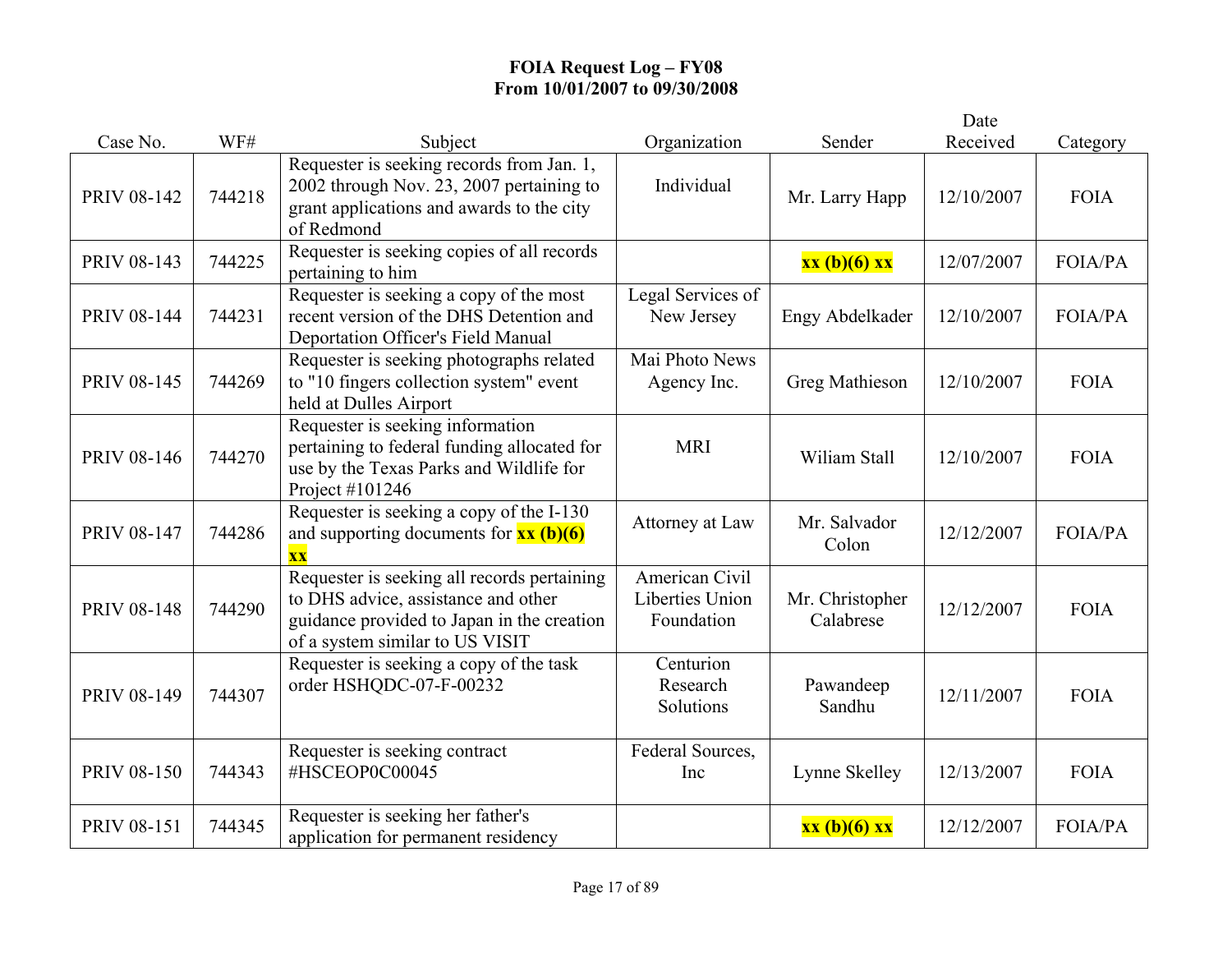|                    |        |                                                                                                                                                                                                   |                                                       |                            | Date       |             |
|--------------------|--------|---------------------------------------------------------------------------------------------------------------------------------------------------------------------------------------------------|-------------------------------------------------------|----------------------------|------------|-------------|
| Case No.           | WF#    | Subject                                                                                                                                                                                           | Organization                                          | Sender                     | Received   | Category    |
| PRIV 08-152        | 744352 | Requester is seeking any and all statistics<br>on how many Liberian Nationals filed for<br>or applied for protected status or were<br>given asylum or denied asylum during the<br>vears 1999-2003 | <b>Federal Public</b><br>Defender                     | Randy Weinstein            | 12/13/2007 | <b>FOIA</b> |
| PRIV 08-153        | 744362 | Requester is seeking a list of the top<br>twenty construction projects under each<br>DHS entity                                                                                                   | Construction<br><b>Today Magazine</b>                 | Stefan<br>Jackowniak       | 12/13/2007 | <b>FOIA</b> |
| PRIV 08-154        | 744434 | Requester seeks a list of companies that<br>submitted a bid to solicitation<br>#HSHQDC08R00013.                                                                                                   | Federal Sources,<br>Inc                               | Lynne Skelley              | 12/11/2007 | <b>FOIA</b> |
| PRIV 08-155        | 744439 | Requester seeks documents and<br>information pertaining to him.                                                                                                                                   | Individual                                            | xx (b)(6) xx               | 12/10/2007 | FOIA/PA     |
| <b>PRIV 08-156</b> | 744263 | <b>Shirlington Limo Documents</b>                                                                                                                                                                 | Williams &<br>Connolly LLP                            | Rachel Rodman              | 12/14/2007 | <b>FOIA</b> |
| PRIV 08-157        | 744808 | Requester is seeking a copy of the terrorist<br>watchlist                                                                                                                                         |                                                       | Garry Shidler              | 12/14/2007 | <b>FOIA</b> |
| <b>PRIV 08-158</b> | 745751 | Requester is seeking documents related to<br>all contracts awarded under Solicitation<br>HSHQDCC07Q00264                                                                                          | <b>INPUT</b>                                          | Karen Gongora              | 12/12/2007 | <b>FOIA</b> |
| PRIV 08-159        | 745756 | Requester is seeking documents related to<br>contract #HSHQDC06D00026 task order<br>#HSCEOP07J00537                                                                                               | FedSources<br>A Washington<br>Management<br>Group Co. | Ms. Elizabeth<br>Steponkus | 12/12/2007 | <b>FOIA</b> |
| <b>PRIV 08-160</b> | 745758 | Requester is seeking records of<br>communication btwn the agency and<br>Giuliani partners, Rudolph Giulani,<br>Giuliani Safety and Security Giuliani<br>Kerik                                     | Democratic<br>National<br>Convention                  | David Schnitzer            | 12/14/2007 | <b>FOIA</b> |
| PRIV 08-161        | 745759 | Requester is seeking the investigation<br>memorandum related to the DOJ OIG<br>investigation btwn $\frac{xx (b)(4) xx}{ }$                                                                        |                                                       | Joseph Cooper              | 12/17/2007 | <b>FOIA</b> |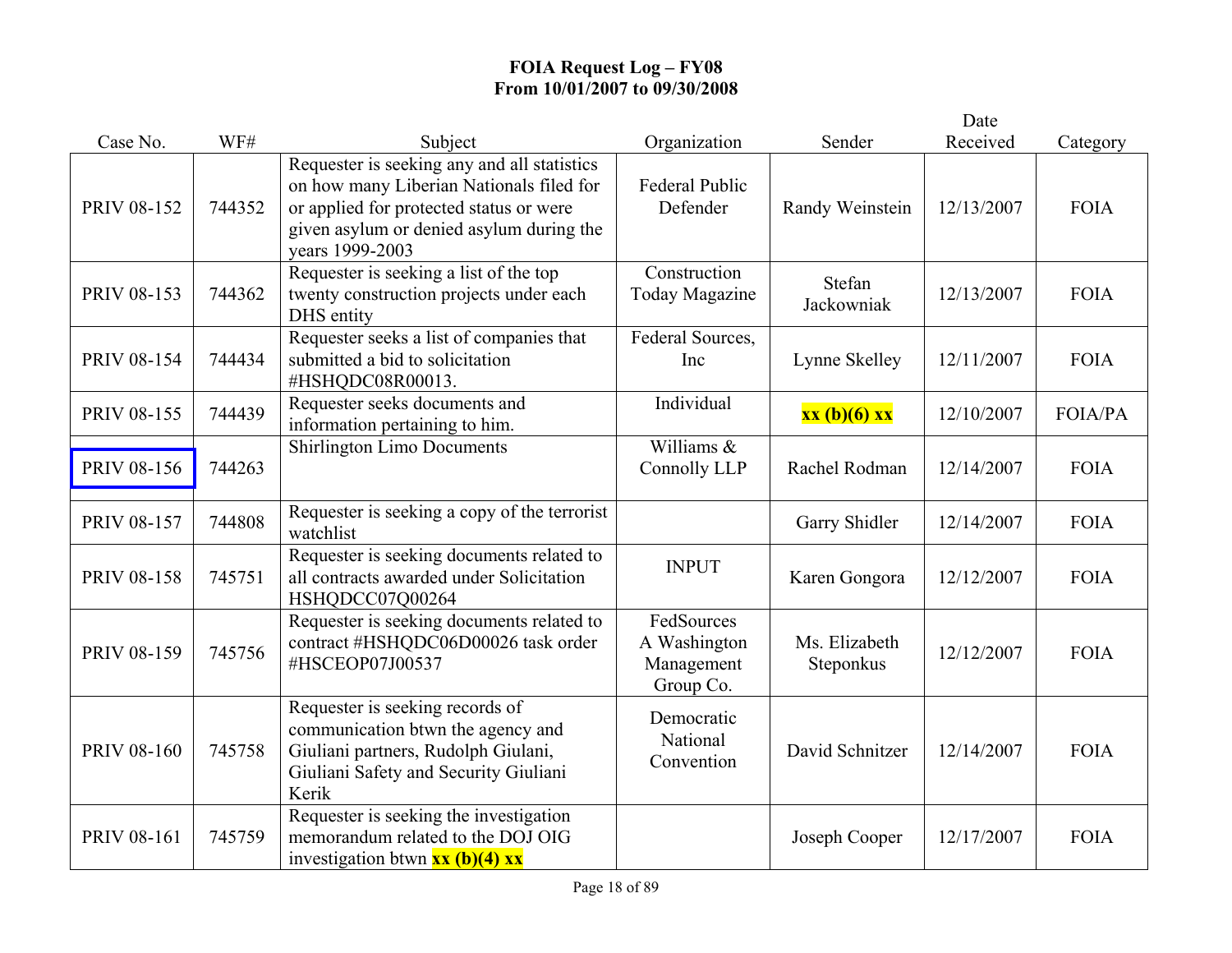|                    |        |                                                                                                                          |                                                                 |                               | Date       |                |
|--------------------|--------|--------------------------------------------------------------------------------------------------------------------------|-----------------------------------------------------------------|-------------------------------|------------|----------------|
| Case No.           | WF#    | Subject                                                                                                                  | Organization                                                    | Sender                        | Received   | Category       |
| PRIV 08-162        | 745761 | Requester is seeking records pertaining to<br>him                                                                        |                                                                 | xx (b)(6) xx                  | 12/17/2007 | FOIA/PA        |
| PRIV 08-163        | 745763 | Requester is seeking documents<br>pertaining to her                                                                      |                                                                 | xx (b)(6) xx                  | 12/18/2007 | <b>FOIA/PA</b> |
| PRIV 08-164        | 745764 | Requester is seeking documents regarding<br>solicitation HSCG2307RPBJ067                                                 | <b>INPUT</b>                                                    | Ms. Jennifer<br>Deutschendorf | 12/19/2007 | <b>FOIA</b>    |
| PRIV 08-165        | 745783 | Requester is seeking records pertaining to<br>her                                                                        |                                                                 | xx (b)(6) xx                  | 12/19/2007 | FOIA/PA        |
| <b>PRIV 08-166</b> | 745784 | Requester is seeking information<br>pertaining to $xx$ (b)(6) xx                                                         |                                                                 | Ms. Gracie<br>Cortez          | 12/19/2007 | <b>FOIA/PA</b> |
| PRIV 08-167        | 745787 | Requester is seeking information<br>pertaining to $xx$ (b)(6) xx                                                         |                                                                 | Ms. Gracie<br>Cortez          | 12/19/2007 | <b>FOIA/PA</b> |
| <b>PRIV 08-168</b> | 745788 | Requester is seeking a contract btwn INS<br>and a group of companies led by Stanley,<br>Inc                              | United Electrical,<br>Radio and<br>Machine Worker<br>of America | Karl Zimmerman                | 12/19/2007 | <b>FOIA</b>    |
| PRIV 08-169        | 745790 | Requester is seeking a copy of a<br>"statement identity form"                                                            |                                                                 | xx (b)(6) xx                  | 12/19/2007 | <b>FOIA</b>    |
| <b>PRIV 08-170</b> | 745792 | Requester is seeking guidelines related to<br>operations to id, locate or arrest fugitives<br>in the state of New Jersey |                                                                 | Kevin Cobbs                   | 12/20/2007 | <b>FOIA</b>    |
| <b>PRIV 08-171</b> | 747003 | Requester is seeking records pertaining to<br>operations that identify suspected<br>fugitives                            | Seton Hall Law                                                  | Bassina<br>Farbenblum         | 12/20/2007 | <b>FOIA</b>    |
| <b>PRIV 08-172</b> | 745793 | Requester is seeking a copy of an<br>investigation regarding evidence of a<br>certain violation of Food Stamp program    |                                                                 | Ahmad Shakil                  | 12/20/2007 | <b>FOIA</b>    |
| PRIV 08-173        | 745794 | Requester is seeking documents related to<br>contract # HSHQPA05FR00258                                                  | FedSources<br>A Washington<br>Management<br>Group Co.           | Ms. Elizabeth<br>Steponkus    | 12/19/2007 | <b>FOIA</b>    |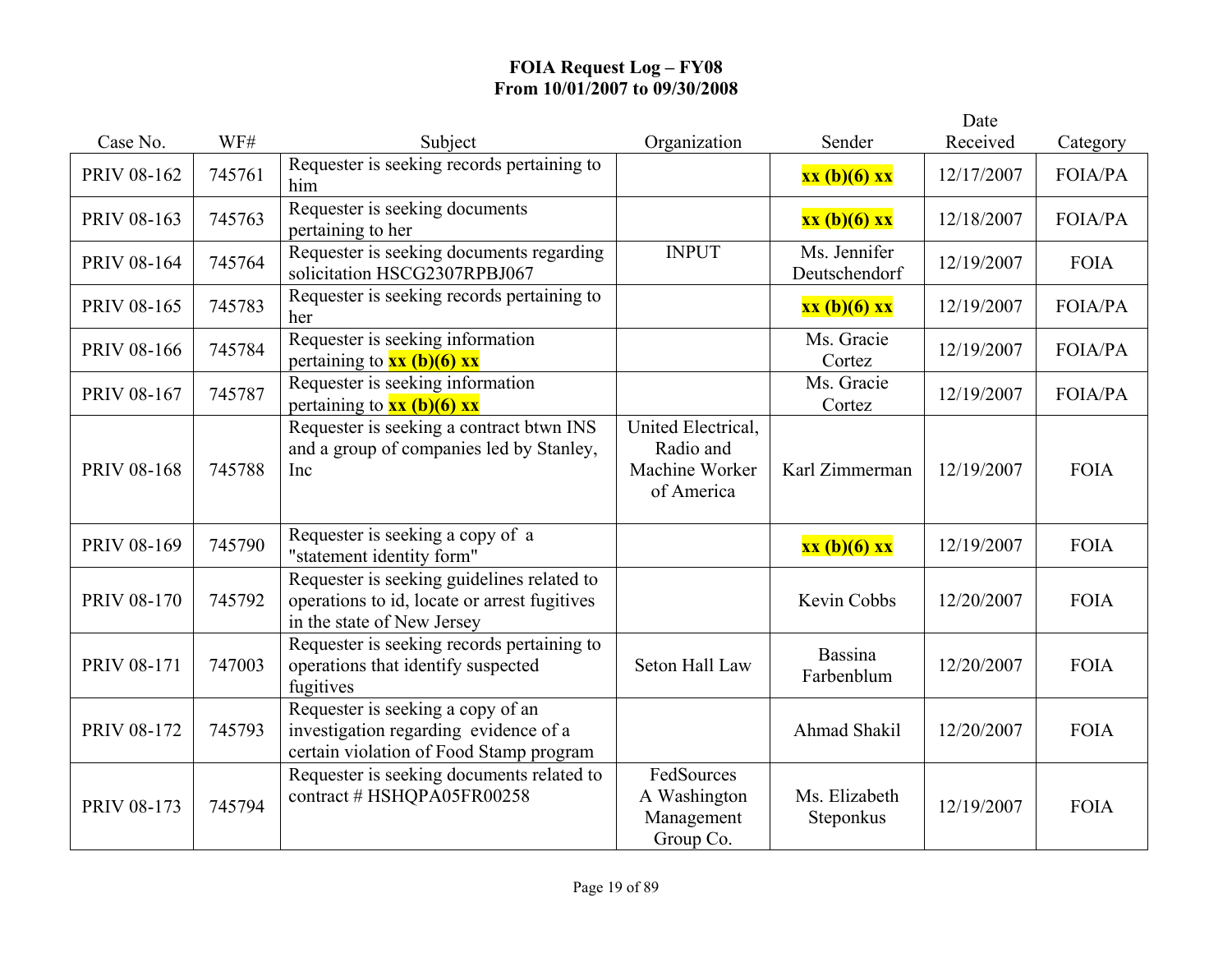|                    |        |                                                                                                                                                                         |                                                               |                        | Date       |                |
|--------------------|--------|-------------------------------------------------------------------------------------------------------------------------------------------------------------------------|---------------------------------------------------------------|------------------------|------------|----------------|
| Case No.           | WF#    | Subject                                                                                                                                                                 | Organization                                                  | Sender                 | Received   | Category       |
| PRIV 08-174        | 745803 | Requester is seeking the FY 2007<br>"Annual Report of Lost, Damaged, Stolen<br>Property"                                                                                | News 4 WOAI                                                   | <b>Brian Collister</b> | 12/17/2007 | <b>FOIA</b>    |
| PRIV 08-175        | 745806 | Requester is seeking medical records of<br>deceased alien and inspection report<br>prepared by DHS on the Albuquerque<br>detention facility                             |                                                               | Jang Park              | 12/20/2007 | <b>FOIA</b>    |
| <b>PRIV 08-176</b> | 746964 | Requester is seeking all agency records<br>concerning the process by which US<br>citizens and non-citizens legally present in<br>the US are designated enemy combatants | National<br><b>Litigation Project</b><br>- Yale Law<br>School | Jonathan Freiman       | 12/20/2007 | <b>FOIA</b>    |
| <b>PRIV 08-177</b> | 746783 | Requester is seeking a copy of the E-<br>Verify Manual                                                                                                                  | Wolf, Block,<br>Schorr and Solis-<br>Cohen LLP                | Mr. Geoffrey<br>Forney | 11/27/2007 | <b>FOIA</b>    |
| <b>PRIV 08-178</b> | 746803 | Requester is seeking records from CBP<br>pertaining to him                                                                                                              |                                                               | xx (b)(6) xx           | 12/22/2008 | <b>FOIA/PA</b> |
| PRIV 08-179        | 746810 | Requester is seeking any and all records<br>pertaining to $xx$ (b)(6) xx                                                                                                |                                                               | Joni Moody             | 12/27/2007 | <b>FOIA/PA</b> |
| <b>PRIV 08-180</b> | 746814 | Requester is seeking certified transcripts<br>of any email rec'd from him at/by your<br>agency's official public website between<br>Oct 31, 2006 and March 31, 2007     |                                                               | xx (b)(6) xx           | 12/27/2007 | <b>FOIA/PA</b> |
| PRIV 08-181        | 746827 | Requester is seeking a copy of contract<br>N65236-05-D-7862 and 63                                                                                                      | <b>BAE</b> Systems                                            | Ms. Joanna<br>Ablaza   | 12/31/2007 | <b>FOIA</b>    |
| PRIV 08-182        | 746839 | Requester is seeking contract HSH QDC<br>07-D-00040                                                                                                                     |                                                               | Ms. Kate<br>Rosengreen | 12/31/2007 | <b>FOIA</b>    |
| PRIV 08-183        | 746844 | Requester is seeking any and all records<br>pertaining to him                                                                                                           |                                                               | xx (b)(6) xx           | 01/02/2008 | <b>FOIA/PA</b> |
| <b>PRIV 08-184</b> | 746845 | Requester is seeking 911 calls from the<br>lower 9th ward of New Orleans on August<br>29, 2005 to August 30, 2005 any logs                                              |                                                               | Chaffe McCall          | 01/02/2008 | <b>FOIA</b>    |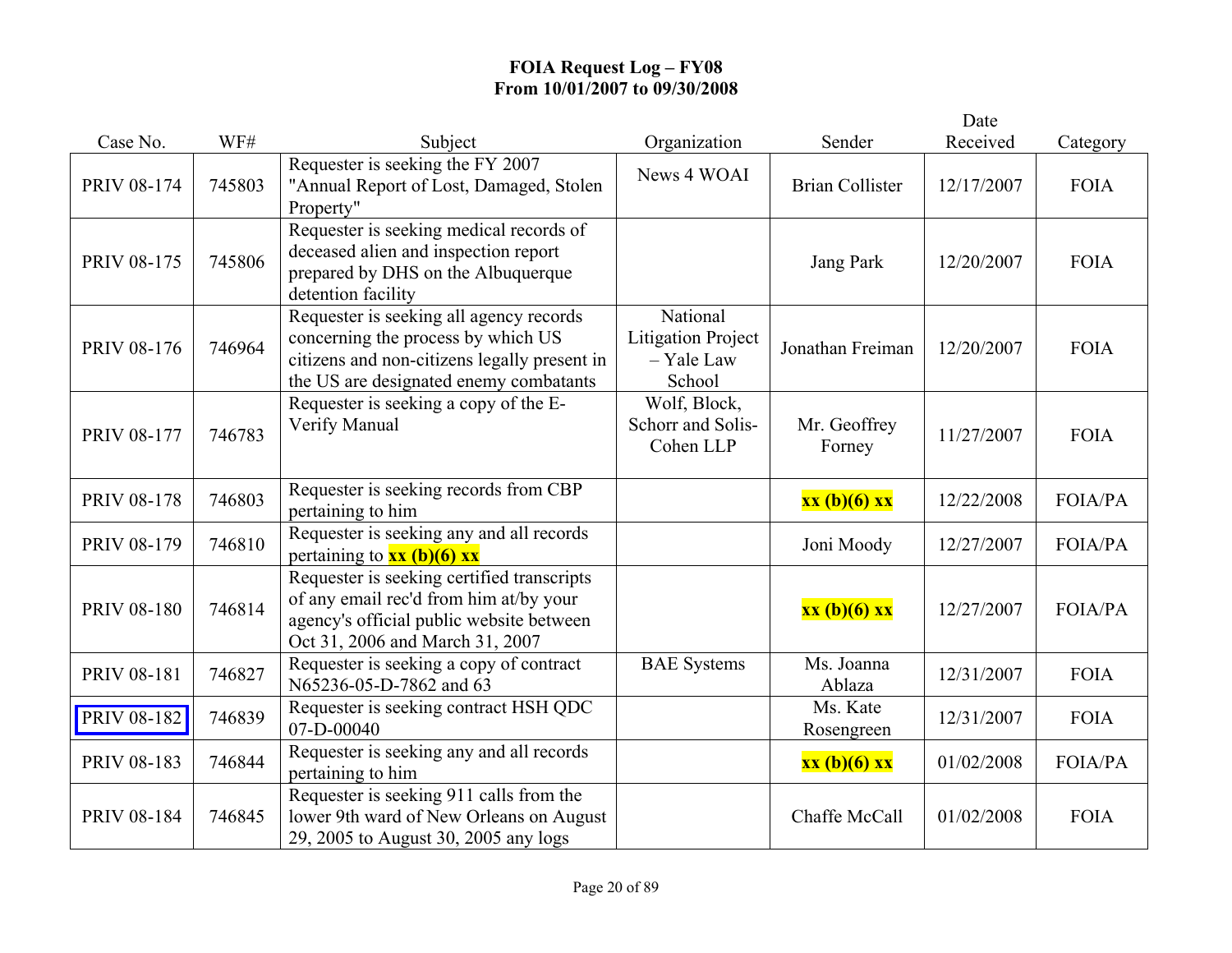|                    |        |                                                                                                                                                                      |                                          |                          | Date       |                |
|--------------------|--------|----------------------------------------------------------------------------------------------------------------------------------------------------------------------|------------------------------------------|--------------------------|------------|----------------|
| Case No.           | WF#    | Subject                                                                                                                                                              | Organization                             | Sender                   | Received   | Category       |
| <b>PRIV 08-185</b> | 746847 | Requester is seeking the DHS FOIA<br><b>Improvement Status Report from Fall</b><br>2007                                                                              |                                          | Mr. Michael<br>Ravnitzky | 01/02/2008 | <b>FOIA</b>    |
| <b>PRIV 08-186</b> | 746922 | Requester is seeking the Farago Report<br>regarding a contract with $xx (b)(6) xx$ and<br>any other records pertaining to this matter                                | <b>ACLU</b>                              | Taylor<br>Pendergrass    | 01/02/2008 | <b>FOIA</b>    |
| <b>PRIV 08-187</b> | 746924 | Requester is seeking any document that<br>references any restriction on booking<br>alleged violators in Whatcom County Jail                                          | <b>Attorney General</b><br>Washington    | Kim Swendt               | 01/02/2008 | <b>FOIA</b>    |
| <b>PRIV 08-188</b> | 746926 | Requester is seeking a copy of solicitation<br>number UICDS-BAA0602                                                                                                  |                                          | Donald Lepley            | 01/02/2008 | <b>FOIA</b>    |
| PRIV 08-189        | 747219 | Requester is seeking records relating to <b>xx</b><br>(b)(6) xx obtaining Legal Counsel, suing<br>the US gov't and obtaining a settlement                            |                                          | Mr. David Cross          | 01/03/2008 | <b>FOIA</b>    |
| <b>PRIV 08-190</b> | 747221 | Requester is seeking information<br>pertaining to the purchase of an online<br>educational program called<br>"Understanding Islam:An Introduction"<br>for use by DHS | Mark Zaid P.C                            | Mr. Mark Zaid            | 01/03/2008 | <b>FOIA</b>    |
| PRIV 08-191        | 747227 | Requester is seeking copies of all SF-<br>LLL's filed since May 1, 2007                                                                                              |                                          | Matthew Johnson          | 01/03/2008 | <b>FOIA</b>    |
| PRIV 08-192        | 747229 | Requester is seeking information<br>pertaining to a criminal felony allegation<br>against him                                                                        | Individual                               | xx (b)(6) xx             | 01/03/2008 | <b>FOIA</b>    |
| PRIV 08-193        | 747234 | Request of any and all records containing<br>information re: the group :" Council on<br>American Islamic Relation                                                    | DeWitt &<br>Associates<br>Investigations | <b>Jason Dewitt</b>      | 01/03/2008 | <b>FOIA</b>    |
| PRIV 08-194        | 747243 | Requester is seeking documents<br>pertaining $xx (b)(6) xx$                                                                                                          | Jones, Skeleton &<br>Hochuki             | Michael Giardina         | 01/04/2008 | <b>FOIA/PA</b> |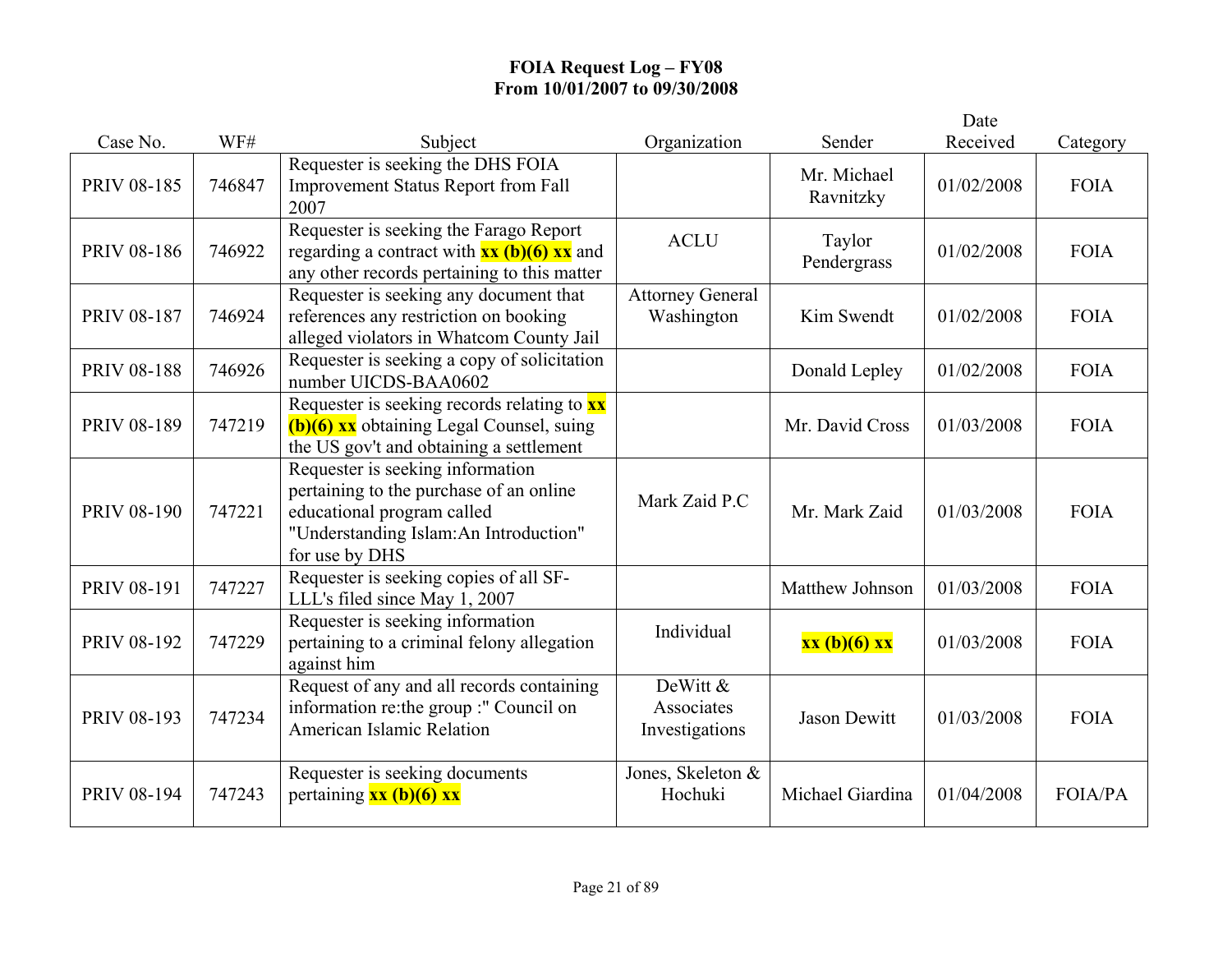|                    |        |                                                                                                                                                                                         |                                    |                            | Date       |                |
|--------------------|--------|-----------------------------------------------------------------------------------------------------------------------------------------------------------------------------------------|------------------------------------|----------------------------|------------|----------------|
| Case No.           | WF#    | Subject                                                                                                                                                                                 | Organization                       | Sender                     | Received   | Category       |
| <b>PRIV 08-195</b> | 747244 | Requester is seeking any records related<br>to Israeli nationals in the US id as being<br>employed as "art students" "art vendors"<br>etc.                                              |                                    | Mr. Christopher<br>Ketcham | 01/04/2008 | <b>FOIA</b>    |
| <b>PRIV 08-196</b> | 747261 | Requester is seeking all information<br>pertaining to $xx$ (b)(6) xx                                                                                                                    |                                    | Ms. Gracie<br>Cortez       | 01/04/2008 | FOIA/PA        |
| PRIV 08-197        | 747262 | Requester is seeking all information<br>pertaining to $xx$ (b)(6) xx                                                                                                                    |                                    | Ms. Gracie<br>Cortez       | 01/04/2008 | <b>FOIA/PA</b> |
| <b>PRIV 08-198</b> | 747263 | Requester is seeking all existing records<br>pertaining to him                                                                                                                          | Individual                         | xx (b)(6) xx               | 01/04/2008 | <b>FOIA/PA</b> |
| PRIV 08-199        | 747264 | Requester is seeking any records<br>pertaining to him                                                                                                                                   | Individual                         | xx (b)(6) xx               | 01/04/2008 | <b>FOIA/PA</b> |
| <b>PRIV 08-200</b> | 747286 | Requester is seeking any and all records<br>pertaining to Special Management<br>Information System, MainCore, and<br>pertaining to him                                                  |                                    | xx (b)(6) xx               | 01/04/2008 | <b>FOIA</b>    |
| <b>PRIV 08-201</b> | 747218 | Requester is seeking all DHS expense<br>reports, purchasing orders, or studies from<br>2007 regarding construction of border<br>fencing within the city limits of El Paso,<br><b>TX</b> | Cox TV                             | Mr. Scott<br>MacFarlane    | 01/02/2008 | <b>FOIA</b>    |
| <b>PRIV 08-202</b> | 748256 | Requester is seeking any information CBP<br>has on file about her                                                                                                                       | Individual                         | xx (b)(6) xx               | 01/07/2008 | <b>FOIA/PA</b> |
| PRIV 08-203        | 748258 | Requester is seeking the task order 2005-<br>$C-2388$                                                                                                                                   | Centurion<br>Research<br>Solutions | Pawandeep<br>Sandhu        | 01/07/2008 | <b>FOIA</b>    |
| <b>PRIV 08-204</b> | 748279 | Requester is seeking a copy of any<br>demands for reimbursement issued<br>to/from Danos Marine, Inc. in relation to<br>Hurricane Katrina and Rita debris removal<br>project             | Frilot L.L.C.                      | Thomas Bethune             | 01/08/2008 | <b>FOIA</b>    |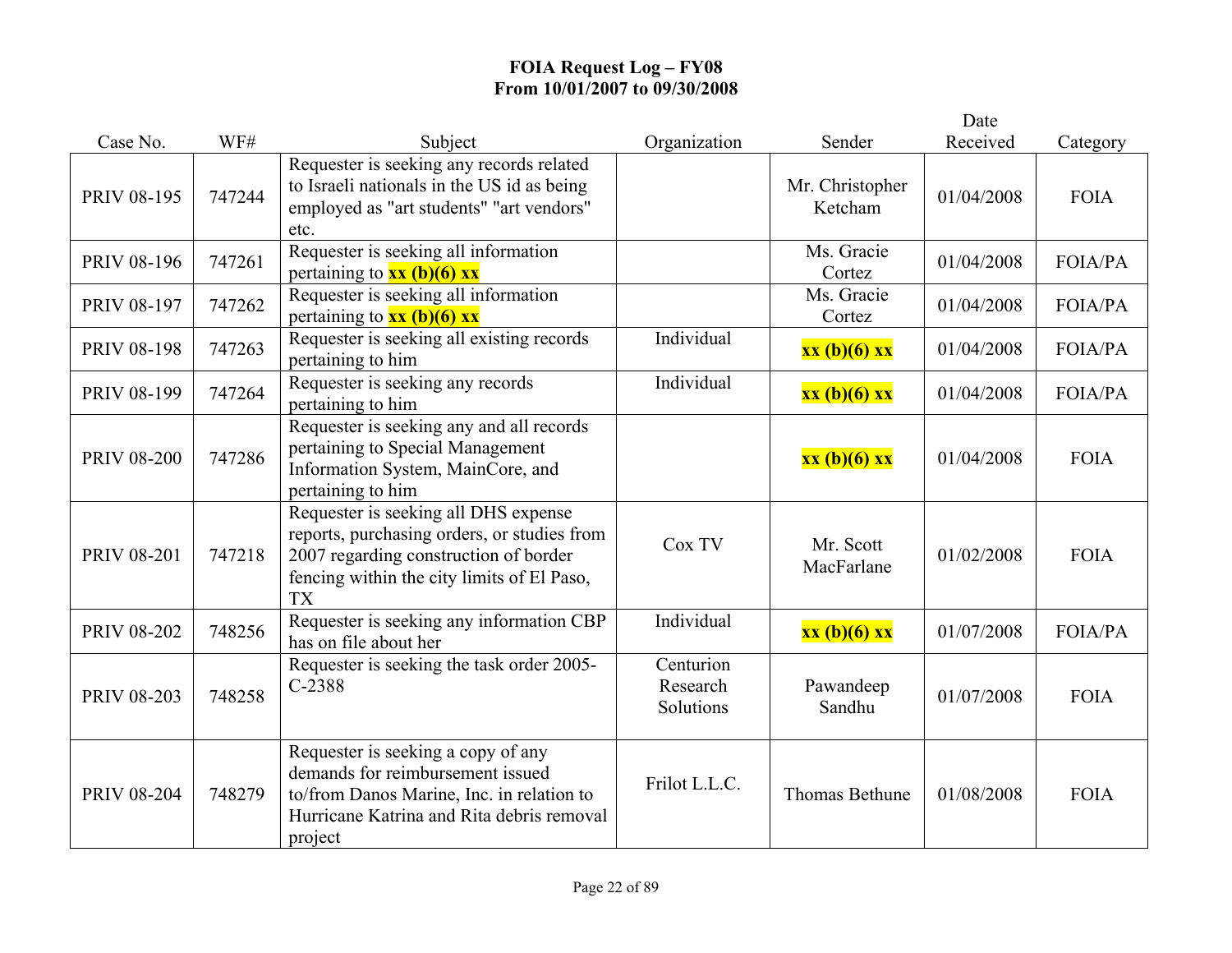|                    |        |                                                                                                                                                                         |                                                  |                                 | Date       |             |
|--------------------|--------|-------------------------------------------------------------------------------------------------------------------------------------------------------------------------|--------------------------------------------------|---------------------------------|------------|-------------|
| Case No.           | WF#    | Subject                                                                                                                                                                 | Organization                                     | Sender                          | Received   | Category    |
| <b>PRIV 08-205</b> | 748280 | Requester is seeking information<br>pertaining to Illegal Immigration and<br>Border Security of the TX Dept. of Justice                                                 | Individual                                       | Ms. Ana Correa                  | 01/08/2008 | <b>FOIA</b> |
| <b>PRIV 08-206</b> | 748285 | Requester is seeking any policy regarding<br>how Electric suppliers may be covered or<br>steps to become compliant                                                      | Individual                                       | Daniel Ott                      | 01/09/2008 | <b>FOIA</b> |
| <b>PRIV 08-207</b> | 748292 | Requester is seeking information<br>pertaining to the ejection of three<br>individuals from a town Hall meeting at<br>the Rockies air and Space museum                  |                                                  | Mr. Michael<br>Ravnitzky        | 01/09/2008 | <b>FOIA</b> |
| <b>PRIV 08-208</b> | 748295 | Requester is seeking copies of any I-213<br>Record of Deportable Alien forms<br>processed at INS in Atl GA btwn July 12,<br>1996 and Aug. 10, 1996                      |                                                  | William West                    | 01/09/2008 | <b>FOIA</b> |
| <b>PRIV 08-209</b> | 748296 | Requester is seeking copies of all articles<br>from the Homeland Security Operations<br>Morning Brief for 2007 which mention<br>the states Minnesota, Iowa or Wisconsin | Individual                                       | Mr. Mike Gilday                 | 01/09/2008 | <b>FOIA</b> |
| <b>PRIV 08-210</b> | 748304 | Requester is seeking a copy of records or<br>emails in the Office of the Chief FOIA<br>Officer of DHS during 2007 that discuss<br><b>FOIA</b> matters                   |                                                  | Mr. Michael<br>Ravnitzky        | 01/10/2008 | <b>FOIA</b> |
| PRIV 08-211        | 748305 | Requester is seeking information<br>regarding a train derailment chemical spill<br>on Graniteville SC                                                                   |                                                  | Ms. Katherine<br><b>Broyles</b> | 01/10/2008 | <b>FOIA</b> |
| PRIV 08-212        | 748310 | Requester is seeking information<br>pertaining to a train accident in<br>Graniteville, SC in 2005                                                                       | Individual                                       | Mr. Mike Smith                  | 01/10/2008 | <b>FOIA</b> |
| PRIV 08-213        | 748312 | Requester is seeking information<br>pertaining to the Graniteville, SC train<br>derailment on 2005                                                                      | Robins, Kaplan,<br>Miller & Ciresi<br><b>LLP</b> | Mr. Jeff<br>Butterworth         | 01/11/2008 | <b>FOIA</b> |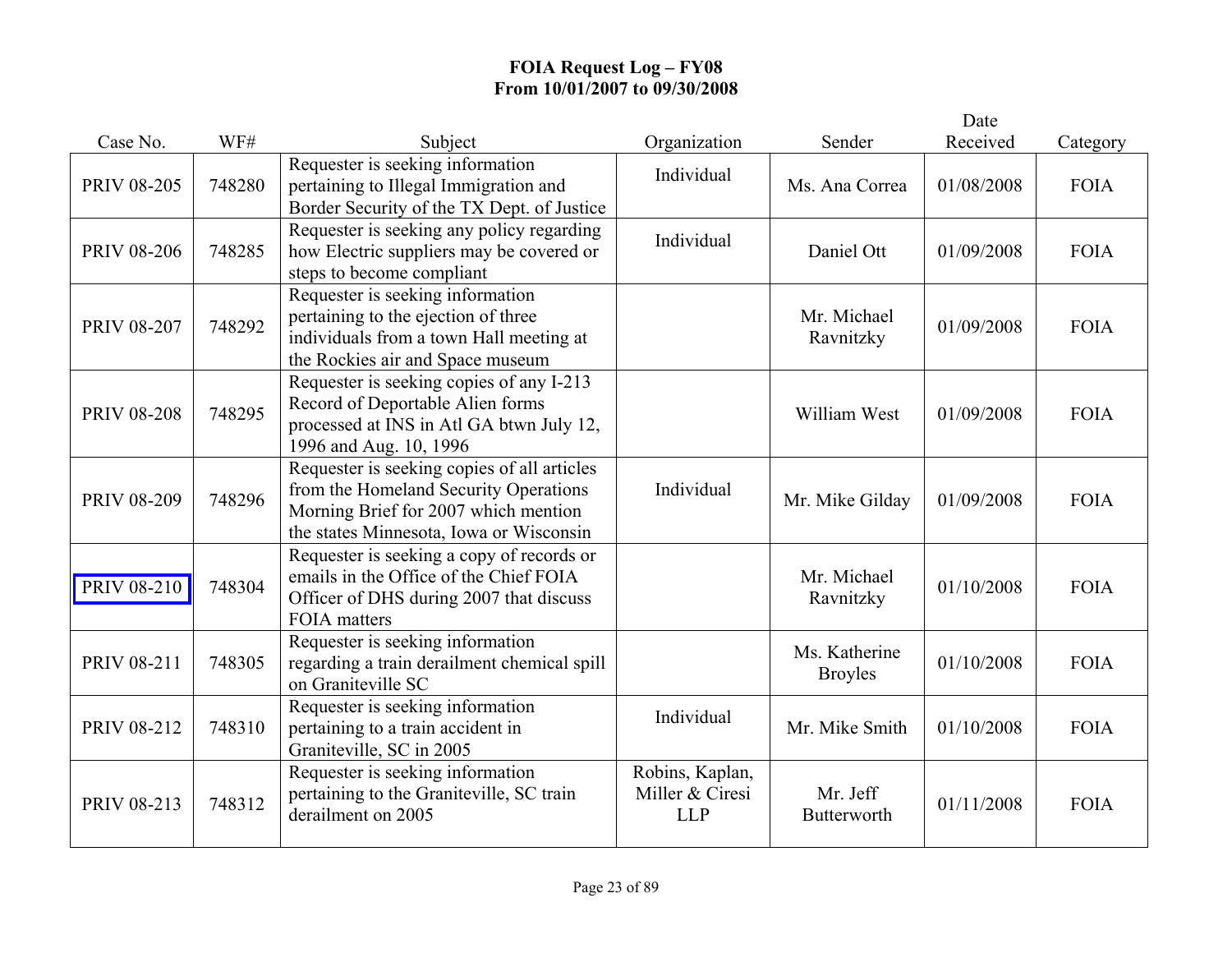|                    |        |                                                                                                                  |                                                        |                             | Date       |                |
|--------------------|--------|------------------------------------------------------------------------------------------------------------------|--------------------------------------------------------|-----------------------------|------------|----------------|
| Case No.           | WF#    | Subject                                                                                                          | Organization                                           | Sender                      | Received   | Category       |
| PRIV 08-214        | 748324 | Requester is seeking information<br>pertaining to the train wreck and chlorine<br>leak in Graniteville, SC       | The State                                              | Mr Rick<br><b>Brundrett</b> | 01/10/2008 | <b>FOIA</b>    |
| PRIV 08-215        | 748327 | Requester is seeking information<br>regarding the train collision in<br>Graniteville, SC                         | Richardson,<br>Patrick,<br>Westbrook &<br>Brickman LLC | Verna Dobson                | 01/10/2008 | <b>FOIA</b>    |
| PRIV 08-216        | 748345 | Requester is seeking a copy of the log of<br>FOIA/PA requests directed to IAIP in<br>2007                        | Individual                                             | Mr. Mike Gilday             | 01/10/2008 | <b>FOIA</b>    |
| PRIV 08-217        | 748347 | Requester is seeking records pertaining to<br>his background investigation related to his<br>CBP clearance       | Individual                                             | xx (b)(6) xx                | 01/10/2008 | <b>FOIA/PA</b> |
| PRIV 08-218        | 748348 | Requester is asking why additional<br>screenings occur upon his reentry to the<br><b>US</b>                      |                                                        | xx (b)(6) xx                | 01/11/2008 | <b>FOIA</b>    |
| PRIV 08-219        | 748530 | Requester is seeking additional<br>information pertaining to the Gilbane<br>project                              | Hunsaker &<br>Palecek, P.L.L.C.                        | Ms. Kimberly<br>Lane        | 01/03/2008 | <b>FOIA</b>    |
| <b>PRIV 08-220</b> | 749369 | Requester is seeking information<br>pertaining to her                                                            | Individual                                             | xx (b)(6) xx                | 01/14/2008 | <b>FOIA/PA</b> |
| <b>PRIV 08-221</b> | 749383 | Requester is seeking records maintained<br>by the FBI the Nat'l Joint Terrorism Task<br>Force and other records  | Individual                                             | Mr. Cameron<br>Rogers       | 01/14/2008 | <b>FOIA/PA</b> |
| <b>PRIV 08-222</b> | 749387 | Requester is seeking all documents in the<br>possession of DHS regarding the new<br>Indianapolis Airport Project | Individual                                             | John Bruegger               | 01/15/2008 | <b>FOIA</b>    |
| PRIV 08-223        | 749391 | Requester is seeking documents regarding<br>contract #HSHQDC07F00157                                             | <b>INPUT</b>                                           | Ms. Monica Jones            | 01/15/2008 | <b>FOIA</b>    |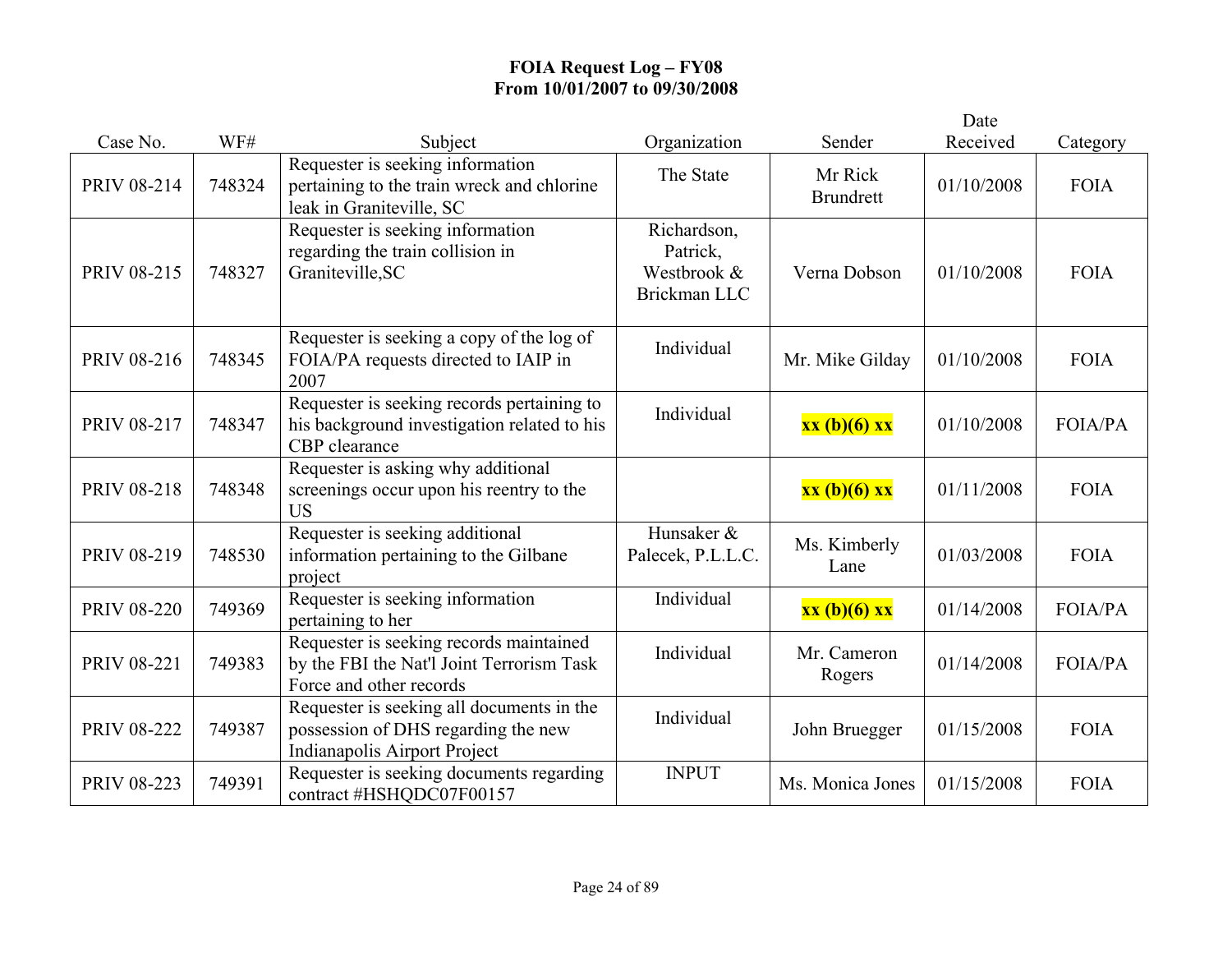|                    |        |                                                                                                                                                                                 |              |                       | Date       |                |
|--------------------|--------|---------------------------------------------------------------------------------------------------------------------------------------------------------------------------------|--------------|-----------------------|------------|----------------|
| Case No.           | WF#    | Subject                                                                                                                                                                         | Organization | Sender                | Received   | Category       |
| <b>PRIV 08-224</b> | 749394 | Requester is seeking Homeland Security<br>Situation Reports generated before, during<br>and after Hurricane Katrina in particular<br>Aug. 20, 2005 to Sept. 20, 2005            | <b>NOLA</b>  | Ms. Lauren<br>Wilbert | 01/16/2008 | <b>FOIA</b>    |
| <b>PRIV 08-225</b> | 749397 | Requester is seeking a list of federal<br>facilities that the Secretary determines to<br>be at risk for terrorist attack and requiring<br>minimum id standards                  | Individual   | Mr. Colin O'Brien     | 01/16/2008 | <b>FOIA</b>    |
| <b>PRIV 08-226</b> | 749406 | Requester is seeking information<br>regarding her immigration status, entry<br>and exit records from Canada                                                                     | Individual   | xx (b)(6) xx          | 01/18/2008 | <b>FOIA</b>    |
| <b>PRIV 08-227</b> | 749409 | Sent from OGC for review.                                                                                                                                                       |              | <b>Kirk Rice</b>      | 01/14/2008 | <b>FOIA</b>    |
| <b>PRIV 08-228</b> | 749350 | Requester is seeking copies of all HSOC<br>Homeland Security Information Bulletins<br>between 1 December 2007 and 11 January<br>2008                                            | Individual   | Mr. Mike Gilday       | 01/14/2008 | <b>FOIA</b>    |
| <b>PRIV 08-229</b> | 749401 | Requester is seeking all records held by<br>USCIS, DHS regarding $xx$ (b)(6) $xx$                                                                                               |              | J. Springmann         | 01/17/2008 | <b>FOIA/PA</b> |
| <b>PRIV 08-230</b> | 749133 | Requester is seeking information<br>pertaining to a ballistic vest produced by<br>Pinnacle Armor Inc in particular the<br>"Dragon Skin" component of a specific<br>model        |              | George Gingo          | 01/15/2008 | <b>FOIA</b>    |
| PRIV 08-231        | 750208 | Requester is seeking information<br>pertaining to her background investigation                                                                                                  | Individual   | xx (b)(6) xx          | 01/18/2008 | <b>FOIA/PA</b> |
| <b>PRIV 08-232</b> | 750209 | Requester is seeking records in DHS OIG<br>relating to Osvaldo Aldrete-Davila's<br>obtaining legal counsel, suing the gov't<br>and obtaining a settlement on his legal<br>suit. | Individual   | Mr. Jerome Corsi      | 01/22/2008 | <b>FOIA</b>    |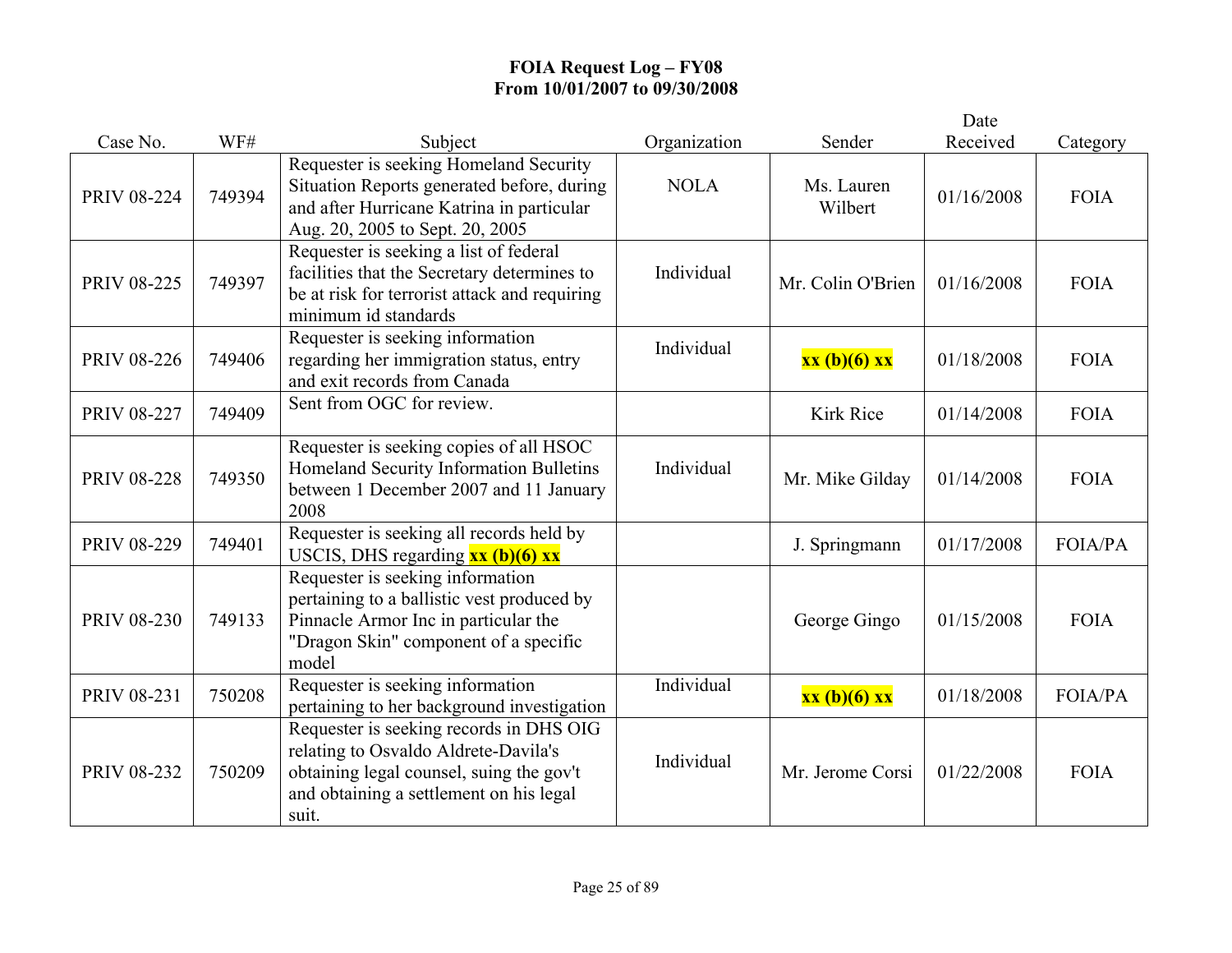|                    |        |                                                                                                                                                                             |                                      |                         | Date       |                |
|--------------------|--------|-----------------------------------------------------------------------------------------------------------------------------------------------------------------------------|--------------------------------------|-------------------------|------------|----------------|
| Case No.           | WF#    | Subject                                                                                                                                                                     | Organization                         | Sender                  | Received   | Category       |
| PRIV 08-233        | 750225 | Requester is seeking all records related to<br>the policy of detaining persons entering<br>the Rogers Federal bldg who will not or<br>cannot produce adequate photo id etc. | <b>ACLU</b>                          | Taylor<br>Pendergrass   | 01/22/2008 | <b>FOIA</b>    |
| PRIV 08-234        | 750228 | Requester is seeking a copy of any records<br>about me maintained at DHS                                                                                                    | Individual                           | xx (b)(6) xx            | 01/23/2008 | <b>FOIA/PA</b> |
| PRIV 08-235        | 750248 | Requester is seeking information<br>pertaining to him                                                                                                                       | Individual                           | xx (b)(6) xx            | 01/23/2008 | <b>FOIA/PA</b> |
| PRIV 08-236        | 750250 | Requester is seeking records pertaining to<br>American Turkish Council                                                                                                      | Chicago Public<br>Radio              | Mr. Jonah<br>Meadows    | 01/24/2008 | <b>FOIA</b>    |
| PRIV 08-237        | 750252 | Requester is seeking all records pertaining<br>to Mayan Express                                                                                                             | Chicago Public<br>Radio              | Mr. Jonah<br>Meadows    | 01/24/2008 | <b>FOIA</b>    |
| <b>PRIV 08-238</b> | 750262 | Requester is seeking information<br>pertaining to an arrest being removed<br>from his record                                                                                | Quantum Inc.                         | xx (b)(6) xx            | 01/15/2008 | <b>FOIA/PA</b> |
| PRIV 08-239        | 750269 | Requester is seeking the sub contracting<br>plan and documentation of whether<br>Haliburton complied in good faith with<br>their plan for certain contracts                 | The Edmisen $&$<br>Webb Law Firm     | Mr. William<br>Webb     | 01/25/2008 | <b>FOIA</b>    |
| <b>PRIV 08-240</b> | 751087 | Requester is seeking a copy of the DHS<br><b>Industry Presentation on Portal</b><br>Technology                                                                              | FOIA Group, Inc                      | Mr. Jeff<br>Stachewicz  | 01/23/2008 | <b>FOIA</b>    |
| PRIV 08-241        | 751164 | Requester seeks current and past versions<br>of DHS Delegation Number 7032.2<br>(Delegation of Authority to the Assistant<br>Secretary of US ICE)                           | Passman &<br>Kaplan, PC              | Ms. Sandra<br>Mazliah   | 01/30/2008 | <b>FOIA</b>    |
| <b>PRIV 08-242</b> | 751507 | Requester is seeking records pertaining to<br>him                                                                                                                           | Individual                           | xx (b)(6) xx            | 01/25/2008 | FOIA/PA        |
| PRIV 08-243        | 751508 | Requester is seeking information<br>pertaining to flood assistance applications<br>in the years $2000-2005$                                                                 | Ohio Department<br>of Transportation | Ms. Heather<br>Sullivan | 01/30/2008 | <b>FOIA</b>    |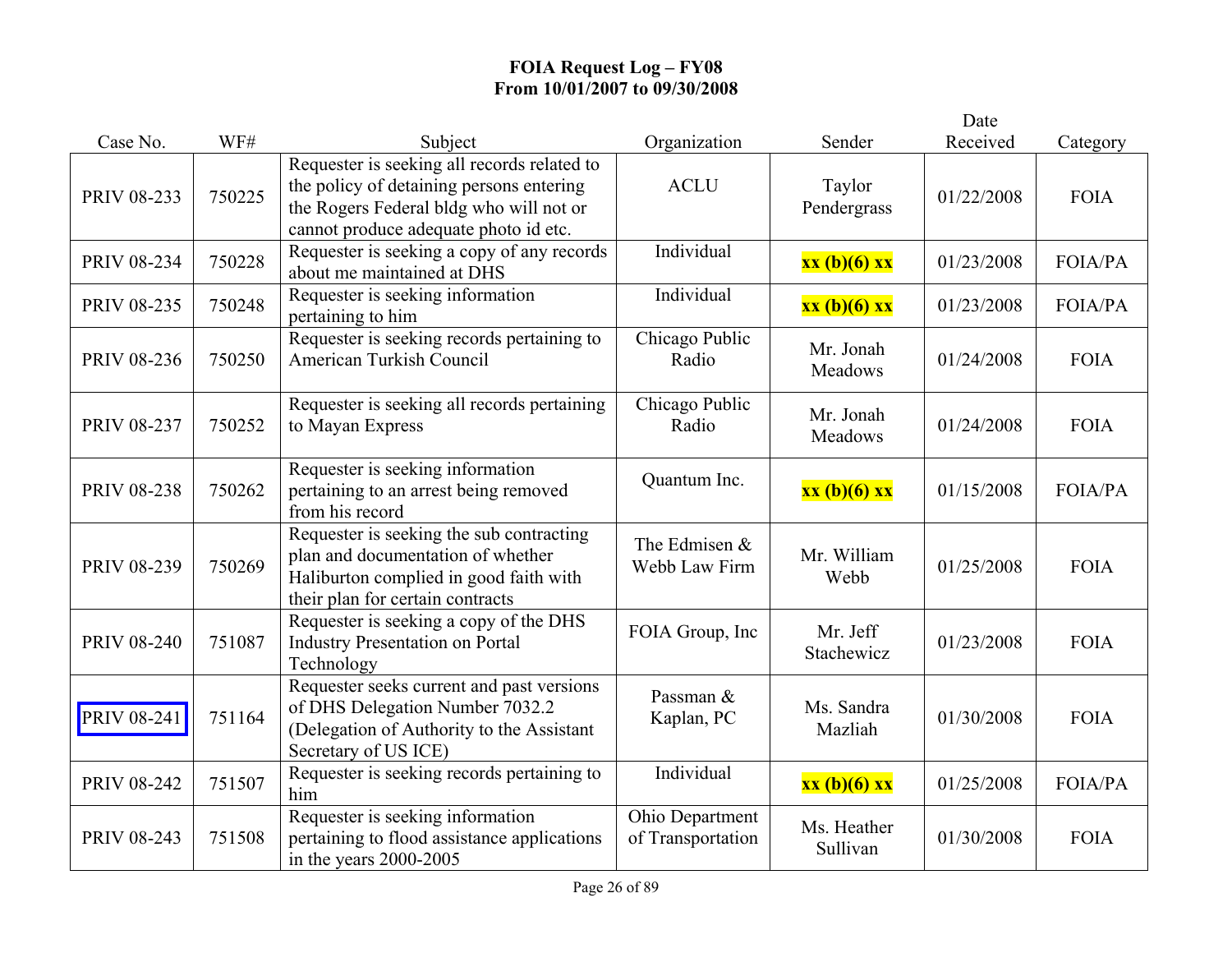|                    |        |                                                                                                                                                                    |                                                |                         | Date       |                |
|--------------------|--------|--------------------------------------------------------------------------------------------------------------------------------------------------------------------|------------------------------------------------|-------------------------|------------|----------------|
| Case No.           | WF#    | Subject                                                                                                                                                            | Organization                                   | Sender                  | Received   | Category       |
| <b>PRIV 08-244</b> | 751510 | Requester is seeking all records relating to<br>the inspections and entry of the clocks<br>from London Heathrow Airport to Los<br>Angeles on flight VS007          | Cammarano &<br>Sirna, LLP                      | Mr. Dennis<br>Cammarano | 01/25/2008 | <b>FOIA</b>    |
| <b>PRIV 08-245</b> | 751511 | Requester is seeking a copy of contract #<br>HSFEHQ-06-C-0753                                                                                                      | Star Poly Bag Inc.                             | Chaya Greenfield        | 01/23/2008 | <b>FOIA</b>    |
| <b>PRIV 08-246</b> | 751512 | Requester is seeking a copy of contract<br>#HSCEA05CF00151 and documents                                                                                           | Coley $\&$<br>Associates. Inc                  | Mr. Joseph<br>Dinkins   | 01/25/2008 | <b>FOIA</b>    |
| <b>PRIV 08-247</b> | 751514 | Requester is seeking copies of all IG<br>reports for the National Biodefense<br>Analysis and Countermeasures Center<br>from the start of fiscal yr 2006 to present | The Frederick<br><b>News Post</b>              | Mr. Justin Palk         | 01/25/2008 | <b>FOIA</b>    |
| <b>PRIV 08-248</b> | 751515 | Requester is seeking copies of contract<br>#HSFEHQ07F0593 and<br>#HSFEHQ07F0978                                                                                    | <b>INPUT</b>                                   | Ms. Monica Jones        | 01/25/2008 | <b>FOIA</b>    |
| PRIV 08-249        | 751586 | Requester is seeking a list of DHS<br>contracts with all firms affiliated with the<br>Carlyle Group from 2004 to the present                                       | Service<br>Employees<br>International<br>Union | Ms. Gina Rosen          | 01/28/2008 | <b>FOIA</b>    |
| <b>PRIV 08-250</b> | 751589 | Requester is seeking information related<br>to background investigations on him                                                                                    | Individual                                     | xx (b)(6) xx            | 01/28/2008 | <b>FOIA/PA</b> |
| PRIV 08-251        | 751590 | Requester is seeking all records pertaining<br>to him                                                                                                              | Individual                                     | xx (b)(6) xx            | 01/29/2008 | FOIA/PA        |
| <b>PRIV 08-252</b> | 751612 | Requester is seeking all information DHS<br>has pertaining to him                                                                                                  | Individual                                     | xx (b)(6) xx            | 01/29/2008 | <b>FOIA/PA</b> |
| PRIV 08-253        | 751629 | Requester is seeking any information<br>pertaining to $xx$ (b)(6) xx                                                                                               |                                                | Ms. Gracie<br>Cortez    | 01/29/2008 | <b>FOIA/PA</b> |
| <b>PRIV 08-254</b> | 751630 | Requester is seeking information<br>pertaining to contract #HSCG84-04-C-<br>AA5080                                                                                 | Satellite Services,<br>Inc                     | Ms. Krystal<br>Foreman  | 01/29/2008 | <b>FOIA</b>    |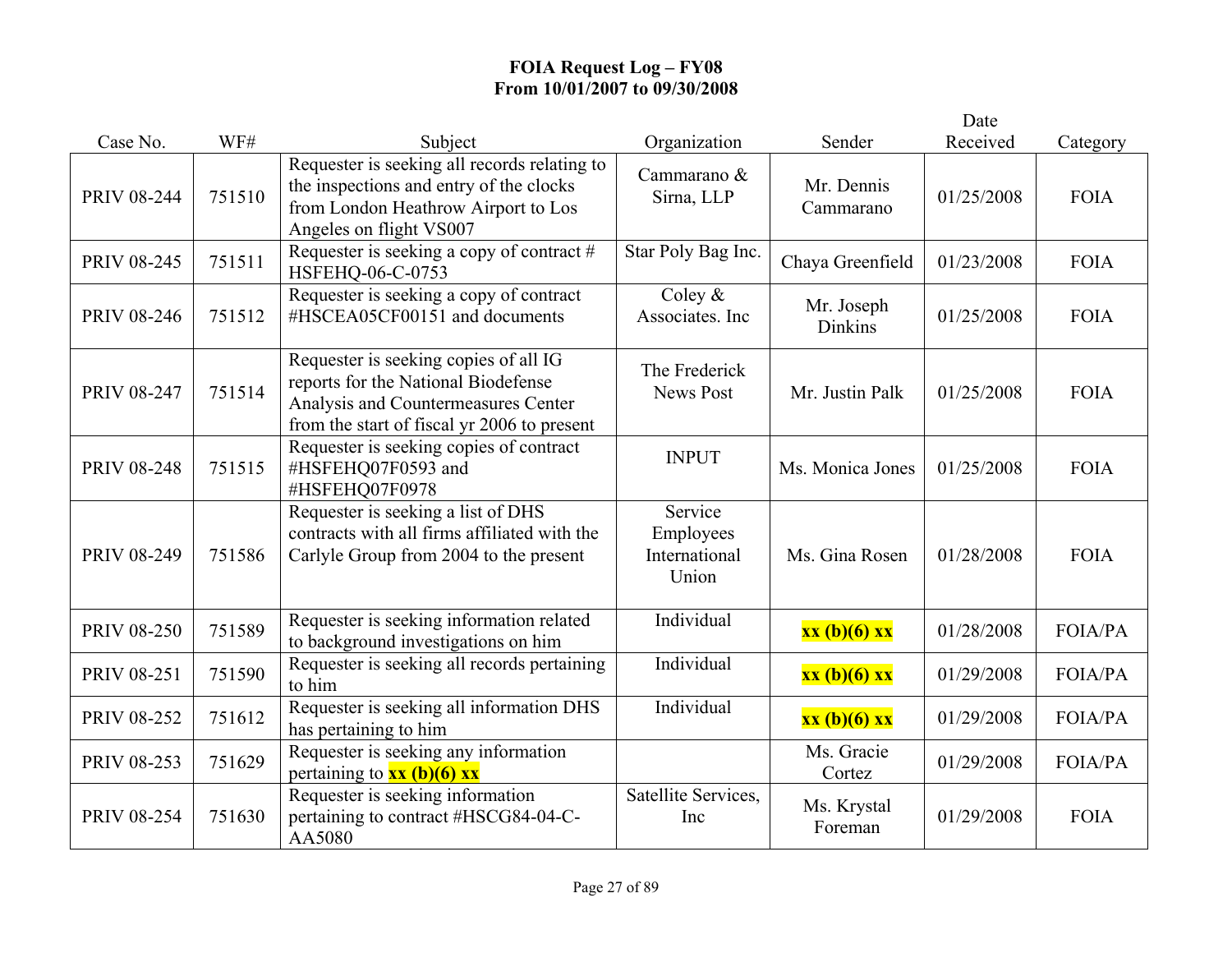|                    |        |                                                                                                                                                                                                                                          |                         |                            | Date       |                |
|--------------------|--------|------------------------------------------------------------------------------------------------------------------------------------------------------------------------------------------------------------------------------------------|-------------------------|----------------------------|------------|----------------|
| Case No.           | WF#    | Subject                                                                                                                                                                                                                                  | Organization            | Sender                     | Received   | Category       |
| PRIV 08-255        | 751631 | Requester is seeking a copy of a contract<br>awarded to EDS under the DHS Second<br>Datacenter Project requirement                                                                                                                       | <b>INPUT</b>            | Ms. Monica Jones           | 01/28/2008 | <b>FOIA</b>    |
| <b>PRIV 08-256</b> | 751639 | Requester is seeking copies of documents<br>regarding contract<br>#HSHQDC06ITACRFI025                                                                                                                                                    | <b>INPUT</b>            | Ms. Monica Jones           | 01/28/2008 | <b>FOIA</b>    |
| <b>PRIV 08-257</b> | 751605 | Requester is seeking all records regarding<br>his character                                                                                                                                                                              | Individual              | xx (b)(6) xx               | 01/29/2008 | <b>FOIA/PA</b> |
| <b>PRIV 08-258</b> | 751628 | Requester is seeking all records related to<br>$\overline{\mathbf{X}}\mathbf{X}$ (b)(6) $\overline{\mathbf{X}}\mathbf{X}$                                                                                                                |                         | Ms. Gracie<br>Cortez       | 01/29/2008 | <b>FOIA/PA</b> |
| PRIV 08-259        | 751725 | Requester is seeking documents related to<br>the presentation on Portal Technology for<br>Information Sharing and Collaboration                                                                                                          | FedSources, Inc         | Ms. Kelly Miller           | 01/28/2008 | <b>FOIA</b>    |
| PRIV 08-260        | 751727 | Requester is seeking information<br>pertaining to him being suspected of a<br>crime or under investigation                                                                                                                               | Individual              | xx (b)(6) xx               | 01/30/2008 | FOIA/PA        |
| PRIV 08-261        | 751729 | Requester is seeking names and addresses<br>of residents of the southwestern<br>Washington state who received individual<br>grant assistance from your agency due to<br>flood damage                                                     | The Olympian            | Mr. Christian Hill         | 01/31/2008 | <b>FOIA/PA</b> |
| PRIV 08-262        | 751730 | Requester is seeking information<br>pertaining to DHS, ICE police records<br>covering drug trafficking                                                                                                                                   | Individual              | Ms. Kimberly<br>Clark      | 01/30/2008 | <b>FOIA/PA</b> |
| PRIV 08-263        | 751731 | Requester is seeking a copy of the<br>operational memorandum of agreement<br>between GSA and DHS which made FPS<br>responsible for the same types of security<br>services for GSA facilities that FPS<br>provided before FPS move to DHS | Passman &<br>Kaplan, PC | Ms. Sandra<br>Mazliah      | 01/31/2008 | <b>FOIA</b>    |
| <b>PRIV 08-264</b> | 751732 | Requester is seeking specific records from<br>a previous correspondence log he received                                                                                                                                                  | ABCNews.com             | Mr. Marcus<br><b>Baram</b> | 01/31/2008 | <b>FOIA</b>    |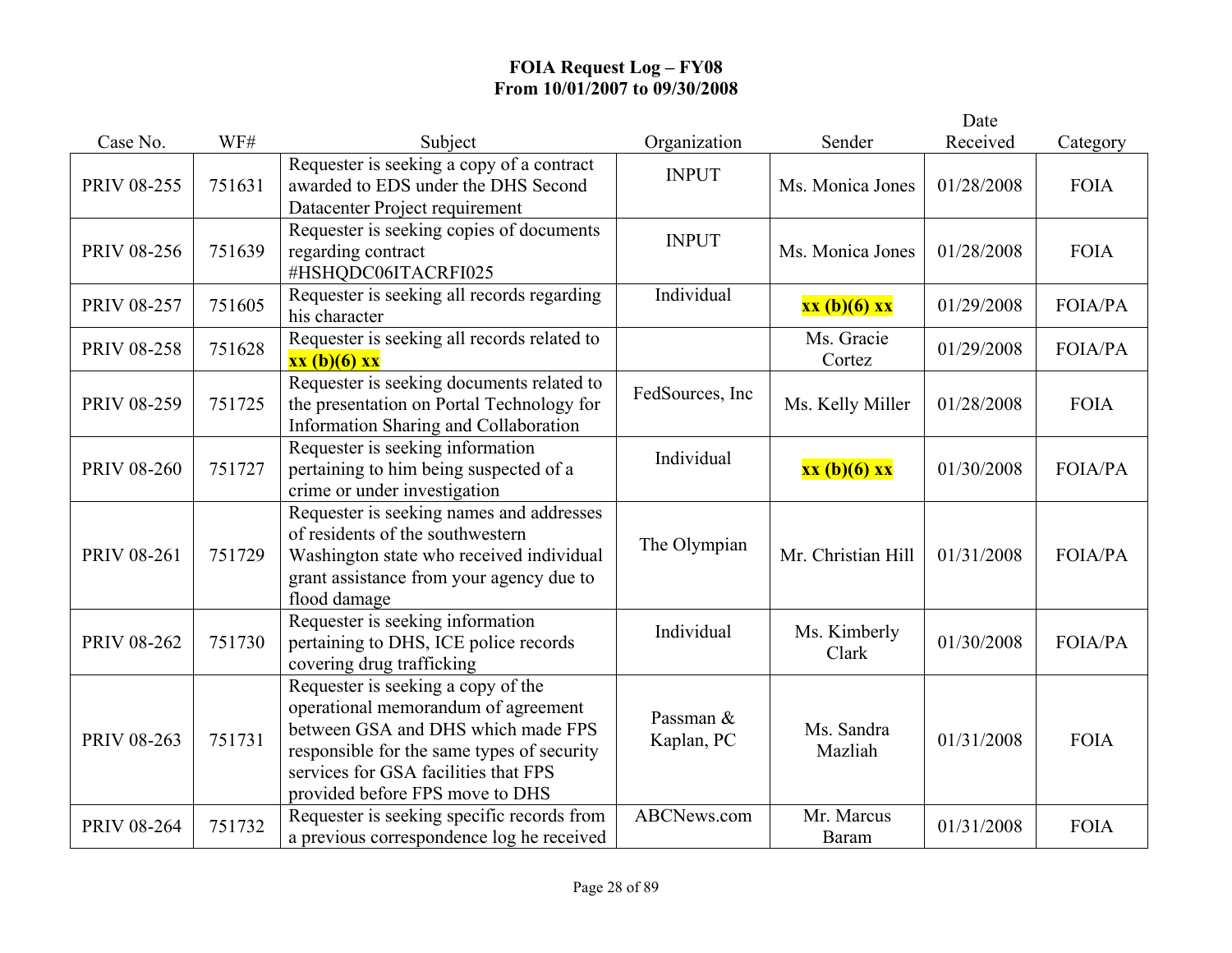|                    |        |                                                                                                                                                                                                         |                                       |                          | Date       |                |
|--------------------|--------|---------------------------------------------------------------------------------------------------------------------------------------------------------------------------------------------------------|---------------------------------------|--------------------------|------------|----------------|
| Case No.           | WF#    | Subject                                                                                                                                                                                                 | Organization                          | Sender                   | Received   | Category       |
| <b>PRIV 08-265</b> | 751733 | Requester is seeking documents regarding<br>information awarded to Unisys                                                                                                                               | <b>INPUT</b>                          | Ms. Monica Jones         | 01/31/2008 | <b>FOIA</b>    |
| <b>PRIV 08-266</b> | 751734 | Requester is seeking a copy of the<br>immigration file of $\frac{xx (b)(6) xx}{ }$                                                                                                                      | Attorney at Law                       | Mr. Salvador<br>Colon    | 01/31/2008 | <b>FOIA/PA</b> |
| PRIV 08-267        | 751744 | Requester is seeking a copy of the<br>database on Islamic Culture that was<br>produced for the Office of Investigations<br>of the US Customs Service                                                    |                                       | Mr. Michael<br>Ravnitzky | 01/31/2008 | <b>FOIA</b>    |
| <b>PRIV 08-268</b> | 751745 | Requester is seeking vendor invoices from<br>27, 2008 for Custom built FOIA software<br>for DHS                                                                                                         | <b>INPUT</b>                          | Ms. Monica Jones         | 01/31/2008 | <b>FOIA</b>    |
| <b>PRIV 08-269</b> | 751746 | Requester is seeking all documents<br>pertaining to instances possible legal or<br>policy violations reported to the<br>Intelligence Oversight Board as cited by<br>Sec. Chertoff in an attached letter | <b>ABC</b> News<br>Ross Unit          | Mr. Justin Rood          | 01/31/2008 | <b>FOIA</b>    |
| PRIV 08-270        | 751748 | Requester is seeking copies of documents<br>including applications for grants from<br><b>DHS</b> Commercial Direct Assistance<br>Program                                                                | Individual                            | Mr. Jeff Frantz          | 02/29/2008 | <b>FOIA</b>    |
| <b>PRIV 08-271</b> | 752287 | Requester is seeking information<br>pertaining to him                                                                                                                                                   | Individual                            | xx (b)(6) xx             | 02/06/2008 | <b>FOIA/PA</b> |
| <b>PRIV 08-272</b> | 751750 | Requester is seeking records pertaining to<br>items listed regarding 9/11 events                                                                                                                        |                                       | Mr. Mick<br>Harrison     | 01/28/2008 | <b>FOIA</b>    |
| PRIV 08-273        | 751751 | Requester is seeking documents<br>pertaining to contract #HHCCG05A0058                                                                                                                                  | <b>INPUT</b>                          | Ms. Monica Jones         | 01/31/2008 | <b>FOIA</b>    |
| <b>PRIV 08-274</b> | 751752 | Requester is seeking a copy of the DHS<br>conflict-of-interest policy governing<br>employment and post employment<br>practices                                                                          | Project On<br>Government<br>Oversight | Ms. Beverley<br>Lumpkin  | 01/31/2008 | <b>FOIA</b>    |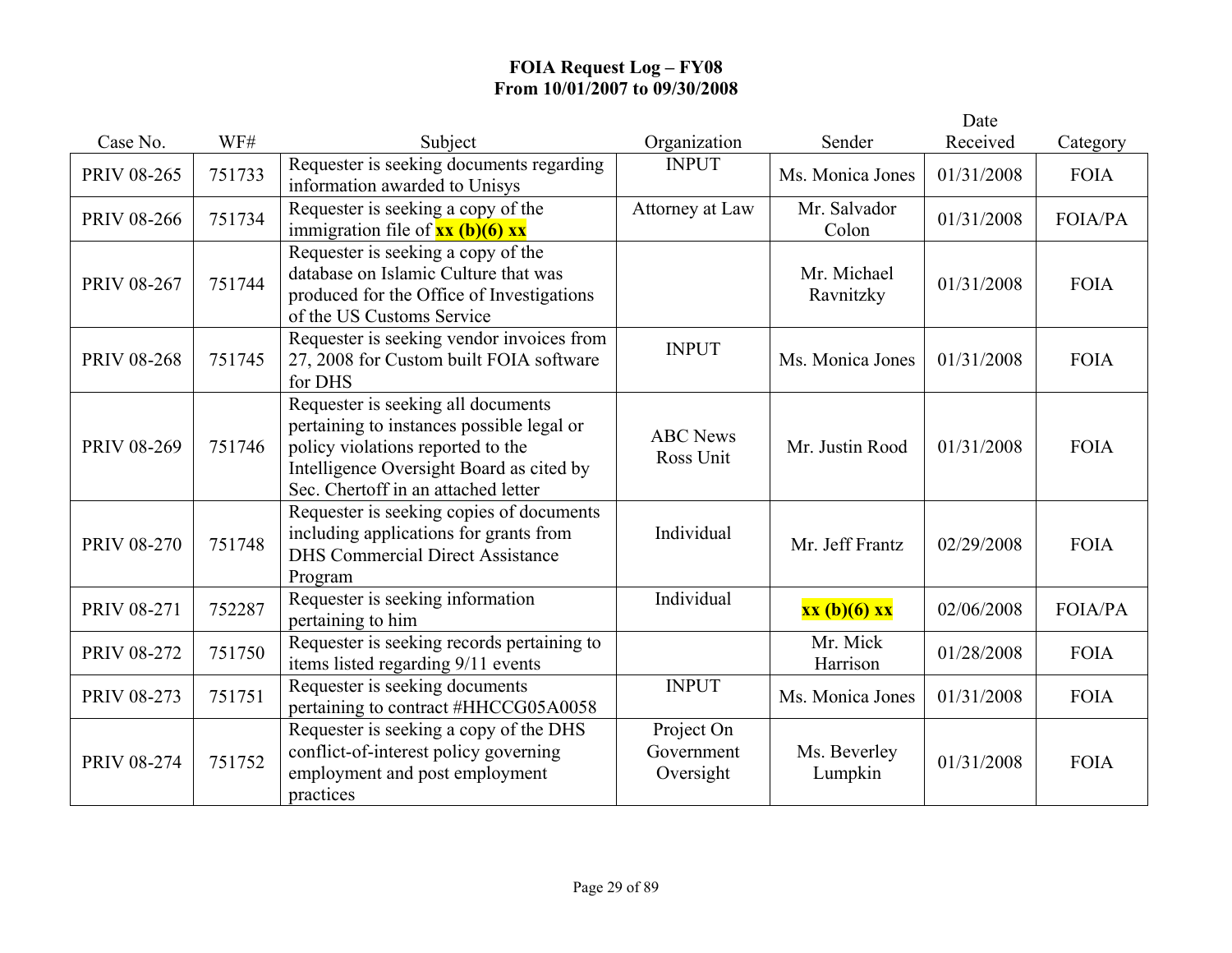|                    |        |                                                                                                                                                                                                              |                                                        |                            | Date       |                |
|--------------------|--------|--------------------------------------------------------------------------------------------------------------------------------------------------------------------------------------------------------------|--------------------------------------------------------|----------------------------|------------|----------------|
| Case No.           | WF#    | Subject                                                                                                                                                                                                      | Organization                                           | Sender                     | Received   | Category       |
| <b>PRIV 08-275</b> | 751786 | Requester is seeking data for the period<br>from 1987 to present about parolee's and<br>refugee's from USSR who arrived at JFK<br>airport and rec'd from I-94 the to LAX as<br>the first place of residence  | Communities<br>Information<br>Service, Inc.            | Mr. Grigoriy<br>Adlivankin | 01/31/2008 | <b>FOIA</b>    |
| <b>PRIV 08-276</b> | 752732 | Requester is seeking a copy of the<br>personnel file of $xx$ (b)(6) $xx$                                                                                                                                     | Gray, Rust, St.<br>Amand, Moffett<br>& Brieske, L.L.P. | Ms. Sherry Rosen           | 02/01/2008 | <b>FOIA</b>    |
| <b>PRIV 08-277</b> | 752734 | Requester is seeking information<br>pertaining to non-citizen residents of TX<br>who have been deported since Jan. 2005<br>and reports regarding the number of non-<br>citizens registered to vote in the US | Individual                                             | Mr. Ty Clevenger           | 02/04/2008 | <b>FOIA</b>    |
| <b>PRIV 08-278</b> | 752736 | Requester is seeking information<br>pertaining to ICE contract<br>#GSO5PO4GCD0005                                                                                                                            | Individual                                             | Mr. John Harrill           | 02/04/2008 | <b>FOIA</b>    |
| <b>PRIV 08-279</b> | 752737 | Requester is seeking copies of all<br>payments made to DCI Danaco<br>Contractors between the time-period of<br>September 1, 2006 to the present date.                                                        |                                                        | Eliza Stahl                | 02/01/2008 | <b>FOIA</b>    |
| <b>PRIV 08-280</b> | 752738 | Requester is seeking the names, addresses,<br>grade levels of Federal employees for<br><b>Greater Kansas City</b>                                                                                            | American General                                       | Ms. Deborah<br>Palmgren    | 02/01/2008 | <b>FOIA</b>    |
| <b>PRIV 08-281</b> | 752739 | Requester is seeking information<br>pertaining to a red flag related to his<br>passport                                                                                                                      |                                                        | xx (b)(6) xx               | 02/04/2008 | <b>FOIA/PA</b> |
| <b>PRIV 08-282</b> | 752740 | Requester is seeking a copy of the petition<br>of Naturalization and the Declaration of<br>Intent for Filippo Speciale                                                                                       | Individual                                             | Anna Speciale              | 02/04/2008 | <b>FOIA/PA</b> |
| PRIV 08-283        | 752742 | Requester is seeking personnel counts for<br>certain DHS investigative occupations in<br>FY 07                                                                                                               | Knight Library                                         | Mr. David Fowler           | 02/05/2008 | <b>FOIA</b>    |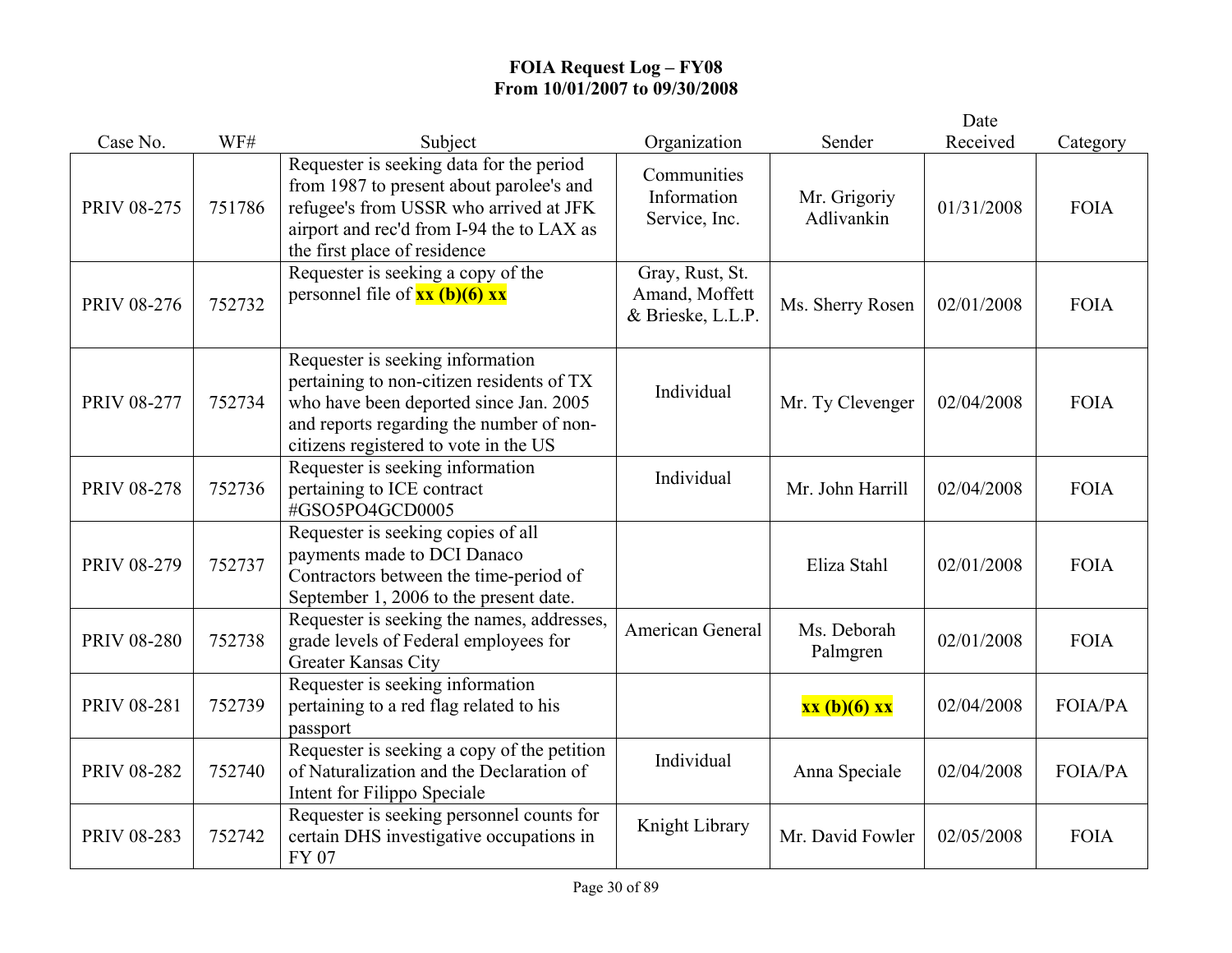|                    |        |                                                                                                                                                                                                                                    |                                     |                        | Date       |                |
|--------------------|--------|------------------------------------------------------------------------------------------------------------------------------------------------------------------------------------------------------------------------------------|-------------------------------------|------------------------|------------|----------------|
| Case No.           | WF#    | Subject                                                                                                                                                                                                                            | Organization                        | Sender                 | Received   | Category       |
| PRIV 08-284        | 752743 | Requester is seeking copies of records<br>related to the Cerro Grande Fire<br>Assistance Act or other FEMA<br>administered disaster programs as they<br>relate to the Pueblo of San Ildefonso                                      | The Santa Fe<br>New Mexican         | David Collins          | 02/06/2008 | <b>FOIA</b>    |
| PRIV 08-285        | 752744 | Requester is seeking logs of<br>communication between DHS and John<br>McCain. Logs of requests filed with DHS<br>since Jan 1, 2005                                                                                                 | Democratic<br>National<br>Committee | Douglas Graham         | 02/06/2008 | <b>FOIA</b>    |
| PRIV 08-286        | 752745 | Requester is seeking a list of all<br>municipalities in the US that have entered<br>into MOU with DHS regarding local law<br>enforcement cooperation with<br>immigration enforcement                                               | Individual                          | Doron Yitzchaki        | 02/06/2008 | <b>FOIA</b>    |
| <b>PRIV 08-287</b> | 752746 | Requester is seeking copies of information<br>pertaining to contract #HSFLGL05C0001                                                                                                                                                | Satellite Services,<br>Inc          | Ms. Krystal<br>Foreman | 02/01/2008 | <b>FOIA</b>    |
| <b>PRIV 08-288</b> | 752749 | Requester is seeking a copy of all<br>documents pertaining to $xx$ (b)(6) $xx$<br>inspections upon entering the US fro trips<br>abroad between January 1, 2007 to the<br>present                                                   | Miller Mayer,<br><b>LLP</b>         | Stephen Yale-<br>Loehr | 02/06/2008 | <b>FOIA/PA</b> |
| PRIV 08-289        | 752765 | Requester is seeking copies of documents<br>related to communications between DHS<br>and State Farm Fire and Casulaty<br>Company regarding any proposal of the<br>amended NFIP guidelines for handling<br>Hurricane Katrina claims | Individual                          | Judy Guice             | 02/07/2008 | <b>FOIA</b>    |
| <b>PRIV 08-290</b> | 752766 | Requester is seeking information<br>concerning his attempt to apply for a<br>security clearance with ITT systems to<br>serve in Iraq. He would like to find out<br>why his clearance was denied                                    | Individual                          | xx (b)(6) xx           | 02/07/2008 | <b>FOIA/PA</b> |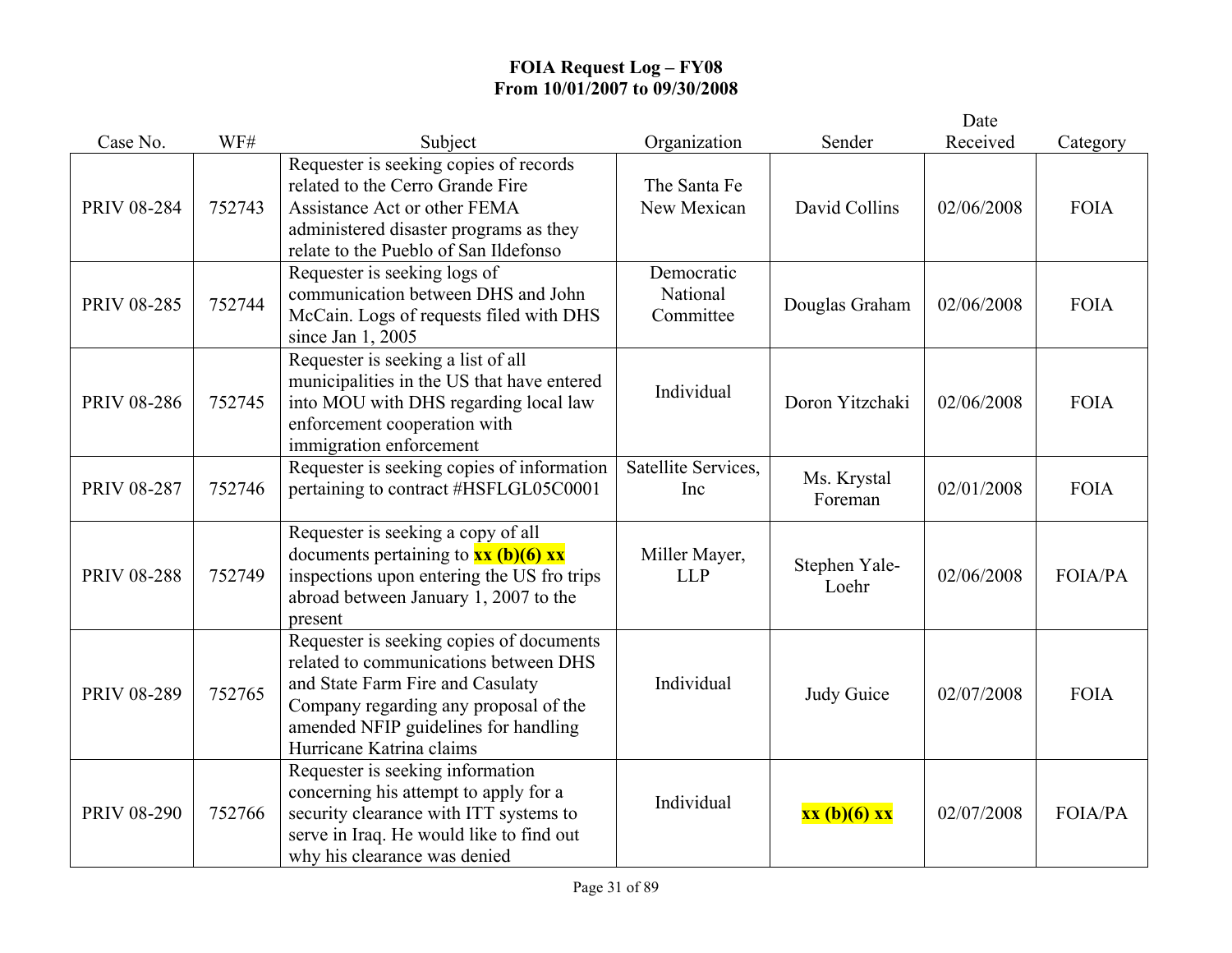|                    |        |                                                                                                                                                                                                            |                                                                        |                             | Date       |                |
|--------------------|--------|------------------------------------------------------------------------------------------------------------------------------------------------------------------------------------------------------------|------------------------------------------------------------------------|-----------------------------|------------|----------------|
| Case No.           | WF#    | Subject                                                                                                                                                                                                    | Organization                                                           | Sender                      | Received   | Category       |
| PRIV 08-291        | 752767 | Requester is seeking all information<br>related to $\frac{xx(b)(6)}{x}$ and her application<br>status                                                                                                      | Individual                                                             | Ms. Colette Battle          | 02/07/2008 | <b>FOIA/PA</b> |
| PRIV 08-292        | 754035 | Requester is seeking records maintained<br>in the office of Grants and Training that<br>relate to him                                                                                                      |                                                                        | xx (b)(6) xx                | 02/06/2008 | <b>FOIA/PA</b> |
| <b>RPIV 08-293</b> | 754051 | Requester is seeking documents regarding<br>contract #HSFEHQ04D0025                                                                                                                                        | <b>INPUT</b>                                                           | Ms. Monica Jones            | 02/07/2008 | <b>FOIA</b>    |
| <b>PRIV 08-294</b> | 754071 | Requester is seeking all records pertaining<br>to him                                                                                                                                                      |                                                                        | xx (b)(6) xx                | 02/08/2008 | <b>FOIA/PA</b> |
| PRIV 08-295        | 754073 | Requester is seeking copies of task order<br>HSHQDC-07-J-0357 and HSCG40-07-J-<br>60648                                                                                                                    | Input                                                                  | Mr. Bruce Thayer            | 02/08/2008 | <b>FOIA</b>    |
| <b>PRIV 08-296</b> | 754075 | Requester is seeking a copy of the<br>organizational chart for the CIO's Office<br>and directory pages that includes names,<br>titles, addresses, email addresses and<br>direct phone numbers of all staff |                                                                        | Mr. Henry<br>Schuck         | 02/11/2008 | <b>FOIA</b>    |
| PRIV 08-297        | 754078 | Requester is seeking any and all records<br>from Border Patrol or CIS files regarding<br>application for admission                                                                                         | Attorney at Law                                                        | Mr. Salvador<br>Colon       | 02/11/2008 | <b>FOIA/PA</b> |
| <b>PRIV 08-298</b> | 754085 | Requester is seeking information<br>regarding $xx$ (b)(6) $xx$                                                                                                                                             | Sideman &<br><b>Bancrft LLP</b>                                        | <b>Emily Kingston</b>       | 02/11/2008 | <b>FOIA</b>    |
| PRIV 08-299        | 754087 | Requester is seeking records relating to<br>the specifications of any and all e-passport<br>components purchased by the US for use<br>in first generation e-passports                                      | Moses & Singer<br><b>LLP</b>                                           | Ms. Amanda<br>Schaffer      | 02/13/2008 | <b>FOIA</b>    |
| <b>PRIV 08-300</b> | 754172 | Requester is seeking information and<br>records on $\frac{xx(b)(6)}{x}$                                                                                                                                    | Brown, Readdick,<br>Bumgartner,<br>Carter, Strickland<br>& Watkins LLP | Mr. Richard<br><b>Brown</b> | 02/11/2008 | FOIA/PA        |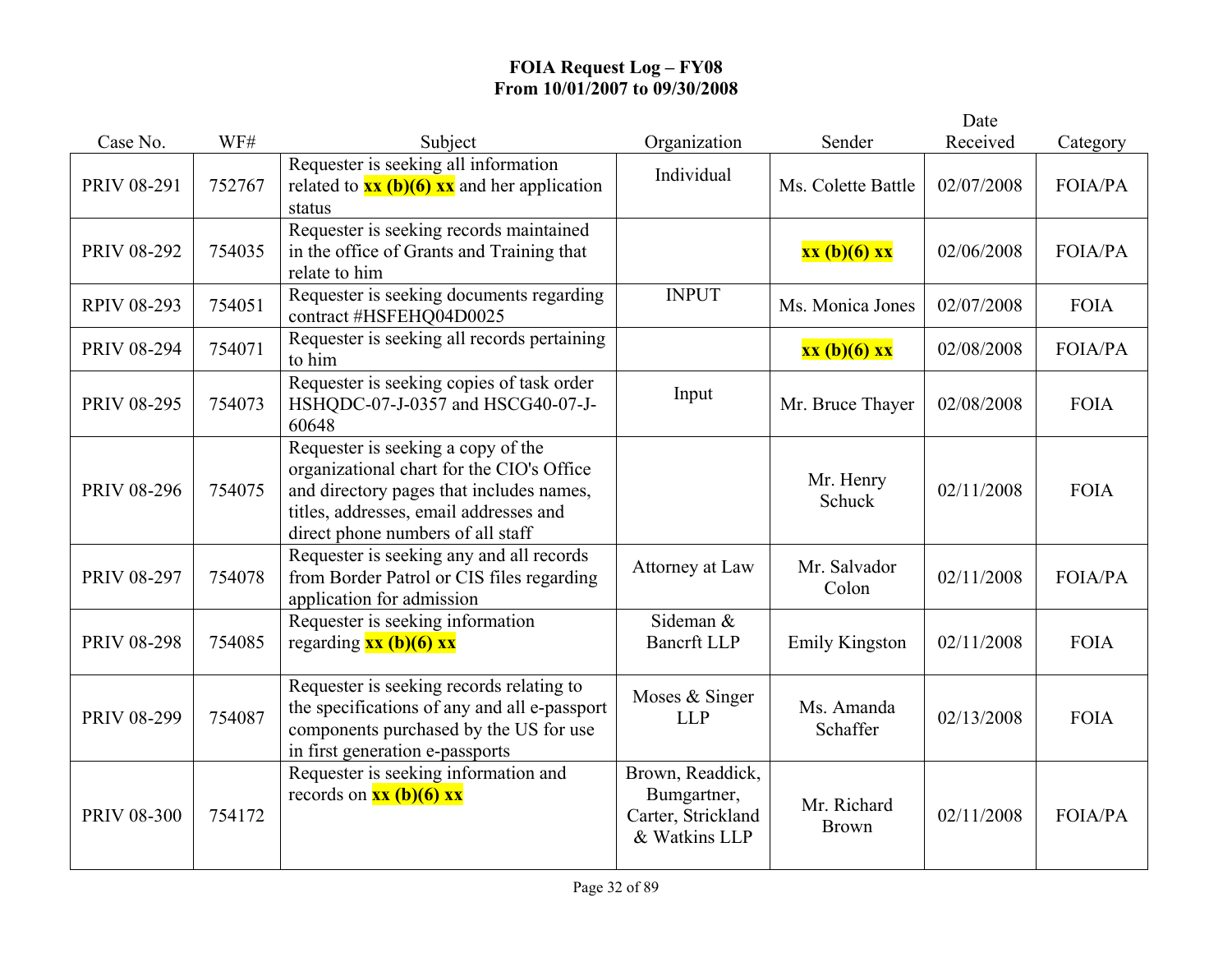|                    |        |                                                                                                                                                                                                        |                 |                               | Date       |                |
|--------------------|--------|--------------------------------------------------------------------------------------------------------------------------------------------------------------------------------------------------------|-----------------|-------------------------------|------------|----------------|
| Case No.           | WF#    | Subject                                                                                                                                                                                                | Organization    | Sender                        | Received   | Category       |
| PRIV 08-301        | 754179 | Requester is seeking all documents related<br>to $xx$ (b)(6) $xx$                                                                                                                                      |                 | C. Maluje                     | 02/11/2008 | <b>FOIA/PA</b> |
| PRIV 08-302        | 754181 | Requester is seeking a complete file of xx<br>$(b)(6)$ xx                                                                                                                                              |                 | C. Maluje                     | 02/11/2008 | <b>FOIA/PA</b> |
| PRIV 08-303        | 754182 | Requester is seeking copies of the list of<br>FOIA requests from the most recent 12<br>month period. Along with which request<br>were approved and denied along with<br>exemptions for each            | GateHouse Media | Ms. Lauren<br>Fitzpatrick     | 02/12/2008 | <b>FOIA</b>    |
| PRIV 08-304        | 754192 | Requester is seeking documents regarding<br>contract # GS00T99NRD2001 and<br>GS00T99NRD2002                                                                                                            | <b>INPUT</b>    | Ms. Jennifer<br>Deutschendorf | 02/13/2008 | <b>FOIA</b>    |
| <b>PRIV 08-305</b> | 754194 | Requester is seeking documents regarding<br>xx (b)(6) xx                                                                                                                                               | Jones Day       | Mr. Robert Etter              | 02/13/2008 | <b>FOIA/PA</b> |
| <b>PRIV 08-306</b> | 754197 | Requester is seeking all records pertaining<br>to $xx(b)(6)$ xx                                                                                                                                        |                 | Ms. Gracie<br>Cortez          | 02/13/2008 | <b>FOIA/PA</b> |
| PRIV 08-307        | 754201 | Requester is seeking records pertaining to<br>her citizenship status as a US citizen                                                                                                                   | Individual      | xx (b)(6) xx                  | 02/13/2008 | <b>FOIA/PA</b> |
| <b>PRIV 08-308</b> | 754202 | Requester is seeking documents regarding<br>contract #HSHQDC06F00064                                                                                                                                   | <b>INPUT</b>    | Ms. Monica Jones              | 02/13/2008 | <b>FOIA</b>    |
| PRIV 08-309        | 754204 | Requester is seeking records related to the<br>vessel Clemente WrightPomare                                                                                                                            | Individual      | Mr. Mauricio<br>Archibald     | 02/13/2008 | <b>FOIA</b>    |
| PRIV 08-310        | 754209 | Requester is seeking any document of<br>Cession wherein the State of Missouri<br>Legislature granted jurisdiction to the US<br>Gov't and or Dept of Justice to operate a<br>Fed Courthouse in Missouri | Individual      | Mr. Timothy<br>Parsons        | 02/13/2008 | <b>FOIA</b>    |
| PRIV 08-311        | 754213 | Requester is seeking the official number<br>of people who have had their visas<br>canceled or revoked                                                                                                  |                 | Mr. Javier Pinel              | 02/13/2008 | <b>FOIA</b>    |
| PRIV 08-312        | 754214 | Requester is seeking documents related to<br>safety and security at Port Elizabeth in<br>New Jersey                                                                                                    | Individual      | Mr. Jeffrey Smith             | 02/14/2008 | <b>FOIA</b>    |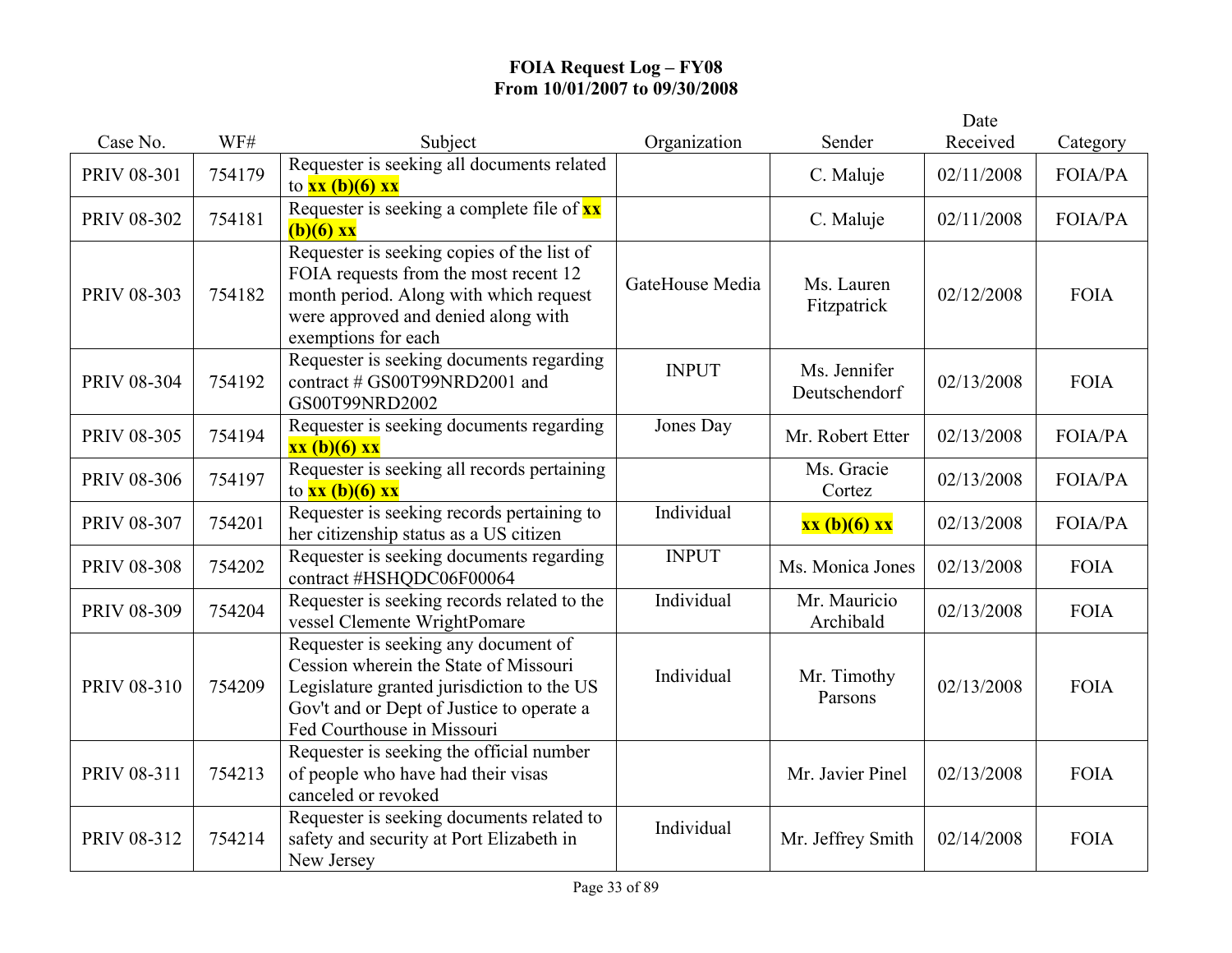|                    |        |                                                                                                                                                                          |                                         |                          | Date       |                |
|--------------------|--------|--------------------------------------------------------------------------------------------------------------------------------------------------------------------------|-----------------------------------------|--------------------------|------------|----------------|
| Case No.           | WF#    | Subject                                                                                                                                                                  | Organization                            | Sender                   | Received   | Category       |
| PRIV 08-313        | 754217 | Requester is seeking all information<br>related to him                                                                                                                   |                                         | xx (b)(6) xx             | 02/14/2008 | <b>FOIA/PA</b> |
| PRIV 08-314        | 754231 | Requester is seeking information<br>pertaining to $\frac{xx(b)(6)}{x}x$ being detained<br>at the Ft. Lauderdale Airport                                                  | Brawer, Hirsch<br>Amd Associates,<br>PA | Mr. David Hirsch         | 02/14/2008 | <b>FOIA/PA</b> |
| PRIV 08-315        | 754235 | Requester is seeking copies of any<br>documents related to requests from the <b>xx</b><br>$(b)(4)$ xx for federally funding an<br>electrolyzer                           | The Record                              | Mr. Alex<br>Nussbaum     | 02/14/2008 | <b>FOIA</b>    |
| PRIV 08-316        | 754241 | Requester is seeking copies of all records<br>related to disaster relief provided by<br>FEMA after the flooding of the Ogeechee<br>River to any individuals in that area | Stack &<br>Associates, PC               | Ms. Ann Hartzell         | 02/14/2008 | <b>FOIA</b>    |
| PRIV 08-317        | 754245 | Requester is seeking information<br>pertaining to him                                                                                                                    |                                         | xx (b)(6) xx             | 02/14/2008 | <b>FOIA/PA</b> |
| PRIV 08-318        | 754250 | Requester is seeking information<br>pertaining to $\frac{xx(b)(6)}{x} \cdot \frac{x}{x}$ application for<br><b>Employment with DHS</b>                                   | Baker & Daniels,<br><b>LLP</b>          | Ms. Krisann<br>Hagan     | 02/14/2008 | <b>FOIA/PA</b> |
| PRIV 08-319        | 754333 | Requester is seeking information<br>pertaining to grant application #EMW-<br>2007-FV-03367                                                                               |                                         | Mr. Robert Davis         | 02/15/2008 | <b>FOIA</b>    |
| <b>PRIV 08-320</b> | 754338 | Requester is seeking information<br>pertaining to grant application #EMW -<br>2007-FV-00931                                                                              |                                         | Mr. Robert Davis         | 02/15/2008 | <b>FOIA</b>    |
| PRIV 08-321        | 754342 | Requester is seeking information<br>pertaining to grant application #EMW-<br>2007-FO-02810                                                                               |                                         | Mr. Robert Davis         | 02/15/2008 | <b>FOIA</b>    |
| PRIV 08-322        | 754346 | Requester is seeking all records pertaining<br>to her immigration status                                                                                                 | Individual                              | xx (b)(6) xx             | 02/15/2008 | <b>FOIA/PA</b> |
| PRIV 08-323        | 755232 | Requester is seeking a copy of the 2007<br><b>Annual Report for DHS</b>                                                                                                  |                                         | Mr. Michael<br>Ravnitzky | 02/22/2008 | <b>FOIA</b>    |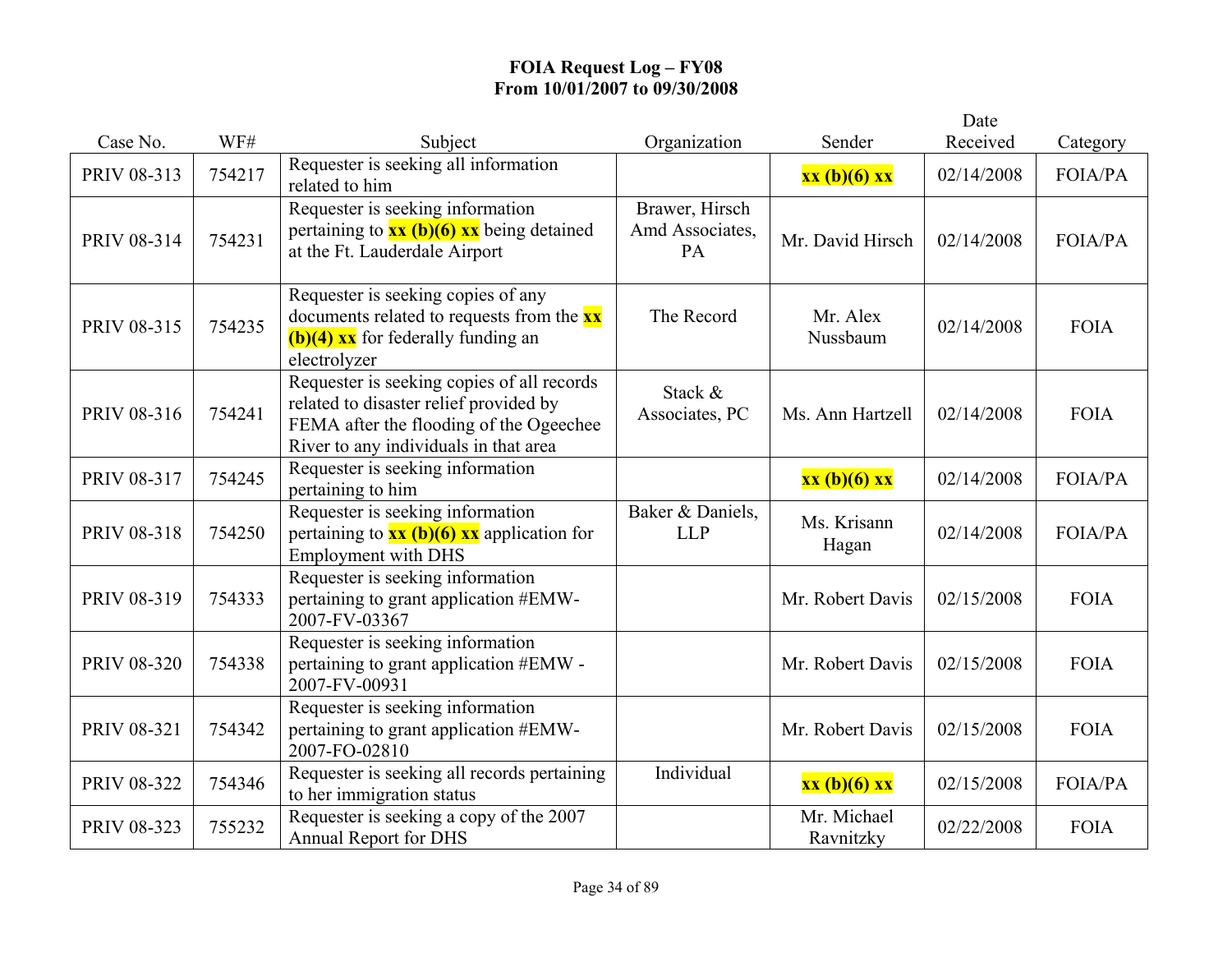|             |        |                                                                                                        |                                                                               |                       | Date       |                |
|-------------|--------|--------------------------------------------------------------------------------------------------------|-------------------------------------------------------------------------------|-----------------------|------------|----------------|
| Case No.    | WF#    | Subject                                                                                                | Organization                                                                  | Sender                | Received   | Category       |
| PRIV 08-324 | 755390 | Requester is seeking information<br>pertaining to grant application EMW-<br>2007-FO-07123              |                                                                               | Mr. Robert Davis      | 02/21/2008 | <b>FOIA</b>    |
| PRIV 08-325 | 755401 | Requester is seeking any information<br>pertaining to an investigation on him                          | Individual                                                                    | xx (b)(6) xx          | 02/20/2008 | FOIA/PA        |
| PRIV 08-326 | 755391 | Requester is seeking any and all records<br>pertaining to him                                          |                                                                               | xx (b)(6) xx          | 02/14/2008 | <b>FOIA/PA</b> |
| PRIV 08-327 | 755394 | Requester is seeking information<br>pertaining to DHS and the Virginia Fusion<br>Center                | Electronic<br>Privacy<br>Information<br>Center                                | Mr. John Verdi        | 02/20/2008 | <b>FOIA</b>    |
| PRIV 08-328 | 755395 | Requester is seeking a copy of the DHS<br>2005 and 2007 Employee Satisfaction<br><b>Survey Results</b> | A.F.G.E. Local<br>2617<br>Transportation<br><b>Security Officers</b><br>Union | AJ Castilla           | 02/20/2008 | <b>FOIA</b>    |
| PRIV 08-329 | 755405 | Requester is seeking entry and exit<br>records of Svetlana Badalova                                    | Marulli,<br>Lindenbaum,<br>Edelman &<br>Tomaszewski,<br><b>LLP</b>            | Mr. Edward<br>Hughes  | 02/20/2008 | <b>FOIA/PA</b> |
| PRIV 08-330 | 755407 | Requester is seeking information<br>pertaining to $xx$ (b)(6) $xx$                                     |                                                                               | Ms. Gracie<br>Cortez  | 02/20/2008 | <b>FOIA/PA</b> |
| PRIV 08-331 | 756017 | Requester is seeking review of responsive<br>documents                                                 | Canadian<br>Embassy<br>Ambassade Ou<br>Canada                                 | Mr. Robert<br>Kennedy | 02/20/2008 | <b>FOIA</b>    |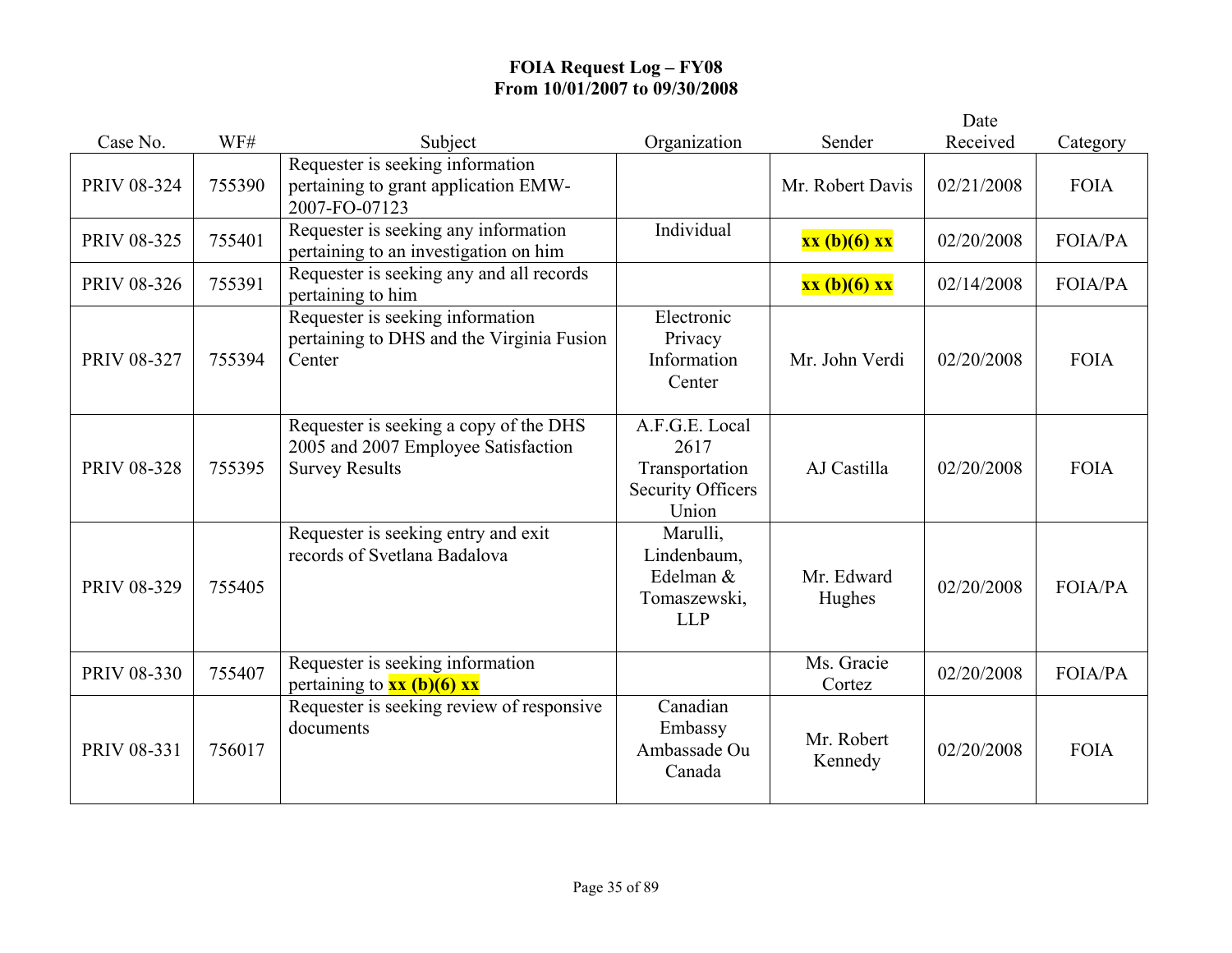|                    |        |                                                                                                                                                                |                                                         |                         | Date       |                                |
|--------------------|--------|----------------------------------------------------------------------------------------------------------------------------------------------------------------|---------------------------------------------------------|-------------------------|------------|--------------------------------|
| Case No.           | WF#    | Subject                                                                                                                                                        | Organization                                            | Sender                  | Received   | Category                       |
| PRIV 08-332        | 756290 | Requester is seeking a copy of all emails<br>in the sent folder of Paul Mayer,<br>concerning tainted pet food, tainted fish<br>food etc. from China            | Canadian<br>Embassy                                     | Mr. Joseph<br>Champagne | 02/25/2008 | <b>FOIA</b>                    |
| PRIV 08-333        | 756357 | Requester is seeking information<br>pertaining to the US Capitol Police and<br>Intelligence                                                                    | Canadian<br>Embassy<br>Ambassade Ou<br>Canada           | Mr. Robert<br>Kennedy   | 02/26/2008 | <b>CONSULT</b><br><b>ATION</b> |
| PRIV 08-334        | 756304 | Requester is seeking documents relating<br>to an USCG Super Bowl Marine Security<br>operations and evaluation                                                  | Canadian<br>Embassy                                     | Mr. Joseph<br>Champagne | 02/26/2008 | <b>FOIA</b>                    |
| PRIV 08-335        | 756414 | Requester is seeking information<br>pertaining to Cuban Nationals and their<br>permanent residence status                                                      | Center for Human<br>Rights and<br>Constitutional<br>Law | Mr. Peter Schey         | 02/22/2008 | <b>FOIA/PA</b>                 |
| PRIV 08-336        | 756431 | Requester is seeking a copy of the<br>documents relating to HSSS01-08-C-0009                                                                                   | FOIA Group, Inc                                         | Mr. Jeff<br>Stachewicz  | 02/25/2008 | <b>FOIA</b>                    |
| PRIV 08-337        | 756433 | Requester is seeking any information<br>pertaining to his visa application                                                                                     | Individual                                              | xx (b)(6) xx            | 02/25/2008 | <b>FOIA/PA</b>                 |
| PRIV 08-338        | 756436 | Requester is seeking information<br>pertaining to him                                                                                                          | Individual                                              | xx (b)(6) xx            | 02/25/2008 | <b>FOIA/PA</b>                 |
| PRIV 08-339        | 756438 | Requester is seeking information<br>pertaining to operation "Cyber Storm"                                                                                      | Individual                                              | <b>Skyler Rice</b>      | 02/25/2008 | <b>FOIA</b>                    |
| <b>PRIV 08-340</b> | 756440 | Requester is seeking information<br>pertaining to any correspondence btwn<br>DHS and the Tufts initiative "Pathways"<br>regarding the 1.6 million dollar grant | <b>SAE Productions</b>                                  | Mr. Steven<br>Emerson   | 02/25/2008 | <b>FOIA</b>                    |
| PRIV 08-341        | 756441 | Requester is seeking copies of all grant<br>applications for all grants made by DHS<br>to Muslim/Islamic groups and leaders in<br>the US and abroad            | <b>SAE Productions</b>                                  | Mr. Steven<br>Emerson   | 02/25/2008 | <b>FOIA</b>                    |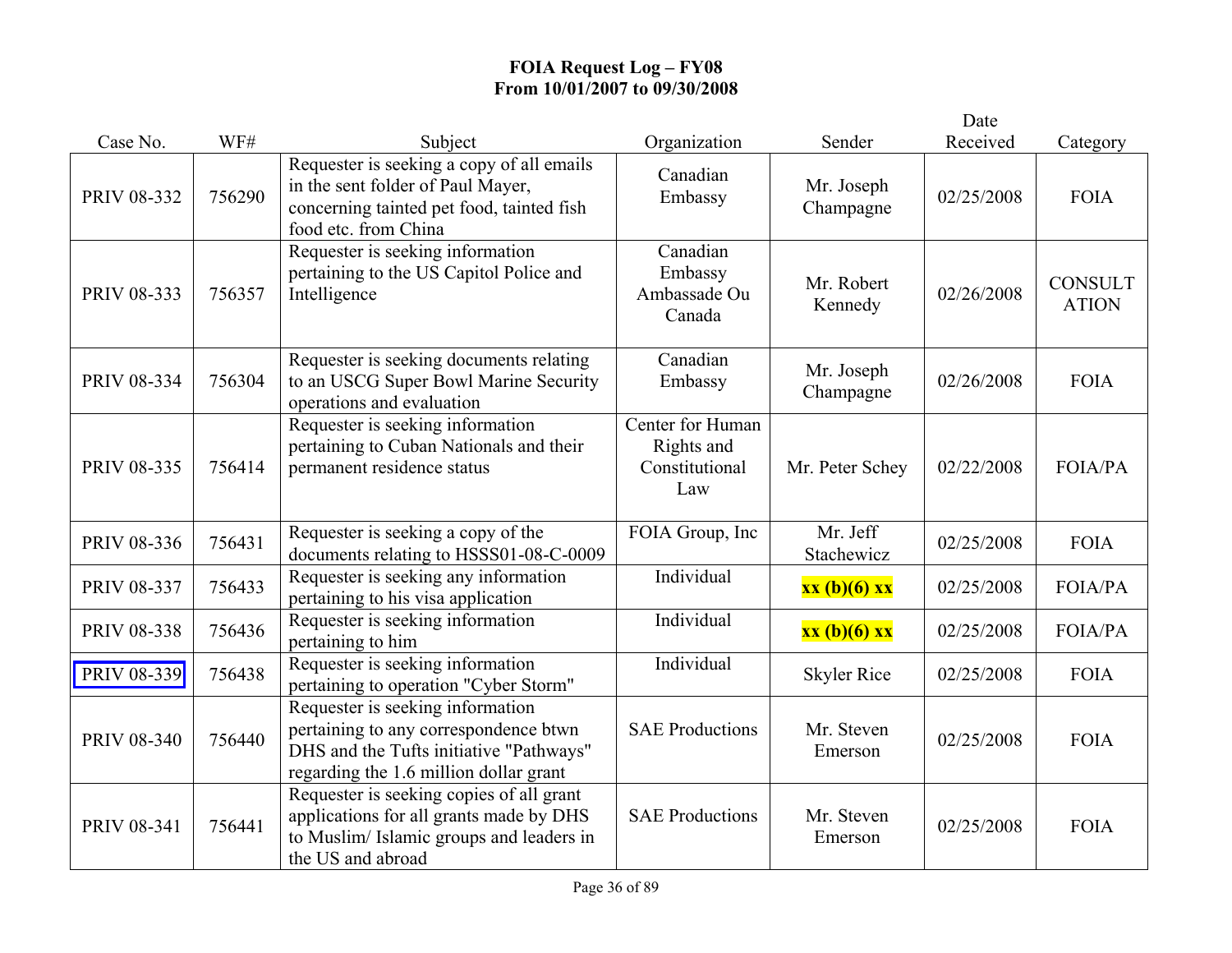|                    |        |                                                                                                                                                                                          |                                             |                      | Date       |                |
|--------------------|--------|------------------------------------------------------------------------------------------------------------------------------------------------------------------------------------------|---------------------------------------------|----------------------|------------|----------------|
| Case No.           | WF#    | Subject                                                                                                                                                                                  | Organization                                | Sender               | Received   | Category       |
| PRIV 08-342        | 756444 | Requester is seeking copies of her<br>background investigation and any related<br>documents                                                                                              | Individual                                  | xx (b)(6) xx         | 02/25/2008 | <b>FOIA/PA</b> |
| PRIV 08-343        | 756448 | Requester is seeking any and all site<br>health and interior environmental<br>inspection reports covering inspections of<br>the San Pedro Service Processing Center's<br>detention areas |                                             | Mr. Chris Harris     | 02/25/2008 | <b>FOIA/PA</b> |
| PRIV 08-344        | 756450 | Requester is seeking reports of theft and<br>loss of hand-held scanning devices/wands<br>from Tampa airport from Aug 1, 2007 to<br>Dec. 31, 2007                                         | Individual                                  | Mr. Paul Meyer       | 02/28/2008 | <b>FOIA</b>    |
| PRIV 08-345        | 756452 | Requester is seeking information<br>pertaining to $\frac{xx}{b}(6)$ xx                                                                                                                   |                                             | Ms. Gracie<br>Cortez | 02/28/2008 | <b>FOIA/PA</b> |
| PRIV 08-346        | 756453 | Requester is seeking information<br>pertaining to $xx$ (b)(6) xx                                                                                                                         |                                             | Ms. Gracie<br>Cortez | 02/28/2008 | <b>FOIA/PA</b> |
| PRIV 08-347        | 756456 | Requester is seeking copies of any report<br>INS/DHS may have prepared and filed<br>with the Civil rights Division                                                                       | Northwestern<br>University School<br>of Law | Mr. Chris<br>Hammer  | 02/28/2008 | <b>FOIA</b>    |
| <b>PRIV 08-348</b> | 756459 | Requester is seeking copies of any and all<br>documents pertaining to $xx$ (b)(6) xx                                                                                                     | Gallivan, White<br>& Boyd, PA               | Katherine Suggs      | 02/28/2008 | <b>FOIA/PA</b> |
| PRIV 08-349        | 756461 | Requester is seeking all electronic records<br>DHS maintains                                                                                                                             | Judy Diamond<br>and Associates,<br>Inc.     | Mr. Daniel Cole      | 02/28/2008 | <b>FOIA</b>    |
| PRIV 08-350        | 756463 | Requester is seeking information<br>pertaining to him                                                                                                                                    |                                             | xx (b)(6) xx         | 02/27/2008 | FOIA/PA        |
| PRIV 08-351        | 756465 | Requester is seeking all reports regarding<br>the Buffalo and Fort Erie Public Bridge<br><b>Authority Expansion Project</b>                                                              | The Knoer<br>Group, PLLC                    | Ms. Chanel White     | 02/27/2008 | <b>FOIA</b>    |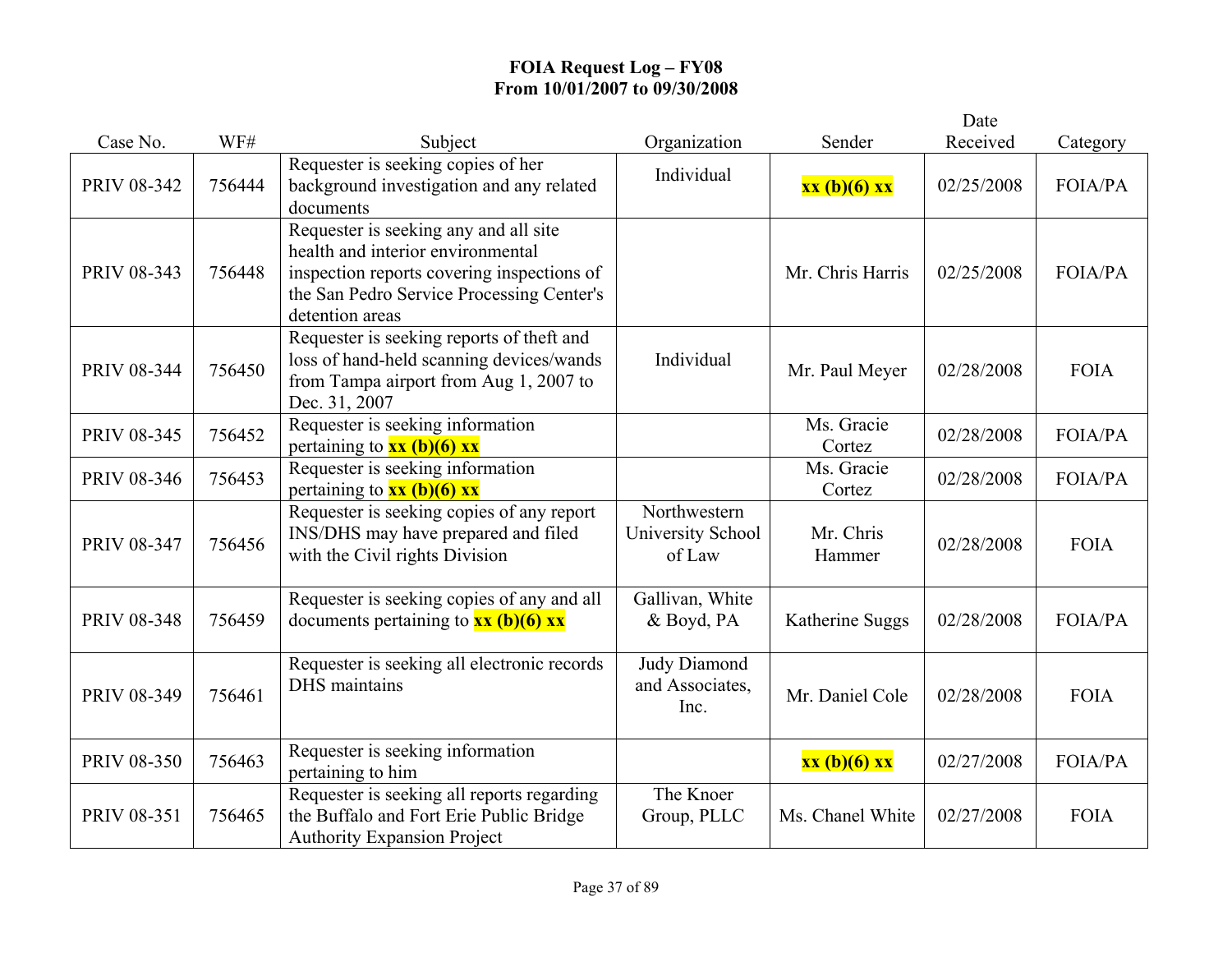|             |        |                                                                                                                                                                                   |                                          |                              | Date       |                |
|-------------|--------|-----------------------------------------------------------------------------------------------------------------------------------------------------------------------------------|------------------------------------------|------------------------------|------------|----------------|
| Case No.    | WF#    | Subject                                                                                                                                                                           | Organization                             | Sender                       | Received   | Category       |
| PRIV 08-352 | 756467 | Requester is seeking information<br>pertaining to him                                                                                                                             |                                          | xx (b)(6) xx                 | 02/27/2008 | FOIA/PA        |
| PRIV 08-353 | 756468 | Requester is seeking information<br>pertaining to a vacancy announcement<br>posted with DHS OIG Requesters official<br>rating and copies of the selected persons<br>ratings       | Individual                               | xx (b)(6) xx                 | 02/25/2008 | <b>FOIA/PA</b> |
| PRIV 08-354 | 758161 | Requester is seeking contact information<br>of DHS personnel                                                                                                                      | Individual                               | Mr. Darryl<br>McGlamry       | 03/06/2008 | <b>FOIA</b>    |
| PRIV 08-355 | 758177 | Requester is seeking all records<br>concerning "stipulated removal"                                                                                                               | Immigrants'<br><b>Rights Clinic</b>      | Jayashri<br>Srikantiah       | 02/28/2008 | <b>FOIA</b>    |
| PRIV 08-356 | 758252 | Requester is seeking copies of the USCG<br>FOIA Annual Report for 2007                                                                                                            | The Coast Guard<br>Report                | Mr. Thomas<br>Jackson        | 02/29/2008 | <b>FOIA</b>    |
| PRIV 08-357 | 758253 | Requester is seeking information<br>pertaining to the Sentri program                                                                                                              |                                          | xx (b)(6) xx                 | 03/03/2008 | <b>FOIA/PA</b> |
| PRIV 08-358 | 758254 | Requester is seeking DHS documents<br>regarding a contract awarded to a<br>Phoenix-based consulting firm                                                                          | The Arizona<br>Republic                  | Mr. Andrew<br>Johnson        | 03/03/2008 | <b>FOIA</b>    |
| PRIV 08-359 | 758297 | Requester is seeking records pertaining to<br>DHS records from the New York City<br>Police Department                                                                             | New York Civil<br><b>Liberties Union</b> | Matthew Faiella              | 03/03/2008 | <b>FOIA</b>    |
| PRIV 08-360 | 758412 | Requester is seeking information<br>pertaining to a conduit system in<br>Hagerstown Maryland                                                                                      |                                          | Mr. Howard<br><b>Stevens</b> | 03/03/2008 | <b>FOIA</b>    |
| PRIV 08-361 | 758414 | Requester is seeking any documents<br>related to incidents planned to be<br>occurring around September 11, 2001<br>relating to a "power down" at the World<br><b>Trade Center</b> |                                          | Mr. Joshua Smith             | 03/04/2008 | <b>FOIA</b>    |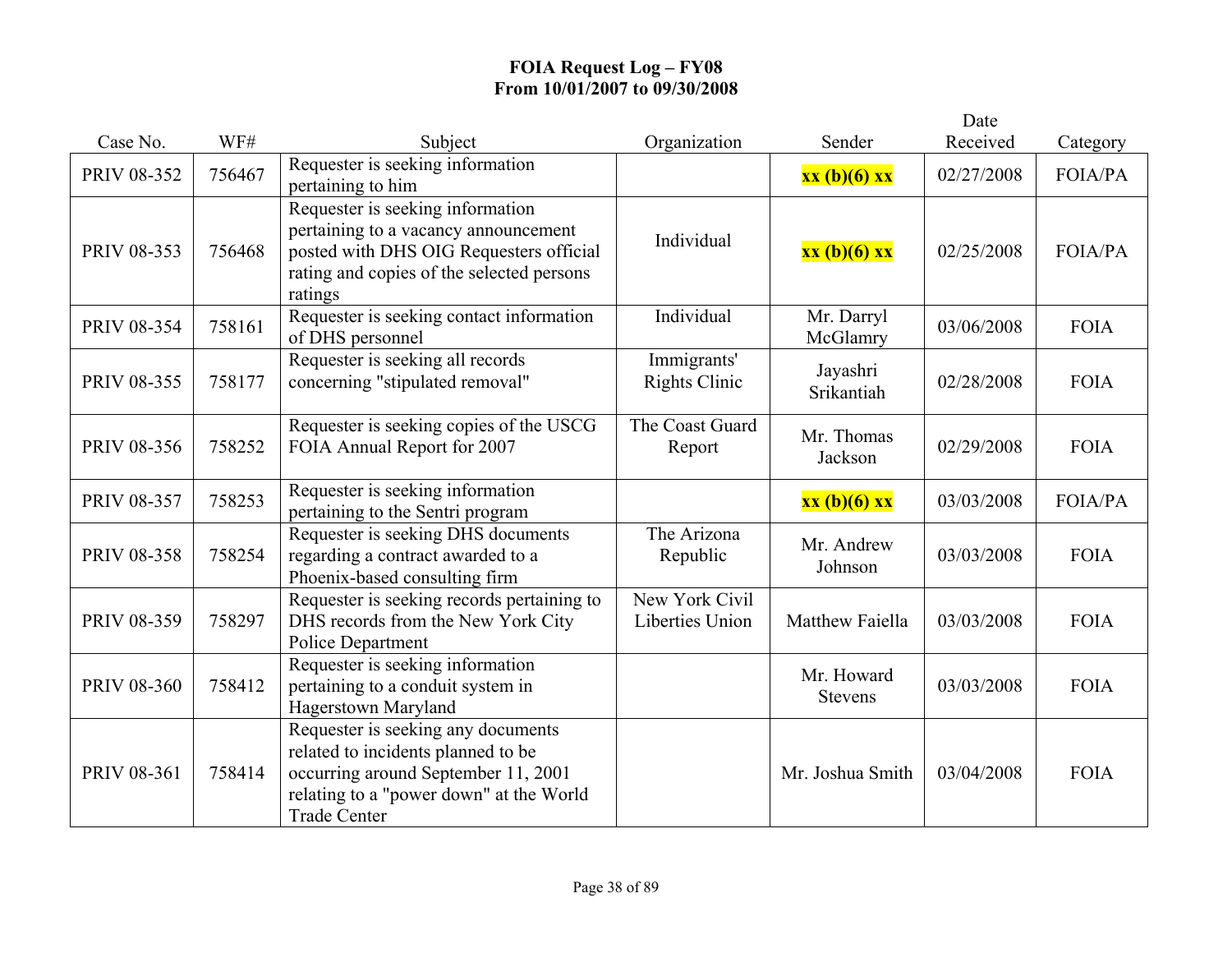|                    |        |                                                                                                                                                                                            |                                              |                           | Date       |                |
|--------------------|--------|--------------------------------------------------------------------------------------------------------------------------------------------------------------------------------------------|----------------------------------------------|---------------------------|------------|----------------|
| Case No.           | WF#    | Subject                                                                                                                                                                                    | Organization                                 | Sender                    | Received   | Category       |
| PRIV 08-362        | 758418 | Requester is seeking a listing of all<br>agencies in DHS and a listing of all their<br>non-exempt and exempt records that each<br>maintains                                                | Individual                                   | Mr. Gerald<br>Riviello    | 03/04/2008 | <b>FOIA</b>    |
| PRIV 08-363        | 758433 | Requester is seeking all correspondence to<br>and from Senator Barack Obama from<br>Jan. 1, 2005 to the present                                                                            | Individual                                   | <b>Bryant Adams</b>       | 03/05/2008 | <b>FOIA</b>    |
| PRIV 08-364        | 758434 | Requester is seeking information<br>pertaining to DHS participation on<br>providing disaster assistance to the<br>residents and the Village of Hatch, NM<br>following a flood in Aug. 2006 | Atkinson & Thal                              | Ms. Cheri Melkus          | 03/05/2008 | <b>FOIA</b>    |
| PRIV 08-365        | 758453 | Requester is seeking information<br>pertaining to documents related to a<br>contract that VBP Group received from<br>DHS in 2007                                                           | The Arizona<br>Republic                      | Mr. Andrew<br>Johnson     | 03/04/2008 | <b>FOIA</b>    |
| <b>PRIV 08-366</b> | 758455 | Requester is seeking records pertaining to<br>documents referenced in the Worksite<br><b>Enforcement Policies Memorandum</b>                                                               | National<br><b>Immigration Law</b><br>Center | Ms. Monica<br>Guizar      | 03/05/2008 | <b>FOIA</b>    |
| PRIV 08-367        | 758478 | Requester is seeking information<br>pertaining to the record of admission of $\mathbf{x} \mathbf{x}$<br>$(b)(6)$ xx                                                                        | Salmen Navarro<br>& Associates PC            | Hedwin Salmen-<br>Navarro | 03/05/2008 | <b>FOIA/PA</b> |
| <b>PRIV 08-368</b> | 758479 | Requester is seeking information<br>pertaining to solicitation<br>#HSFEHQ06F0084                                                                                                           | <b>INPUT</b>                                 | Ms. Rosemary<br>Law       | 03/06/2008 | <b>FOIA</b>    |
| PRIV 08-369        | 758480 | Requester is seeking information<br>pertaining to solicitation<br>#UICDSBAA0602                                                                                                            | <b>INPUT</b>                                 | Ms. Rosemary<br>Law       | 03/06/2008 | <b>FOIA</b>    |
| PRIV 08-370        | 758481 | Requester is seeking a copy of each EO<br>13423 Compliance Management Plan                                                                                                                 |                                              | Mr. Michael<br>Ravnitzky  | 03/06/2008 | <b>FOIA</b>    |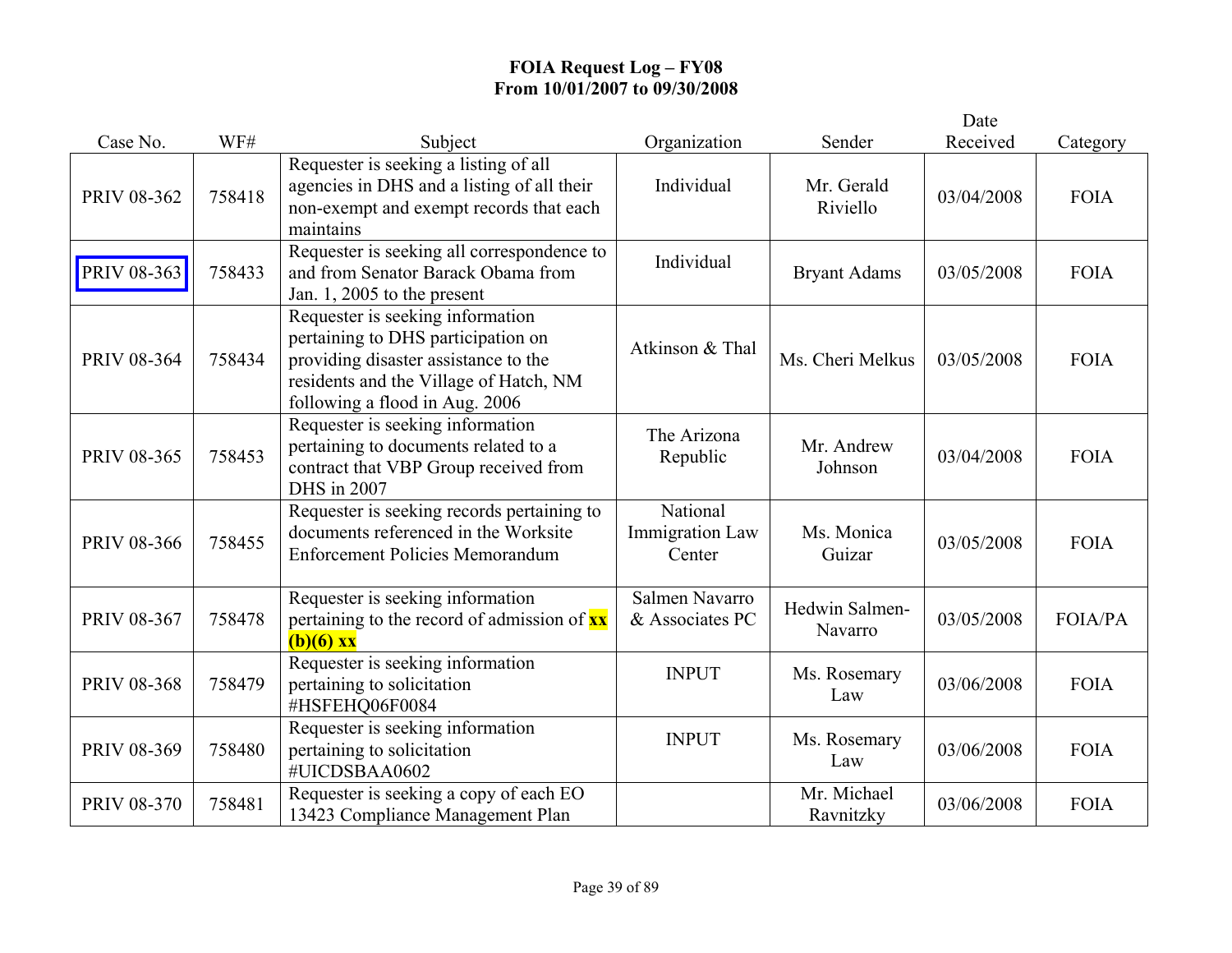|                    |        |                                                                                                                     |                                              |                           | Date       |                |
|--------------------|--------|---------------------------------------------------------------------------------------------------------------------|----------------------------------------------|---------------------------|------------|----------------|
| Case No.           | WF#    | Subject                                                                                                             | Organization                                 | Sender                    | Received   | Category       |
| PRIV 08-371        | 758484 | Requester is seeking all documents<br>pertaining to $xx$ (b)(6) xx                                                  | Matulewicz &<br>Associates, PC               | Mr. Anthony<br>Matulewicz | 03/06/2008 | FOIA/PA        |
| PRIV 08-372        | 758489 | Requester is seeking all information<br>pertaining to $xx (b)(6) xx$                                                | Matulewicz &<br>Associates, PC               | Mr. Anthony<br>Matulewicz | 03/06/2008 | <b>FOIA/PA</b> |
| PRIV 08-373        | 758491 | Requester is seeking information<br>pertaining to the initiation of the worksite<br>investigation at Audubon Pointe | National<br><b>Immigration Law</b><br>Center | Marielena<br>Hincapie     | 03/10/2008 | <b>FOIA</b>    |
| PRIV 08-374        | 758493 | Requester is seeking information<br>pertaining to him                                                               | Individual                                   | xx (b)(6) xx              | 03/07/2008 | <b>FOIA/PA</b> |
| PRIV 08-375        | 758571 | Requester is seeking all records of<br>communications btwn senior staff at ICE<br>and White House personnel         | Salon Media<br>Group                         | Mr. Mark Schone           | 03/10/2008 | <b>FOIA</b>    |
| PRIV 08-376        | 758574 | Requester is seeking documents relating<br>to $xx$ (b)(6) $xx$                                                      | Jones, Skeleton &<br>Hochuli, PLC            | Ms. Sonia Nayeri          | 03/10/2008 | FOIA/PA        |
| <b>PRIV 08-377</b> | 758576 | Requester is seeking all information<br>pertaining to $xx$ (b)(6) xx                                                |                                              | Ms. Gracie<br>Cortez      | 03/10/2008 | <b>FOIA/PA</b> |
| PRIV 08-378        | 758579 | Requester is seeking information<br>pertaining to individual alien detainees                                        | Human Rights<br>Watch                        | Ms. Alison Parker         | 03/10/2008 | <b>FOIA</b>    |
| PRIV 08-379        | 758583 | Requester is seeking all information<br>pertaining to $xx$ (b)(6) $xx$                                              |                                              | Ms. Gracie<br>Cortez      | 03/10/2008 | <b>FOIA/PA</b> |
| <b>PRIV 08-380</b> | 758586 | Requester is seeking information<br>pertaining to $\frac{xx(b)(6)xx}{x}$ 30 day<br>suspension                       | Schleicher Law<br>Firm PLLC                  | Mr. David<br>Schleicher   | 03/03/2008 | <b>FOIA</b>    |
| PRIV 08-381        | 758589 | Requester is seeking information<br>pertaining to an investigation being<br>conducted by DHS on him                 | Individual                                   | xx (b)(6) xx              | 03/07/2008 | <b>FOIA</b>    |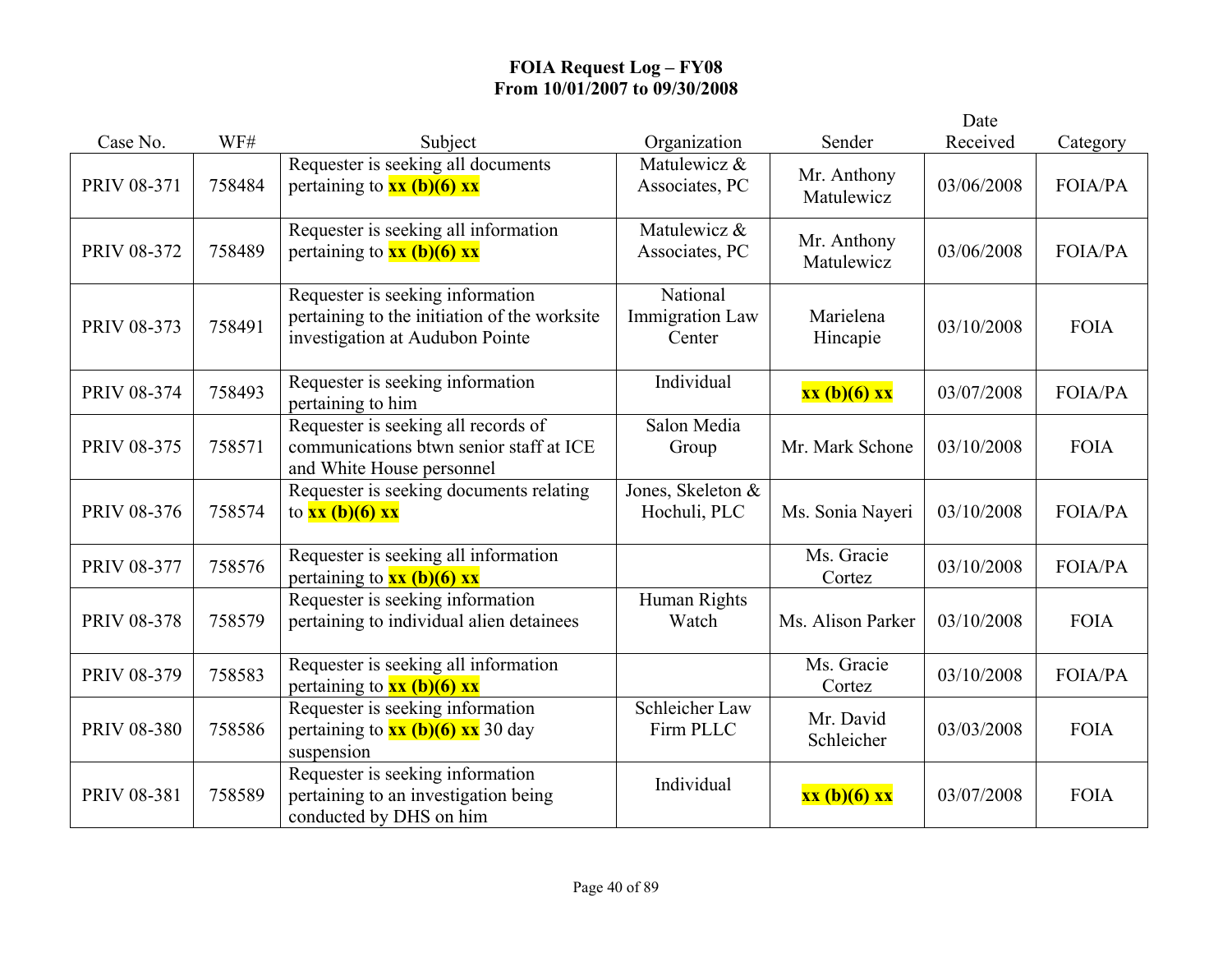|                    |        |                                                                                                                                                                        |                                                        |                               | Date       |             |
|--------------------|--------|------------------------------------------------------------------------------------------------------------------------------------------------------------------------|--------------------------------------------------------|-------------------------------|------------|-------------|
| Case No.           | WF#    | Subject                                                                                                                                                                | Organization                                           | Sender                        | Received   | Category    |
| PRIV 08-382        | 758606 | Requester is seeking information<br>pertaining to hiring DHS employees with<br>disabilities                                                                            |                                                        | Mr. Michael<br>Frandsen       | 03/06/2008 | <b>FOIA</b> |
| PRIV 08-383        | 757732 | Contract HSHQDC06D00014                                                                                                                                                | Centurion<br>Research<br>Solutions                     | Pawandeep<br>Sandhu           | 03/12/2008 | <b>FOIA</b> |
| PRIV 08-384        | 760049 | Requester is seeking copies of the 10<br>largest (by dollar amount) cost-plus-award<br>fee plans awarded by DHS and currently<br>in use                                | <b>Federal Times</b>                                   | Ms. Elise Castelli            | 03/07/2008 | <b>FOIA</b> |
| PRIV 08-385        | 760059 | Requester is seeking documents relating<br>to contract #BAA0704                                                                                                        | <b>INPUT</b>                                           | Ms. Jennifer<br>Deutschendorf | 03/11/2008 | <b>FOIA</b> |
| <b>PRIV 08-386</b> | 760097 | Requester is seeking documents relating<br>to the governments effort to acquire<br>transactional information of Americans<br>for the purpose of intelligence gathering | American Civil<br><b>Liberties Union</b><br>Foundation | Mr. Christopher<br>Calabrese  | 03/17/2008 | <b>FOIA</b> |
| PRIV 08-387        | 760113 | Requester is seeking documents regarding<br>contract #BAA0708                                                                                                          | <b>INPUT</b>                                           | Ms. Jennifer<br>Deutschendorf | 03/12/2008 | <b>FOIA</b> |
| <b>PRIV 08-388</b> | 760119 | Requester is seeking documents<br>pertaining to contract #HSFEHQ-07-D-<br>0994, HSFEHQ-07-D-1011, 1006, 1009,<br>1007, 1008, 1010                                      | FOIA Group                                             | Ms. Rose Santos               | 03/12/2008 | <b>FOIA</b> |
| PRIV 08-389        | 760124 | Requester is seeking documents relating<br>to $\overline{\mathbf{x}\mathbf{x}(\mathbf{b})(4) \mathbf{x}\mathbf{x}}$ . communications with<br><b>DHS</b>                | Brown &<br>Sheehan, LLP                                | <b>Barron Stroud</b>          | 03/12/2008 | <b>FOIA</b> |
| <b>PRIV 08-340</b> | 760129 | Requester is seeking information<br>pertaining to radio frequency sensitive<br>objects for the purpose of surveillance                                                 |                                                        | <b>Edward Sacchette</b>       | 03/12/2008 | <b>FOIA</b> |
| PRIV 08-391        | 760132 | Requester is seeking project files<br>regarding LGS Group, LLC or Tesoro<br>Corp                                                                                       | Whitaker &<br>Associates, P.C.                         | Mr. Ari Friedman              | 03/13/2008 | <b>FOIA</b> |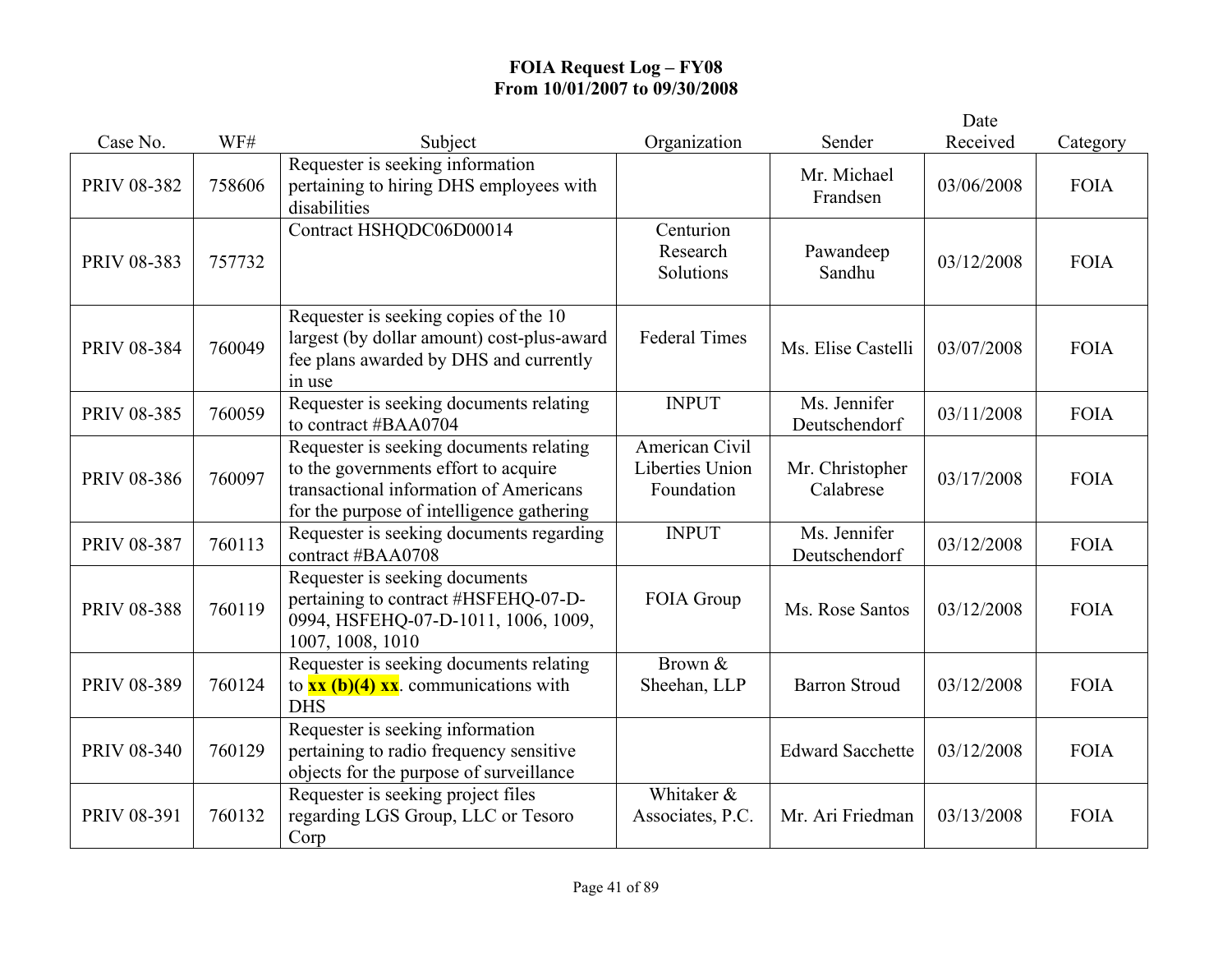|                    |        |                                                                                                                                                                                      |                                                          |                               | Date       |                |
|--------------------|--------|--------------------------------------------------------------------------------------------------------------------------------------------------------------------------------------|----------------------------------------------------------|-------------------------------|------------|----------------|
| Case No.           | WF#    | Subject                                                                                                                                                                              | Organization                                             | Sender                        | Received   | Category       |
| PRIV 08-392        | 760153 | Requester is seeking information<br>pertaining to his name being in a database                                                                                                       | Individual                                               | xx (b)(6) xx                  | 03/14/2008 | FOIA/PA        |
| PRIV 08-393        | 760154 | Requester is seeking records relating to<br>the training of Connecticut Court Support<br>Service Division employees or<br><b>Connecticut Dept of Corrections</b><br>employees by DHS | Jerome N. Frank<br><b>Legal Services</b><br>Organization | Mr. Ari Holtzblatt            | 03/14/2008 | <b>FOIA</b>    |
| PRIV 08-394        | 760158 | Requester is seeking information<br>pertaining to all contracts awarded under<br>solicitation number TOPOFF4                                                                         | <b>INPUT</b>                                             | Ms. Jennifer<br>Deutschendorf | 03/14/2008 | <b>FOIA</b>    |
| PRIV 08-395        | 760164 | Requester is seeking a copy of Myriad's<br>response to RFP no. HSFEHQ-07-R-0024                                                                                                      | Myriad<br>Development Inc                                | Chris Roussel                 | 03/14/2008 | <b>FOIA</b>    |
| PRIV 08-396        | 760167 | Requester is seeking information<br>pertaining to $xx$ (b)(6) $xx$                                                                                                                   | <b>Conde Nast</b><br>Portfolio<br>Magazine               | Mr. Daniel<br>Golden          | 03/14/2008 | <b>FOIA/PA</b> |
| PRIV 08-397        | 760168 | Requester is seeking information<br>pertaining to $xx$ (b)(6) $xx$                                                                                                                   | <b>Conde Nast</b><br>Portfolio<br>Magazine               | Mr. Daniel<br>Golden          | 03/14/2008 | <b>FOIA/PA</b> |
| PRIV 08-398        | 760169 | Requester is seeking information<br>pertaining to a copy of her background<br>investigation for a position                                                                           | Individual                                               | xx (b)(6) xx                  | 03/14/2008 | <b>FOIA/PA</b> |
| PRIV 08-399        | 760172 | Requester is seeking a Certification of<br>Identity form                                                                                                                             | Individual                                               | xx (b)(6) xx                  | 03/14/2008 | <b>FOIA</b>    |
| <b>PRIV 08-400</b> | 760192 | Requester is seeking information<br>pertaining to $xx (b)(6) xx$                                                                                                                     | Loyola University<br>New Orleans                         | Hiroko Kusuda                 | 03/14/2008 | <b>FOIA/PA</b> |
| <b>PRIV 08-401</b> | 760200 | Requester is seeking information<br>pertaining to his previous request PRIV<br>08-11 $\overline{\text{xx (b)(6) xx}}$ request                                                        | ET-4625                                                  | xx (b)(6) xx                  | 03/14/2008 | <b>FOIA</b>    |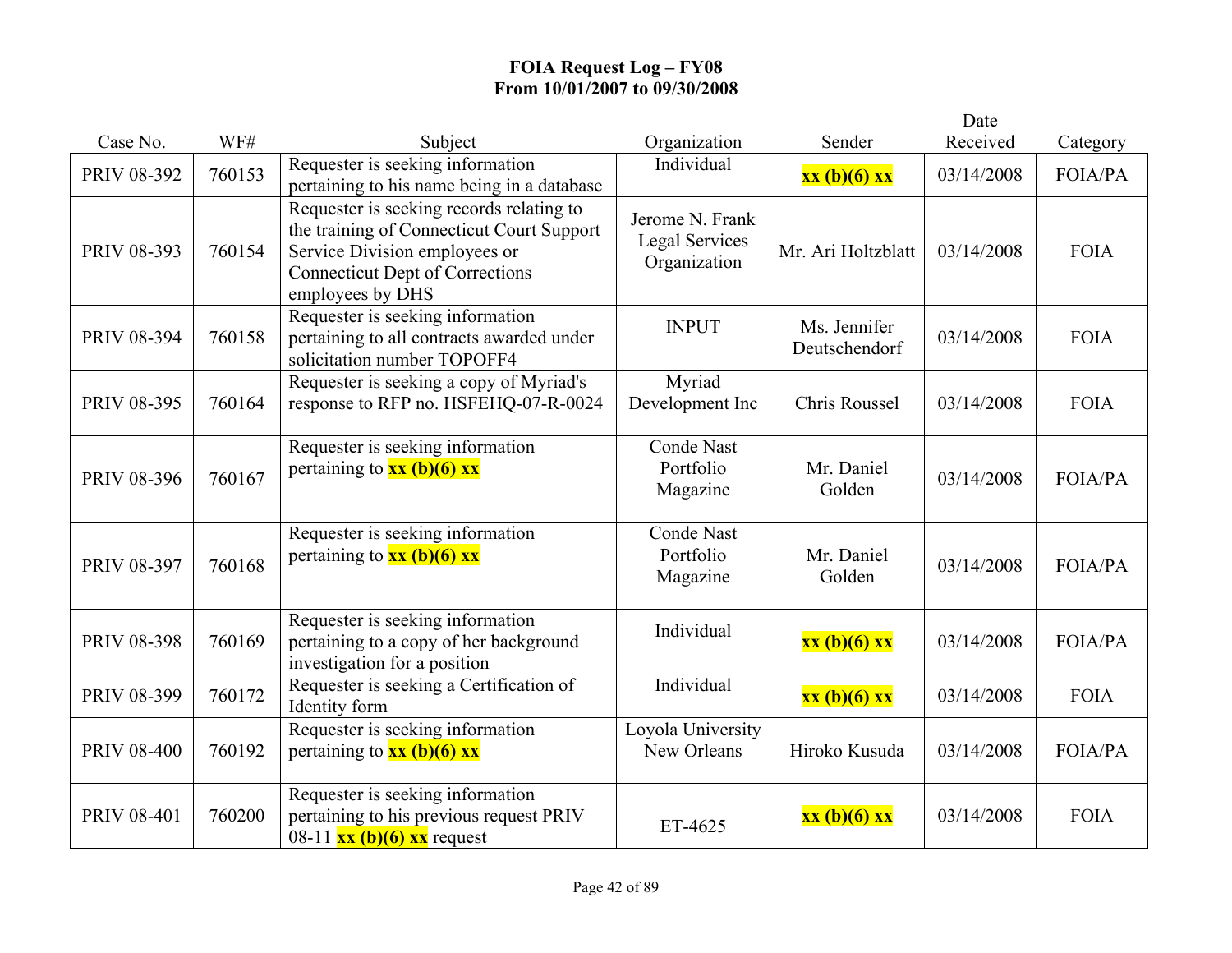|                    |        |                                                                                                                                                                                                                              |                                |                               | Date       |                |
|--------------------|--------|------------------------------------------------------------------------------------------------------------------------------------------------------------------------------------------------------------------------------|--------------------------------|-------------------------------|------------|----------------|
| Case No.           | WF#    | Subject                                                                                                                                                                                                                      | Organization                   | Sender                        | Received   | Category       |
| <b>PRIV 08-402</b> | 760195 | Requester is seeking a copy of the<br>purchase card holder list                                                                                                                                                              | Digital Dolphin<br>Supplies    | Mr. Robert<br>Newman          | 03/17/2008 | <b>FOIA</b>    |
| PRIV 08-403        | 760206 | Requester is seeking information<br>pertaining to his I-94                                                                                                                                                                   | Individual                     | xx (b)(6) xx                  | 03/17/2008 | <b>FOIA/PA</b> |
| <b>PRIV 08-404</b> | 760204 | Requester is seeking information<br>pertaining to aerial surveillance at his<br>residence                                                                                                                                    | Individual                     | xx (b)(6) xx                  | 03/14/2008 | <b>FOIA/PA</b> |
| <b>PRIV 08-405</b> | 760238 | Requester is seeking information<br>pertaining to contracts awarded under<br>solicitation #BAA0703A                                                                                                                          | <b>INPUT</b>                   | Ms. Jennifer<br>Deutschendorf | 03/17/2008 | <b>FOIA</b>    |
| PRIV 08-406        | 760239 | Requester is seeking documents related to<br>contract #HSBP1006DO1353                                                                                                                                                        | FOIA Group                     | Ms. Rose Santos               | 03/10/2008 | <b>FOIA</b>    |
| <b>PRIV 08-407</b> | 761533 | Requester is seeking documents<br>pertaining to solicitation<br>#DKTD07CB004S                                                                                                                                                | <b>INPUT</b>                   | Ms. Jennifer<br>Deutschendorf | 03/11/2008 | <b>FOIA</b>    |
| <b>PRIV 08-408</b> | 761555 | Requester is seeking information<br>pertaining to complaints from passengers<br>accusing anyone involved with passenger<br>screening of abusive, humiliated or<br>degrading conduct at Chicago O'Hare and<br>Midway airports | <b>CBS</b> News<br>Chicago     | Phil Hayes                    | 03/14/2008 | <b>FOIA</b>    |
| PRIV 08-409        | 761876 | Requester is seeking information<br>pertaining to $xx$ (b)(6) $xx$                                                                                                                                                           |                                | Ms. Cheryl<br>Uzamere         | 03/18/2008 | <b>FOIA/PA</b> |
| <b>PRIV 08-410</b> | 761877 | Requester is seeking information<br>pertaining to him                                                                                                                                                                        |                                | xx (b)(6) xx                  | 03/19/2008 | <b>FOIA/PA</b> |
| PRIV 08-411        | 761879 | Requester is seeking all information<br>pertaining to him                                                                                                                                                                    |                                | xx (b)(6) xx                  | 03/19/2008 | <b>FOIA/PA</b> |
| <b>PRIV 08-412</b> | 761881 | Requester is seeking documents related to<br>contract #HSHQDC-06-D-00024                                                                                                                                                     | FedSources, Inc                | Ms. Kelly Miller              | 03/19/2008 | <b>FOIA</b>    |
| PRIV 08-413        | 761891 | Requester is seeking all information<br>pertaining to $xx$ (b)(6) xx                                                                                                                                                         | Godwin Pappas<br>Ronquillo LLP | Carla Maloy                   | 03/20/2008 | <b>FOIA/PA</b> |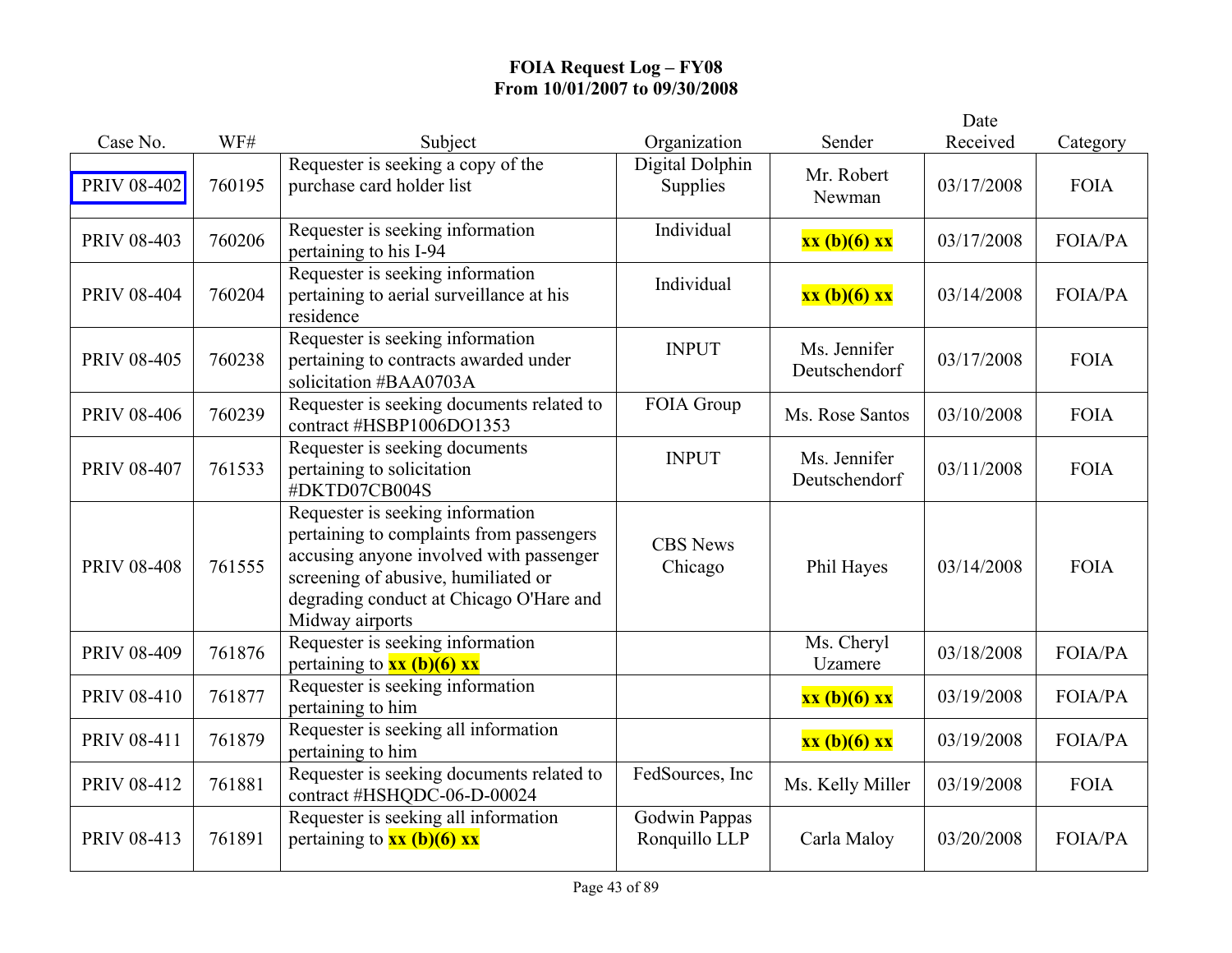|                    |        |                                                                                                                                                                             |                                            |                        | Date       |                |
|--------------------|--------|-----------------------------------------------------------------------------------------------------------------------------------------------------------------------------|--------------------------------------------|------------------------|------------|----------------|
| Case No.           | WF#    | Subject                                                                                                                                                                     | Organization                               | Sender                 | Received   | Category       |
| PRIV 08-414        | 761893 | Requester is seeking all correspondence to<br>and from Senator Hillary Clinton from Jan<br>1, 2005 to the present                                                           | Individual                                 | <b>Bryant Adams</b>    | 03/20/2008 | <b>FOIA</b>    |
| <b>PRIV 08-415</b> | 761894 | Requester is seeking all information<br>pertaining to him                                                                                                                   | Individual                                 | xx (b)(6) xx           | 03/19/2008 | <b>FOIA/PA</b> |
| PRIV 08-416        | 761896 | Requester is seeking information<br>pertaining to $\mathbf{xx}$ (b)(6) $\mathbf{xx}$ inspection upon<br>entering the US from any trip abroad                                | Miller Mayer,<br><b>LLP</b>                | Stephen Yale-<br>Loehr | 03/20/2008 | <b>FOIA/PA</b> |
| PRIV 08-417        | 762560 | Requester is seeking information<br>pertaining to whether or not DHS<br>demands you provide a home address to<br>credit card companies and not a P.O. Box                   | Individual                                 | R. Burson              | 03/21/2008 | <b>FOIA</b>    |
| <b>PRIV 08-418</b> | 762562 | Requester is seeking a list of all first and<br>business class travel for Secretary<br>Chertoff                                                                             | The Associated<br>Press                    | Ms. Jennifer Kerr      | 03/20/2008 | <b>FOIA</b>    |
| PRIV 08-419        | 762563 | Requester is seeking all information<br>pertaining to $xx$ (b)(6) xx                                                                                                        |                                            | Ms. Gracie<br>Cortez   | 03/21/2008 | <b>FOIA/PA</b> |
| <b>PRIV 08-420</b> | 762565 | Requester is seeking all information<br>pertaining to $xx$ (b)(6) $xx$                                                                                                      |                                            | Ms. Gracie<br>Cortez   | 03/21/2008 | FOIA/PA        |
| PRIV 08-421        | 762566 | Requester is seeking information<br>pertaining to $xx$ (b)(6) $xx$                                                                                                          |                                            | Ms. Gracie<br>Cortez   | 03/21/2008 | <b>FOIA/PA</b> |
| <b>PRIV 08-422</b> | 762570 | Requester is seeking information<br>pertaining to computer security related<br>incidents, as reported by federal agencies<br>to the US Computer Emergency<br>Readiness Team | <b>Federal Times</b>                       | Ms. Courtney<br>Mabeus | 03/21/2008 | <b>FOIA</b>    |
| PRIV 08-423        | 762573 | Requester is seeking information<br>pertaining to federal assistance for<br>specific entities from 2003 to the present                                                      | Colorado Cross-<br>Disability<br>Coalition | Mr. Kevin<br>Williams  | 03/21/2008 | <b>FOIA</b>    |
| <b>PRIV 08-424</b> | 762578 | Requester is seeking information<br>pertaining to $xx$ (b)(6) xx                                                                                                            | Arnstein & Lehr                            | Mr. Adam Fayne         | 03/25/2008 | <b>FOIA/PA</b> |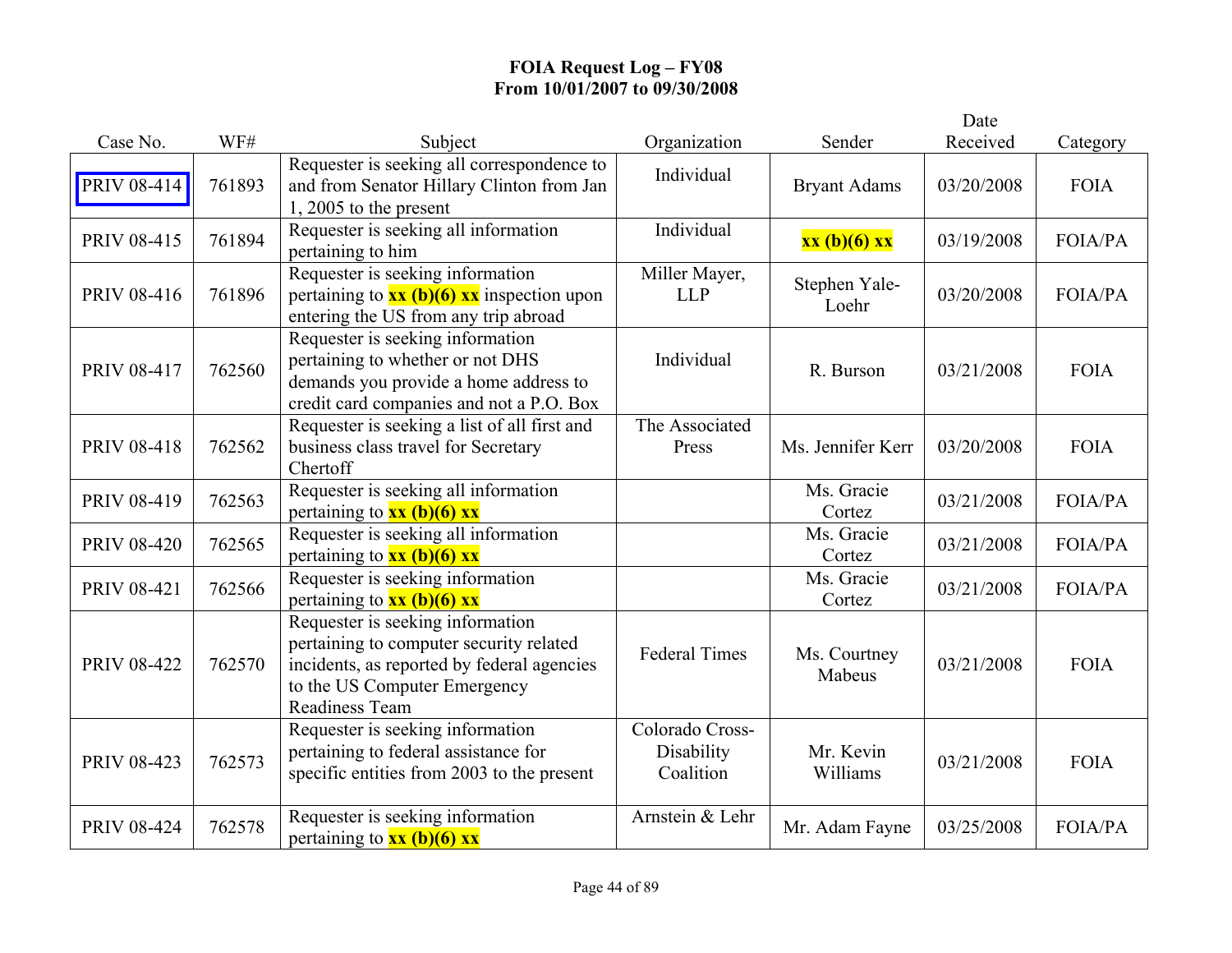|                    |        |                                                                                                                                                    |                                               |                     | Date       |                |
|--------------------|--------|----------------------------------------------------------------------------------------------------------------------------------------------------|-----------------------------------------------|---------------------|------------|----------------|
| Case No.           | WF#    | Subject                                                                                                                                            | Organization                                  | Sender              | Received   | Category       |
| <b>PRIV 08-425</b> | 762579 | Requester is seeking information<br>pertaining to correspondence btwn GCR<br>and White House Staff members                                         | <b>CBS</b> News                               | Mr. Michael Rey     | 03/25/2008 | <b>FOIA</b>    |
| <b>PRIV 08-426</b> | 762587 | Requester is seeking the Secret Service<br>contact for the Sikh organization denied<br>visitation with the Pope on April 17th                      |                                               | Mr. Mark Rowley     | 03/25/2008 | <b>FOIA</b>    |
| PRIV 08-427        | 762594 | Requester is seeking the merit promotion<br>noncompetitive rating list certificates<br>name of selectee with resumes for specific<br>announcements | Individual                                    | xx (b)(6) xx        | 03/21/2008 | <b>FOIA</b>    |
| <b>PRIV 08-428</b> | 762597 | Requester is seeking a copy of the<br>contract awarded via BAA-06-01                                                                               | Centurion<br>Research<br>Solutions, LLC       | Pawandeep<br>Sandhu | 03/24/2008 | <b>FOIA</b>    |
| <b>PRIV 08-429</b> | 762603 | Requester is seeking information<br>pertaining to "Unusual Weapons and<br><b>Concealment Methods"</b>                                              | Canadian<br>Embassy<br>Ambassade Ou<br>Canada | Lolie Acorn         | 03/26/2008 | <b>FOIA</b>    |
| PRIV 08-430        | 763394 | Requester is seeking records pertaining to<br>a highly publicized network intrusion<br>under US Cert purview.                                      | <b>Associated Press</b>                       | Mr. Ted Bridis      | 03/26/2008 | <b>FOIA</b>    |
| PRIV 08-431        | 763395 | Requester is seeking information<br>pertaining to her                                                                                              | Individual                                    | xx (b)(6) xx        | 03/26/2008 | <b>FOIA/PA</b> |
| <b>PRIV 08-432</b> | 763396 | Requester is seeking information related<br>to him                                                                                                 |                                               | xx (b)(6) xx        | 03/26/2008 | <b>FOIA/PA</b> |
| PRIV 08-433        | 763398 | Requester is seeking information<br>regarding applicants for a specific<br>vacancy announcement                                                    | Individual                                    | xx (b)(6) xx        | 03/26/2008 | <b>FOIA</b>    |
| PRIV 08-434        | 763400 | Requester is seeking any and all<br>correspondence btwn Hillary Clinton and<br>DHS and Senator Barack Obama and<br><b>DHS</b>                      | Individual                                    | Rafael Viturro      | 03/26/2008 | <b>FOIA</b>    |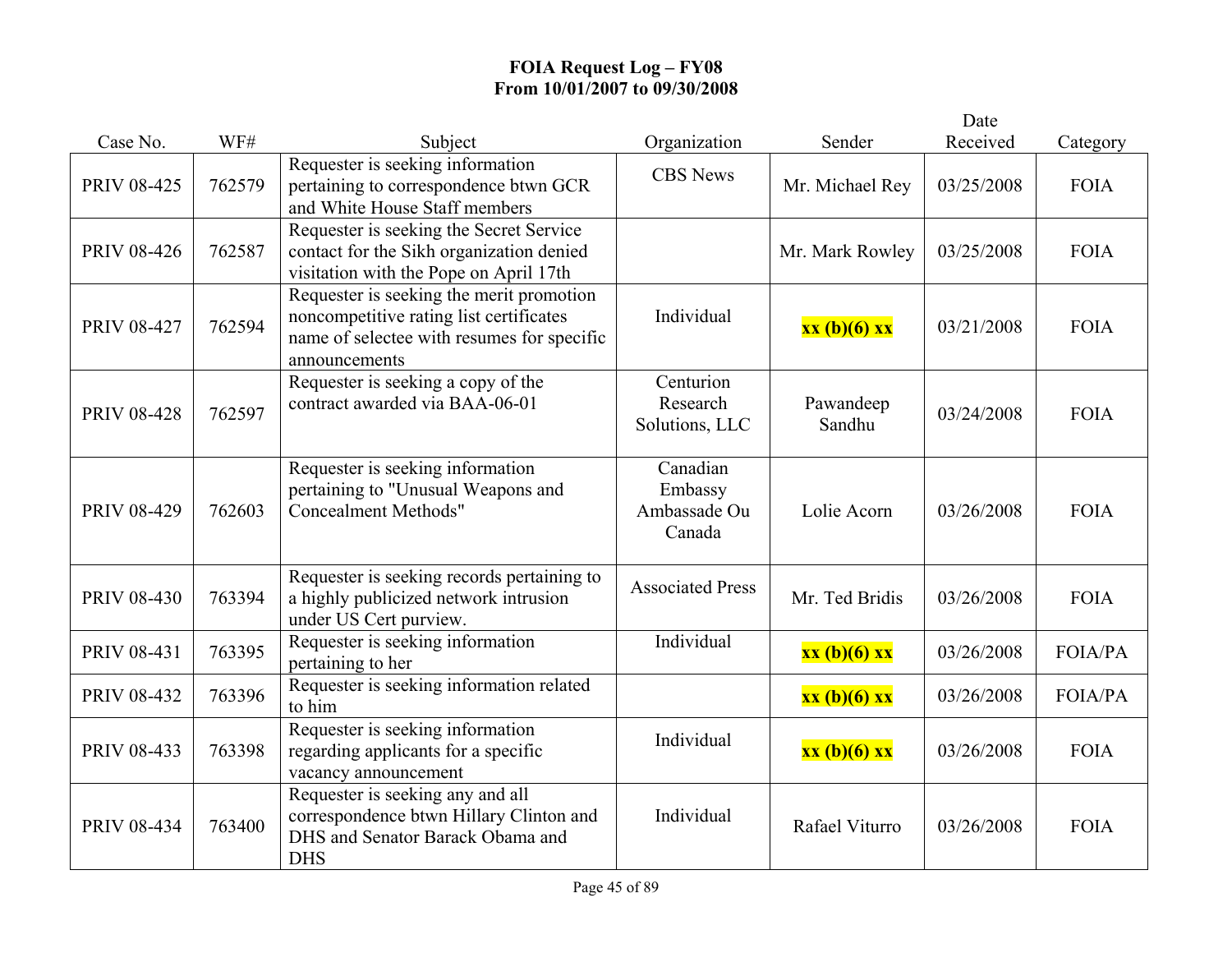|                    |        |                                                                                                                                                                                                                                                                                                                                |                                      |                        | Date       |                |
|--------------------|--------|--------------------------------------------------------------------------------------------------------------------------------------------------------------------------------------------------------------------------------------------------------------------------------------------------------------------------------|--------------------------------------|------------------------|------------|----------------|
| Case No.           | WF#    | Subject                                                                                                                                                                                                                                                                                                                        | Organization                         | Sender                 | Received   | Category       |
| PRIV 08-435        | 763403 | Requester is seeking a computer file that<br>contains contact information for the CG<br>Retired Activity's HQ and all Retired<br><b>Activity Offices</b>                                                                                                                                                                       | Individual                           | Skip Shipe             | 03/27/2008 | <b>FOIA</b>    |
| PRIV 08-436        | 763411 | Requester is seeking information<br>pertaining to a breach of security causing<br>the dumping of planes and re-screening of<br>baggage                                                                                                                                                                                         |                                      | Franklin Puello        | 03/27/2008 | <b>FOIA</b>    |
| <b>PRIV 08-437</b> | 763460 | Requester is seeking documents<br>pertaining to all DHS grants that have<br>awarded in CY 2004, 2005, 2006 and<br>2007 for enhancements of sports<br>stadium/facilities security                                                                                                                                               | Pro Football Hall<br>of Fame         | Kevin Shiplett         | 03/27/2008 | <b>FOIA</b>    |
| <b>PRIV 08-438</b> | 763464 | Requester is seeking information<br>pertaining to him                                                                                                                                                                                                                                                                          |                                      | xx (b)(6) xx           | 03/27/2008 | <b>FOIA/PA</b> |
| PRIV 08-439        | 763467 | Requester is seeking copies of all files<br>indexed as "cross" or "see" references for<br><b>AUTOVON</b>                                                                                                                                                                                                                       |                                      | Mr. Philip<br>Lapsley  | 03/27/2008 | <b>FOIA</b>    |
| <b>PRIV 08-440</b> | 763491 | Requester is seeking copies of reports<br>submitted by DHS to the Intelligence<br>Oversight Board                                                                                                                                                                                                                              | Electronic<br>Frontier<br>Foundation | Ms Marcia<br>Hofmann   | 03/27/2008 | <b>FOIA</b>    |
| <b>PRIV 08-441</b> | 764333 | Request for all records relating to<br>communications between the US Govt<br>and the Government of Mexico regarding<br>the location and whereabouts of "The<br>Minuteman Civil Defense Corps" or<br>"Friends of the Border," to include<br>communications with reps of the Govt of<br>Mexico and San Diego Border Patrol, etc. | Judicial Watch                       | Christopher<br>Farrell | 04/02/2008 | <b>FOIA/PA</b> |
| <b>PRIV 08-442</b> | 764952 | Requester is seeking information<br>pertaining to $xx$ (b)(6) $xx$                                                                                                                                                                                                                                                             | John Stevenson &<br>Associates       | Mr. Mark Murray        | 03/31/2008 | <b>FOIA</b>    |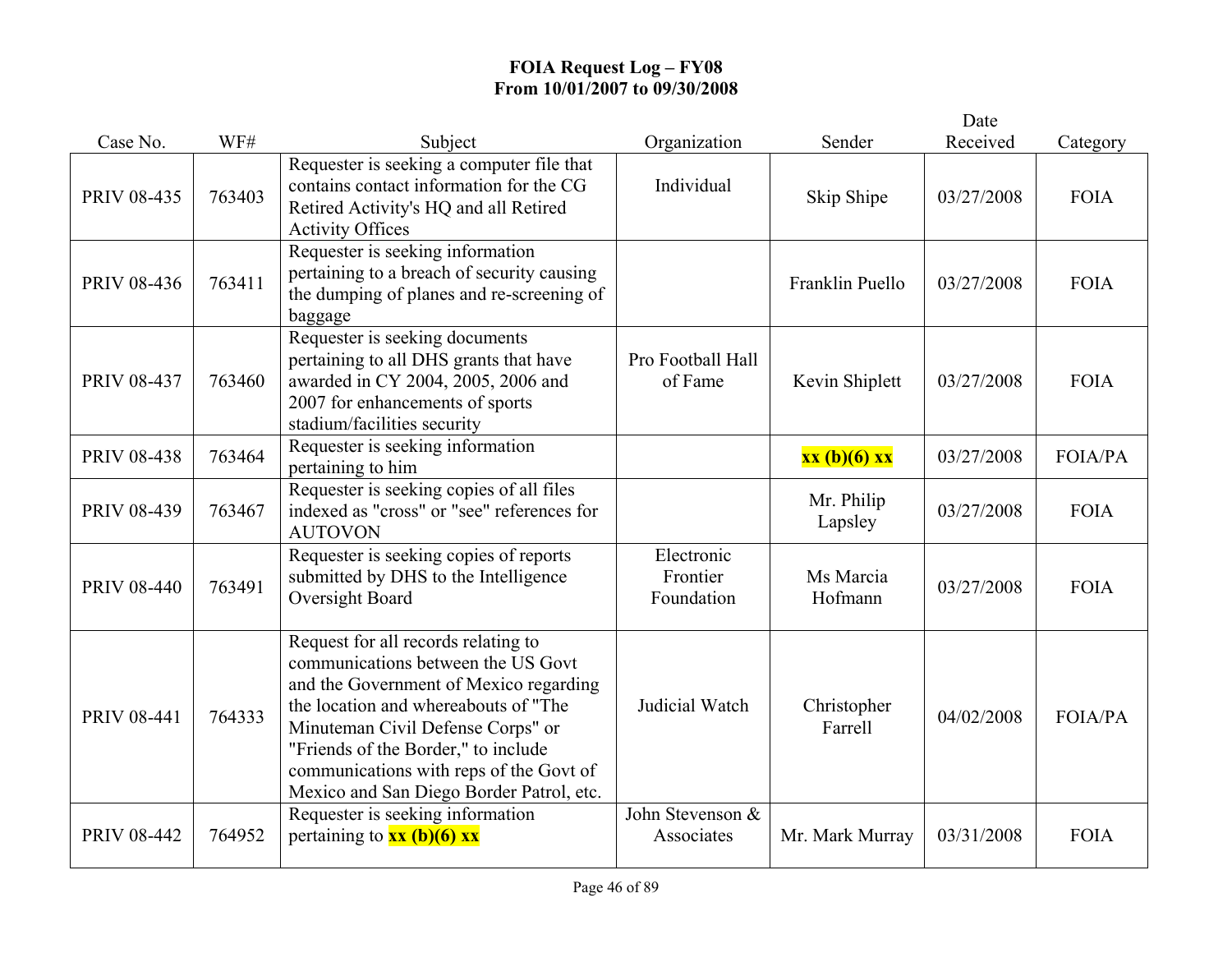|                    |        |                                                                                                                                                                                   |                                                                |                       | Date       |                |
|--------------------|--------|-----------------------------------------------------------------------------------------------------------------------------------------------------------------------------------|----------------------------------------------------------------|-----------------------|------------|----------------|
| Case No.           | WF#    | Subject                                                                                                                                                                           | Organization                                                   | Sender                | Received   | Category       |
| PRIV 08-443        | 764955 | Requester is seeking information<br>pertaining to solicitation HSHQDC-07-Q-<br>00126                                                                                              | Hunton&<br>Williams                                            | Ms. Lucy Kimsey       | 03/31/2008 | <b>FOIA</b>    |
| <b>PRIV 08-444</b> | 764957 | Requester is seeking all records indexed<br>to the moniker "Oxblood Ruffin"                                                                                                       |                                                                | Mr. Mark Ranario      | 03/31/2008 | <b>FOIA</b>    |
| <b>PRIV 08-445</b> | 764998 | Requester is seeking information<br>pertaining to records detailing the<br>distribution of T and U visas                                                                          | Judicial Watch                                                 | Tegan Millspaw        | 04/03/2008 | <b>FOIA</b>    |
| <b>PRIV 08-446</b> | 764959 | Requester is seeking names, positions,<br>email addresses, phone numbers and mail<br>addresses for the top five positions in<br><b>NIPP</b>                                       | Intelligent<br>Transportation,<br>Location &<br>Wireless Group | Mr. Warren<br>Havens  | 03/31/2008 | <b>FOIA</b>    |
| <b>PRIV 08-447</b> | 764961 | Requester is seeking information<br>pertaining to $xx$ (b)(6) xx                                                                                                                  |                                                                | Mr. Thomas Paris      | 04/01/2008 | FOIA/PA        |
| PRIV 08-448        | 764963 | Requester is seeking information<br>pertaining to $xx$ (b)(6) xx                                                                                                                  |                                                                | Ms. Gracie<br>Cortez  | 04/01/2008 | <b>FOIA/PA</b> |
| <b>PRIV 08-449</b> | 764965 | Requester is seeking all information<br>pertaining to $xx$ (b)(6) xx                                                                                                              |                                                                | Ms. Gracie<br>Cortez  | 04/01/2008 | FOIA/PA        |
| PRIV 08-450        | 764966 | Requester is seeking information<br>pertaining to travel to Chicago and<br>meetings with DHS staff and CAIR                                                                       | <b>SAE Productions</b>                                         | Mr. Steven<br>Emerson | 04/01/2008 | <b>FOIA</b>    |
| PRIV 08-451        | 764978 | Requester is seeking the result of his<br>background investigation                                                                                                                | Individual                                                     | xx (b)(6) xx          | 04/01/2008 | <b>FOIA/PA</b> |
| PRIV 08-452        | 764991 | Requester is seeking information<br>pertaining to a FEMA document<br>pertaining to their property damage                                                                          | Individual                                                     | xx (b)(6) xx          | 04/02/2008 | <b>FOIA</b>    |
| PRIV 08-453        | 764993 | Requester is seeking information<br>pertaining to research being performed by<br>DHS regarding non-evasive monitoring,<br>detection of human emotions interrogation<br>techniques | Individual                                                     | xx (b)(6) xx          | 04/03/2008 | <b>FOIA</b>    |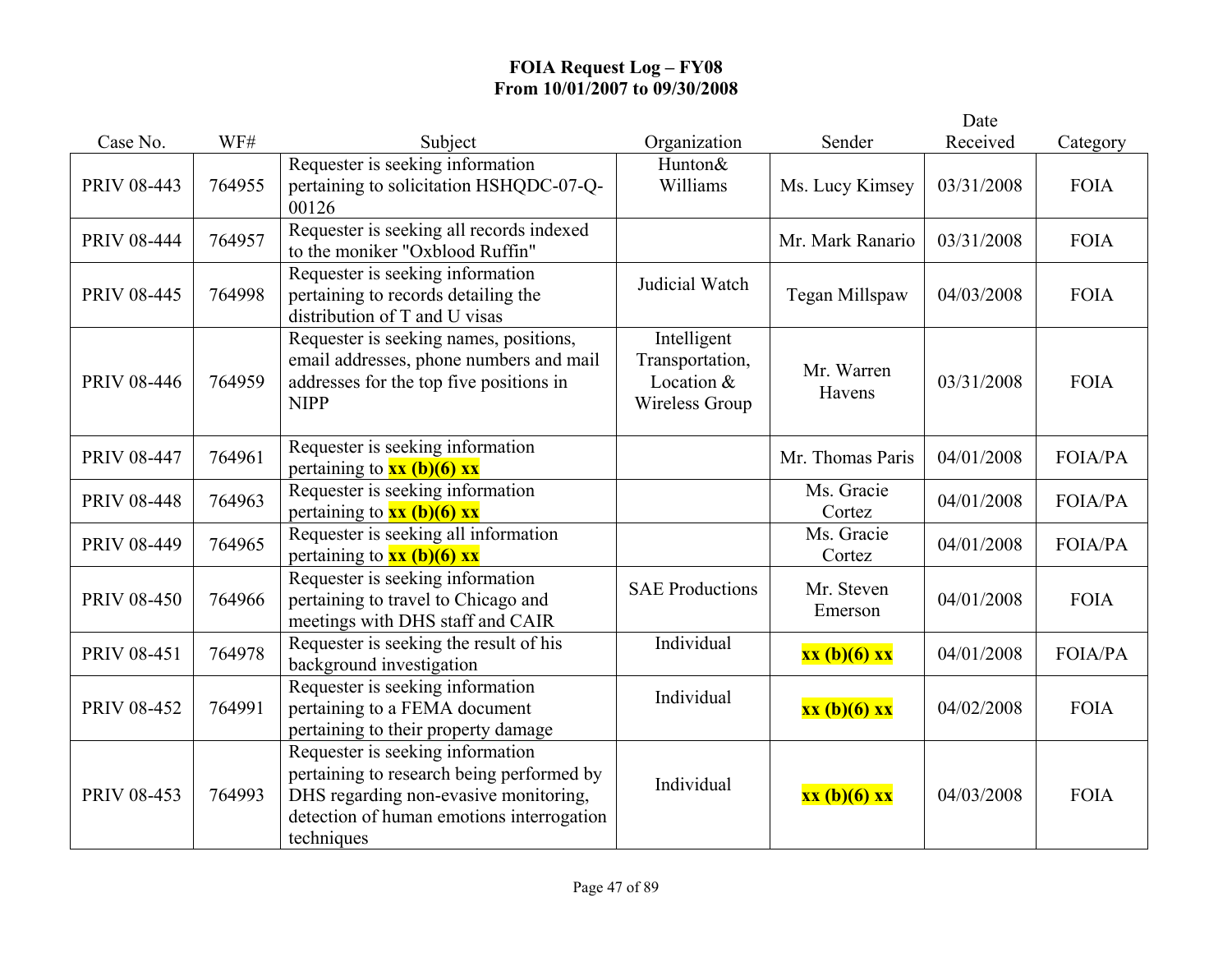|                    |        |                                                                                                                                |                                                |                             | Date       |                |
|--------------------|--------|--------------------------------------------------------------------------------------------------------------------------------|------------------------------------------------|-----------------------------|------------|----------------|
| Case No.           | WF#    | Subject                                                                                                                        | Organization                                   | Sender                      | Received   | Category       |
| <b>PRIV 08-454</b> | 764997 | Requester is seeking information<br>pertaining to him                                                                          | xx (b)(6) xx                                   | xx (b)(6) xx                | 04/03/2008 | <b>FOIA/PA</b> |
| <b>PRIV 08-455</b> | 765002 | Requester is seeking information<br>pertaining to Cyber Storm the VHF radio<br>system operated by DHS and Border<br>Patrol     | Individual                                     | Mr. Brian Martin            | 04/04/2008 | <b>FOIA</b>    |
| <b>PRIV 08-456</b> | 766131 | Requester is seeking information<br>pertaining to her.                                                                         | Individual                                     | xx (b)(6) xx                | 04/07/2008 | <b>FOIA/PA</b> |
| <b>PRIV 08-457</b> | 766133 | Requester is seeking all information<br>pertaining to him                                                                      | Individual                                     | xx (b)(6) xx                | 04/09/2008 | FOIA/PA        |
| <b>PRIV 08-458</b> | 766152 | Requester is seeking information<br>pertaining to him                                                                          | Individual                                     | xx (b)(6) xx                | 04/09/2008 | <b>FOIA/PA</b> |
| <b>PRIV 08-459</b> | 766153 | Requester is seeking information<br>pertaining to contract #GS-07F-0352K/P-<br>11-04-MP-0061                                   | Individual                                     | Jean-Marc Michel            | 04/08/2008 | <b>FOIA</b>    |
| <b>PRIV 08-460</b> | 766154 | Requester is seeking information<br>pertaining to contract #HSCEEY-05-<br>F00006                                               |                                                | Rajitha Uppalli             | 04/07/2008 | <b>FOIA</b>    |
| PRIV 08-461        | 766212 | Requester is seeking information<br>pertaining to $\frac{xx(b)}{(6)}$ $\frac{xx}{x}$ and her<br>naturalization documents       | Sakis & Sakis                                  | Mr. Raymond<br><b>Sakis</b> | 04/09/2008 | <b>FOIA/PA</b> |
| <b>PRIV 08-462</b> | 766213 | Requester is seeking a list of federal<br>contracts with any firms affiliated with<br>The Carlyle Group.                       | Service<br>Employees<br>International<br>Union | Ms. Gina Rosen              | 04/10/2008 | <b>FOIA</b>    |
| PRIV 08-463        | 766216 | Requester is seeking a copy of the C File<br>for $xx (b)(6) xx$                                                                |                                                | Alice Kern                  | 04/10/2008 | <b>FOIA/PA</b> |
| <b>PRIV 08-464</b> | 766219 | Requester is seeking records pertaining to<br>$\overline{\text{xx (b)(6)} \text{xx}}$ relating to his detention and<br>removal | Jones Day                                      | Ms. Julia Nye               | 04/10/2008 | <b>FOIA/PA</b> |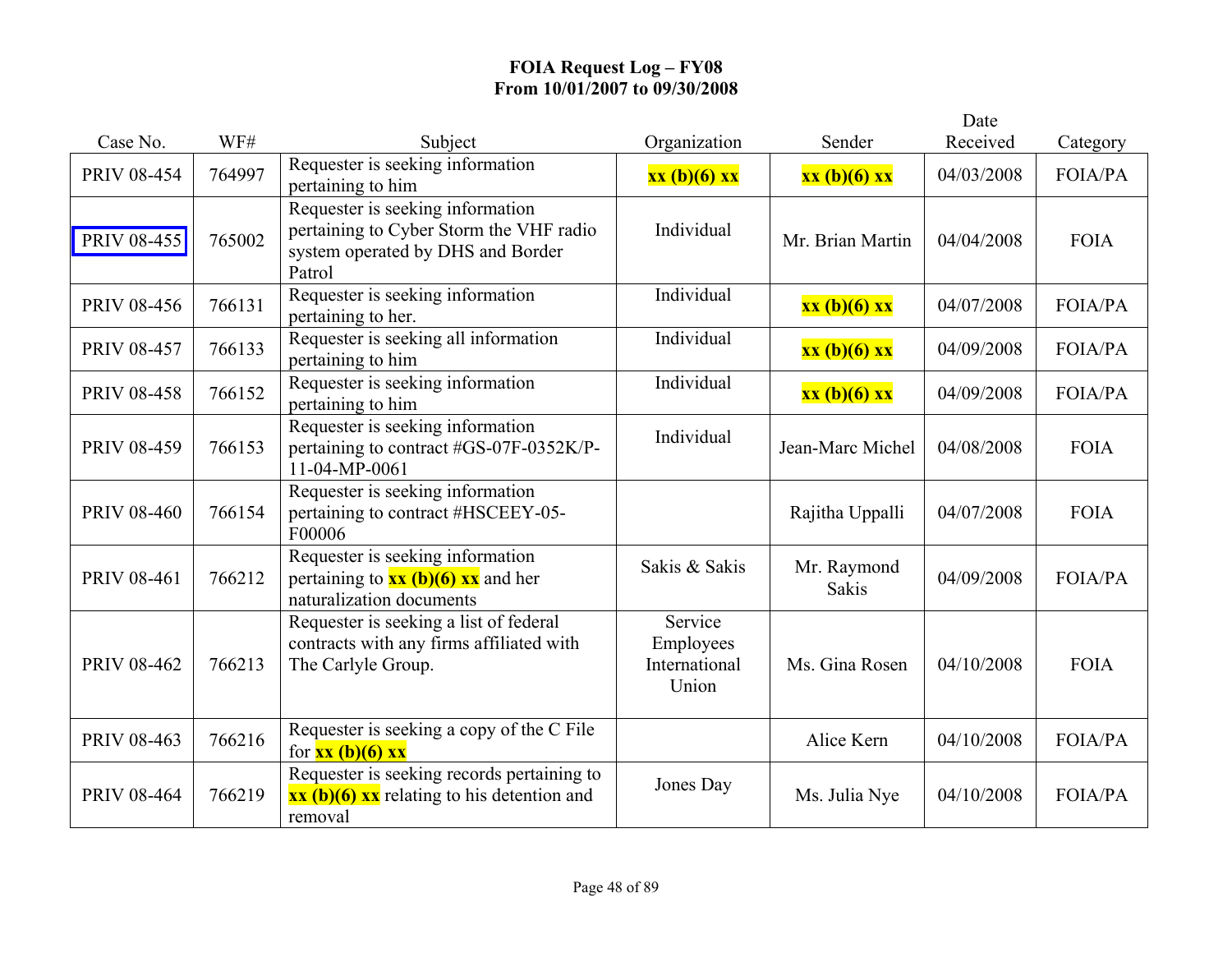|                    |        |                                                                                                                                                |                                                                              |                            | Date       |                |
|--------------------|--------|------------------------------------------------------------------------------------------------------------------------------------------------|------------------------------------------------------------------------------|----------------------------|------------|----------------|
| Case No.           | WF#    | Subject                                                                                                                                        | Organization                                                                 | Sender                     | Received   | Category       |
| PRIV 08-465        | 767654 | Requester is seeking copies of all<br>agreements between DHS and ICE and<br>DHS and state and local law enforcement<br>agencies                | Munger, Tolles &<br>Olson LLP                                                | Ms. Susan Boyd             | 04/11/2008 | <b>FOIA</b>    |
| <b>PRIV 08-466</b> | 767655 | Requester is seeking all information<br>pertaining to $xx$ (b)(6) $xx$                                                                         | Sandler, Travis &<br>Rosenberg, PA                                           | Ms. Melissa Paul           | 04/14/2008 | FOIA/PA        |
| PRIV 08-467        | 767659 | Requester is seeking copies of records<br>mentioning specific businesses and<br>individuals                                                    | Public Citizen                                                               | <b>Taylor Lincoln</b>      | 04/15/2008 | <b>FOIA</b>    |
| <b>PRIV 08-468</b> | 767661 | Requester is seeking the Pragmatics BPA<br>N. 1005A00735                                                                                       | Individual                                                                   | Ms. Martha<br>Urrego       | 04/14/2008 | <b>FOIA</b>    |
| PRIV 08-469        | 767664 | Requester is seeking records related to<br>RFOHSHODC-07-Q-00314                                                                                | FedSources<br>A Washington<br>Management<br>Group Co.                        | Ms. Elizabeth<br>Steponkus | 04/14/2008 | <b>FOIA</b>    |
| <b>PRIV 08-470</b> | 767666 | Requester is seeking information<br>pertaining to $\frac{xx(b)(6)xx}{x^2}$                                                                     |                                                                              | Ms. Gracie<br>Cortez       | 04/15/2008 | FOIA/PA        |
| PRIV 08-471        | 767667 | Requester is seeking information<br>pertaining to her son being a beneficiary                                                                  | Individual                                                                   | xx (b)(6) xx               | 04/14/2008 | <b>FOIA/PA</b> |
| <b>PRIV 08-472</b> | 767669 | Requester is seeking a copy of the<br>deportation agreement from ICE                                                                           |                                                                              | Thang Nguyen               | 04/15/2008 | <b>FOIA</b>    |
| PRIV 08-473        | 767670 | Requester is seeking a copy of the TSA<br>Annual report Notification and Federal<br>Employee<br>Antidiscrimination and Retaliation Act<br>2002 | American<br>Federation Of<br>Government<br>Employees, Afl-<br>$\dot{\rm co}$ | Mr. Mark Vinson            | 04/16/2008 | <b>FOIA</b>    |
| <b>PRIV 08-474</b> | 767751 | Requester is seeking information<br>pertaining to him                                                                                          | Individual                                                                   | xx (b)(6) xx               | 04/16/2008 | FOIA/PA        |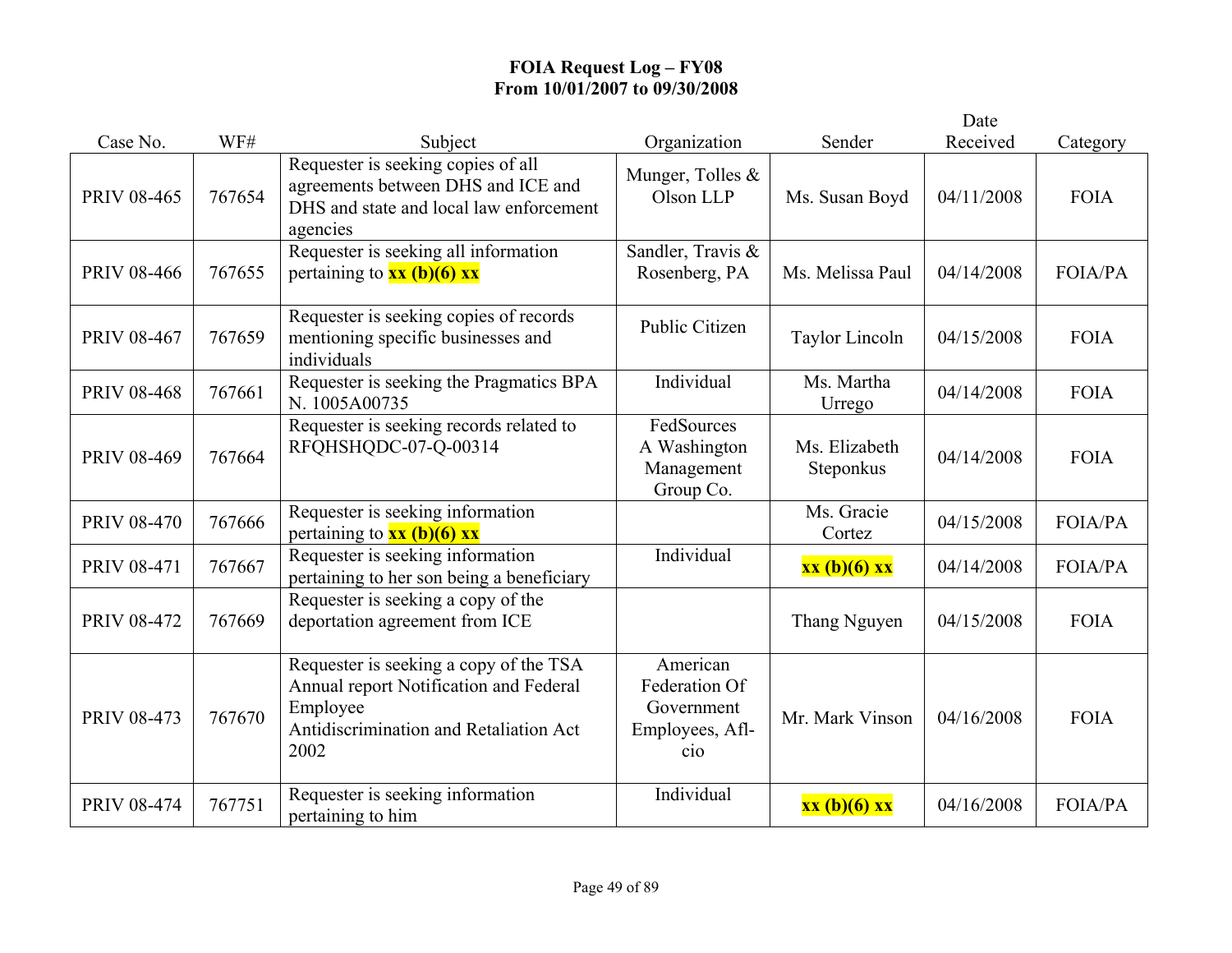|                    |        |                                                                                                                                                                                                                                                         |                                                      |                              | Date       |                |
|--------------------|--------|---------------------------------------------------------------------------------------------------------------------------------------------------------------------------------------------------------------------------------------------------------|------------------------------------------------------|------------------------------|------------|----------------|
| Case No.           | WF#    | Subject                                                                                                                                                                                                                                                 | Organization                                         | Sender                       | Received   | Category       |
| <b>PRIV 08-475</b> | 767752 | Requester is seeking information<br>pertaining to the denial or grant of<br>assistance to $\frac{xx(b)(6)}{x}x$ regarding<br>disaster relief since Hurricane Katrina                                                                                    | Lococo $&$<br>Lococo, Pa                             | Mr. Ian Baker                | 04/16/2008 | <b>FOIA</b>    |
| <b>PRIV 08-476</b> | 767756 | Requester is seeking a copy of the 5 year<br>Security Flag Contract, National Capitol<br>Flag Company                                                                                                                                                   | <b>Allied Materials</b><br>$&$ Equipment Co,<br>Inc. | Ms. Becky Puett              | 04/16/2008 | <b>FOIA</b>    |
| <b>PRIV 08-477</b> | 767757 | Requester is seeking all correspondence<br>to, from and with Rep. Randy "Duke"<br>Cunningham between Jan. 1, 1998 to the<br>present                                                                                                                     | Roll Call                                            | Mr. John<br><b>Bresnahan</b> | 04/16/2008 | <b>FOIA</b>    |
| <b>PRIV 08-478</b> | 767759 | Requester is seeking a copy of the written<br>views of the Secretary of Homeland<br>Security on the recommendations of<br><b>Public Interest Declassification Board</b><br>relating to the declassification of<br>classified Nat'l security information |                                                      | Mr. Steven<br>Aftergood      | 04/16/2008 | <b>FOIA</b>    |
| <b>PRIV 08-479</b> | 767760 | Requester is seeking a spreadsheet or<br>summary of all task orders by contractor<br>under DHS EAGLE                                                                                                                                                    | FedSources, Inc.                                     | Ms. Kelly Miller             | 04/15/2008 | <b>FOIA</b>    |
| <b>PRIV 08-480</b> | 767771 | Requester is seeking any record which<br>would disclose a criminal conviction                                                                                                                                                                           |                                                      | xx (b)(6) xx                 | 04/16/2008 | <b>FOIA/PA</b> |
| PRIV 08-481        | 767772 | Requester is seeking a copy of the file<br>containing a recent background<br>investigation by OPM                                                                                                                                                       |                                                      | xx (b)(6) xx 1               | 04/16/2008 | FOIA/PA        |
| <b>PRIV 08-482</b> | 767774 | Requester is seeking records about the<br>manner in which a workplace enforcement<br>operation was conducted and the<br>subsequent treatment of the persons<br>detained during the operation                                                            | Beeson, Tayer &<br>Bodine                            | Mr. Robert<br>Bosnall        | 04/16/2008 | <b>FOIA</b>    |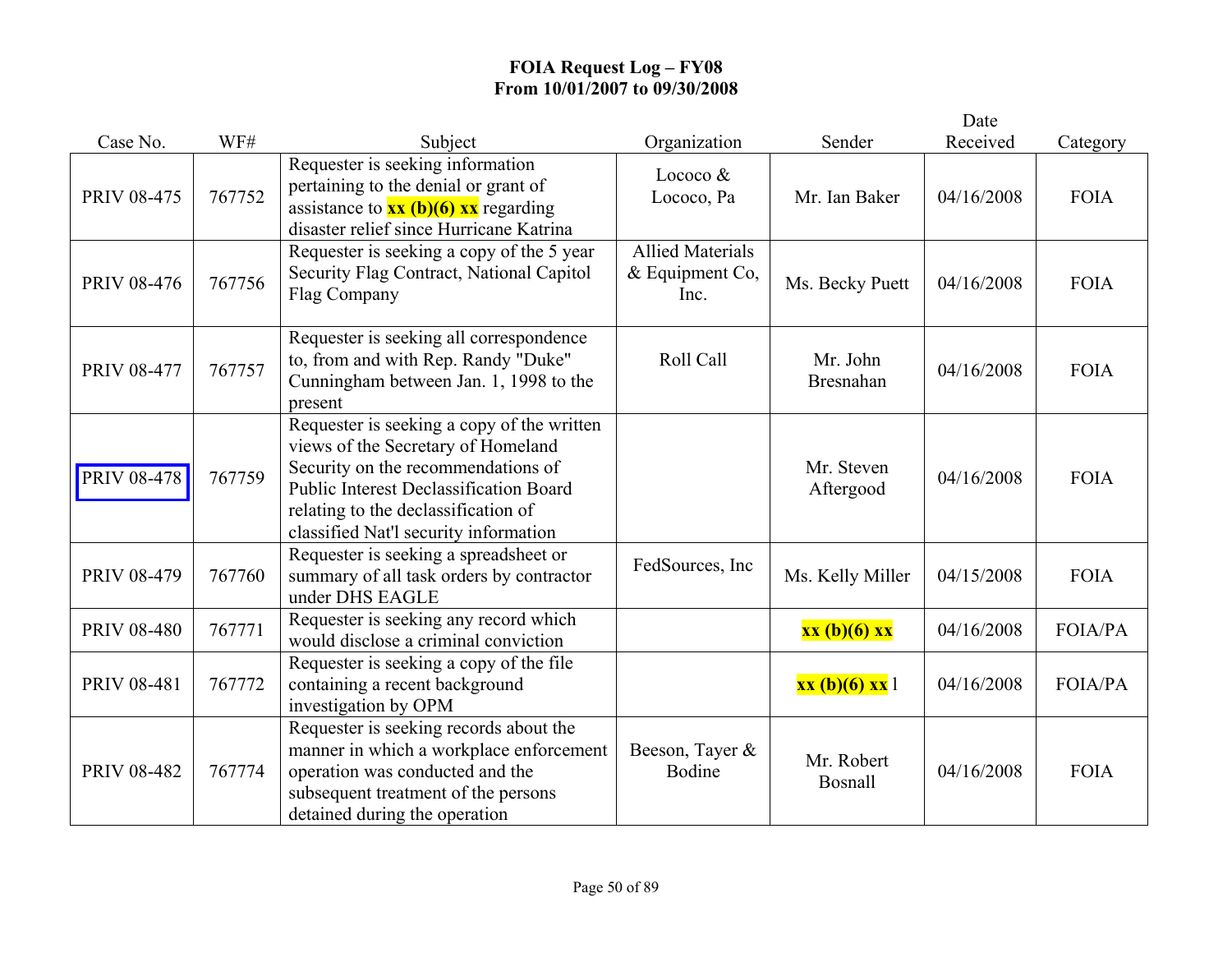|                    |        |                                                                                                                                                                                  |                                                          |                            | Date       |                |
|--------------------|--------|----------------------------------------------------------------------------------------------------------------------------------------------------------------------------------|----------------------------------------------------------|----------------------------|------------|----------------|
| Case No.           | WF#    | Subject                                                                                                                                                                          | Organization                                             | Sender                     | Received   | Category       |
| PRIV 08-483        | 767775 | Requester is seeking information<br>pertaining to $xx$ (b)(6) $xx$                                                                                                               | John Brown &<br>Associates                               | Ms. Daniel<br><b>Brown</b> | 04/16/2008 | FOIA/PA        |
| <b>PRIV 08-484</b> | 767778 | Requester is seeking a copy of the task<br>order HSHQDC-07-Q-00275 for work<br>pertaining to Biowatch Laboratory<br>Staffing                                                     | Centurion<br>Research<br>Solutions                       | Pawandeep<br>Sandhu        | 04/17/2008 | <b>FOIA</b>    |
| <b>PRIV 08-485</b> | 769045 | Requester is seeking documents sent to<br>FEMA from Richmond American Homes<br>of Arizona, Inc from Jan. 2004 to the<br>present                                                  | Jaburg & Wilk,<br>P.C.                                   | Kelly Brown                | 04/18/2008 | <b>FOIA</b>    |
| <b>PRIV 08-486</b> | 769054 | Requester is seeking information<br>pertaining to $\frac{xx (b)(6) xx}{x}$ and her baby                                                                                          |                                                          | Chiakao Xiong              | 04/18/2008 | <b>FOIA/PA</b> |
| <b>PRIV 08-487</b> | 769055 | Requester is seeking information relating<br>to him                                                                                                                              | Individual                                               | xx (b)(6) xx               | 04/18/2008 | FOIA/PA        |
| <b>PRIV 08-488</b> | 769058 | Requester is seeking information<br>pertaining to $\frac{xx(b)(6)}{x}$ xx record of<br>admission                                                                                 | Salmen Navarro<br>& Associates PC                        | Hedwin Salmen-<br>Navarro  | 04/18/2008 | FOIA/PA        |
| PRIV 08-489        | 769060 | Requester is seeking all records pertaining<br>to the immigration records of $xx$ (b)(6) $xx$                                                                                    | Hecht & Smith,<br><b>LLP</b><br>Immigration<br>Attorneys | Raquel Hecht               | 04/18/2008 | <b>FOIA/PA</b> |
| <b>PRIV 08-490</b> | 769073 | Requester is seeking a copy of the<br>Purchase card holder list                                                                                                                  | Divine Imaging,<br>Inc                                   | MS Kimberly<br>Devane      | 04/21/2008 | <b>FOIA</b>    |
| PRIV 08-491        | 769074 | Requester is seeking information<br>pertaining to $xx$ (b)(6) $xx$                                                                                                               |                                                          | Mr. Benson<br>Weintraub    | 04/21/2008 | <b>FOIA</b>    |
| PRIV 08-492        | 769075 | Requester is seeking copies of a letter<br>from Paul Schneider to David Price<br>regarding the Security Appropriations Act<br>Notification and a copy of DHS<br>Delegation 8500. | Individual                                               | Mr. Jeffrey<br>Richelson   | 04/21/2008 | <b>FOIA</b>    |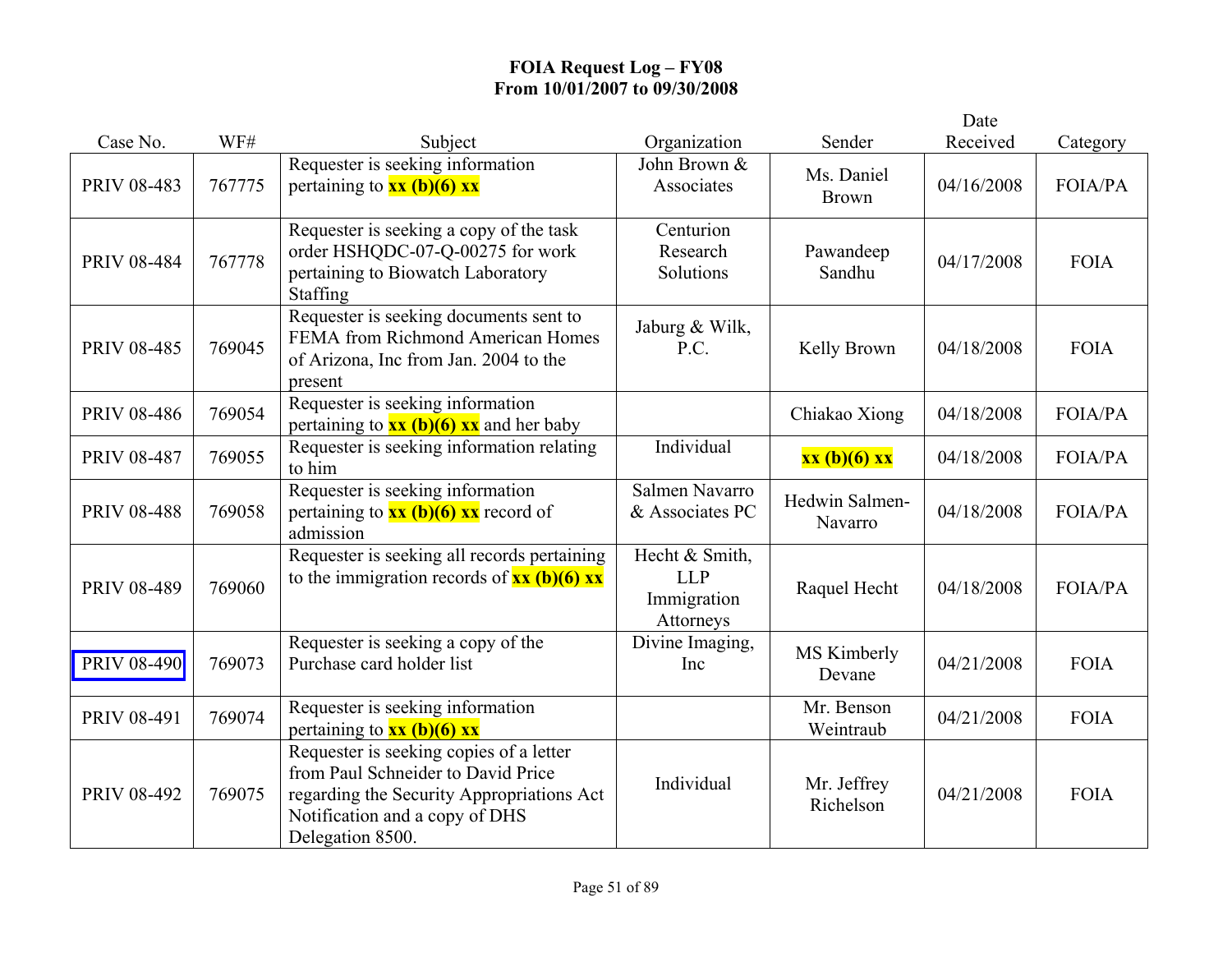|                    |        |                                                                                                                                           |                                             |                          | Date       |                |
|--------------------|--------|-------------------------------------------------------------------------------------------------------------------------------------------|---------------------------------------------|--------------------------|------------|----------------|
| Case No.           | WF#    | Subject                                                                                                                                   | Organization                                | Sender                   | Received   | Category       |
| PRIV 08-493        | 769077 | Requester is seeking documents in<br>possession of CBP that reference the<br>implementation of the Secure Fence Act<br>of 2006            | The University of<br>Texas School of<br>Law | Denise Gilman            | 04/22/2008 | <b>FOIA</b>    |
| PRIV 08-494        | 769093 | Requester is seeking documents related to<br><b>BAA0703A</b>                                                                              | <b>INPUT</b>                                | Ms. Rosemary<br>Law      | 04/21/2008 | <b>FOIA</b>    |
| PRIV 08-495        | 769094 | Requester is seeking the A Files of xx<br>$(b)(6)$ xx                                                                                     | Individual                                  | Mr. Lawrence<br>Freund   | 04/21/2008 | <b>FOIA/PA</b> |
| <b>PRIV 08-496</b> | 769097 | Requester is seeking information<br>pertaining to $xx$ (b)(6) xx                                                                          |                                             | Ms. Gracie<br>Cortez     | 04/23/2008 | <b>FOIA/PA</b> |
| PRIV 08-497        | 769101 | Requester is seeking information<br>pertaining to $xx$ (b)(6) $xx$                                                                        |                                             | Ms. Gracie<br>Cortez     | 04/23/2008 | <b>FOIA/PA</b> |
| <b>PRIV 08-498</b> | 769099 | Requester all information pertaining to $\overline{\mathbf{x}\mathbf{x}}$<br>$(b)(6)$ xx                                                  |                                             | Ms. Gracie<br>Cortez     | 04/23/2008 | <b>FOIA/PA</b> |
| PRIV 08-499        | 769104 | Requester is seeking all records associated<br>with Erinys                                                                                | Midani, Hinkle &<br>Cole                    | Mr. Tobias Cole          | 04/23/2008 | <b>FOIA</b>    |
| <b>PRIV 08-500</b> | 769106 | Requester is seeking all records relating to<br>xx (b)(6) xx                                                                              | Fabiani Cohen &<br>Hall, LLP                | Mr. Christopher<br>Myree | 04/23/2008 | <b>FOIA</b>    |
| PRIV 08-501        | 769108 | Requester is seeking all DHS exhibit 300<br>documents                                                                                     | Eagle Eye<br>Publishers, Inc.               | Mr. Brian Fraze          | 04/22/2008 | <b>FOIA</b>    |
| PRIV 08-502        | 769110 | Requester is seeking information<br>pertaining to contract # GS-35F-<br>0231K/BPA4025/BAL118672                                           | S.O.E. Software                             | Mr. John<br>Simmons      | 04/23/2008 | <b>FOIA</b>    |
| PRIV 08-503        | 769112 | Requester is seeking all purchase<br>agreements between DHS and HPBC inc.<br>relating to offshore powerboats used for<br>patrol functions | Individual                                  | Mr. Mark Cevert          | 04/23/2008 | <b>FOIA</b>    |
| PRIV 08-504        | 769113 | Requester is seeking information<br>pertaining to his deportation                                                                         | Individual                                  | xx (b)(6) xx             | 04/24/2008 | <b>FOIA/PA</b> |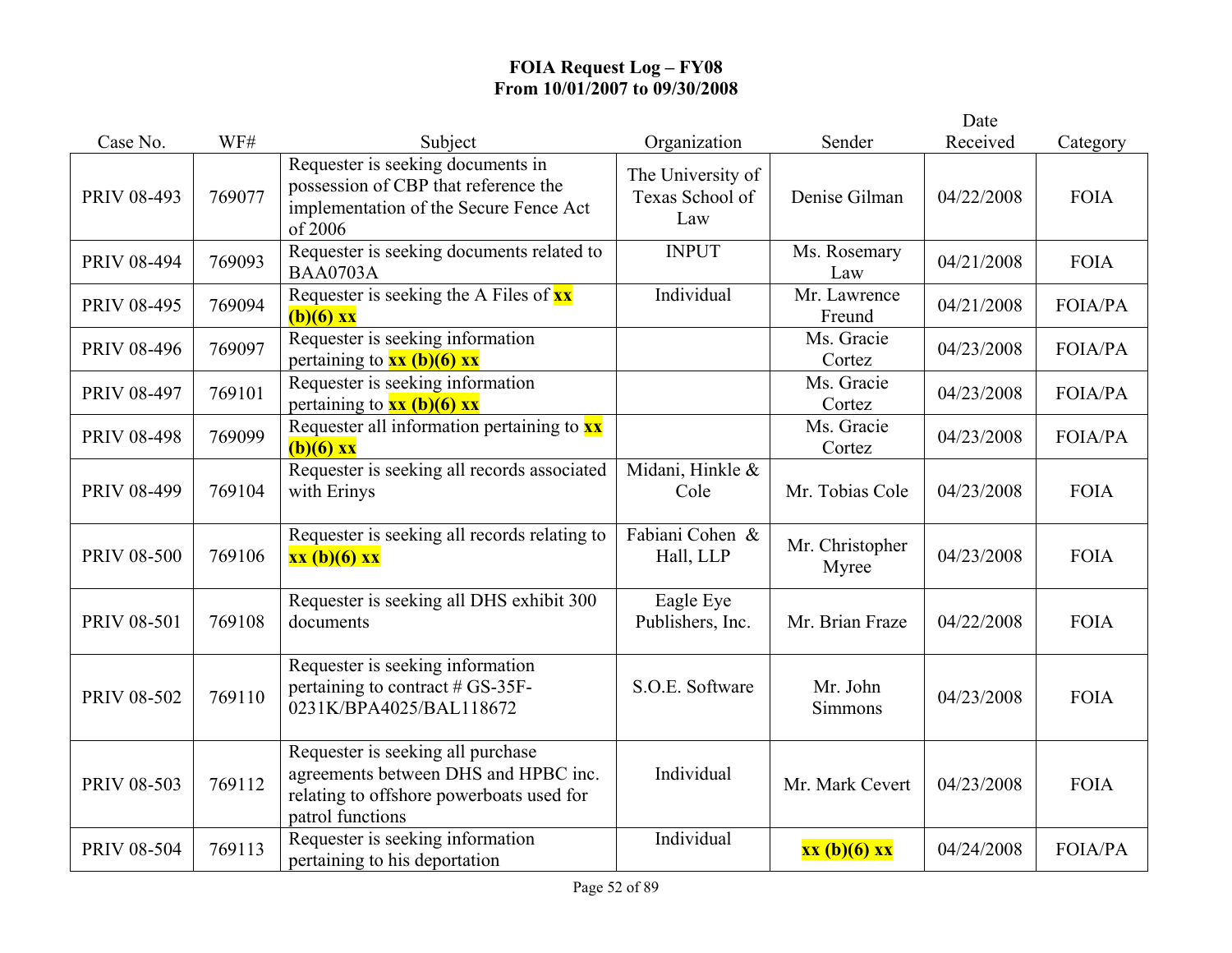|                    |        |                                                                                                         |                                                              |                       | Date       |                |
|--------------------|--------|---------------------------------------------------------------------------------------------------------|--------------------------------------------------------------|-----------------------|------------|----------------|
| Case No.           | WF#    | Subject                                                                                                 | Organization                                                 | Sender                | Received   | Category       |
| PRIV 08-505        | 770605 | Requester is seeking correspondence<br>between DHS and Hillary Clinton, Barack<br>Obama and John McCain | The Washington<br>Times                                      | Mr. Jim<br>McElhatton | 04/24/2008 | <b>FOIA</b>    |
| <b>PRIV 08-506</b> | 770607 | Requester is seeking information<br>pertaining to protection of Senator Obama<br>from USSS              | The Hill                                                     | Mr. Bob Cusack        | 04/25/2008 | <b>FOIA</b>    |
| PRIV 08-507        | 770611 | Requester is seeking evidence of<br>electronic harassment                                               |                                                              | xx (b)(6) xx          | 04/25/2008 | <b>FOIA</b>    |
| <b>PRIV 08-508</b> | 770615 | Requester is seeking the entire personnel<br>file of $xx$ (b)(6) $xx$                                   | Juge, Napolitano,<br>Guilbeau, Ruli,<br>Frieman &<br>Whitely | Jeffrey Mandel        | 04/24/2008 | <b>FOIA/PA</b> |
| PRIV 08-509        | 770618 | Requester is seeking information<br>pertaining to the A Closer Look, ParaNet<br>and ParaNet Continuum   |                                                              | <b>Susan Maret</b>    | 04/28/2008 | <b>FOIA</b>    |
| <b>PRIV 08-510</b> | 770625 | Requester is seeking her complete<br>immigration record and current status                              |                                                              | xx (b)(6) xx          | 04/28/2008 | <b>FOIA/PA</b> |
| PRIV 08-511        | 770717 | Requester is seeking information<br>pertaining to EAGLE Task order<br>HSHQDC08J00017                    | FedSources, Inc                                              | Ms. Kelly Miller      | 04/28/2008 | <b>FOIA</b>    |
| PRIV 08-512        | 770718 | Requester is seeking information<br>pertaining to EAGLE task order<br>HSHQVT 07J00023                   | FedSources, Inc                                              | Ms. Kelly Miller      | 04/28/2008 | <b>FOIA</b>    |
| PRIV 08-513        | 770719 | Requester is seeking records of<br>information compiled for law enforcement<br>purposes                 | Individual                                                   | Revella Pugh          | 04/28/2008 | <b>FOIA</b>    |
| PRIV 08-514        | 770720 | Requester is seeking all information<br>pertaining to individuals and businesses<br>on a list provided  | Public Citizen                                               | Taylor Lincoln        | 04/28/2008 | <b>FOIA</b>    |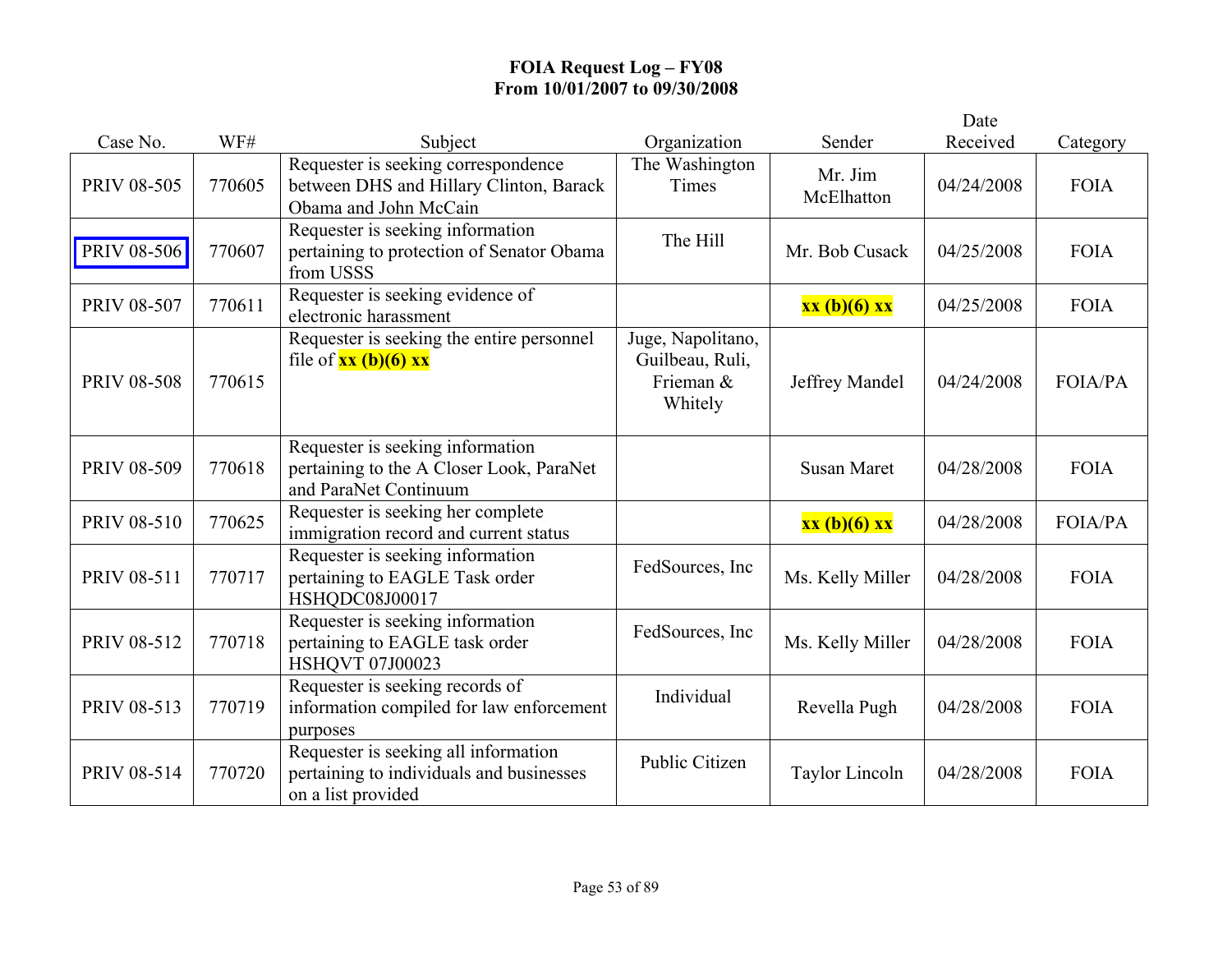|                    |        |                                                                                                                                                                        |                                           |                               | Date       |                |
|--------------------|--------|------------------------------------------------------------------------------------------------------------------------------------------------------------------------|-------------------------------------------|-------------------------------|------------|----------------|
| Case No.           | WF#    | Subject                                                                                                                                                                | Organization                              | Sender                        | Received   | Category       |
| PRIV 08-515        | 770721 | Requester is seeking information<br>pertaining to invoices regarding how<br>much money DHS has paid for their FOIA<br>system                                           | <b>INPUT</b>                              | Ms. Jennifer<br>Deutschendorf | 04/28/2008 | <b>FOIA</b>    |
| PRIV 08-516        | 770722 | Requester is seeking a FLETC video<br>presentations, and other presentations                                                                                           | B & B Private<br>Security<br>Academy      | Marcia Brashears              | 04/29/2008 | <b>FOIA</b>    |
| PRIV 08-517        | 770723 | Requester is seeking information<br>containing "see reference" tapes of<br>electronic surveillances                                                                    |                                           | xx (b)(6) xx                  | 04/30/2008 | <b>FOIA/PA</b> |
| <b>PRIV 08-518</b> | 770724 | Requester is seeking information<br>pertaining to him                                                                                                                  |                                           | xx (b)(6) xx                  | 05/01/2008 | FOIA/PA        |
| PRIV 08-519        | 770726 | Requester is seeking information<br>pertaining to the $xx (b)(6) xx$                                                                                                   |                                           | Christopher<br>Maher          | 04/30/2008 | <b>FOIA/PA</b> |
| <b>PRIV 08-520</b> | 770728 | Requester is seeking statistics regarding<br>deportation and removal proceedings                                                                                       | Individual                                | Ms. Elizabeth<br>Dwoskin      | 05/01/2008 | <b>FOIA</b>    |
| PRIV 08-521        | 770729 | Requester is seeking information<br>pertaining to the 85P which was submitted<br>in the years of 2006 and 2007 for<br>information maintained by CBP                    | Individual                                | xx (b)(6) xx                  | 04/24/2008 | FOIA/PA        |
| <b>PRIV 08-522</b> | 770731 | Requester is seeking the complete<br>immigration record of $\frac{xx(b)(6)xx}{x}$                                                                                      | Conway, Farrell,<br>Curtin & Kelly,<br>PC | Mandy Goldsmith               | 05/02/2008 | <b>FOIA/PA</b> |
| PRIV 08-523        | 770753 | Requester seeks the entire task order,<br>including statement of work and all<br>modifications for contract<br>HSHQDC06D00032 (DHS EAGLE task<br>order HSHQDC08J00092) | FedSources, Inc                           | Ms. Kelly Miller              | 04/28/2008 | <b>FOIA</b>    |
| PRIV 08-524        | 770978 | Request for all information concerning the<br>Beslan Hostage Seige 1-4 September<br>2004.                                                                              |                                           | Jonathan Sanders              | 04/25/2008 | <b>FOIA/PA</b> |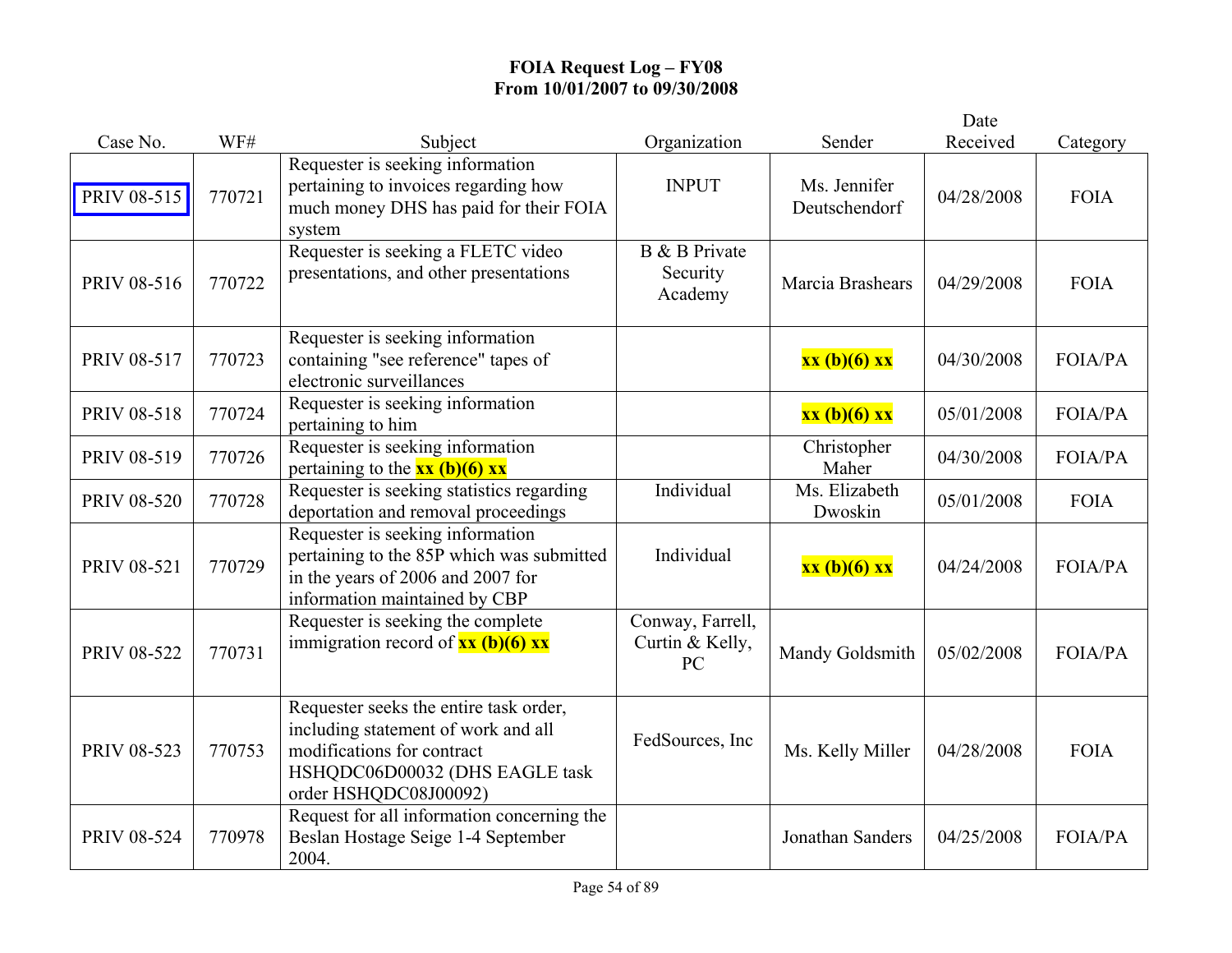|                    |        |                                                                                                                                                            |                                                    |                           | Date       |                                |
|--------------------|--------|------------------------------------------------------------------------------------------------------------------------------------------------------------|----------------------------------------------------|---------------------------|------------|--------------------------------|
| Case No.           | WF#    | Subject                                                                                                                                                    | Organization                                       | Sender                    | Received   | Category                       |
| PRIV 08-525        | 772071 | Requester is seeking DHS personnel/HR<br>regs, directives instructions and notices                                                                         | <b>LRP</b> Publications,<br>295F                   | Ms. Janice Nicely         | 05/01/2008 | <b>FOIA</b>                    |
| PRIV 08-526        | 772072 | Requester is seeking a copy of the credit<br>card holders list                                                                                             | AB Supply-<br>Connection, INC                      | Ms. Angela<br>Marra       | 05/05/2008 | <b>FOIA</b>                    |
| PRIV 08-527        | 772073 | Requester is seeking information<br>pertaining to surveillance and<br>investigation on her                                                                 | Individual                                         | xx (b)(6) xx              | 05/05/2008 | <b>FOIA/PA</b>                 |
| <b>PRIV 08-528</b> | 772075 | Requester is seeking information<br>pertaining to a case within FEMA's<br>Denver regional offices                                                          | Individual;                                        | Mr. Michael<br>Spreadbury | 05/05/2008 | <b>FOIA</b>                    |
| PRIV 08-529        | 772076 | Requester is seeking specific documents<br>from the congressional logs                                                                                     | The Washington<br>Times                            | Mr. Jim<br>McElhatton     | 05/06/2008 | <b>CONSULT</b><br><b>ATION</b> |
| PRIV 08-530        | 772077 | Requester is seeking information<br>pertaining to meeting between Sec.<br>Chertoff and Muslim Americans to<br>Discuss Terminology to Discuss<br>Terrorists | <b>SAE Productions</b>                             | Mr. Steven<br>Emerson     | 05/06/2008 | <b>FOIA</b>                    |
| PRIV 08-531        | 772079 | Requester is seeking any documents<br>related to him                                                                                                       | Individual                                         | xx (b)(6) xx              | 05/06/2008 | FOIA/PA                        |
| PRIV 08-532        | 772080 | Requester is seeking information<br>pertaining to former Gov. Mark Warner                                                                                  | Perkins Cole                                       | Kate Keane                | 05/06/2008 | <b>FOIA</b>                    |
| PRIV 08-533        | 772081 | Requester is seeking records pertaining to<br>the H-2B visa program                                                                                        | Cleary, Gottlieb<br>Steen & Hamilton<br><b>LLP</b> | Ms. Jennifer<br>Moniz     | 05/06/2008 | <b>FOIA/PA</b>                 |
| PRIV 08-534        | 772082 | Requester is seeking information<br>pertaining to $\frac{xx(b)}{(6)}$ $\frac{xx}{x}$ records                                                               | L'Abbante,<br>Balkan, Colavita<br>& Contini, LLP   | Ms. Michelle<br>Gordon    | 05/06/2008 | <b>FOIA/PA</b>                 |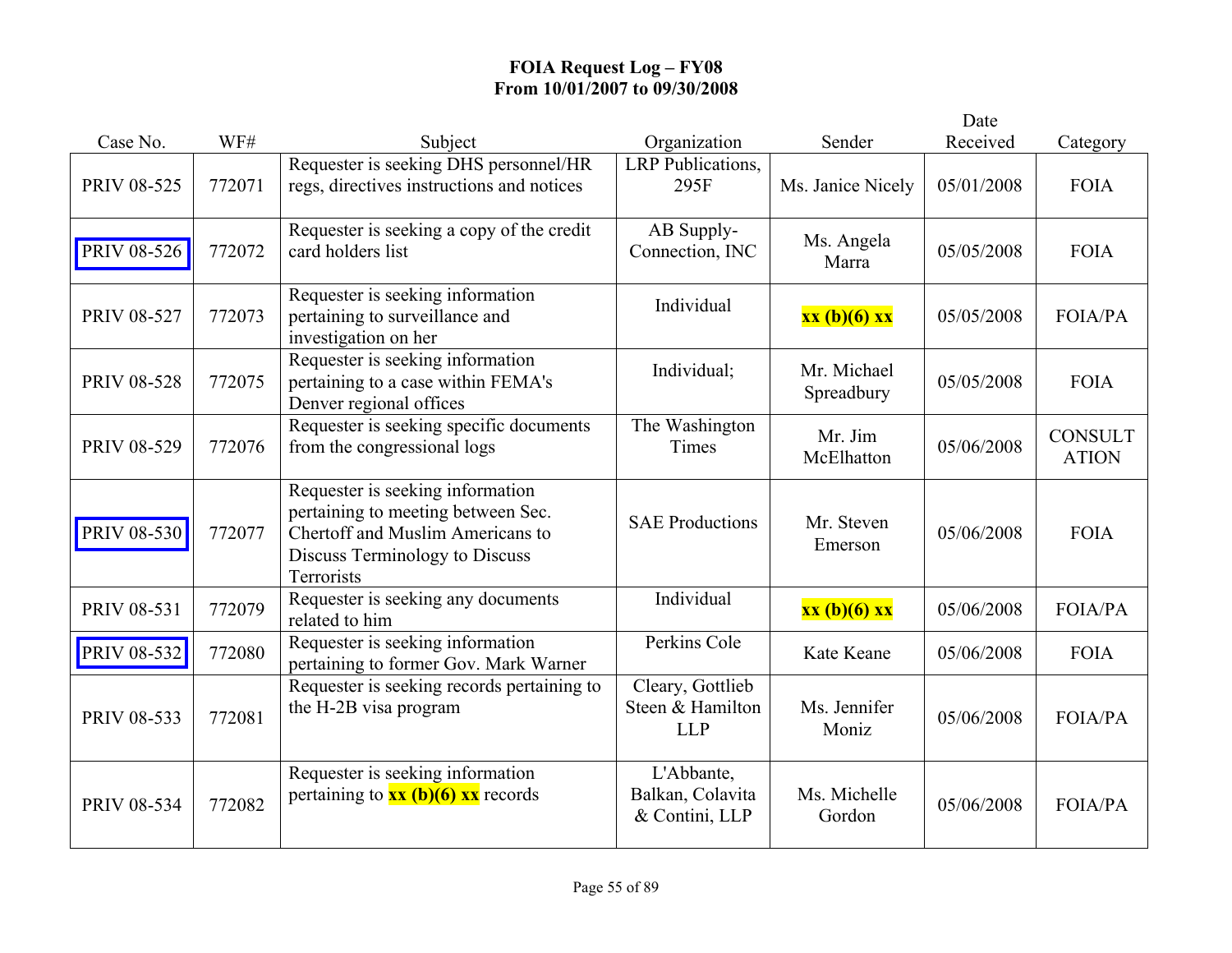|                    |        |                                                                                                                                                          |                                               |                         | Date       |                |
|--------------------|--------|----------------------------------------------------------------------------------------------------------------------------------------------------------|-----------------------------------------------|-------------------------|------------|----------------|
| Case No.           | WF#    | Subject                                                                                                                                                  | Organization                                  | Sender                  | Received   | Category       |
| PRIV 08-535        | 772084 | Requester is seeking documents<br>pertaining to the sharing of documents<br>between US and Canada                                                        | Canadian<br>Embassy<br>Ambassade Ou<br>Canada | Lolie Acorn             | 05/06/2008 | <b>FOIA</b>    |
| PRIV 08-536        | 772085 | Requester is seeking information<br>pertaining to RFID                                                                                                   | Individual                                    | Christopher<br>Soghoian | 05/06/2008 | <b>FOIA</b>    |
| PRIV 08-537        | 772087 | Requester is seeking information<br>pertaining to Contract #s HSFEOP-08-D-<br>00001, HSFEOP-08-D-D-00002,<br>HSFEOP-08-D-00003                           |                                               | Rajitha Uppalli         | 05/06/2008 | <b>FOIA</b>    |
| <b>PRIV 08-538</b> | 772089 | Requester is seeking information<br>pertaining to the investigation of Special<br>and Task Force Officer Terrance Meagher<br>pertaining to Cecil Russell | Kroger Gardis &<br>Regas, LLP                 | William Bock            | 05/07/2008 | <b>FOIA</b>    |
| PRIV 08-539        | 772090 | Requester is seeking all electronic forms<br>of evidence that was ever in possession of<br><b>TSA</b>                                                    | Individual                                    | Larry James             | 05/08/2008 | <b>FOIA</b>    |
| <b>PRIV 08-540</b> | 772091 | Requester is seeking documents relating<br>to $xx$ (b)(6) $xx$                                                                                           | Cozen O'Connnor                               | J. Tarbutton            | 05/08/2008 | <b>FOIA</b>    |
| <b>PRIV 08-541</b> | 772092 | Requester is seeking information<br>pertaining to $xx$ (b)(6) $xx$                                                                                       | Law Offices of<br>Irwin G. Lichter,<br>PA     | Irwin Lichter           | 05/08/2008 | <b>FOIA/PA</b> |
| PRIV 08-542        | 772093 | Requester is seeking information<br>regarding the federal ruling to Ban<br>Jihadist Terminology                                                          | <b>SAE Productions</b>                        | Mr. Steven<br>Emerson   | 05/08/2008 | <b>FOIA</b>    |
| PRIV 08-543        | 772095 | Requester is seeking information<br>pertaining to $xx$ (b)(6) $xx$                                                                                       | Mound Cotton<br>Wollan &<br>Greengrass        | Nadine Bompane          | 05/08/2008 | <b>FOIA/PA</b> |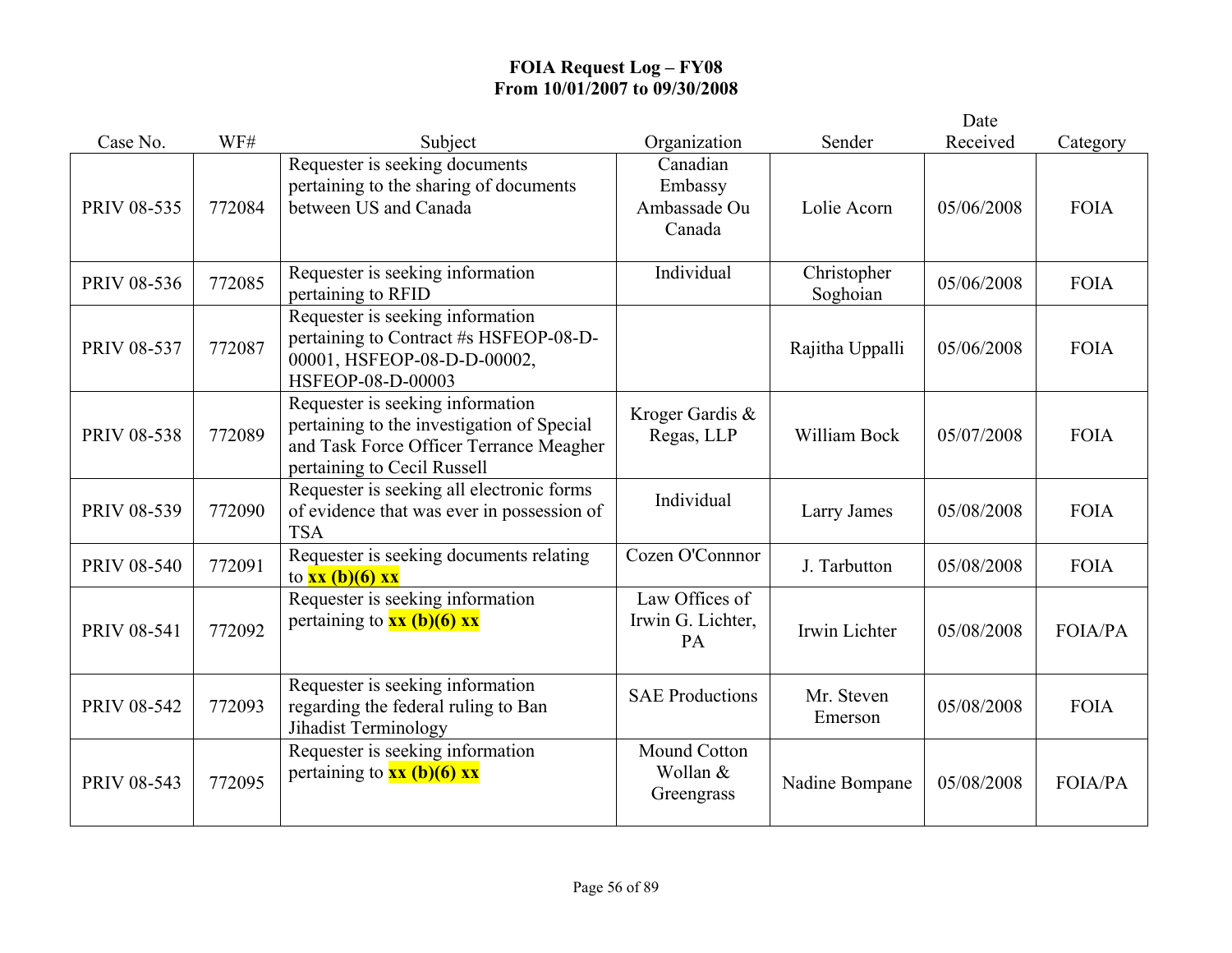|                    |        |                                                                                                                                                                                                                                                                          |                                                 |                         | Date       |                |
|--------------------|--------|--------------------------------------------------------------------------------------------------------------------------------------------------------------------------------------------------------------------------------------------------------------------------|-------------------------------------------------|-------------------------|------------|----------------|
| Case No.           | WF#    | Subject                                                                                                                                                                                                                                                                  | Organization                                    | Sender                  | Received   | Category       |
| <b>PRIV 08-544</b> | 772096 | Requester is seeking copies of<br>communications between Rep Kenny<br>Hulshof and DHS                                                                                                                                                                                    | Individual                                      | Mr. Nathan<br>McCarroll | 05/08/2008 | <b>FOIA</b>    |
| PRIV 08-545        | 772097 | Requester is seeking information<br>pertaining to DHS procedure in releasing<br>information gathered through the<br>investigation of an individual                                                                                                                       | <b>Salem County</b><br>Correctional<br>Facility | <b>Russell Berscht</b>  | 05/08/2008 | <b>FOIA</b>    |
| <b>PRIV 08-546</b> | 772113 | Requester seeks the BICE report and/or<br>recommendation that criminal prosecution<br>be brought against him, the date the order<br>was issued to prosecute in federal court<br>for illegal re-entry. He also requests all<br>files and information related to his case. | xx (b)(6) xx                                    | xx (b)(6) xx            | 05/09/2008 | <b>FOIA/PA</b> |
| PRIV 08-547        | 772132 | Requester seeks a listing of the current<br>Senior Executive Service members within<br>DHS, to include their name, official<br>position, department, work phone number<br>and email address.                                                                             |                                                 | Ms. Angela<br>Gregg     | 05/09/2008 | <b>FOIA</b>    |
| <b>PRIV 08-548</b> | 773130 | Requester is seeking information<br>pertaining to her position with the Coast<br>Guard                                                                                                                                                                                   | Individual                                      | xx (b)(6) xx            | 05/12/2008 | <b>FOIA/PA</b> |
| PRIV 08-549        | 773131 | Requester is seeking information<br>pertaining to stolen and missing Border<br>Patrol equipment in the Tucson and Yuma<br>sector                                                                                                                                         | Individual                                      | Angel Larreal           | 05/09/2008 | <b>FOIA</b>    |
| <b>PRIV 08-550</b> | 773132 | Requester is seeking information<br>pertaining to the personnel file of xx<br>$(b)(6)$ xx                                                                                                                                                                                | Individual                                      | Ms. Linda Bunch         | 05/12/2008 | <b>FOIA/PA</b> |
| PRIV 08-551        | 773133 | Requester is seeking information<br>pertaining to the number of Africans who<br>have obtained permanent residence in the<br><b>US</b>                                                                                                                                    | Individual                                      | Uwaoma George           | 05/12/2008 | <b>FOIA</b>    |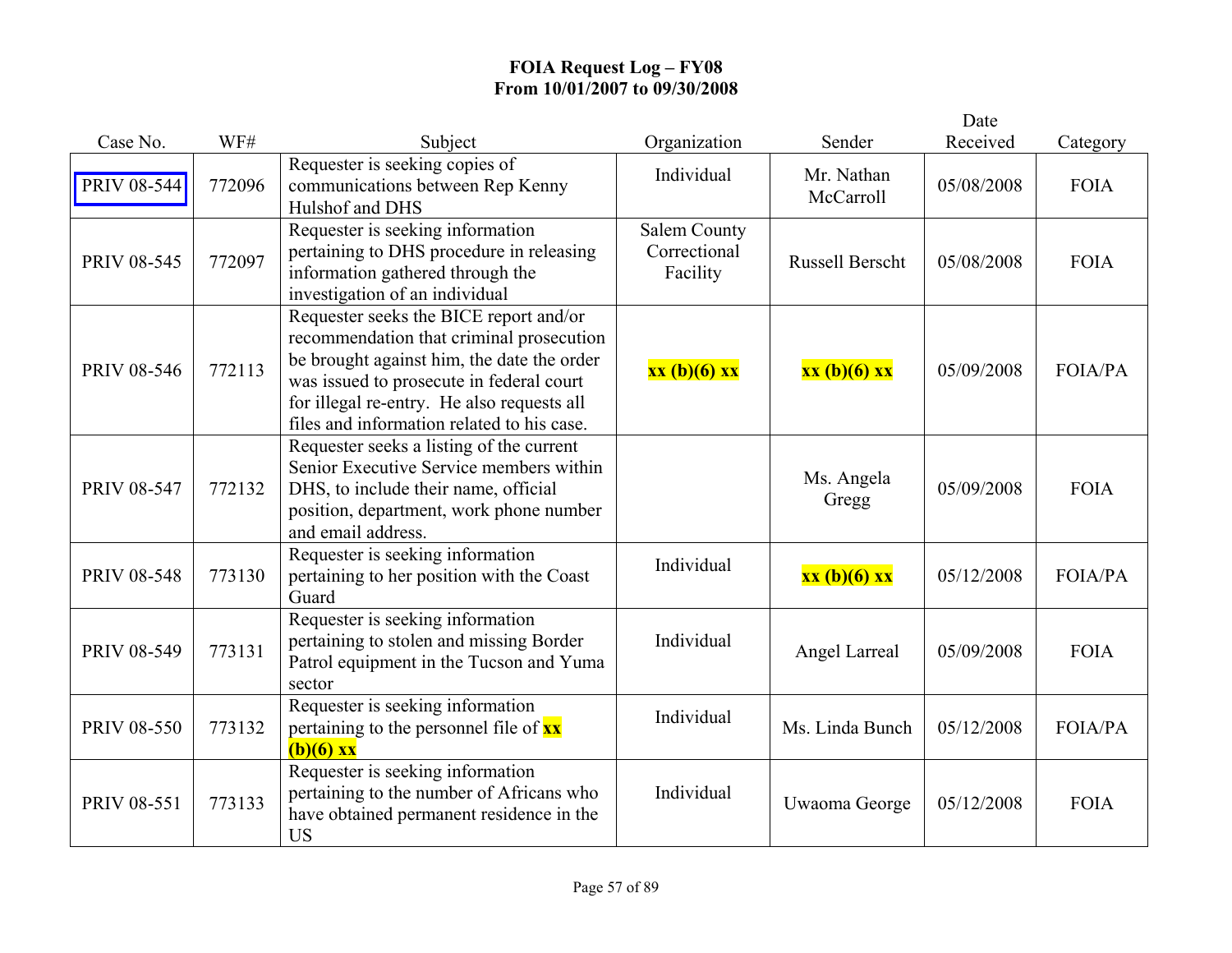|                    |        |                                                                                                                                                                                                          |                        |                       | Date       |                |
|--------------------|--------|----------------------------------------------------------------------------------------------------------------------------------------------------------------------------------------------------------|------------------------|-----------------------|------------|----------------|
| Case No.           | WF#    | Subject                                                                                                                                                                                                  | Organization           | Sender                | Received   | Category       |
| PRIV 08-552        | 773135 | Requester is seeking information<br>pertaining to him                                                                                                                                                    | Individual             | xx (b)(6) xx          | 05/13/2008 | <b>FOIA/PA</b> |
| PRIV 08-553        | 773136 | Requester is seeking information<br>pertaining to his security level and<br>requests or inquiries relating to his<br>security clearance                                                                  | Individual             | xx (b)(6) xx          | 05/14/2008 | <b>FOIA/PA</b> |
| PRIV 08-554        | 773141 | DOS sent a document to be reviewed                                                                                                                                                                       |                        | Jonathan Sanders      | 05/14/2008 | <b>FOIA</b>    |
| PRIV 08-555        | 773144 | Requester is seeking information<br>pertaining to DHS OIG vacancy<br>announcement number                                                                                                                 | Individual             | xx (b)(6) xx          | 05/14/2008 | <b>FOIA/PA</b> |
| <b>PRIV 08-556</b> | 773147 | Requester is seeking Task order<br>HSSCCG07J00120                                                                                                                                                        | FedSources, Inc        | Ms. Kelly Miller      | 05/14/2008 | <b>FOIA</b>    |
| <b>PRIV 08-557</b> | 773151 | Requester is seeking information<br>pertaining to a report on Mr. Ronald<br>Wegner                                                                                                                       | The Health Law<br>Firm | xx(b)(6) xx           | 05/15/2008 | <b>FOIA/PA</b> |
| <b>PRIV 08-558</b> | 773311 | Requester is seeking copies of records<br>pertaining to him                                                                                                                                              | Individual             | xx (b)(6) xx          | 05/15/2008 | <b>FOIA/PA</b> |
| PRIV 08-559        | 773312 | Requester is seeking information<br>pertaining to contracts with the National<br><b>Cattle Congress</b>                                                                                                  | The Courier            | Jeff Reinitz          | 05/15/2008 | <b>FOIA</b>    |
| <b>PRIV 08-560</b> | 773457 | Requester is seeking records relating to<br>herself alleging difficulties w/ TSA                                                                                                                         |                        | xx (b)(6) xx          | 05/15/2008 | FOIA/PA        |
| PRIV 08-561        | 773461 | Requester is seeking records relating to<br>management reviews and/or other<br>investigations conducted by OIG                                                                                           |                        | F. Cain               | 05/15/2008 | <b>FOIA</b>    |
| PRIV 08-562        | 773466 | Requester is seeking Secretary Chertoff's<br>Appt calendar, telephone logs, and Private<br>memoranda in regards to meetings held<br>with Muslim Americans to discuss<br>terminology to define terrorists | <b>SAE Productions</b> | Mr. Steven<br>Emerson | 05/15/2008 | <b>FOIA</b>    |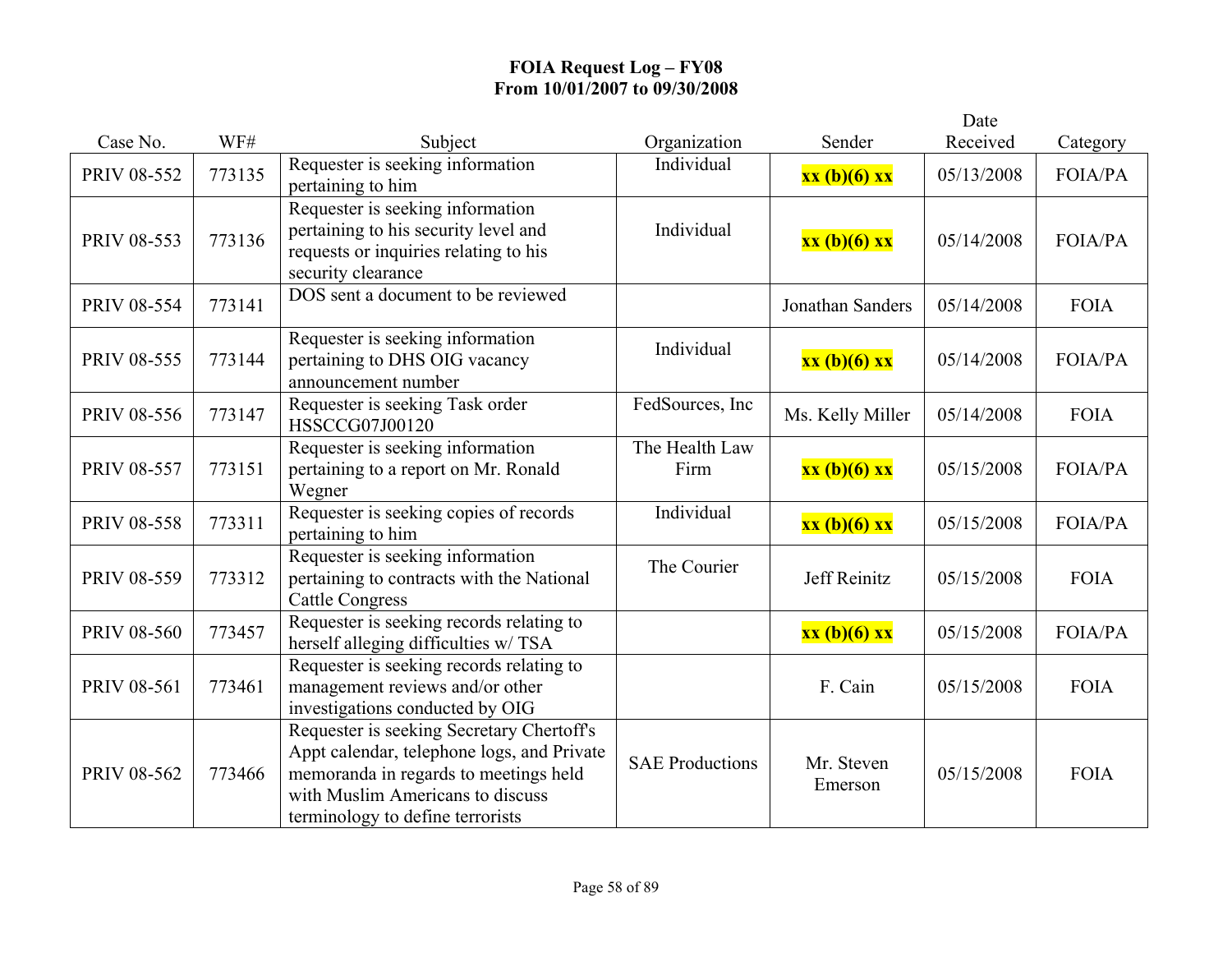|                    |        |                                                                                                                                                                |                                                         |                         | Date       |                |
|--------------------|--------|----------------------------------------------------------------------------------------------------------------------------------------------------------------|---------------------------------------------------------|-------------------------|------------|----------------|
| Case No.           | WF#    | Subject                                                                                                                                                        | Organization                                            | Sender                  | Received   | Category       |
| PRIV 08-563        | 774611 | Requester is seeking the passport records<br>of $xx$ (b)(6) $xx$                                                                                               | Michigan State<br>University<br>Federal Credit<br>Union | Ms. Emily<br>Jannereth  | 05/16/2008 | FOIA/PA        |
| PRIV 08-564        | 774612 | Requester is seeking information<br>pertaining to the SENTRI program denial                                                                                    | Individual                                              | xx (b)(6) xx            | 05/20/2008 | <b>FOIA/PA</b> |
| PRIV 08-565        | 774615 | Requester is seeking information<br>pertaining to $xx$ (b)(6) $xx$                                                                                             |                                                         | Ms. Gracie<br>Cortez    | 05/20/2008 | FOIA/PA        |
| PRIV 08-566        | 774672 | Requester is seeking information<br>pertaining to Newark Liberty Intl Airport<br>response times to non passengers during<br><b>Jul-Aug 2006</b>                | Individual                                              | Esco Blaylock           | 05/19/2008 | <b>FOIA</b>    |
| PRIV 08-567        | 774674 | Requester is seeking information<br>pertaining to $xx$ (b)(6) xx                                                                                               | Attorney at Law                                         | Mr. Salvador<br>Colon   | 05/21/2008 | <b>FOIA/PA</b> |
| <b>PRIV 08-568</b> | 774675 | Requester is seeking any and all<br>regulations relating to the protection of<br>public or private water tanks and or the<br>protection of public water supply | Marshall and<br>Lueder, LLC                             | Ray Smith               | 05/21/2008 | <b>FOIA</b>    |
| PRIV 08-569        | 774676 | Requester is seeking information<br>pertaining to $xx$ (b)(6) $xx$                                                                                             | The Law Offices<br>of Jose Guerrero                     | Jose Guerrero           | 05/21/2008 | <b>FOIA/PA</b> |
| <b>PRIV 08-570</b> | 774677 | Requester is seeking a copy of all the<br>documents that are listed in the<br>correspondence index                                                             | Democratic<br>National<br>Committee                     | Douglas Graham          | 05/21/2008 | <b>FOIA</b>    |
| PRIV 08-571        | 774678 | Requester is seeking information<br>pertaining to $\frac{xx(b)(6)xx}{2}$                                                                                       | Grzeca Law Firm                                         | Mr. John Sesini         | 05/21/2008 | <b>FOIA/PA</b> |
| PRIV 08-572        | 774679 | Requester seeking information pertaining<br>to an investigation initiated by the<br>American-Arab Anti Discrimination<br>Committee                             | Holland +Knight                                         | Christine<br>Tramontano | 05/22/2008 | <b>FOIA</b>    |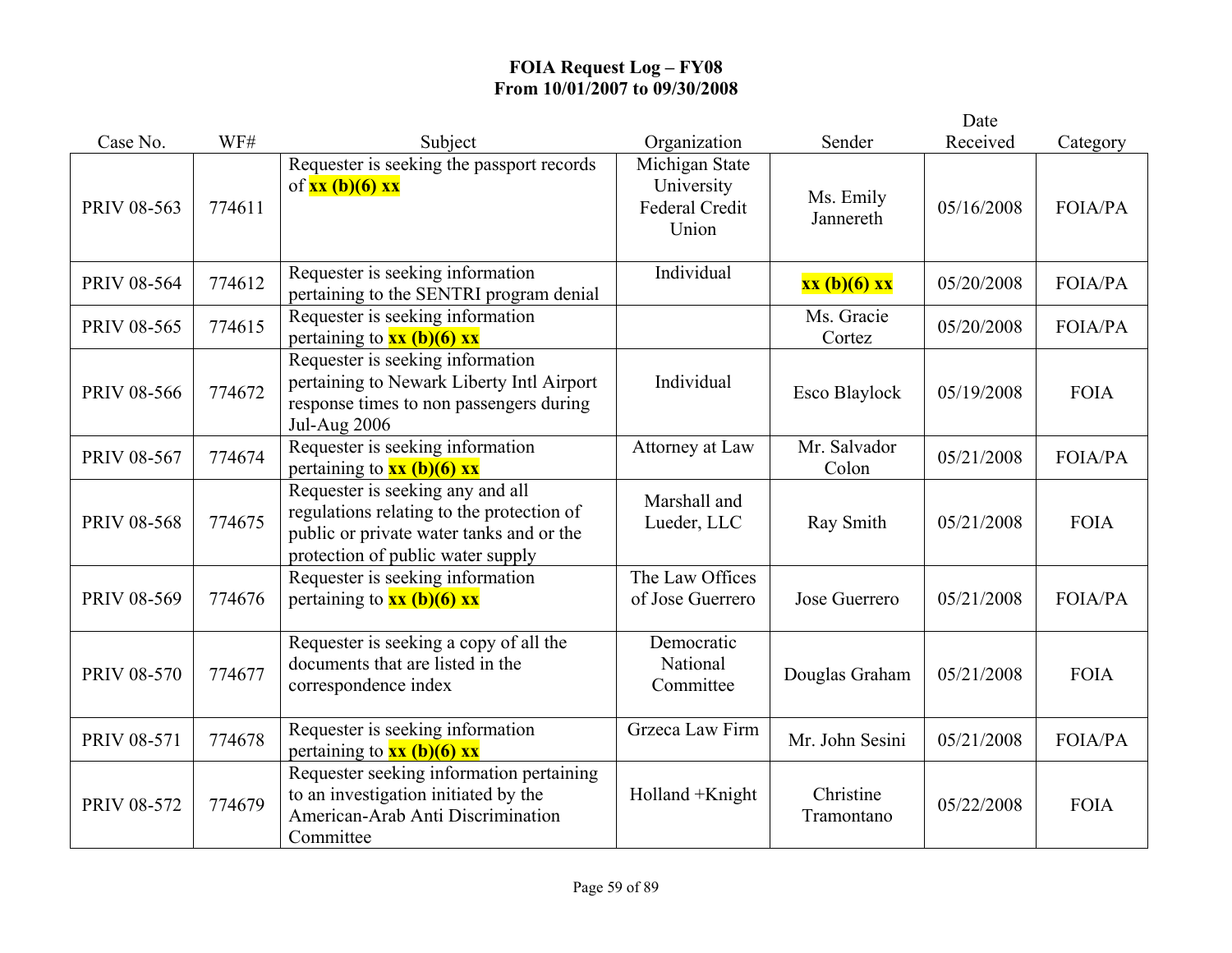|                    |        |                                                                                                                                                          |                                                     |                  | Date       |                |
|--------------------|--------|----------------------------------------------------------------------------------------------------------------------------------------------------------|-----------------------------------------------------|------------------|------------|----------------|
| Case No.           | WF#    | Subject                                                                                                                                                  | Organization                                        | Sender           | Received   | Category       |
| PRIV 08-573        | 774681 | Requester is seeking information<br>pertaining to her                                                                                                    | Individual                                          | xx (b)(6) xx     | 05/22/2008 | <b>FOIA/PA</b> |
| PRIV 08-574        | 774682 | Requester is seeking information sent by<br>Sec. Chertoff in response to a letter<br>requesting info concerning the Plum<br>Island Animal disease center |                                                     | Mr. Russ Kick    | 05/20/2008 | <b>FOIA</b>    |
| <b>PRIV 08-575</b> | 774683 | Requester is seeking information<br>pertaining to a letter written pertaining to<br>two studies performed by SAIC analyzing<br>Plum Island               |                                                     | Mr. Russ Kick    | 05/20/2008 | <b>FOIA</b>    |
| <b>PRIV 08-576</b> | 774685 | Requester is seeking a copy of the task<br>order for OneNet awarded by CBP to<br>AT&T under the Network Universal<br>contract                            | FedSources, Inc.                                    | Ms. Kelly Miller | 05/21/2008 | <b>FOIA</b>    |
| <b>PRIV 08-577</b> | 774689 | Requester is seeking information<br>pertaining to solicitation<br>#HSHQDC05Q1005                                                                         | Federal Sources,<br>Inc                             | Lynne Skelley    | 05/20/2008 | <b>FOIA</b>    |
| <b>PRIV 08-578</b> | 774694 | Requester is seeking information<br>pertaining to him                                                                                                    | xx (b)(6) xx<br>Bearman<br>Caldwell<br>Berkowitz    | xx (b)(6) xx     | 05/22/2008 | <b>FOIA/PA</b> |
| PRIV 08-579        | 774699 | Requester is seeking information<br>pertaining to $xx$ (b)(6) $xx$                                                                                       | xx (b)(6) xx<br>Bearman<br>Caldwell<br>Berkowitz    | xx (b)(6) xx     | 05/22/2008 | <b>FOIA/PA</b> |
| <b>PRIV 08-580</b> | 774711 | Requester is seeking information<br>pertaining to anti-war demonstrations in<br>Topeka, KS and the Topeka Center for<br>Peace and Justice                | Scott, Quinlan,<br>Willard, Barnes<br>& Keeshan LLC | Robert Keeshan   | 05/22/2008 | <b>FOIA</b>    |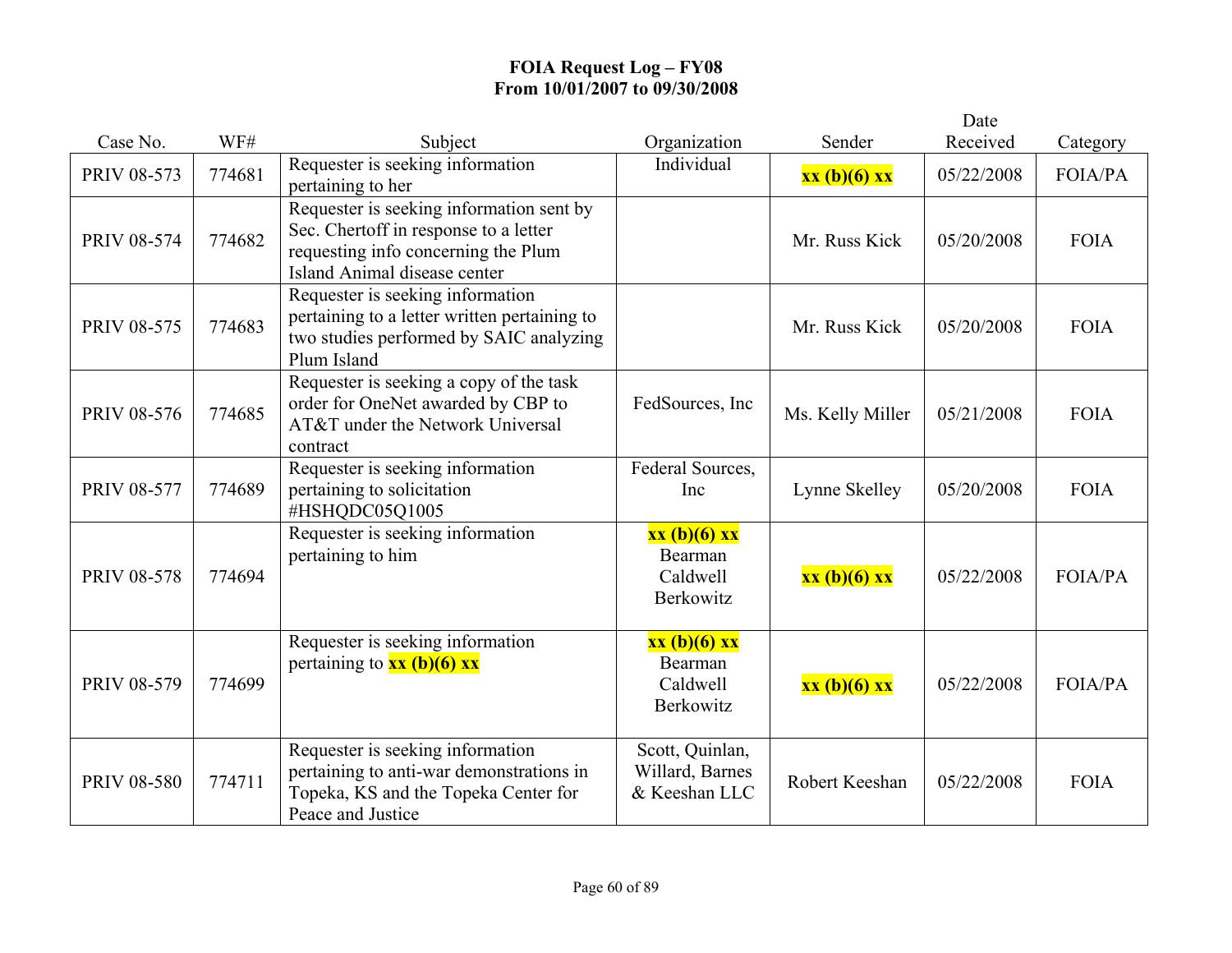|                    |        |                                                                                                                                      |                                                                      |                  | Date       |                |
|--------------------|--------|--------------------------------------------------------------------------------------------------------------------------------------|----------------------------------------------------------------------|------------------|------------|----------------|
| Case No.           | WF#    | Subject                                                                                                                              | Organization                                                         | Sender           | Received   | Category       |
| <b>PRIV 08-581</b> | 774713 | Requester is seeking information<br>pertaining to $xx$ (b)(6) xx                                                                     | Scott, Quinlan,<br>Willard, Barnes<br>& Keeshan LLC                  | Robert Keeshan   | 05/22/2008 | FOIA/PA        |
| PRIV 08-582        | 774714 | Requester is seeking information<br>pertaining to solicitation<br>#HSHQDC07R00068                                                    | Federal Sources,<br>Inc                                              | Lynne Skelley    | 05/22/2008 | <b>FOIA</b>    |
| PRIV 08-583        | 774716 | Requester is seeking information<br>pertaining to $xx$ (b)(6) $xx$                                                                   | Law Office of the<br>Capitol Collateral<br>Regional<br>Counsel-South | Alex Pineda      | 05/23/2008 | FOIA/PA        |
| <b>PRIV 08-584</b> | 775672 | Requester is seeking copies of a list of<br>everything we're not allowed to know                                                     | Individual                                                           | Mr. Robert Hatch | 05/23/2008 | <b>FOIA</b>    |
| PRIV 08-585        | 775673 | Requester is seeking any and all<br>immigration records                                                                              | Individual                                                           | xx (b)(6) xx     | 05/23/2008 | <b>FOIA/PA</b> |
| <b>PRIV 08-586</b> | 775674 | Requester is seeking information<br>pertaining to his employment 1971-1988<br>with Federal Protective Services                       | Individual                                                           | xx (b)(6) xx     | 05/23/2008 | FOIA/PA        |
| PRIV 08-587        | 775676 | Requester is seeking correspondence<br>related to Hillary Clinton                                                                    | The Hill                                                             | Kevin Bogardus   | 05/27/2008 | <b>FOIA</b>    |
| <b>PRIV 08-588</b> | 775677 | Requester is seeking information<br>pertaining to non-governmental trips                                                             | The Hill                                                             | Rebecca Brown    | 05/27/2008 | <b>FOIA</b>    |
| PRIV 08-589        | 775678 | Requester is seeking a copy of the asylum<br>officer's notes in an interview with $\frac{xx}{ }$<br>$(b)(6)$ xx                      | Ropes & Gray                                                         | Amy Roy          | 05/23/2008 | <b>FOIA/PA</b> |
| <b>PRIV 08-590</b> | 775680 | Requester is seeking information<br>pertaining to $\frac{xx}{b}(6)$ xx                                                               | Irish & Cardon<br><b>LLP</b>                                         | Debra Irish      | 05/29/2008 | <b>FOIA/PA</b> |
| PRIV 08-591        | 775683 | Requester is seeking information<br>pertaining to the rejection decision of the<br>Admin. Appeals Office regarding xx<br>$(b)(6)$ xx | Allot Immigration<br>Law Firm                                        | Amy Allot        | 05/27/2008 | FOIA/PA        |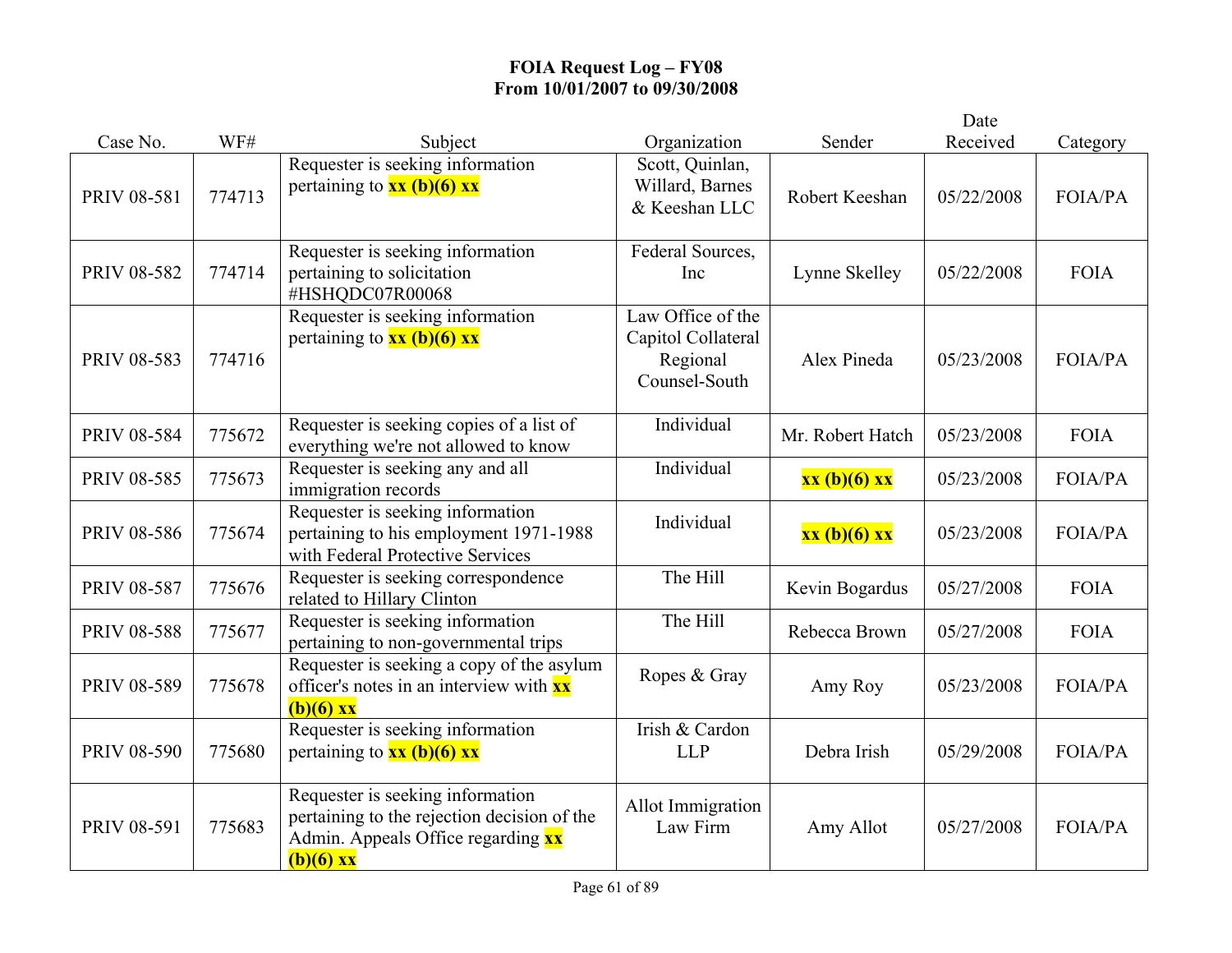|                    |        |                                                                                                                                    |                                             |                             | Date       |                |
|--------------------|--------|------------------------------------------------------------------------------------------------------------------------------------|---------------------------------------------|-----------------------------|------------|----------------|
| Case No.           | WF#    | Subject                                                                                                                            | Organization                                | Sender                      | Received   | Category       |
| PRIV 08-592        | 775685 | Requester is seeking correspondence that<br>include letters from members of Congress<br>and the general public to DHS              | The Hill                                    | Rebecca Brown               | 05/29/2008 | <b>FOIA</b>    |
| PRIV 08-593        | 775689 | Requester is seeking official flight/travel<br>information of DHS Sec. Chertoff in<br>2006-2007 and 2008                           | McClachy<br>Newspapers                      | Marisa Taylor               | 05/29/2008 | <b>FOIA</b>    |
| PRIV 08-594        | 775691 | Requester is seeking FOIA logs for 2008                                                                                            | The Hill                                    | Rebecca Brown               | 05/29/2008 | <b>FOIA</b>    |
| PRIV 08-595        | 776278 | Requester is seeking information<br>pertaining to the security clearance of $\mathbf{x} \mathbf{x}$<br>$(b)(6)$ xx                 | Member, U.S.<br>House of<br>Representatives | The Honorable<br>Fred Upton | 05/27/2008 | <b>FOIA</b>    |
| <b>PRIV 08-596</b> | 776952 | Requester is seeking information<br>pertaining to EAGLE task order<br>HSBP1008J19873                                               | FedSources, Inc                             | Ms. Kelly Miller            | 05/30/2008 | <b>FOIA</b>    |
| <b>PRIV 08-597</b> | 776957 | Requester is seeking information<br>pertaining to EAGLE Task order<br>HSBP1008J20156                                               | FedSources, Inc                             | Ms. Kelly Miller            | 05/30/2008 | <b>FOIA</b>    |
| PRIV 08-598        | 776958 | Requester is seeking information<br>pertaining to EAGLE Task order<br>HSHQDC08J00108                                               | FedSources, Inc                             | Ms. Kelly Miller            | 05/30/2008 | <b>FOIA</b>    |
| PRIV 08-599        | 776960 | Requester is seeking information<br>pertaining to him                                                                              | Individual                                  | xx (b)(6) xx                | 05/30/2008 | <b>FOIA/PA</b> |
| <b>PRIV 08-600</b> | 776962 | Requester is seeking the personnel records<br>of $xx$ (b)(6) $xx$                                                                  | Gerhardstein &<br><b>Branch LPA</b>         | James Tate                  | 06/02/2008 | <b>FOIA/PA</b> |
| PRIV 08-601        | 776961 | Requester is seeking information<br>pertaining to immigration related<br>activities of Butler County, Ohio Sheriff's<br>Department | Gerhardstein &<br><b>Branch LPA</b>         | James Tate                  | 06/02/2008 | <b>FOIA</b>    |
| PRIV 08-602        | 776965 | Requester is seeking information<br>pertaining to policies related to recruiting<br>felons Second Chance Act                       | Individual                                  | <b>Terrence Hazel</b>       | 06/02/2008 | <b>FOIA</b>    |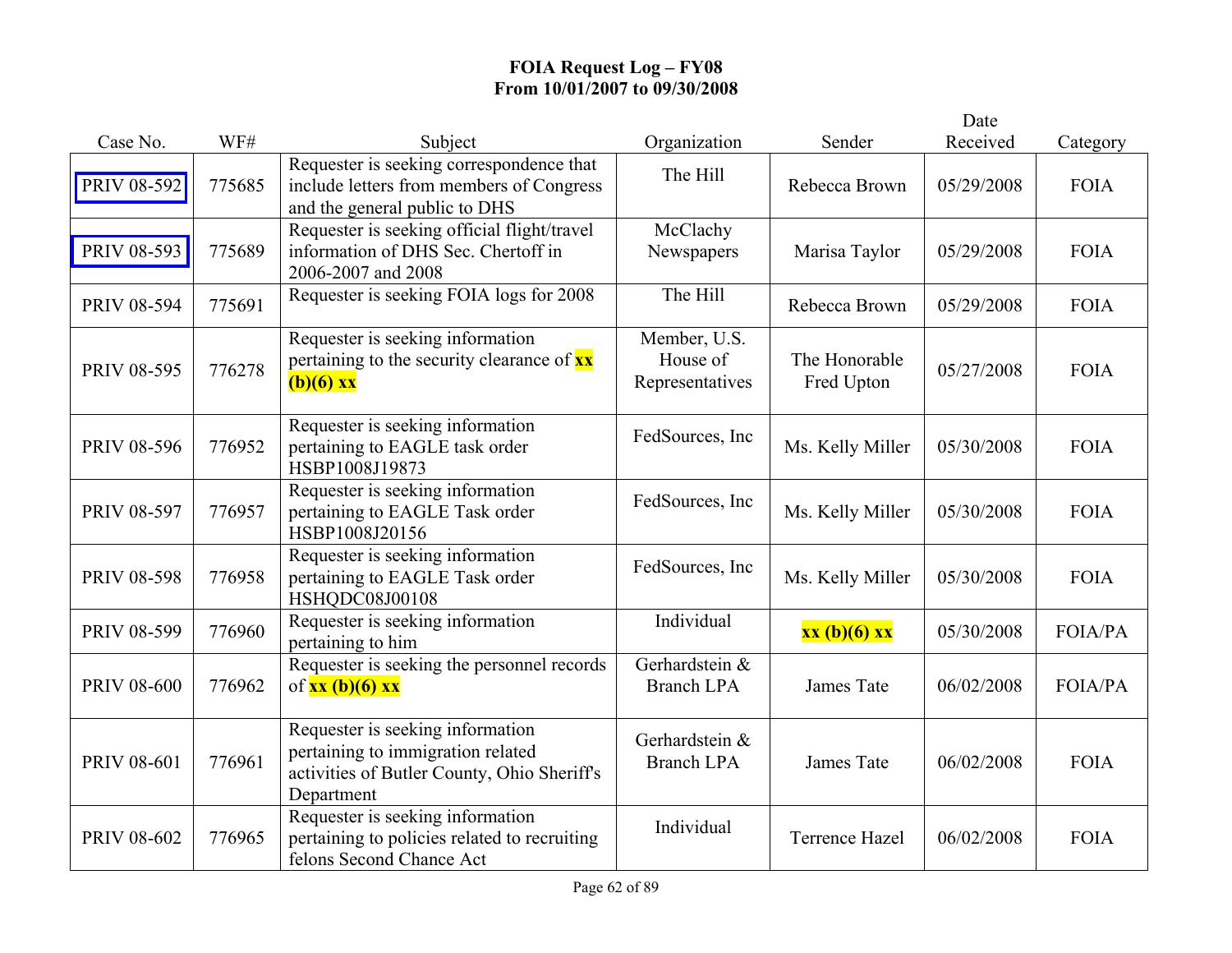|                    |        |                                                                                                                    |                                                   |                      | Date       |                |
|--------------------|--------|--------------------------------------------------------------------------------------------------------------------|---------------------------------------------------|----------------------|------------|----------------|
| Case No.           | WF#    | Subject                                                                                                            | Organization                                      | Sender               | Received   | Category       |
| PRIV 08-603        | 776967 | Requester is seeking information<br>pertaining to a contract awarded to TCS                                        | <b>INPUT</b>                                      | Ms. Monica Jones     | 06/03/2008 | <b>FOIA</b>    |
| <b>PRIV 08-604</b> | 776968 | Requester is seeking information<br>pertaining to her INS file                                                     | Individual                                        | xx (b)(6) xx         | 06/04/2008 | <b>FOIA/PA</b> |
| <b>PRIV 08-605</b> | 776969 | Requester is seeking information<br>pertaining to his immigration status from<br><b>ICE</b>                        | Individual                                        | xx (b)(6) xx         | 06/04/2008 | <b>FOIA/PA</b> |
| <b>PRIV 08-606</b> | 776970 | Requester is seeking records pertaining to<br>him                                                                  |                                                   | xx (b)(6) xx         | 06/04/2008 | <b>FOIA/PA</b> |
| PRIV 08-607        | 776971 | Requester is seeking information<br>pertaining to $xx$ (b)(6) $xx$                                                 | Loyola University<br>New Orleans                  | Miriam Crespo        | 06/05/2008 | <b>FOIA/PA</b> |
| <b>PRIV 08-608</b> | 776972 | Requester is seeking information<br>pertaining to $xx$ (b)(6) $xx$                                                 |                                                   | Ms. Gracie<br>Cortez | 06/05/2008 | <b>FOIA/PA</b> |
| PRIV 08-609        | 776975 | Requester is seeking information<br>pertaining to the Postal Inspection Service                                    | Jerome N. Frank<br>Legal Services<br>Organization | Michael Wishnie      | 06/05/2008 | <b>FOIA</b>    |
| PRIV 08-610        | 776979 | Requester is seeking all records pertaining<br>to security clearances for civilian<br>employees                    | Lipsitz Green<br>Scime Cambria                    | John Lichtenthal     | 06/06/2008 | <b>FOIA</b>    |
| PRIV 08-611        | 776993 | Requester is seeking information<br>pertaining to an EEO complaint                                                 | Individual                                        | xx (b)(6) xx         | 06/06/2008 | <b>FOIA</b>    |
| PRIV 08-612        | 777691 | Requester is seeking information<br>pertaining to the award to Alltech related<br>to this RFP No. HSFEHQ-06-R-0013 | Myriad<br>Development Inc                         | Chris Roussel        | 06/10/2008 | <b>FOIA</b>    |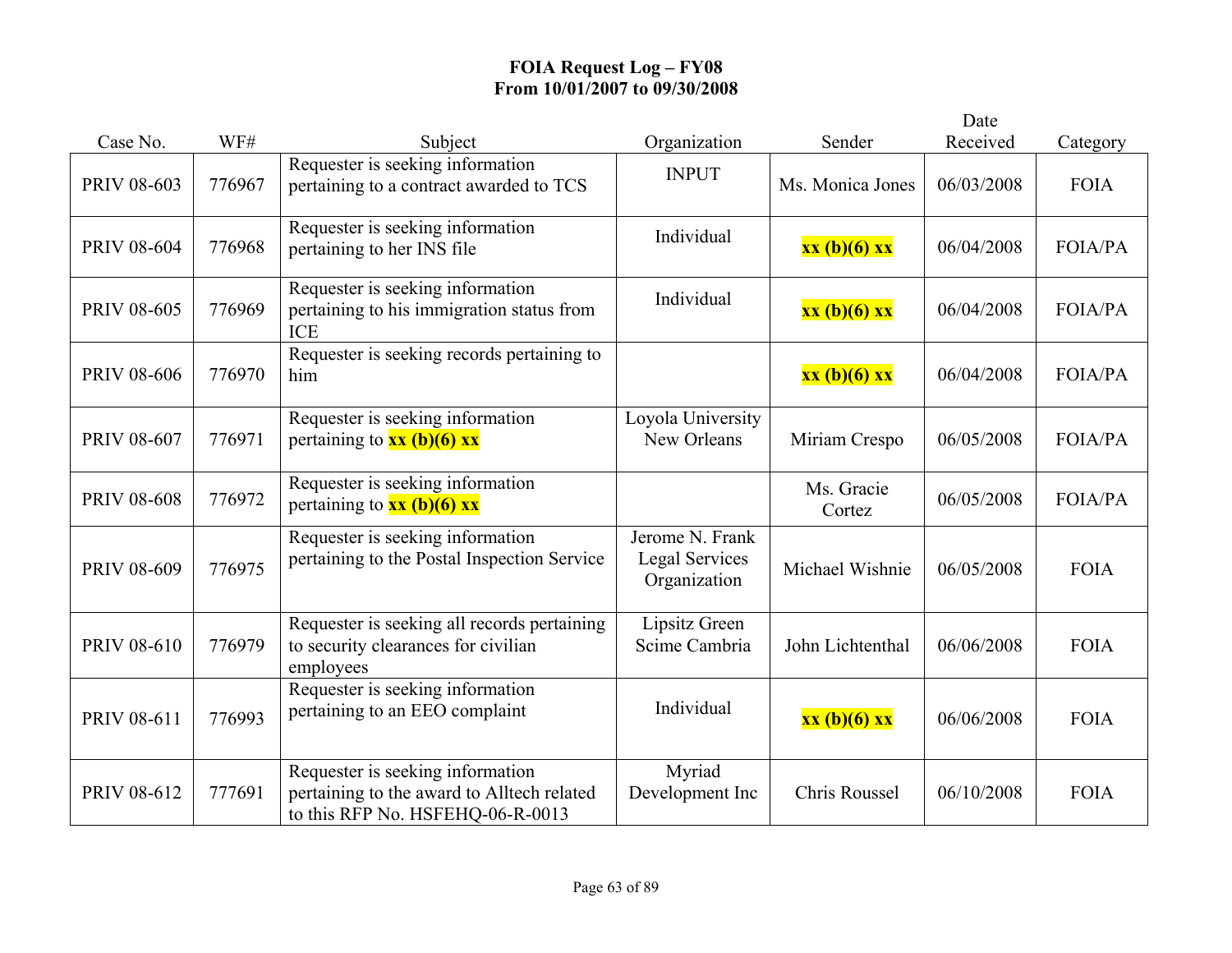|                    |        |                                                                                                                                                                                                                                                           |                            |                           | Date       |                |
|--------------------|--------|-----------------------------------------------------------------------------------------------------------------------------------------------------------------------------------------------------------------------------------------------------------|----------------------------|---------------------------|------------|----------------|
| Case No.           | WF#    | Subject                                                                                                                                                                                                                                                   | Organization               | Sender                    | Received   | Category       |
| PRIV 08-613        | 777693 | Requester is seeking information<br>pertaining to him and a legal proceeding<br>(docs from DOJ)                                                                                                                                                           | Individual                 | xx (b)(6) xx              | 06/10/2008 | <b>FOIA</b>    |
| PRIV 08-614        | 777696 | Requester is seeking information<br>pertaining to $xx$ (b)(6) xx                                                                                                                                                                                          | Individual                 | Justus Weiner             | 06/10/2008 | <b>FOIA/PA</b> |
| PRIV 08-615        | 777711 | Requester is seeking information<br>pertaining to Ameren                                                                                                                                                                                                  | O'Brien Law<br>Firm, P.C.  | Melinda Wasche            | 06/10/2008 | <b>FOIA</b>    |
| PRIV 08-616        | 777712 | Requester is seeking information<br>pertaining to his security clearance                                                                                                                                                                                  | Individual                 | xx (b)(6) xx              | 06/11/2008 | FOIA/PA        |
| PRIV 08-617        | 777714 | Requester is seeking information<br>pertaining to funding applications<br>submitted on behalf of the United<br>Keetoowah Band of Cherokee Indians                                                                                                         | <b>Cherokee Nation</b>     | Vickie Hanvey             | 06/11/2008 | <b>FOIA</b>    |
| PRIV 08-618        | 777935 | Requester seeks a copy of contract #<br>DJO2004C0008 - awarded to EAI Corp.                                                                                                                                                                               |                            | Rajitha Uppalli           | 06/11/2008 | <b>FOIA</b>    |
| PRIV 08-619        | 777991 | Requester seeks all records pertaining to<br>the Sailfest activities held in New London,<br>Connecticut, from 2005 to the present, to<br>include all records regarding ferry access<br>to Fisher's Island during Sailfest within<br>the same time period. | Nuzzo & Roberts,<br>L.L.C. | Mr. Robert<br>Chomiak     | 06/12/2008 | <b>FOIA</b>    |
| <b>PRIV 08-620</b> | 777992 | Requester seeks an official letter from<br>INS stating that $\frac{xx(b)(6)}{x}$ are the same<br>person based on the supplied documents.                                                                                                                  | Individual                 | xx (b)(6) xx              | 06/12/2008 | FOIA/PA        |
| PRIV 08-621        | 777995 | Requester seeks information on disabled<br>or handicapped persons lobby rules for<br>constituents to drop off or hand delivers<br>items.                                                                                                                  |                            | Ms. Marguerite<br>Richard | 06/12/2008 | <b>FOIA</b>    |
| PRIV 08-622        | 777997 | Requester seeks the Secret Service<br>personnel file for her father.                                                                                                                                                                                      | Individual                 | Ms. Sherry<br>Rodriquez   | 06/12/2008 | <b>FOIA</b>    |
| PRIV 08-623        | 778000 | Requester seeks all travel records for<br>DNDO Director Vayle Oxford for each of<br>the last three years.                                                                                                                                                 | The Washington<br>Post     | Mr. Robert<br>O'Harrow    | 05/30/2008 | <b>FOIA</b>    |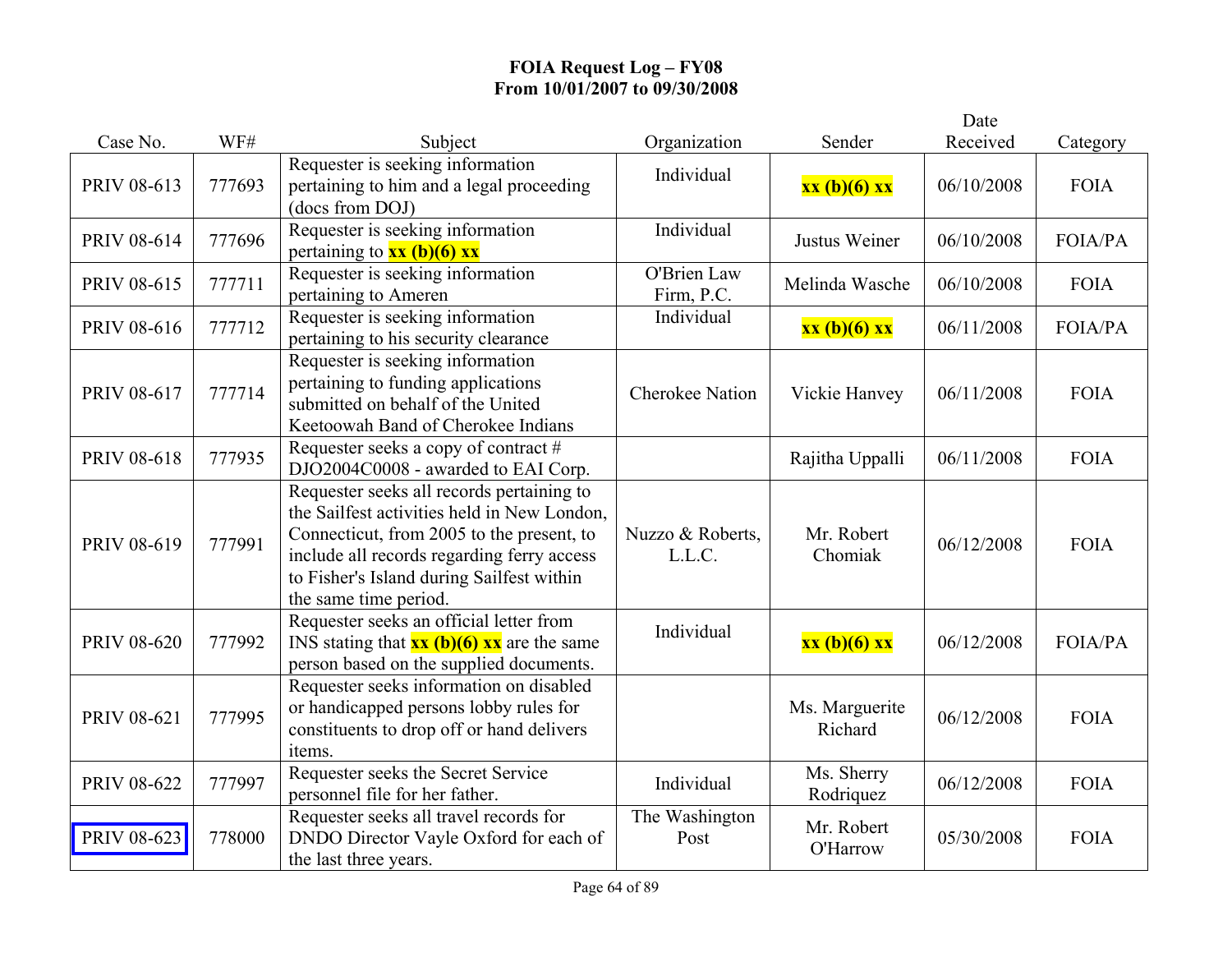|                    |        |                                                                                                                                                                                                                                                          |                                                       |                            | Date       |                |
|--------------------|--------|----------------------------------------------------------------------------------------------------------------------------------------------------------------------------------------------------------------------------------------------------------|-------------------------------------------------------|----------------------------|------------|----------------|
| Case No.           | WF#    | Subject                                                                                                                                                                                                                                                  | Organization                                          | Sender                     | Received   | Category       |
| PRIV 08-624        | 778002 | Requester seeks the official results from<br>the Federal Occupational Health of his fit<br>for duty assessment, conducted while he<br>was employed as a Federal Air Marshal.                                                                             | Individual                                            | xx (b)(6) xx               | 06/12/2008 | FOIA/PA        |
| PRIV 08-625        | 778063 | Requester seeks all records related to<br>contract # HSHQDC08J00089                                                                                                                                                                                      | FedSources<br>A Washington<br>Management<br>Group Co. | Ms. Elizabeth<br>Steponkus | 06/13/2008 | <b>FOIA</b>    |
| <b>PRIV 08-626</b> | 778137 | Requester seeks all DHS information<br>pertaining to her.                                                                                                                                                                                                | Individual                                            | xx (b)(6) xx               | 06/13/2008 | <b>FOIA</b>    |
| PRIV 08-627        | 778138 | Requester seeks all communications<br>between $\overline{\mathbf{x}\mathbf{x}}$ (b)(6) $\overline{\mathbf{x}\mathbf{x}}$ and DHS, FEMA,<br>DHHS, TSA, DOJ, DOL, and HUD,<br>regarding Hurricane Katrina between<br>August 30, 2005 and October 30, 2005. | Individual                                            | Ms. Rachel Shteir          | 06/13/2008 | <b>FOIA</b>    |
| <b>PRIV 08-628</b> | 779271 | Requester is seeking documents<br>pertaining to Task Order<br>HSHQDC08J00134 awarded to General<br>Dynamics                                                                                                                                              | FedSources, Inc.                                      | Ms. Kelly Miller           | 06/17/2008 | <b>FOIA</b>    |
| PRIV 08-629        | 779272 | Requester is seeking documents<br>pertaining to solicitation<br>HSHQDC08R00037 for Engineering<br>Support to HSIN Next Generation                                                                                                                        | FedSources, Inc                                       | Ms. Kelly Miller           | 06/17/2008 | <b>FOIA</b>    |
| PRIV 08-630        | 779274 | Requester is seeking all CSRT and ARB<br>proceedings related to ISN 590                                                                                                                                                                                  | Individual                                            | Ronan Doherty              | 06/17/2008 | <b>FOIA</b>    |
| PRIV 08-631        | 779275 | Requester is seeking information<br>pertaining to an award made to<br>Compusearch for its PRISM product and<br>implementation of such product                                                                                                            | Distributed<br>Solutions, Inc.                        | <b>Ronald Falcone</b>      | 06/18/2008 | <b>FOIA</b>    |
| PRIV 08-632        | 779276 | Requester is seeking information<br>pertaining to $xx$ (b)(6) xx                                                                                                                                                                                         | <b>Secrest Wardle</b>                                 | <b>Tara Bratton</b>        | 06/18/2008 | <b>FOIA/PA</b> |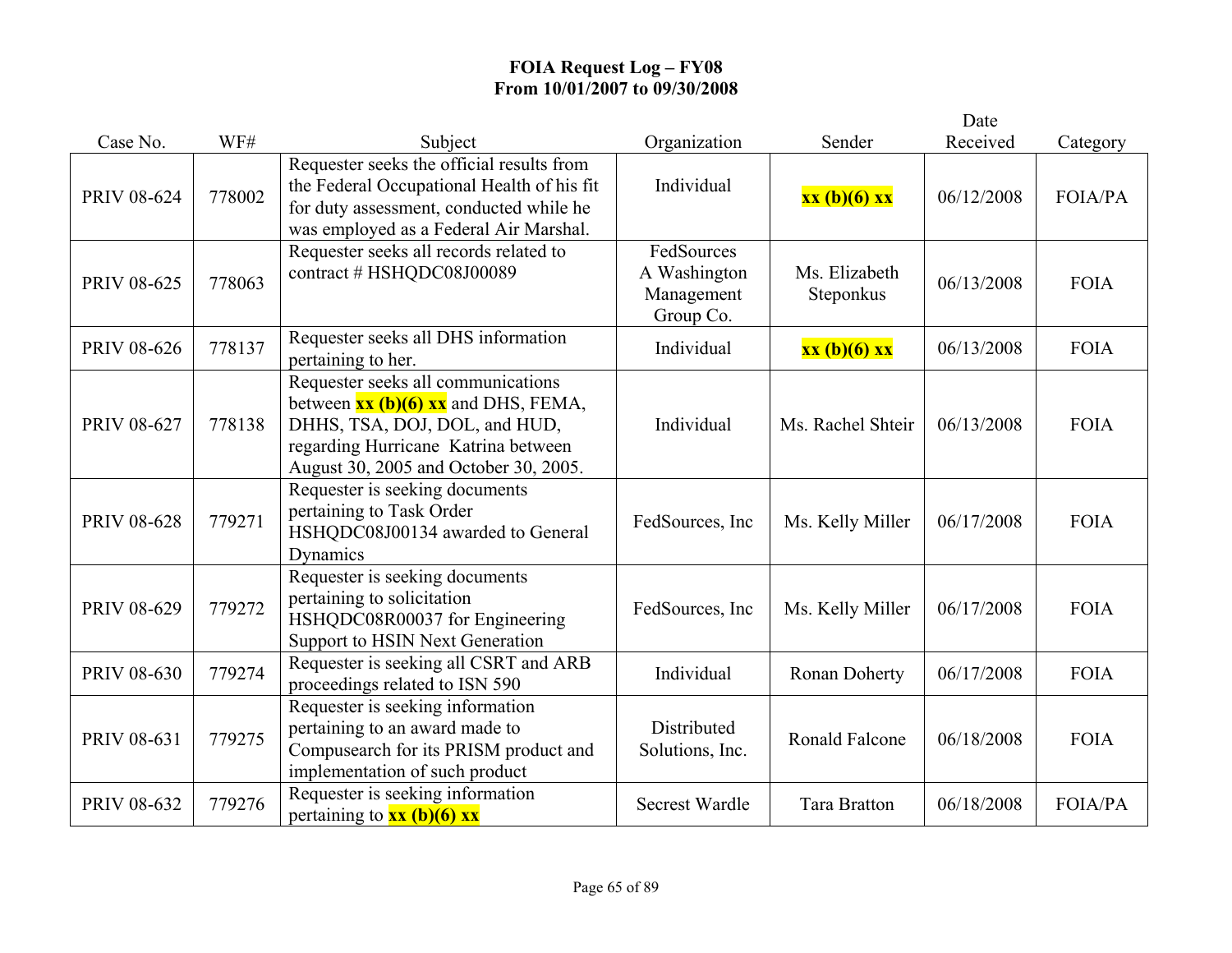|                    |        |                                                                                                                                             |                            |                      | Date       |                |
|--------------------|--------|---------------------------------------------------------------------------------------------------------------------------------------------|----------------------------|----------------------|------------|----------------|
| Case No.           | WF#    | Subject                                                                                                                                     | Organization               | Sender               | Received   | Category       |
| PRIV 08-633        | 779277 | Requester is seeking information<br>pertaining to solicitation #RNPS0800018<br>the National Capitol Region Rail Project                     | <b>INPUT</b>               | Ms. Rosemary<br>Law  | 06/18/2008 | <b>FOIA</b>    |
| PRIV 08-634        | 779279 | Requester is seeking information<br>pertaining to himself                                                                                   | Individual                 | xx (b)(6) xx         | 06/18/2008 | <b>FOIA/PA</b> |
| PRIV 08-635        | 779281 | Requester is seeking all documents<br>pertaining to immigration files                                                                       | Individual                 | xx (b)(6) xx         | 06/19/2008 | <b>FOIA/PA</b> |
| PRIV 08-636        | 779282 | Requester is seeking information<br>pertaining to himself                                                                                   |                            | xx (b)(6) xx         | 06/19/2008 | <b>FOIA/PA</b> |
| PRIV 08-637        | 779283 | Requester is seeking information<br>pertaining to $xx$ (b)(6) xx                                                                            |                            | Ms. Gracie<br>Cortez | 06/19/2008 | <b>FOIA/PA</b> |
| <b>PRIV 08-638</b> | 779284 | Requester is seeking information<br>pertaining to $xx$ (b)(6) xx                                                                            |                            | Ms. Gracie<br>Cortez | 06/19/2008 | FOIA/PA        |
| PRIV 08-639        | 779285 | Requester is seeking information<br>pertaining to $\frac{xx}{b}(6)$ xx                                                                      |                            | Ms. Gracie<br>Cortez | 06/19/2008 | <b>FOIA/PA</b> |
| <b>PRIV 08-640</b> | 779286 | Requester is seeking information<br>pertaining to $\frac{xx}{b}(6)$ $\frac{5}{x}$                                                           |                            | Ms. Gracie<br>Cortez | 06/19/2008 | <b>FOIA/PA</b> |
| <b>PRIV 08-641</b> | 779287 | Requester is seeking information<br>pertaining to $xx$ (b)(6) xx                                                                            | <b>Secrest Wardle</b>      | <b>Tara Bratton</b>  | 06/18/2008 | <b>FOIA/PA</b> |
| PRIV 08-642        | 779320 | Requester is seeking information<br>pertaining to documents published by the<br>Homeland Security Institute on behalf of<br><b>DHS</b>      | George Mason<br>University | Greg Koblentz        | 06/20/2008 | <b>FOIA</b>    |
| PRIV 08-643        | 779322 | Requester is seeking a copy of the<br>DHHS/DHS report to Congress on high<br>containment facilities, January 2007                           | George Mason<br>University | Greg Koblentz        | 06/20/2008 | <b>FOIA</b>    |
| <b>PRIV 08-644</b> | 779733 | Copies of all Project Worksheets for all<br>funded projects through DHS since<br>August 28, 2005, for the City of Picayune,<br>Mississippi. |                            | Kent Whitfield       | 06/23/2008 | <b>FOIA</b>    |
| <b>PRIV 08-645</b> | 780593 | Requester is seeking information<br>pertaining to her entry and exit records                                                                | Individual                 | xx (b)(6) xx         | 06/24/2008 | <b>FOIA/PA</b> |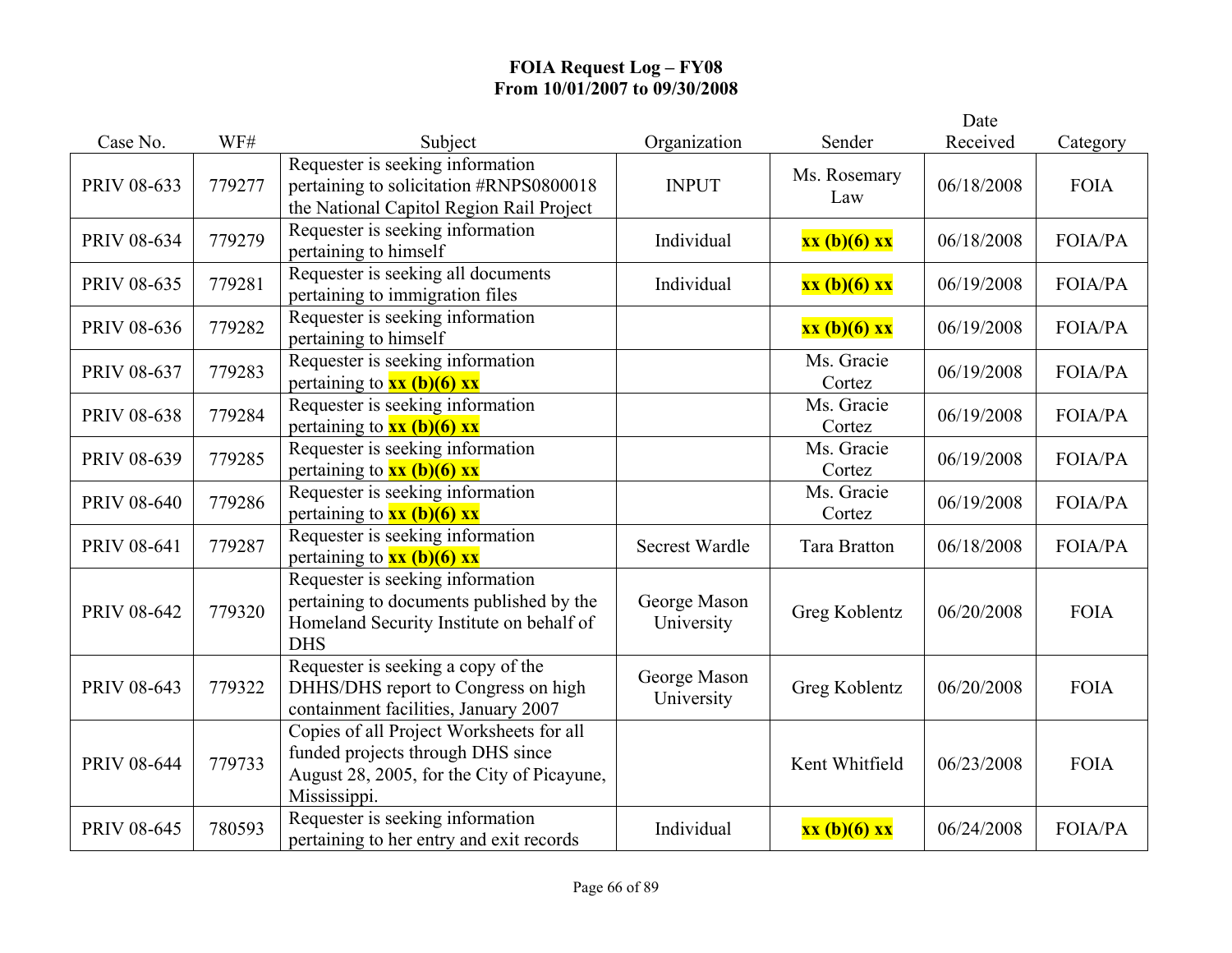|                    |        |                                                                                                                                                                           |                                                                |                 | Date       |                |
|--------------------|--------|---------------------------------------------------------------------------------------------------------------------------------------------------------------------------|----------------------------------------------------------------|-----------------|------------|----------------|
| Case No.           | WF#    | Subject                                                                                                                                                                   | Organization                                                   | Sender          | Received   | Category       |
| <b>PRIV 08-646</b> | 780594 | Requester is seeking a copy of the<br>Memorandum of Agreement between<br>DHS and the Maricopa County Sheriff's<br>Office regarding the Immigration and<br>Nationality Act | Individual                                                     | Ryan Moore      | 06/18/2008 | <b>FOIA</b>    |
| <b>PRIV 08-647</b> | 780596 | Requester is seeking copies of specific<br>requests by control number                                                                                                     | The Hill                                                       | Rebecca Brown   | 06/20/2008 | <b>FOIA</b>    |
| <b>PRIV 08-648</b> | 780597 | Requester is seeking information<br>pertaining to $xx$ (b)(4) $xx$ claiming to be<br>in alliance with DHS                                                                 | Individual                                                     | Shawn Brandom   | 06/23/2008 | <b>FOIA</b>    |
| PRIV 08-649        | 780601 | Requester is seeking video and audio<br>footage at Reuss Federal Plaza in<br>Milwaukee, WI                                                                                | Individual                                                     | John Seefeldt   | 06/24/2008 | <b>FOIA</b>    |
| <b>PRIV 08-650</b> | 780604 | Requester is seeking information<br>pertaining to him                                                                                                                     | Individual                                                     | xx (b)(6) xx    | 06/24/2008 | <b>FOIA/PA</b> |
| PRIV 08-651        | 780605 | Requester is seeking a copy of the<br>contract with a company called Taleo                                                                                                | Individual                                                     | Bryan Hochstein | 06/24/2008 | <b>FOIA</b>    |
| PRIV 08-652        | 780615 | Requester is seeking a copy of all criminal<br>warrants obtained by ICE including<br>affidavits and attachments                                                           | Salon.com                                                      | Mark Benjamin   | 06/25/2008 | <b>FOIA</b>    |
| PRIV 08-653        | 780616 | Requester is seeking all information<br>pertaining to him and his family                                                                                                  | Individual                                                     | xx (b)(6) xx    | 06/25/2008 | <b>FOIA/PA</b> |
| PRIV 08-654        | 780617 | Requester is seeking information<br>pertaining to $\frac{xx (b)(6) xx}{x}$ and any claims<br>related to FEMA                                                              | MacCorkle<br>Lavendar &<br><b>Sweeney PLLC</b>                 | Kristi Wick     | 06/25/2008 | <b>FOIA/PA</b> |
| PRIV 08-655        | 780618 | Requester is seeking information<br>pertaining to his employment records                                                                                                  | xx (b)(6) xx                                                   | xx (b)(6) xx    | 06/25/2008 | <b>FOIA/PA</b> |
| PRIV 08-656        | 780625 | Requester is seeking information<br>pertaining to contract #GS-07F0267L<br>between the Federal Protective Service<br>and DHS                                              | United<br>Government<br><b>Security Officers</b><br>of America | Kris Kelley     | 06/27/2008 | <b>FOIA</b>    |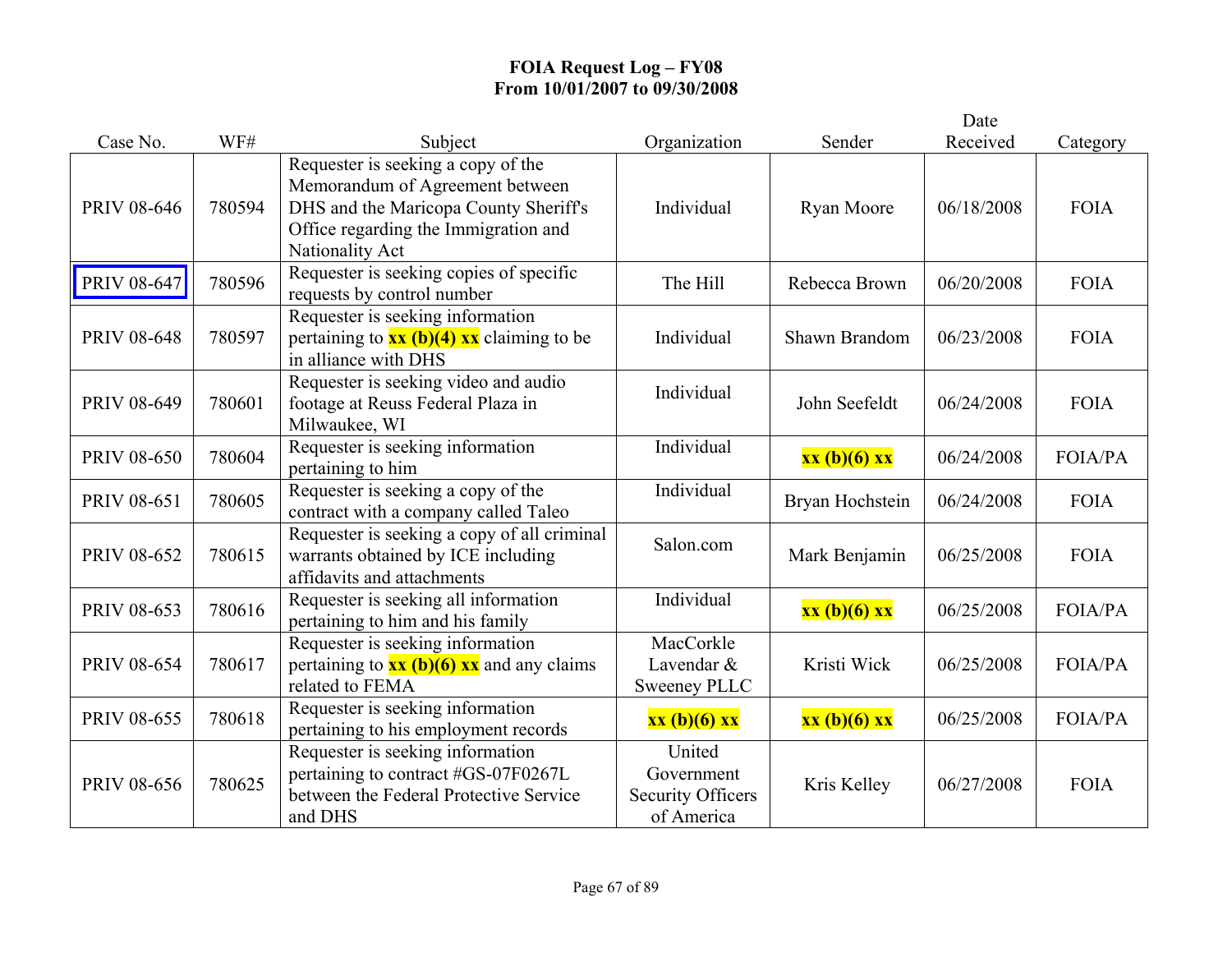|                    |        |                                                                                                                                                                                         |                                    |                      | Date       |                |
|--------------------|--------|-----------------------------------------------------------------------------------------------------------------------------------------------------------------------------------------|------------------------------------|----------------------|------------|----------------|
| Case No.           | WF#    | Subject                                                                                                                                                                                 | Organization                       | Sender               | Received   | Category       |
| PRIV 08-657        | 780711 | Request is seeking information pertaining<br>to a completed BZPP grant application<br>that won the grant                                                                                | Individual                         | Lauren Smith         | 06/27/2008 | <b>FOIA</b>    |
| <b>PRIV 08-658</b> | 780691 | Requester is seeking information<br>pertaining to an investigation regarding<br>the murders of Angela Wyatt, Patricia<br>Price, Marsha Klopp and Kevin Campbell<br>at a Taco Bell in TN | <b>Sidley Auston</b><br><b>LLP</b> | Paul<br>Hemmersbaugh | 06/27/2008 | <b>FOIA</b>    |
| PRIV 08-659        | 781491 | Requester is seeking information<br>pertaining to himself, the Asheville<br>Patriots and the Patriot Network                                                                            | Individual                         | xx (b)(6) xx         | 07/01/2008 | <b>FOIA/PA</b> |
| <b>PRIV 08-660</b> | 781512 | Requester is seeking information<br>pertaining to him                                                                                                                                   | Individual                         | xx (b)(6) xx         | 07/01/2008 | <b>FOIA/PA</b> |
| PRIV 08-661        | 781514 | Requester is seeking copies of all<br>contracts DHS has with the company<br>Digital ally                                                                                                | Camil Consulting<br>Corp           | Eric Camil           | 06/30/2008 | <b>FOIA</b>    |
| PRIV 08-662        | 781517 | Requester is seeking documents<br>pertaining to National Exercise Program<br>Support                                                                                                    | <b>INPUT</b>                       | Ms. Monica Jones     | 06/26/2008 | <b>FOIA</b>    |
| PRIV 08-663        | 781519 | Requester is seeking copies of information<br>regarding the service of $xx$ (b)(6) xx                                                                                                   | Individual                         | Cynthia Sternberg    | 06/26/2008 | FOIA/PA        |
| PRIV 08-664        | 781531 | Requester is seeking a list of all DHS<br>purchase card transactions since Jan 1,<br>2007                                                                                               | ProPublica                         | Michael Grabell      | 06/27/2008 | <b>FOIA</b>    |
| PRIV 08-665        | 781978 | Requester is seeking information<br>pertaining to vacancy announcement<br><b>CRNOC 2001-422</b>                                                                                         | Individual                         | Robbie Johnson       | 07/01/2008 | <b>FOIA</b>    |
| <b>PRIV 08-666</b> | 781979 | Requester is seeking information<br>pertaining to his relationship with his<br>daughter                                                                                                 | Individual                         | xx (b)(6) xx         | 07/01/2008 | <b>FOIA/PA</b> |
| PRIV 08-667        | 781981 | Requester is seeking Employer Sanctions<br>Final Orders from 2000 to 2002                                                                                                               | Hedgecheck                         | Cynthia Anderson     | 07/02/2008 | <b>FOIA</b>    |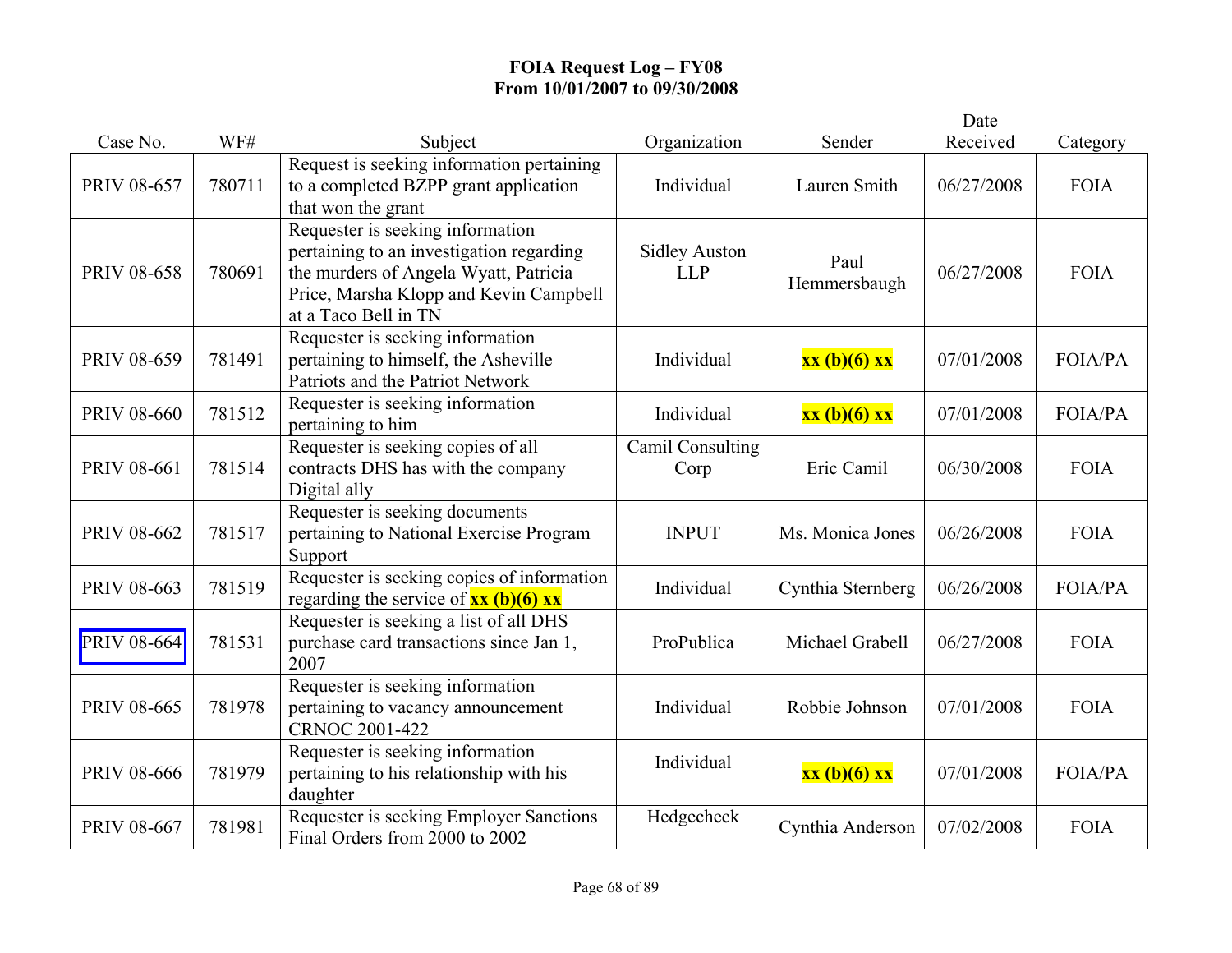|                    |        |                                                                                                                                                                                                                            |                                      |                      | Date       |                |
|--------------------|--------|----------------------------------------------------------------------------------------------------------------------------------------------------------------------------------------------------------------------------|--------------------------------------|----------------------|------------|----------------|
| Case No.           | WF#    | Subject                                                                                                                                                                                                                    | Organization                         | Sender               | Received   | Category       |
| <b>PRIV 08-668</b> | 781983 | Requester is seeking correspondence<br>between Sen. John McCain and DHS<br>pertaining to maritime issues from 2003 to<br>the present. Updated 9/9/2008 to include<br>all correspondence between Senator<br>McCain and DHS. | <b>Associated Press</b>              | Pete Yost            | 07/02/2008 | <b>FOIA</b>    |
| PRIV 08-669        | 781985 | Requester is seeking copies of the OIG<br>report number M08-OGPO-MIA-00379                                                                                                                                                 | Individual                           | Luis Perez           | 07/02/2008 | <b>FOIA</b>    |
| <b>PRIV 08-670</b> | 781987 | Requester is seeking information<br>pertaining to $xx$ (b)(6) xx                                                                                                                                                           | The Law Offices<br>of Jose Guerrero  | Jose Guerrero        | 07/03/2008 | <b>FOIA/PA</b> |
| PRIV 08-671        | 781992 | Requester is seeking a copy of the<br>subsidiary ledgers in support of money<br>being held for rightful owner in an<br>account                                                                                             | Heir Apparent<br>Inc.                | David Langdon        | 07/03/2008 | <b>FOIA</b>    |
| PRIV 08-672        | 782655 | Requester is seeking information<br>pertaining to her                                                                                                                                                                      | Individual                           | xx (b)(6) xx         | 07/03/2008 | <b>FOIA/PA</b> |
| PRIV 08-673        | 782671 | Requester is seeking information<br>pertaining to him                                                                                                                                                                      | Individual                           | xx (b)(6) xx         | 07/03/2008 | <b>FOIA/PA</b> |
| PRIV 08-674        | 782673 | Requester is seeking a log of<br>communication to DHS from Senators<br>Herb Kohl and Russ Feingold and<br>Representatives David Obey and Jim<br>Sensenbrenner                                                              | Milwaukee<br>Journal Sentinel        | Diana Marrero        | 07/03/2008 | <b>FOIA</b>    |
| <b>PRIV 08-675</b> | 782680 | Requester is seeking a copy of the credit<br>card holders list                                                                                                                                                             | <b>Pinnacle Business</b><br>Products | Mr. Russell<br>Hayes | 07/02/2008 | <b>FOIA</b>    |
| <b>PRIV 08-676</b> | 782735 | Requester is seeking the Telephone<br>directory for HQ and CONUS Areas and<br>the Organizational Chart                                                                                                                     | Data Security,<br>Inc.               | Lisa Havick          | 07/09/2008 | <b>FOIA</b>    |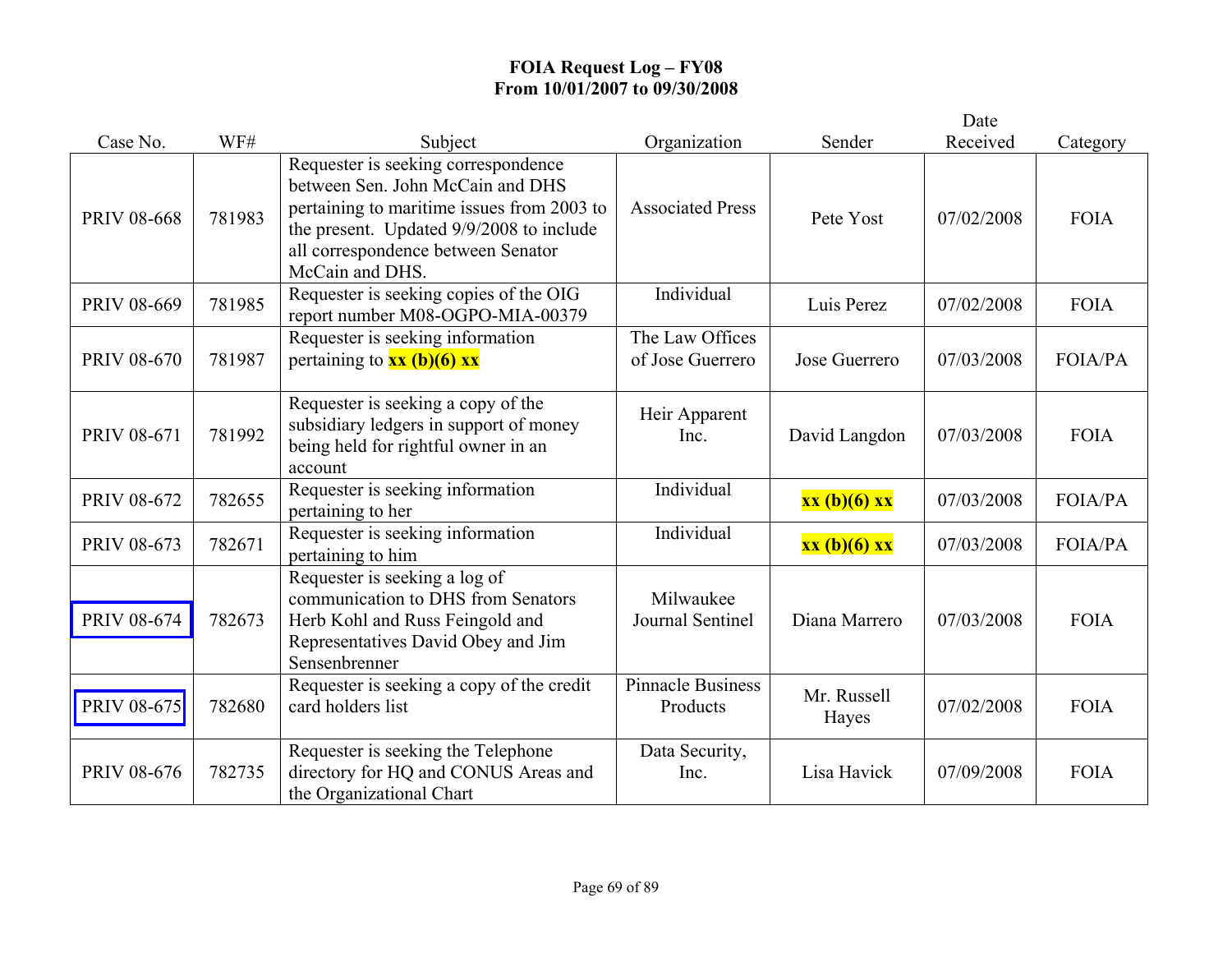|                    |        |                                                                                                                                                                                                |                                            |                     | Date       |                                |
|--------------------|--------|------------------------------------------------------------------------------------------------------------------------------------------------------------------------------------------------|--------------------------------------------|---------------------|------------|--------------------------------|
| Case No.           | WF#    | Subject                                                                                                                                                                                        | Organization                               | Sender              | Received   | Category                       |
| PRIV 08-677        | 782748 | Requester is seeking information related<br>to the explosion that occurred at the<br>General Store located in Ghent, West<br>Virginia                                                          | Seiden Alder<br>Matthewman&<br>Bloch, P.A. | Rika Daun           | 07/07/2008 | <b>FOIA</b>                    |
| <b>PRIV 08-678</b> | 782751 | Requester is seeking information<br>pertaining to his security clearance                                                                                                                       | Individual                                 | xx (b)(6) xx        | 07/07/2008 | <b>FOIA/PA</b>                 |
| PRIV 08-679        | 782752 | Requester is requesting a copy of the<br>FOIA Log                                                                                                                                              | The Hill                                   | Mr. Bob Cusack      | 07/07/2008 | <b>FOIA</b>                    |
| <b>PRIV 08-680</b> | 782753 | Requester is seeking information<br>pertaining to BPA awarded Northrop and<br>Grumman Corporation contract                                                                                     | Federal Sources,<br>Inc                    | Lynne Skelley       | 07/07/2008 | <b>FOIA</b>                    |
| PRIV 08-681        | 782756 | Requester is seeking copies of any and all<br>exchanges of communications between<br>the Mexican and the US Governments<br>held during FY 2004,2005 and 2006<br>concerning the issue of MANPAD |                                            | Victor Michel       | 07/08/2008 | <b>CONSULT</b><br><b>ATION</b> |
| PRIV 08-682        | 782760 | Requester is seeking information<br>pertaining to an audit of Orange County<br>and surrounding counties relating to<br>reimbursements for the 2004 hurricanes                                  |                                            | Greg Fox            | 07/07/2008 | <b>FOIA</b>                    |
| PRIV 08-683        | 782762 | Requester is seeking information<br>pertaining to his removal proceedings<br>resulting in deportation                                                                                          | Individual                                 | xx (b)(6) xx        | 07/07/2008 | <b>FOIA/PA</b>                 |
| <b>PRIV 08-684</b> | 782763 | Requester is seeking specific documents<br>from the FOIA log regarding<br>correspondence between DHS and<br>Senator Obama                                                                      | Individual                                 | <b>Bryant Adams</b> | 07/08/2008 | <b>FOIA</b>                    |
| PRIV 08-685        | 782765 | Requester is seeking information<br>pertaining to him within the USSS                                                                                                                          |                                            | xx (b)(6) xx        | 07/09/2008 | FOIA/PA                        |
| PRIV 08-686        | 782768 | Requester is seeking a list of DHS grants<br>from FY 2003-2008                                                                                                                                 |                                            | Creighton Vilsack   | 07/08/2008 | <b>FOIA</b>                    |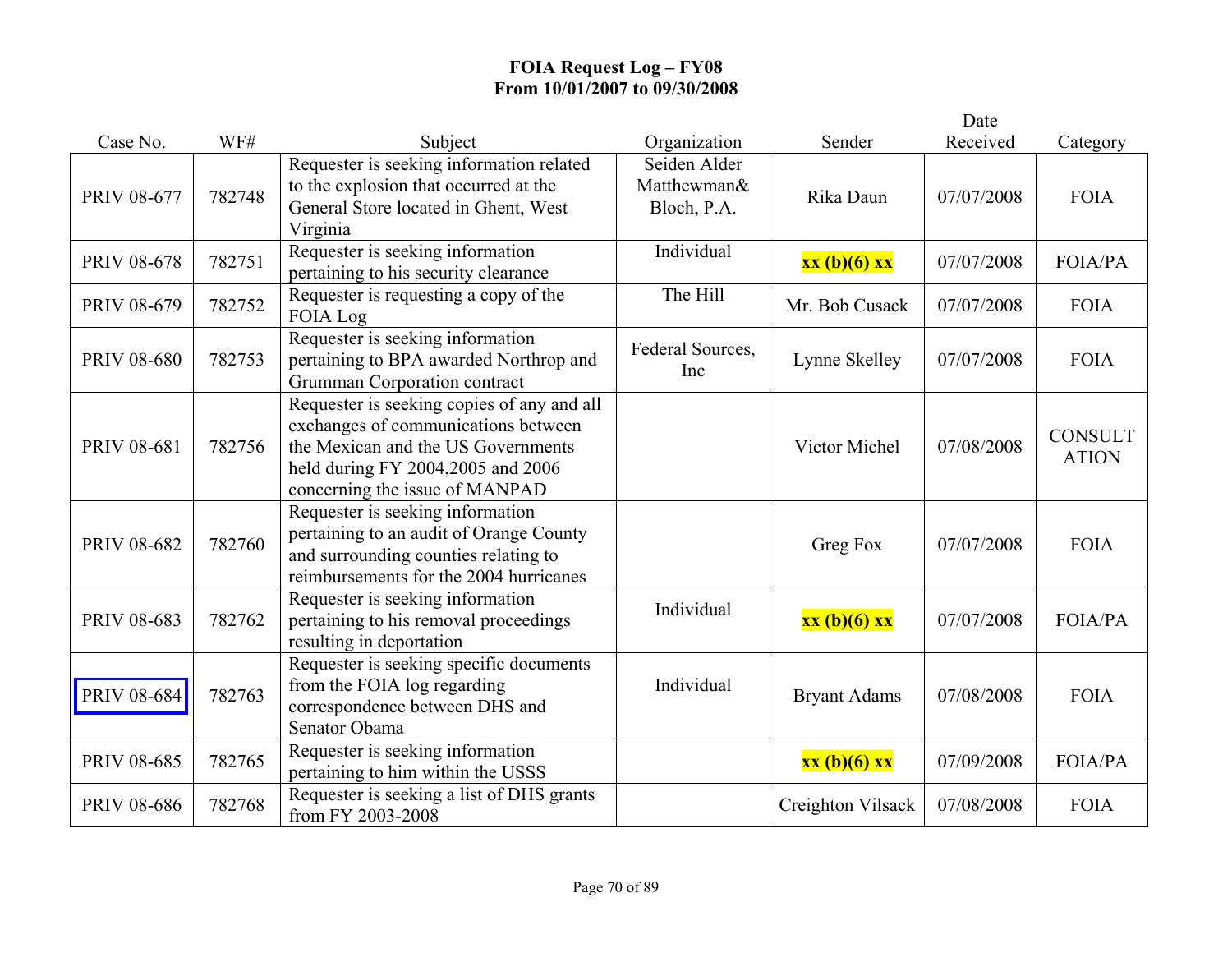|                    |        |                                                                                                                                                                                      |                         |                        | Date       |                                |
|--------------------|--------|--------------------------------------------------------------------------------------------------------------------------------------------------------------------------------------|-------------------------|------------------------|------------|--------------------------------|
| Case No.           | WF#    | Subject                                                                                                                                                                              | Organization            | Sender                 | Received   | Category                       |
| PRIV 08-687        | 782769 | Requester is seeking information<br>pertaining to $\frac{xx(b)(6)xx}{x}$ : a copy of his<br>application                                                                              | Individual              | <b>Richard Fiedler</b> | 07/09/2008 | <b>FOIA/PA</b>                 |
| <b>PRIV 08-688</b> | 782770 | Requester is seeking information<br>pertaining to $xx$ (b)(6) $xx$                                                                                                                   | Individual              | Robert Ogletree        | 07/10/2008 | <b>FOIA/PA</b>                 |
| PRIV 08-689        | 782771 | Requester is seeking information<br>pertaining to the flight logs showing travel<br>times of agency secretaries and top<br>officials and passengers                                  | McClachy<br>Newspapers  | Marisa Taylor          | 07/09/2008 | <b>CONSULT</b><br><b>ATION</b> |
| <b>PRIV 08-690</b> | 782773 | Requester is seeking information<br>pertaining to HSHQSL05C00001                                                                                                                     | Federal Sources,<br>Inc | Lynne Skelley          | 07/10/2008 | <b>FOIA</b>                    |
| PRIV 08-691        | 782774 | Requester is seeking information<br>pertaining to him                                                                                                                                | Individual              | xx (b)(6) xx           | 07/10/2008 | <b>FOIA</b>                    |
| PRIV 08-692        | 782776 | Requester is seeking information<br>pertaining the construction, specific<br>lengths and locations and types of fences<br>along the US southern border                               | Individual              | <b>James Roberts</b>   | 07/10/2008 | <b>FOIA</b>                    |
| PRIV 08-693        | 783976 | Requester is seeking information<br>pertaining to NBCHC040001                                                                                                                        | FOIA Group              | Ms. Rose Santos        | 07/14/2008 | <b>FOIA</b>                    |
| PRIV 08-694        | 784083 | Requester is seeking information<br>pertaining to solicitation #<br>HSHQDC07Q00329                                                                                                   |                         | Rajitha Uppalli        | 07/14/2008 | <b>FOIA</b>                    |
| PRIV 08-695        | 784137 | Requester is seeking information<br>pertaining to the promotion of $\overline{\mathbf{x}\mathbf{x}(\mathbf{b})(6)}$<br><b>xx</b> regarding vacancy announcement<br>FAMS-ALL-08-0063C |                         | <b>Edward Byers</b>    | 07/14/2008 | <b>FOIA/PA</b>                 |
| PRIV 08-696        | 784138 | Requester is seeking a copy of the<br>appointment calendar for David L.<br>Norquist, Chief Financial Officer for DHS                                                                 | FedSources, Inc         | Ms. Kelly Miller       | 07/15/2008 | <b>FOIA</b>                    |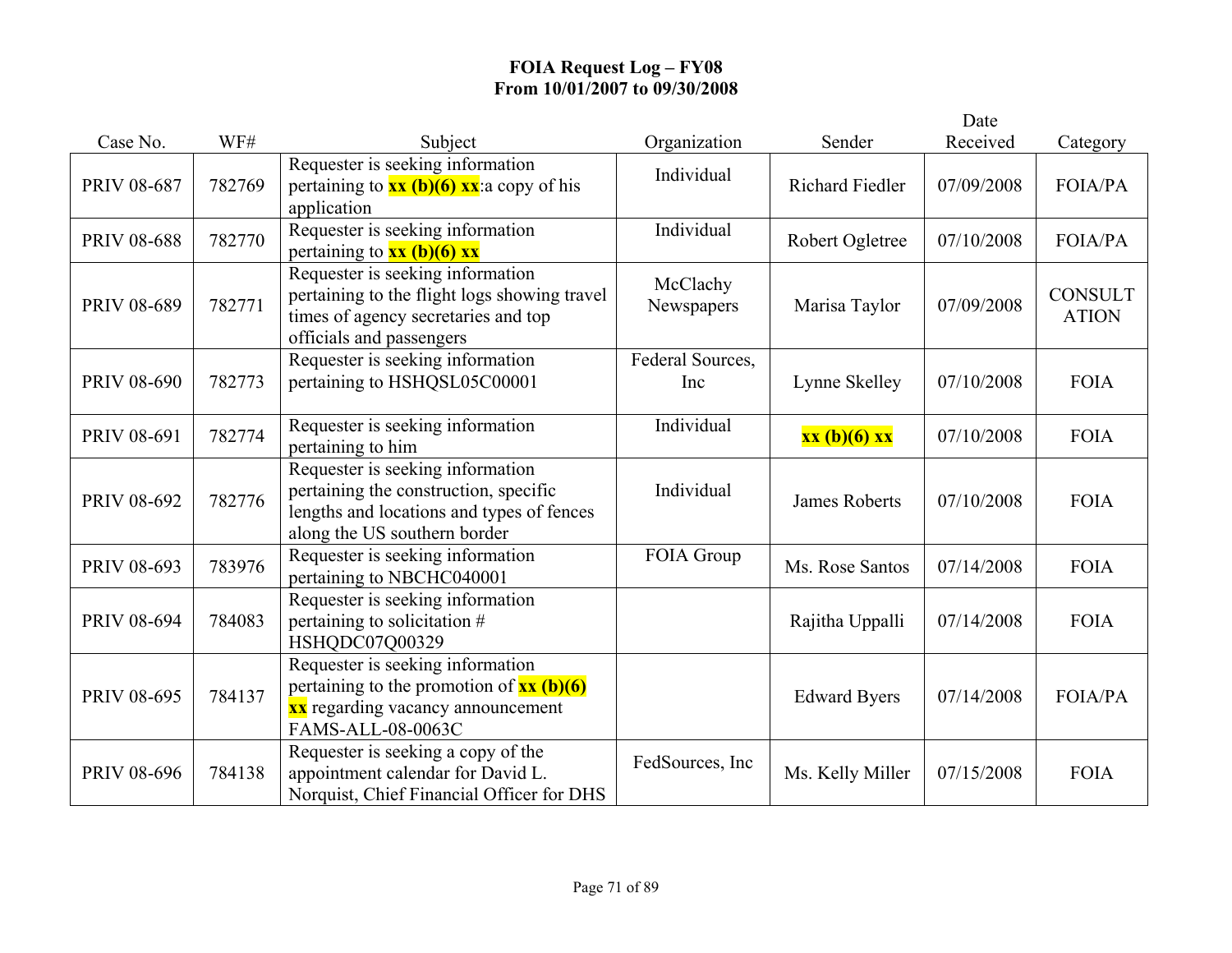|                    |        |                                                                                                                             |                                                           |                         | Date       |                                |
|--------------------|--------|-----------------------------------------------------------------------------------------------------------------------------|-----------------------------------------------------------|-------------------------|------------|--------------------------------|
| Case No.           | WF#    | Subject                                                                                                                     | Organization                                              | Sender                  | Received   | Category                       |
| PRIV 08-697        | 784141 | Requester is seeking records pertaining to<br>xx (b)(6) xx                                                                  | <b>Kitch Drutchas</b><br>Wagner Valitutti<br>& Sher Brook | James Shannon           | 07/15/2008 | <b>FOIA/PA</b>                 |
| <b>PRIV 08-698</b> | 784144 | Requester is seeking information<br>pertaining to the denial of his FAST card                                               |                                                           | xx (b)(6) xx            | 07/15/2008 | <b>FOIA/PA</b>                 |
| PRIV 08-699        | 784706 | Requester is seeking record of the most<br>current federal civilian file including<br>name, position, title, pay grade etc. | Individual                                                | <b>Ronald Weeks</b>     | 07/18/2008 | <b>FOIA</b>                    |
| <b>PRIV 08-700</b> | 784316 | Requester is seeking records relating to<br>the late Phillip Morrison                                                       |                                                           | Alex Wellerstein        | 07/18/2008 | <b>CONSULT</b><br><b>ATION</b> |
| <b>PRIV 08-701</b> | 784318 | Requester is seeking information<br>pertaining to records of his late<br>grandfather Meyer Hoch                             |                                                           | Jeff Schwaber           | 07/18/2008 | <b>CONSULT</b><br><b>ATION</b> |
| <b>PRIV 08-702</b> | 784335 | Requester is seeking information<br>pertaining to the arrest of $\frac{xx (b)(6) xx}{ }$                                    |                                                           | Mary Lilley             | 07/18/2008 | <b>CONSULT</b><br><b>ATION</b> |
| <b>PRIV 08-703</b> | 785214 | Requester is seeking a copy of the<br>Notarized Translated Court records from a<br>court in Israel                          | Individual                                                | Daphna Cirt             | 07/22/2008 | <b>FOIA</b>                    |
| <b>PRIV 08-704</b> | 785217 | Requester is seeking copies of four<br>technical reports from Los Alamos                                                    | Individual                                                | Willam Trimble          | 07/22/2008 | <b>FOIA</b>                    |
| <b>PRIV 08-705</b> | 785231 | Requester is seeking information<br>pertaining to a possible investigation<br>conducted on her                              | Individual                                                | xx (b)(6) xx            | 07/23/2008 | <b>FOIA/PA</b>                 |
| <b>PRIV 08-706</b> | 785233 | Requester is seeking information<br>pertaining to his client $\frac{xx(b)(6)xx}{2}$                                         | Schleicher Law<br>Firm PLLC                               | Mr. David<br>Schleicher | 07/24/2008 | <b>FOIA/PA</b>                 |
| <b>PRIV 08-707</b> | 785243 | Requester is seeking the passenger lists of<br>American West Airline flights 567 & 569<br>in June 2006                      | Enterprise<br>Counsel Group                               | David Robinson          | 07/22/2008 | <b>FOIA</b>                    |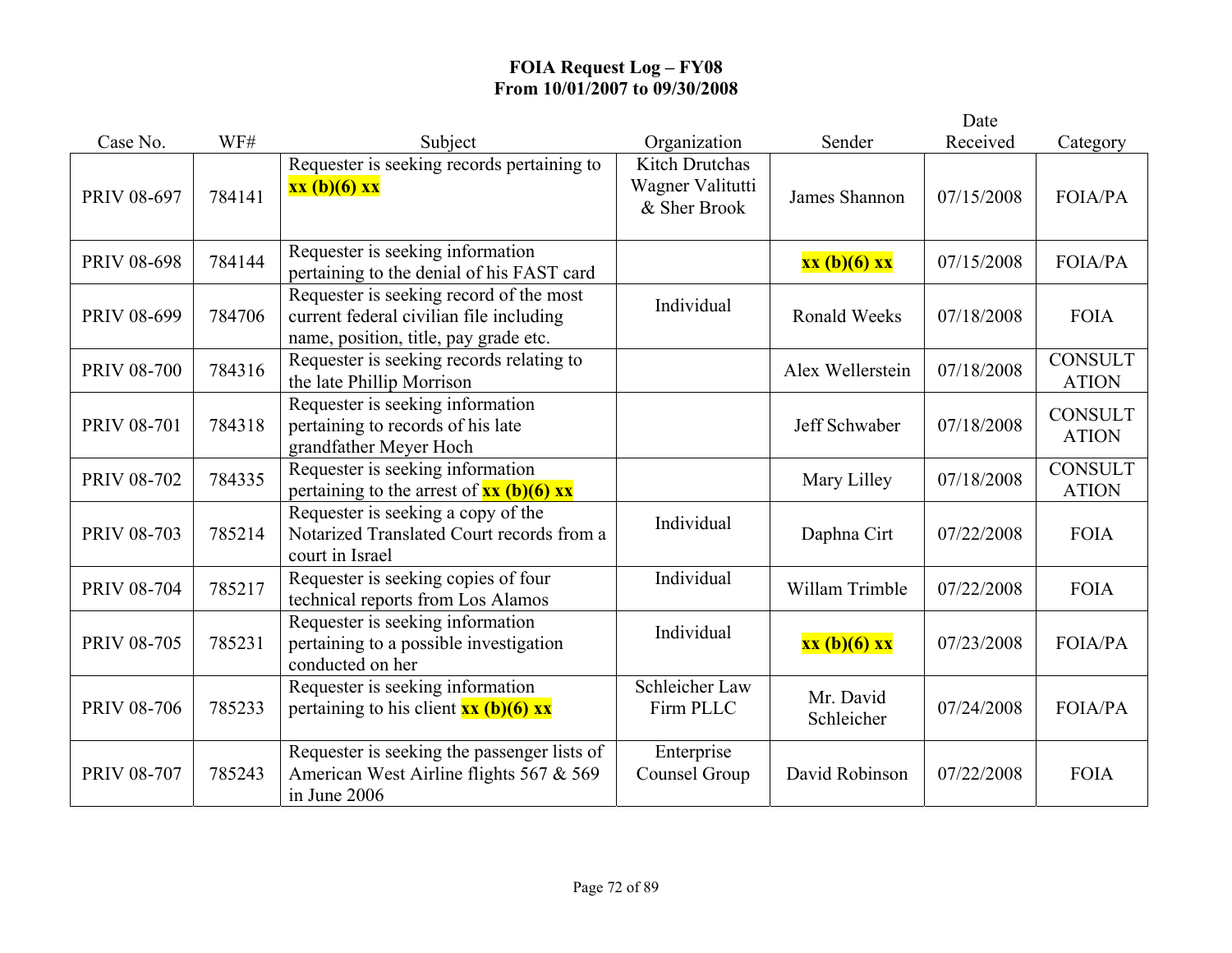|                    |        |                                                                                                                                                                          |                               |                      | Date       |                |
|--------------------|--------|--------------------------------------------------------------------------------------------------------------------------------------------------------------------------|-------------------------------|----------------------|------------|----------------|
| Case No.           | WF#    | Subject                                                                                                                                                                  | Organization                  | Sender               | Received   | Category       |
| <b>PRIV 08-708</b> | 785245 | Requester is seeking documents<br>pertaining to allegations of an<br>impersonation of a Secret Service Agent<br>at an official presidential event in<br>Colorado in 2005 | Individual                    | Sarah Lavelle        | 07/23/2008 | <b>FOIA</b>    |
| <b>PRIV 08-709</b> | 785399 | Requester is seeking information<br>pertaining to funding granted to the<br>Maryland State Police for surveillance and<br>other activities                               | Individual                    | Laura<br>Smitherman  | 07/24/2008 | <b>FOIA</b>    |
| <b>PRIV 08-710</b> | 785402 | Requester is seeking information<br>pertaining to funding granted to the<br>Baltimore City Police Dept for<br>surveillance or other activities.                          | Individual                    | Laura<br>Smitherman  | 07/24/2008 | <b>FOIA</b>    |
| PRIV 08-711        | 785403 | Requester is seeking information<br>pertaining to $xx$ (b)(6) xx                                                                                                         |                               | Ms. Gracie<br>Cortez | 07/25/2008 | <b>FOIA</b>    |
| PRIV 08-712        | 785518 | Requester is seeking information<br>pertaining to $xx$ (b)(6) xx                                                                                                         |                               | Ms. Gracie<br>Cortez | 07/25/2008 | <b>FOIA/PA</b> |
| PRIV 08-713        | 785519 | Requester is seeking information<br>pertaining to his clearance being revoked.                                                                                           | Individual                    | xx (b)(6) xx         | 07/24/2008 | <b>FOIA</b>    |
| PRIV 08-714        | 786325 | Requester is seeking information<br>pertaining to his PNR                                                                                                                | Individual                    | xx (b)(6) xx         | 07/28/2008 | <b>FOIA/PA</b> |
| <b>PRIV 08-715</b> | 786329 | Requester is seeking information<br>pertaining to awards for a Hazard<br>Mitigation Plan                                                                                 | Texas Tech<br>University      | Andrea Jackman       | 07/28/2008 | <b>FOIA</b>    |
| PRIV 08-716        | 786330 | Requester is seeking information<br>pertaining to whether $\frac{xx(b)(6)xx}{x}$ has<br>been deported                                                                    | Murphy $&$<br>Grantland, P.A. | J.R. Murphy          | 07/29/2008 | <b>FOIA/PA</b> |
| <b>PRIV 08-717</b> | 786334 | Requester is seeking the S&T directorate<br>entitled, Record of Decision for Site<br>Selection for the National Bio and Agro-<br>Defense Facility                        | <b>Associated Press</b>       | Eileen Sullivan      | 07/29/2008 | <b>FOIA</b>    |
| <b>PRIV 08-718</b> | 786336 | Requester is seeking information<br>pertaining to him                                                                                                                    | Individual                    | $xx(b)(6)$ $xx$      | 07/28/2008 | <b>FOIA/PA</b> |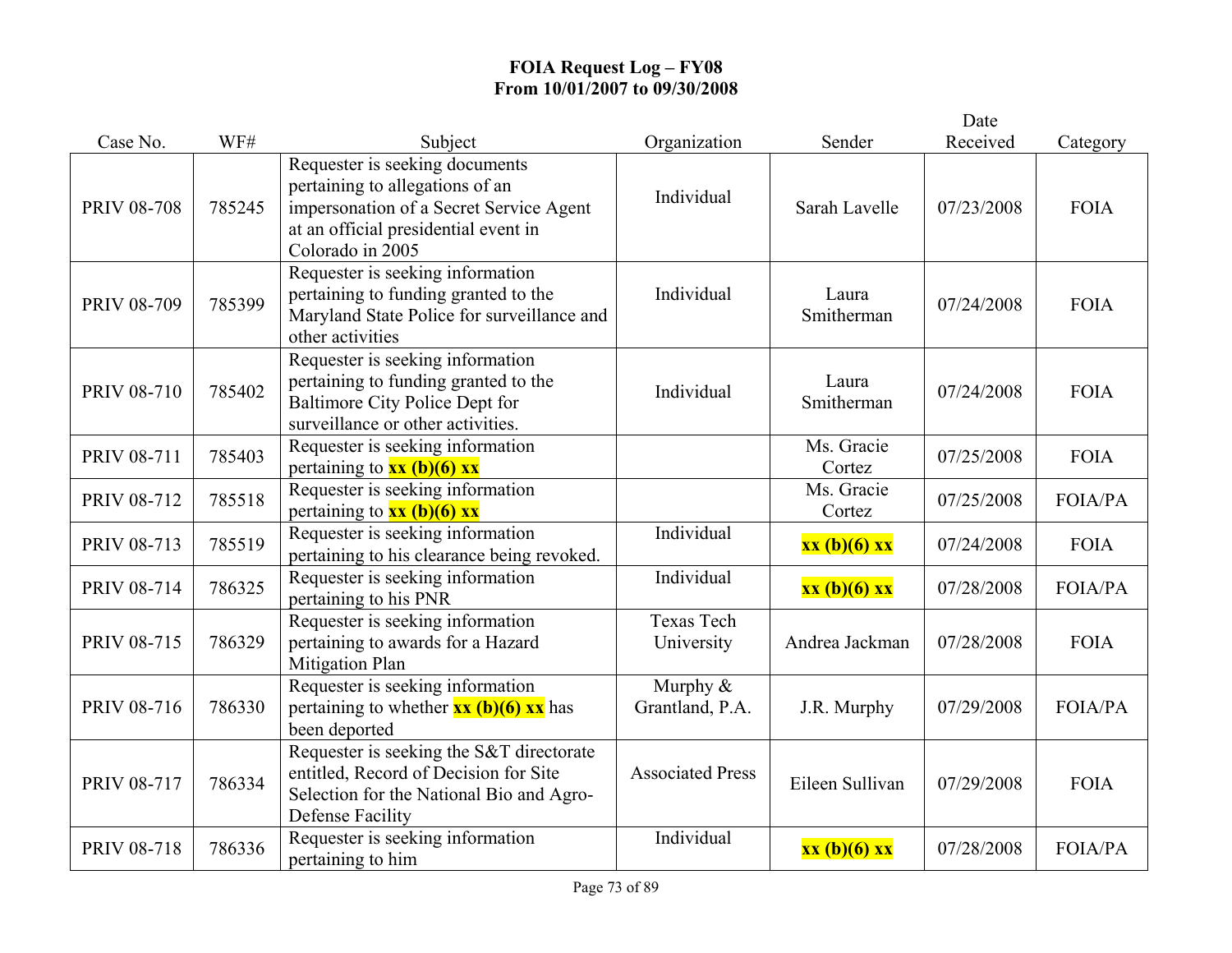|                    |        |                                                                                                                                                                                            |                                                   |                      | Date       |                                |
|--------------------|--------|--------------------------------------------------------------------------------------------------------------------------------------------------------------------------------------------|---------------------------------------------------|----------------------|------------|--------------------------------|
| Case No.           | WF#    | Subject                                                                                                                                                                                    | Organization                                      | Sender               | Received   | Category                       |
| PRIV 08-719        | 786337 | Requester is seeking information<br>pertaining to contract $#$<br>HSHQDC07J00120/P00003                                                                                                    | <b>INPUT</b>                                      | Ms. Rosemary<br>Law  | 07/29/2008 | <b>FOIA</b>                    |
| <b>PRIV 08-720</b> | 786339 | Requester is seeking information<br>pertaining to the number of investigations<br>since 1995 that have been opened by DHS<br>re: suspected fraud                                           | Individual                                        | Roy Hollander        | 07/29/2008 | <b>FOIA</b>                    |
| <b>PRIV 08-721</b> | 786341 | Requester is seeking all records related to<br>the immigration enforcement action that<br>resulted in the arrest of approximately<br>nine individuals in and around Hartford,<br><b>CT</b> | Jerome N. Frank<br>Legal Services<br>Organization | Michael Wishnie      | 07/29/2008 | <b>CONSULT</b><br><b>ATION</b> |
| <b>PRIV 08-722</b> | 786345 | Requester is seeking all records related to<br>the retention of Dial Cordy and<br>Associates, Inc. and Tetra Tech, Inc. to<br>prepare the draft EIS                                        | Stack &<br>Associates, P.C.                       | <b>Kate Marks</b>    | 07/30/2008 | <b>FOIA</b>                    |
| PRIV 08-723        | 786346 | Requester is seeking information<br>pertaining to experiences with CBP<br>officials                                                                                                        |                                                   | xx (b)(6) xx         | 07/30/2008 | <b>FOIA</b>                    |
| <b>PRIV 08-724</b> | 786374 | Requester is seeking information<br>pertaining to him                                                                                                                                      | Individual                                        | xx(b)(6) xx          | 07/30/2008 | <b>FOIA/PA</b>                 |
| <b>PRIV 08-725</b> | 786375 | Requester is seeking information<br>pertaining to him                                                                                                                                      | Individual                                        | xx (b)(6) xx         | 07/31/2008 | <b>FOIA/PA</b>                 |
| <b>PRIV 08-726</b> | 786376 | Requester is seeking information<br>pertaining to him                                                                                                                                      | Individual                                        | xx (b)(6) xx         | 07/31/2008 | <b>FOIA/PA</b>                 |
| <b>PRIV 08-727</b> | 786378 | Requester is seeking information<br>pertaining to her background investigation                                                                                                             | Individual                                        | xx (b)(6) xx         | 07/31/2008 | <b>FOIA/PA</b>                 |
| <b>PRIV 08-728</b> | 786380 | Requester is seeking a copy of the MD-<br>715 report from the DHS to EEOC                                                                                                                  | Berger<br>&Montague, PC                           | <b>Shanon Carson</b> | 07/30/2008 | <b>FOIA</b>                    |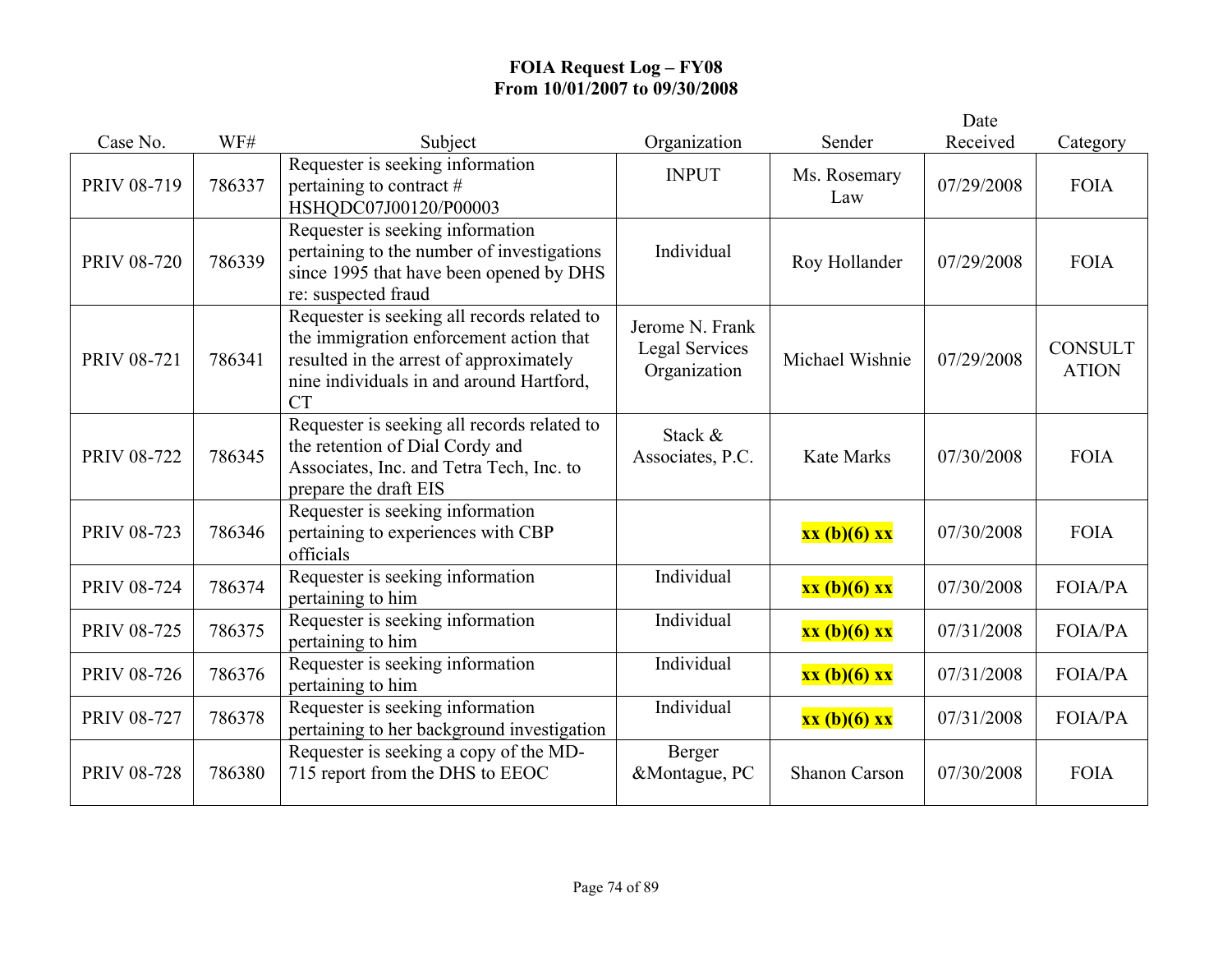|                    |        |                                                                                                                                        |                          |                       | Date       |                |
|--------------------|--------|----------------------------------------------------------------------------------------------------------------------------------------|--------------------------|-----------------------|------------|----------------|
| Case No.           | WF#    | Subject                                                                                                                                | Organization             | Sender                | Received   | Category       |
| PRIV 08-729        | 787520 | Requester is seeking information<br>pertaining to the outcome of the complaint<br>filed on Oct 9, 2007 case #DHS 071009-<br>65         | Individual               | xx (b)(6) xx          | 08/01/2008 | <b>FOIA</b>    |
| <b>PRIV 08-730</b> | 787524 | Requester is seeking information<br>pertaining to funding in the San Diego<br>area for 2008                                            | 10 News                  | Geoff Dietrich        | 08/01/2008 | <b>FOIA</b>    |
| PRIV 08-731        | 787527 | Requester is seeking information<br>pertaining to solicitation #BAA0600063                                                             | <b>INPUT</b>             | Catherine Lyerly      | 08/04/2008 | <b>FOIA</b>    |
| PRIV 08-732        | 787530 | Requester is seeking information<br>pertaining to disaggregated data on the<br>number of immigrant orphans adopted by<br>U.S. citizens | University of<br>Arizona | Robert Innes          | 08/05/2008 | <b>FOIA</b>    |
| PRIV 08-733        | 787535 | Requester is seeking information<br>pertaining to records detailing the<br>distribution or allocation of S-5 and S-6<br>visas          | Judicial Watch           | Tegan Millspaw        | 08/04/2008 | <b>FOIA</b>    |
| PRIV 08-734        | 787541 | Requester is seeking copies of the FOIA<br>log                                                                                         | <b>TPM</b> Media         | Andrew<br>Tilghman    | 08/05/2008 | <b>FOIA</b>    |
| PRIV 08-735        | 787543 | Requester is seeking information<br>pertaining to solicitation #BAA0705                                                                |                          | Rajitha Uppalli       | 08/05/2008 | <b>FOIA</b>    |
| PRIV 08-736        | 787546 | Requester is seeking any and all records<br>pertaining to her                                                                          |                          | xx (b)(6) xx          | 08/06/2008 | <b>FOIA/PA</b> |
| PRIV 08-737        | 787576 | Requester is seeking information<br>pertaining to him                                                                                  | Individual               | xx (b)(6) xx          | 08/06/2008 | <b>FOIA/PA</b> |
| <b>PRIV 08-738</b> | 787549 | Requester is seeking information relating<br>to compliance with Real ID                                                                | <b>Brooks Kushman</b>    | John Nemazi           | 08/06/2008 | <b>FOIA/PA</b> |
| PRIV 08-739        | 787550 | Requester is seeking information<br>pertaining to $xx$ (b)(6) xx                                                                       | Davis, Polk &<br>Wardell | <b>Sharon Katz</b>    | 08/06/2008 | <b>FOIA/PA</b> |
| <b>PRIV 08-740</b> | 787579 | Requester is seeking information<br>pertaining to the WhyIslam project                                                                 | <b>SAE Productions</b>   | Mr. Steven<br>Emerson | 08/06/2008 | <b>FOIA</b>    |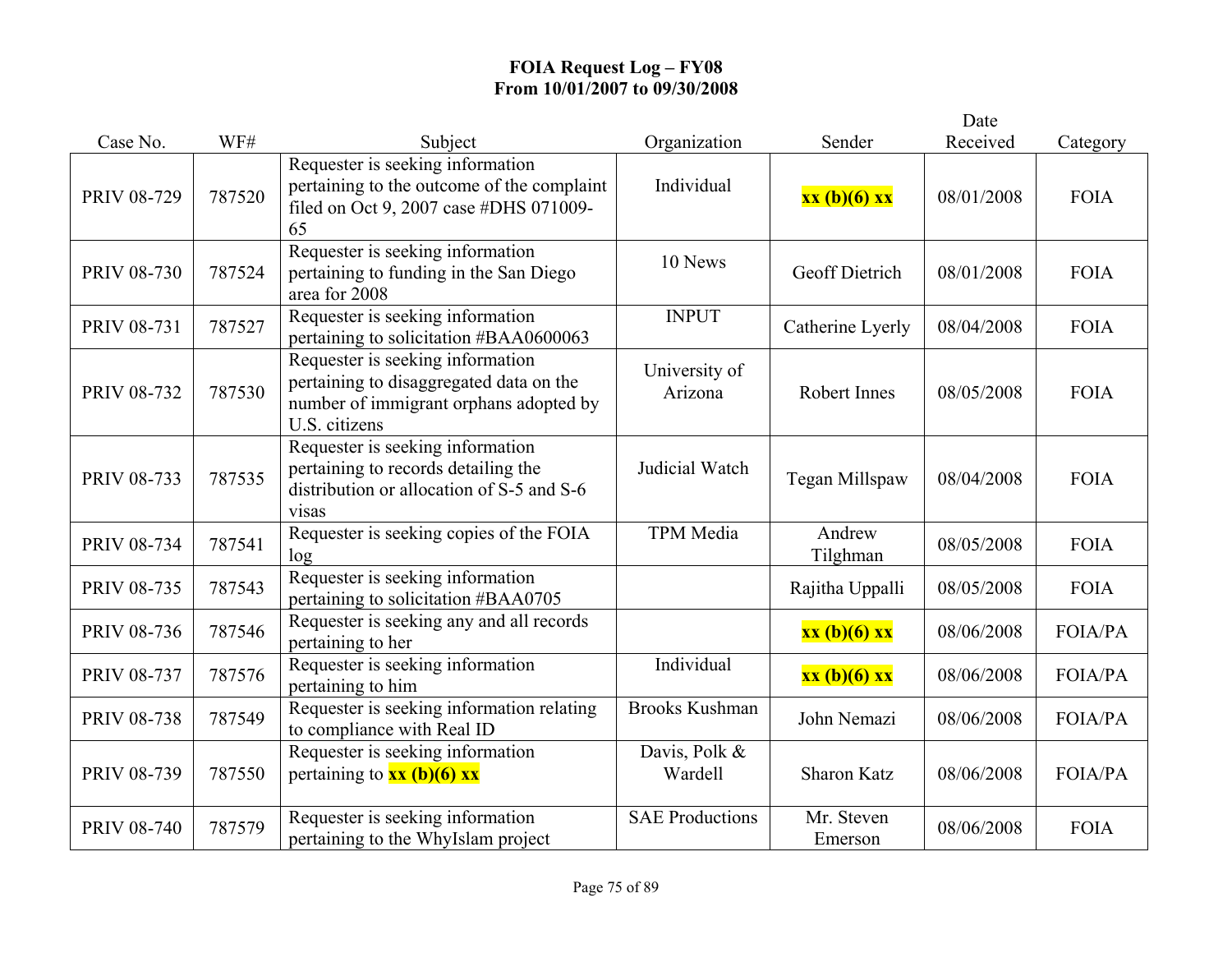|                    |        |                                                                                                                                                                   |                                                       |                            | Date       |                |
|--------------------|--------|-------------------------------------------------------------------------------------------------------------------------------------------------------------------|-------------------------------------------------------|----------------------------|------------|----------------|
| Case No.           | WF#    | Subject                                                                                                                                                           | Organization                                          | Sender                     | Received   | Category       |
| PRIV 08-741        | 787582 | Requester is seeking information<br>pertaining to him                                                                                                             | Individual                                            | xx (b)(6) xx               | 08/06/2008 | <b>FOIA/PA</b> |
| <b>PRIV 08-742</b> | 787585 | Requester is seeking information<br>pertaining to him that was provided to<br>Kathleen Ferte regarding him                                                        | Individual                                            | xx (b)(6) xx               | 08/06/2008 | <b>FOIA</b>    |
| PRIV 08-743        | 787586 | Requester is seeking information<br>pertaining to contract $#$<br>HSHQDC08C00114                                                                                  |                                                       | Rajitha Uppalli            | 08/06/2008 | <b>FOIA</b>    |
| PRIV 08-744        | 787589 | All correspondence regarding the July<br>Visa Bulletin and other information                                                                                      | Foley Hoag                                            | George Lester              | 08/06/2008 | <b>FOIA</b>    |
| PRIV 08-745        | 787605 | Requester is seeking information<br>pertaining to 232 nonprofit organizations<br>scheduled to receive Nonprofit Security<br>Grant Program funds in FY08           | Virginian-Pilot                                       | Tim McGlone                | 08/07/2008 | <b>FOIA</b>    |
| <b>PRIV 08-746</b> | 787608 | Requester is seeking information<br>pertaining to $xx$ (b)(6) $xx$                                                                                                | Davis, Polk &<br>Wardell                              | <b>Sharon Katz</b>         | 08/07/2008 | <b>FOIA/PA</b> |
| <b>PRIV 08-747</b> | 787609 | Requester is seeking information<br>pertaining to $\frac{xx(b)(6)xx}{2}$                                                                                          | Davis, Polk &<br>Wardell                              | <b>Sharon Katz</b>         | 08/07/2008 | FOIA/PA        |
| <b>PRIV 08-748</b> | 788620 | Requester seeks all documents related to<br>him within the Office of Internal Affairs,<br><b>CBP</b>                                                              |                                                       | xx (b)(6) xx               | 08/06/2008 | FOIA/PA        |
| PRIV 08-749        | 788625 | Requester seeks all records related to <b>xx</b><br>$(b)(6)$ xx.                                                                                                  |                                                       | Ms. Gracie<br>Cortez       | 08/08/2008 | <b>FOIA/PA</b> |
| <b>PRIV 08-750</b> | 788660 | Requester seeks the entire BPA and<br>statement of work for the BPA # GS-10F-<br>06-LP-A-0010 awarded to SRA                                                      | FedSources<br>A Washington<br>Management<br>Group Co. | Ms. Elizabeth<br>Steponkus | 08/08/2008 | <b>FOIA</b>    |
| PRIV 08-751        | 788665 | Requester seeks the Unisys Corp.<br>proposal which won a task order with<br>CBP to deploy upgrades to border patrol<br>surveillance and identification equipment. | <b>INPUT</b>                                          | Ms. Monica Jones           | 08/11/2008 | <b>FOIA</b>    |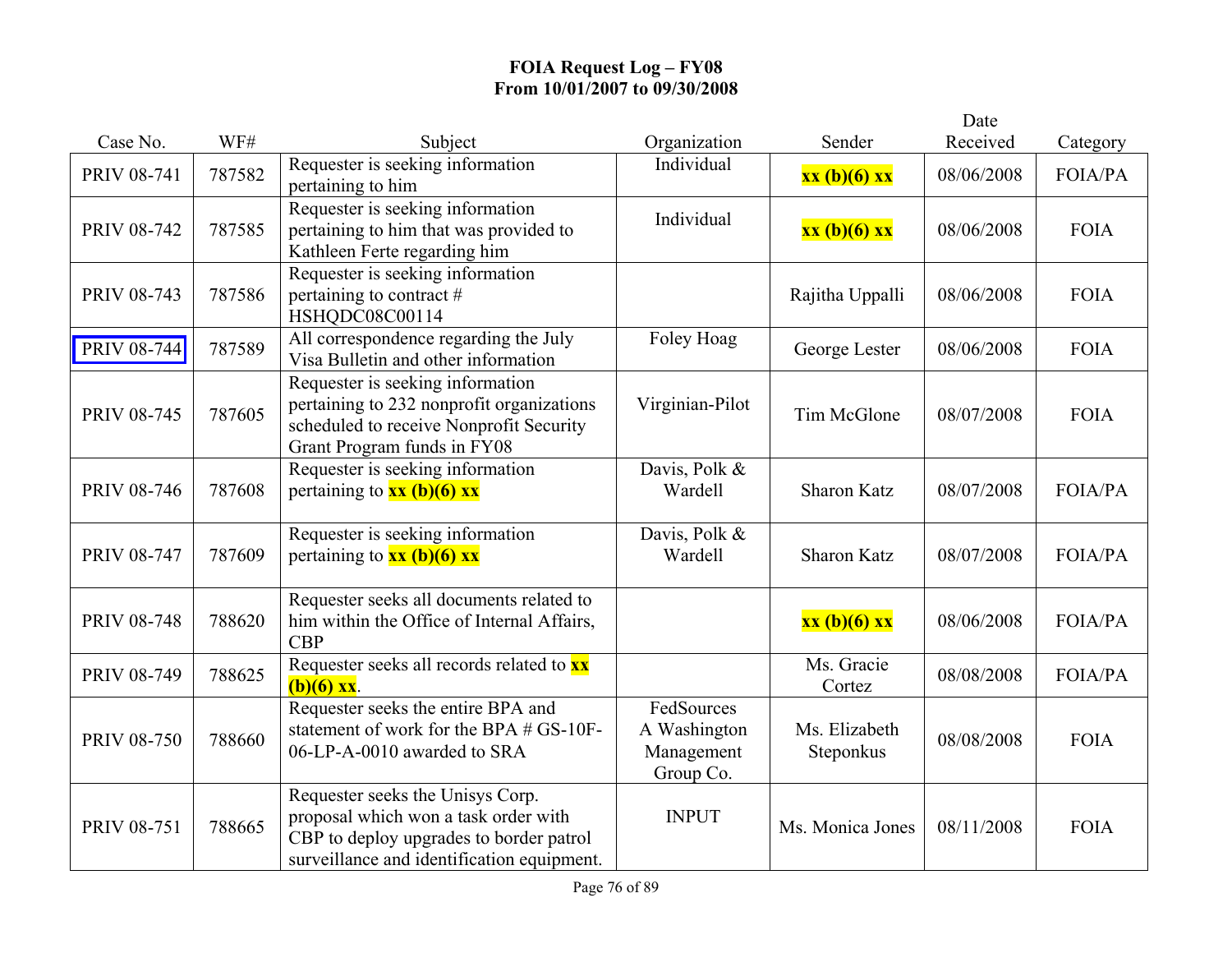|                    |        |                                                                                                                                                                                                                         |                                                        |                              | Date       |                |
|--------------------|--------|-------------------------------------------------------------------------------------------------------------------------------------------------------------------------------------------------------------------------|--------------------------------------------------------|------------------------------|------------|----------------|
| Case No.           | WF#    | Subject                                                                                                                                                                                                                 | Organization                                           | Sender                       | Received   | Category       |
| PRIV 08-752        | 788668 | Requester seeks documents relating to the<br>arrest and questioning of $xx$ (b)(6) $xx$ in<br>possession of ICE and Border Patrol.                                                                                      | Aileen Josephs,<br>P.A.                                | Ms. Aileen<br>Josephs        | 08/11/2008 | <b>FOIA/PA</b> |
| PRIV 08-753        | 788674 | Requester seeks the following: 1)original<br>contract and solicitation response for RFQ<br>186228 and RFQ 186419, and 2) copies of<br>current contracts for base and option years<br>for contract $#$ HS FPS 04XPA 0013 | SecureTrans,<br><b>LLC</b>                             | Mr. Erik White               | 08/12/2008 | <b>FOIA</b>    |
| <b>PRIV 08-754</b> | 788675 | Requester seeks a copy of the agenda for<br>the 2008 National BioWatch Workshop.                                                                                                                                        | National<br>Academies of<br>Science                    | Mr. Kevin Hale               | 08/12/2008 | <b>FOIA</b>    |
| <b>PRIV 08-755</b> | 788678 | Requester seeks a copy of her mother's<br>border crossing card.                                                                                                                                                         | Individual                                             | xx (b)(6) xx                 | 08/12/2008 | <b>FOIA/PA</b> |
| <b>PRIV 08-756</b> | 788679 | Requester seeks a copy of the contract and<br>statement of work for contracts<br>HSHQDC06D00010 through<br>HSHQDC06D00015                                                                                               | Federal Sources,<br>Inc                                | Lynne Skelley                | 08/13/2008 | <b>FOIA</b>    |
| <b>PRIV 08-757</b> | 788682 | Requester seeks all records pertaining to<br>$xx (b)(6) xx$ .                                                                                                                                                           | Law Offices of<br>Gerald B.<br>Lefcourt, P.C.          | Ms. Sheryl Reich             | 08/13/2008 | <b>FOIA/PA</b> |
| <b>PRIV 08-758</b> | 788903 | Requester seeks records related to an<br>EEOC AJ Decision.                                                                                                                                                              |                                                        | Mr. Richard<br>Hoskins       | 08/13/2008 | <b>FOIA</b>    |
| PRIV 08-759        | 789067 | Requester seeks a copy of the "Joint"<br>Interagency Review of the Global Nuclear<br>Detection Architecture," June, 2008.                                                                                               | Individual                                             | Mr. Jeffrey<br>Richelson     | 08/15/2008 | <b>FOIA</b>    |
| <b>PRIV 08-760</b> | 789069 | Requester seeks information from the<br>OI&A Enterprise Records System (ERS)<br>and the Border Crossing Information<br>Records System (BCI).                                                                            | American Civil<br><b>Liberties Union</b><br>Foundation | Mr. Christopher<br>Calabrese | 08/15/2008 | <b>FOIA</b>    |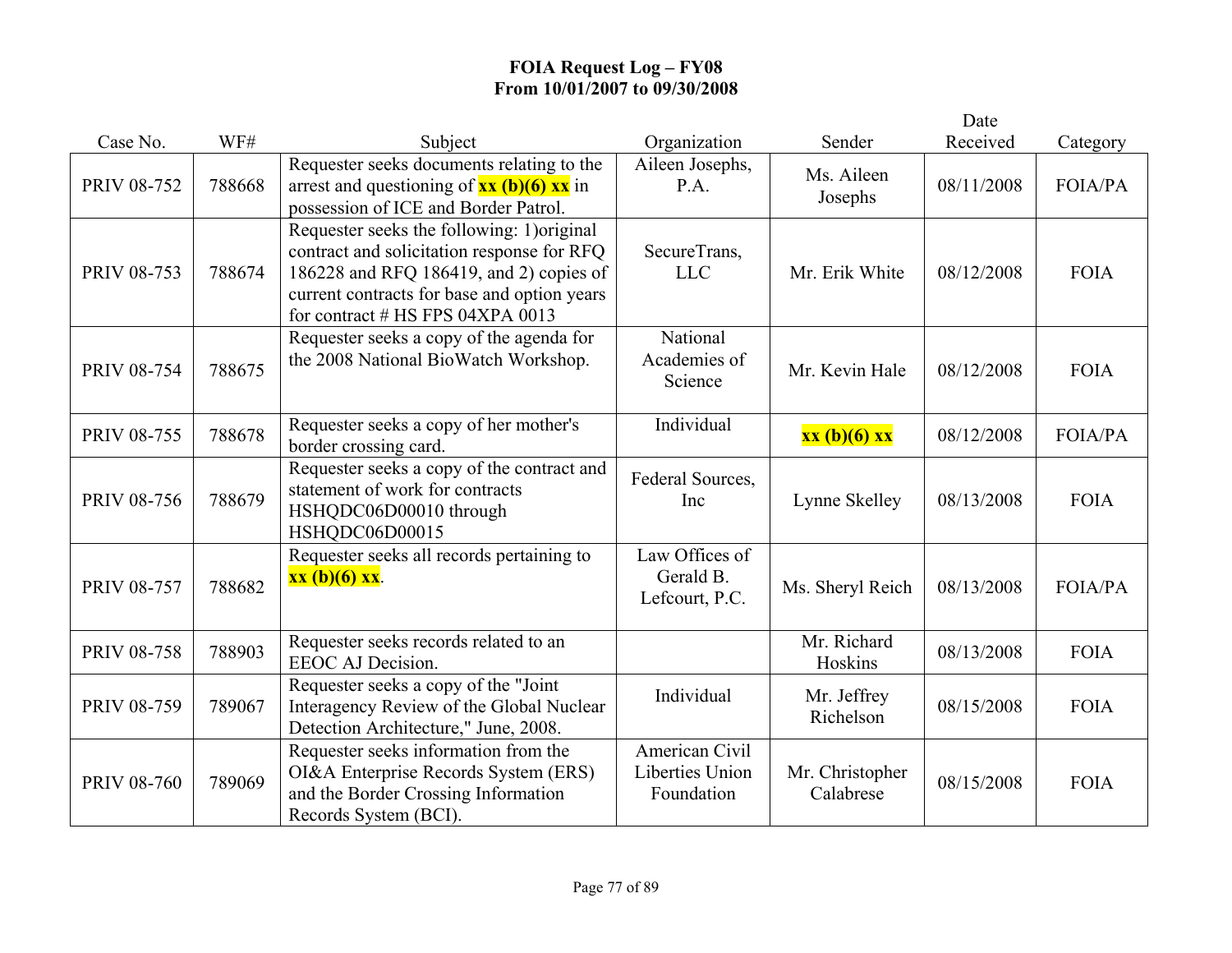|                    |        |                                                                                                                                                                   |                                      |                        | Date       |                |
|--------------------|--------|-------------------------------------------------------------------------------------------------------------------------------------------------------------------|--------------------------------------|------------------------|------------|----------------|
| Case No.           | WF#    | Subject                                                                                                                                                           | Organization                         | Sender                 | Received   | Category       |
| PRIV 08-761        | 789070 | Requester seeks all information pertaining<br>to himself, to specifically include records<br>placing him on a watch list.                                         |                                      | xx (b)(6) xx           | 08/15/2008 | <b>FOIA/PA</b> |
| PRIV 08-762        | 789071 | Requester seeks Section B.4, labor rate<br>tables "for each incumbent contract"                                                                                   | Centurion<br>Research<br>Corporation | <b>Steven Plaugher</b> | 08/14/2008 | <b>FOIA</b>    |
| PRIV 08-763        | 789951 | Requester is seeking information<br>pertaining to a table of Actions and<br>Employers                                                                             | American Rights<br>at Work           | Julie Martinez         | 08/15/2008 | <b>FOIA</b>    |
| <b>PRIV 08-764</b> | 789956 | Requester is seeking information<br>pertaining to the collision involving the<br>towboat and the barge that occurred in the<br>Miss. river in LA on July 23, 2008 | Jones Walker                         | Glen Goodier           | 08/15/2008 | <b>FOIA</b>    |
| PRIV 08-765        | 789961 | Requester is seeking all records pertaining<br>to him                                                                                                             | Individual                           | xx (b)(6) xx           | 08/15/2008 | <b>FOIA/PA</b> |
| <b>PRIV 08-766</b> | 789964 | Requester is seeking records pertaining to<br>him                                                                                                                 | Individual                           | xx (b)(6) xx           | 08/15/2008 | <b>FOIA/PA</b> |
| PRIV 08-767        | 790171 | Requester is seeking information<br>pertaining to Texas originating grant<br>application packages                                                                 | Individual                           | <b>Steve Parker</b>    | 08/18/2008 | <b>FOIA</b>    |
| <b>PRIV 08-768</b> | 790174 | Requester is seeking documents and<br>records upon which your Statement of<br>reasons is based                                                                    | Individual                           | <b>Terrance Minor</b>  | 08/18/2008 | <b>FOIA</b>    |
| PRIV 08-769        | 790176 | Requester is seeking documents regarding<br>solicitation #HSHDC08R00014                                                                                           | <b>INPUT</b>                         | Ms. Monica Jones       | 08/19/2008 | <b>FOIA</b>    |
| <b>PRIV 08-770</b> | 790177 | Requester is seeking information<br>pertaining to a library in<br>Harrison/Gulfport, MS pertaining to<br><b>FEMA</b>                                              | Individual                           | Mary Dick              | 08/19/2008 | <b>FOIA</b>    |
| PRIV 08-771        | 790178 | Requester is seeking current contact<br>information for printing arts production<br>facilities within DHS                                                         | National<br>Laminating Inc.          | Craig Cardullo         | 08/19/2008 | <b>FOIA</b>    |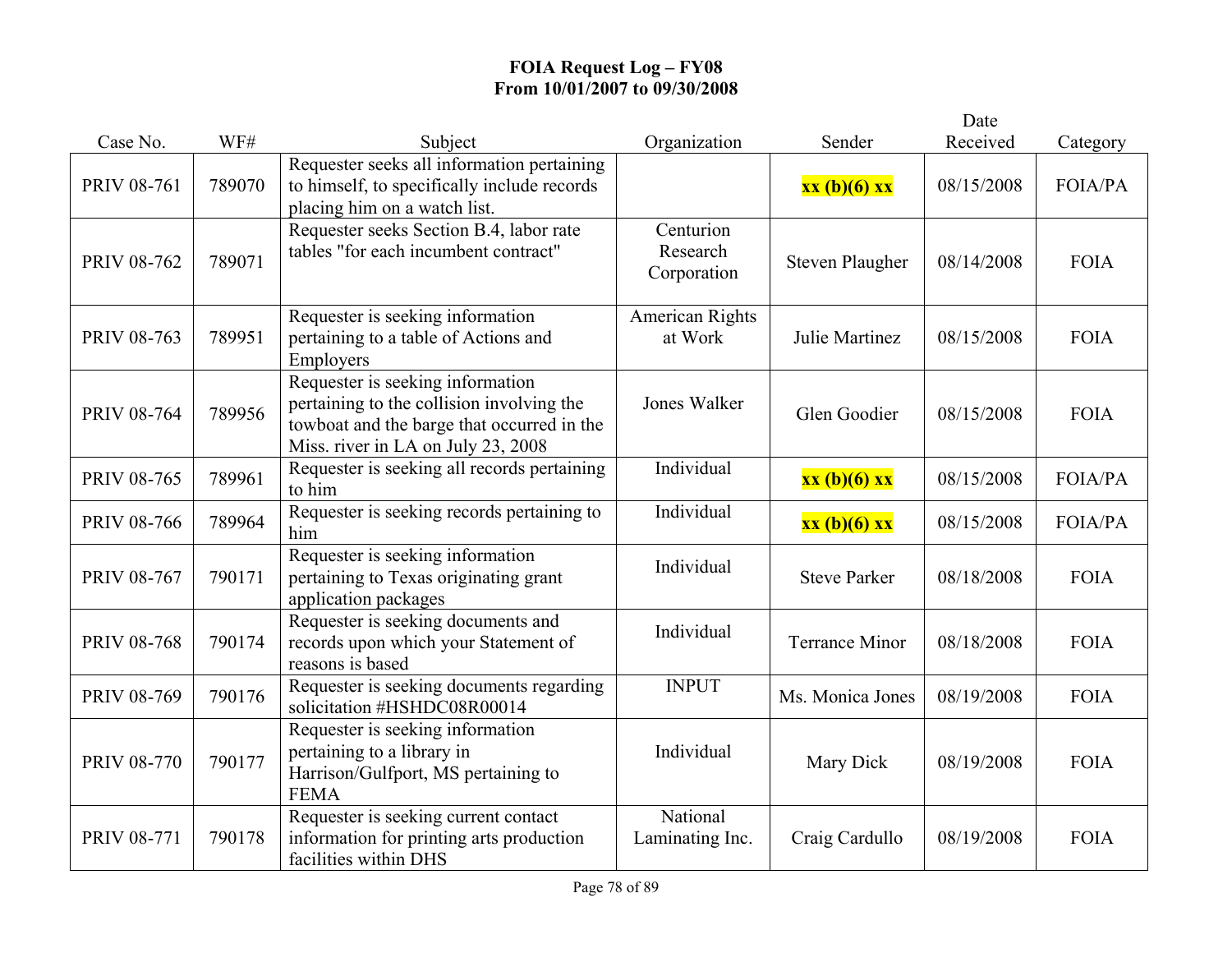|                    |        |                                                                                                                         |                                                               |                       | Date       |                                |
|--------------------|--------|-------------------------------------------------------------------------------------------------------------------------|---------------------------------------------------------------|-----------------------|------------|--------------------------------|
| Case No.           | WF#    | Subject                                                                                                                 | Organization                                                  | Sender                | Received   | Category                       |
| <b>PRIV 08-772</b> | 790180 | Requester is seeking documents<br>pertaining to a new or expanded Detroit<br>River crossing                             | <b>Bodman LLP</b>                                             | R. Hupp               | 08/19/2008 | <b>CONSULT</b><br><b>ATION</b> |
| PRIV 08-773        | 790191 | Requester is seeking records pertaining to<br>the illegal entry of Edith Heck into the<br>U.S                           | Individual                                                    | Mary Ashley           | 08/19/2008 | <b>FOIA/PA</b>                 |
| <b>PRIV 08-774</b> | 790198 | Requester is seeking copies of the annual<br>reports for 2006,2007,2008                                                 | Individual                                                    | Erick Valle           | 08/20/2008 | <b>FOIA</b>                    |
| <b>PRIV 08-775</b> | 790202 | Requester is seeking a copy of the credit<br>card holders list                                                          | Corporate<br><b>Express</b>                                   | John Gavin            | 08/20/2008 | <b>FOIA</b>                    |
| <b>PRIV 08-776</b> | 790205 | Requester is seeking information<br>pertaining to him                                                                   | Individual                                                    | xx (b)(6) xx          | 08/20/2008 | <b>FOIA/PA</b>                 |
| <b>PRIV 08-777</b> | 790206 | Requester is seeking information<br>pertaining to Department of State's<br>response to Katrina                          | Citizens for<br>Responsibility<br>and Ethics in<br>Washington | Ms. Melanie<br>Sloan  | 08/20/2008 | <b>FOIA</b>                    |
| <b>PRIV 08-778</b> | 790207 | Requester is seeking information<br>pertaining to $xx$ (b)(6) $xx$                                                      | Keker & Van<br>Nest LLP                                       | <b>Travis Leblanc</b> | 08/20/2008 | <b>FOIA/PA</b>                 |
| <b>PRIV 08-779</b> | 790210 | Requester is seeking information<br>pertaining to her                                                                   | Individual                                                    | xx (b)(6) xx          | 08/21/2008 | <b>FOIA/PA</b>                 |
| <b>PRIV 08-780</b> | 791031 | Requester is seeking information<br>pertaining to $\frac{xx (b)(6) xx}{ }$                                              | Mintz Levin                                                   | Wynter Lavier         | 08/22/2008 | <b>FOIA/PA</b>                 |
| <b>PRIV 08-781</b> | 791034 | Requester is seeking documents related to<br>contract #HSHQDC08C00093                                                   |                                                               | Rajitha Uppalli       | 08/22/2008 | <b>FOIA</b>                    |
| <b>PRIV 08-782</b> | 791040 | Requester is seeking any records of arrests<br>and convictions of $xx$ (b)(6) $xx$                                      | Individual                                                    | <b>Gus Brite</b>      | 08/22/2008 | <b>FOIA/PA</b>                 |
| <b>PRIV 08-783</b> | 791044 | Requester is seeking information<br>pertaining to the arrest and detention of<br>approx 29 individuals in New Haven, CT | Jerome N. Frank<br><b>Legal Services</b><br>Organization      | Michael Wishnie       | 08/25/2008 | <b>FOIA</b>                    |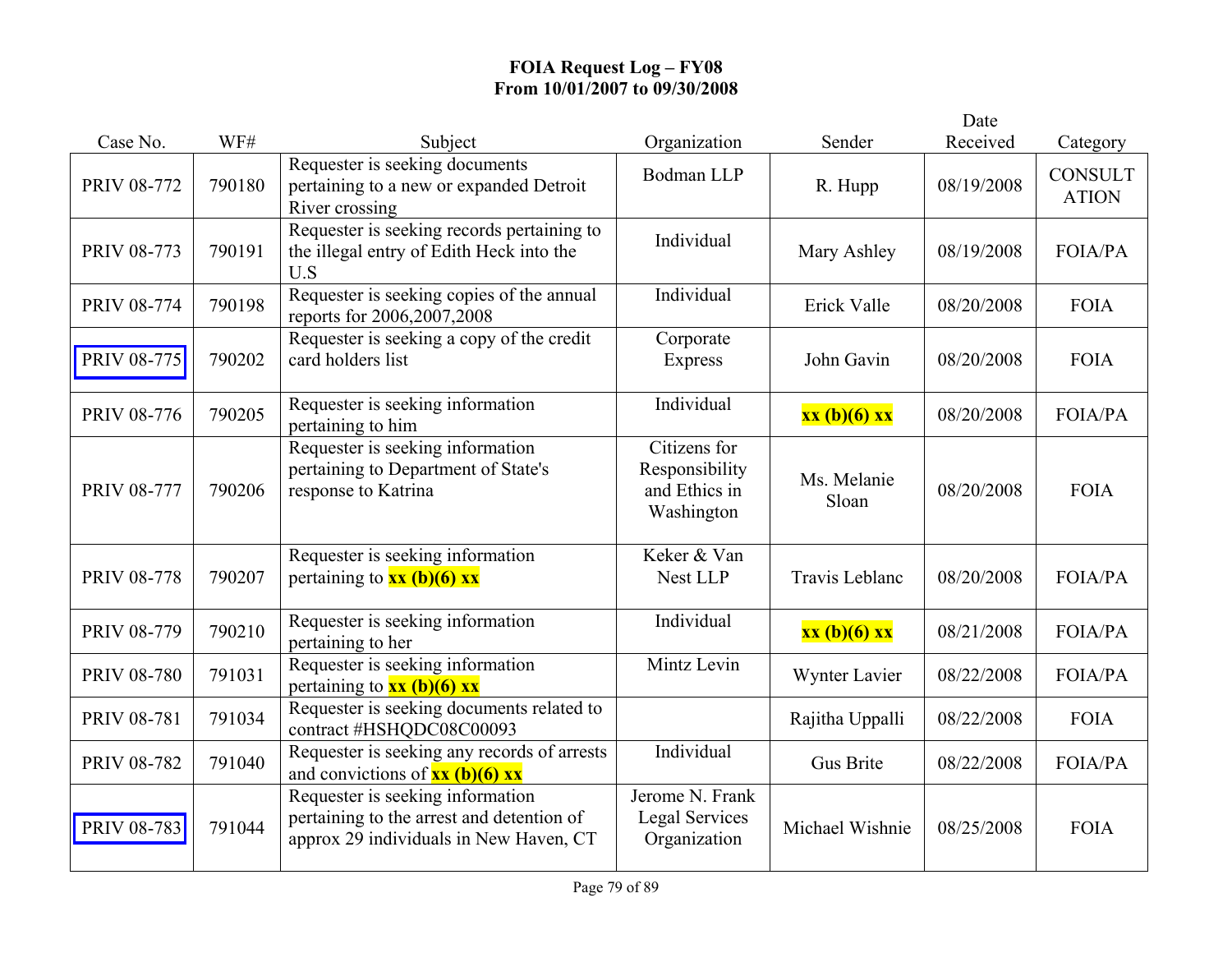|                    |        |                                                                                                                                                                                      |                                            |                       | Date       |                                |
|--------------------|--------|--------------------------------------------------------------------------------------------------------------------------------------------------------------------------------------|--------------------------------------------|-----------------------|------------|--------------------------------|
| Case No.           | WF#    | Subject                                                                                                                                                                              | Organization                               | Sender                | Received   | Category                       |
| <b>PRIV 08-784</b> | 791271 | Requester is seeking a list of purchase<br>card holders                                                                                                                              | Gatekeepers<br>Internet<br>Marketing, Inc. | Omar Nolan            | 08/25/2008 | <b>FOIA</b>                    |
| PRIV 08-785        | 791249 | Requester is seeking investigative reports<br>pertaining to him                                                                                                                      |                                            | xx (b)(6) xx          | 08/26/2008 | FOIA/PA                        |
| <b>PRIV 08-786</b> | 791251 | Requester is seeking al information<br>pertaining to John McLoughlin                                                                                                                 | Record Copy<br>Services                    | Julia Bryson          | 08/27/2008 | <b>FOIA/PA</b>                 |
| <b>PRIV 08-787</b> | 791253 | Requester is seeking information<br>pertaining to $xx$ (b)(6) xx                                                                                                                     | Individual                                 | Rashida Ivy           | 08/27/2008 | <b>FOIA/PA</b>                 |
| <b>PRIV 08-788</b> | 791256 | Requester is seeking any information<br>pertaining to his background investigation                                                                                                   | Individual                                 | xx (b)(6) xx          | 08/28/2008 | <b>FOIA/PA</b>                 |
| PRIV 08-789        | 791257 | Requester is seeking all information<br>pertaining to Gov't vehicles                                                                                                                 | <b>First Defense</b>                       | Chris Badsey          | 08/28/2008 | <b>FOIA</b>                    |
| <b>PRIV 08-790</b> | 791331 | Requester is seeking CIA docs                                                                                                                                                        | Individual                                 | Richard Irwin         | 08/28/2008 | <b>CONSULT</b><br><b>ATION</b> |
| PRIV 08-791        | 791619 | Requester is seeking a list of "covered<br>executive branch officials" in DHS                                                                                                        | Troutman<br>Sanders LLP                    | William Still         | 08/25/2008 | <b>FOIA</b>                    |
| PRIV 08-792        | 791812 | Requester seeks records relating to the<br>development of policy or guidance on the<br>use of home smoke alarms, to specifically<br>include the use of photoelectric smoke<br>alarms | <b>Boston Fire</b><br>Department           | Mr. Joseph<br>Fleming | 08/28/2008 | <b>FOIA</b>                    |
| PRIV 08-793        | 791815 | Requester seeks a copy of the DHS<br>Management Directive MD 0007.1,<br>Information Technology Integration and<br>Management                                                         | Federal Sources,<br>Inc                    | Lynne Skelley         | 09/02/2008 | <b>FOIA</b>                    |
| PRIV 08-794        | 791823 | Requester seeks records related to her, to<br>specifically include investigations of<br>groups to which she has belonged.<br>Requester is a U.S. Citizen.                            | Individual                                 | xx (b)(6) xx          | 09/02/2008 | <b>FOIA/PA</b>                 |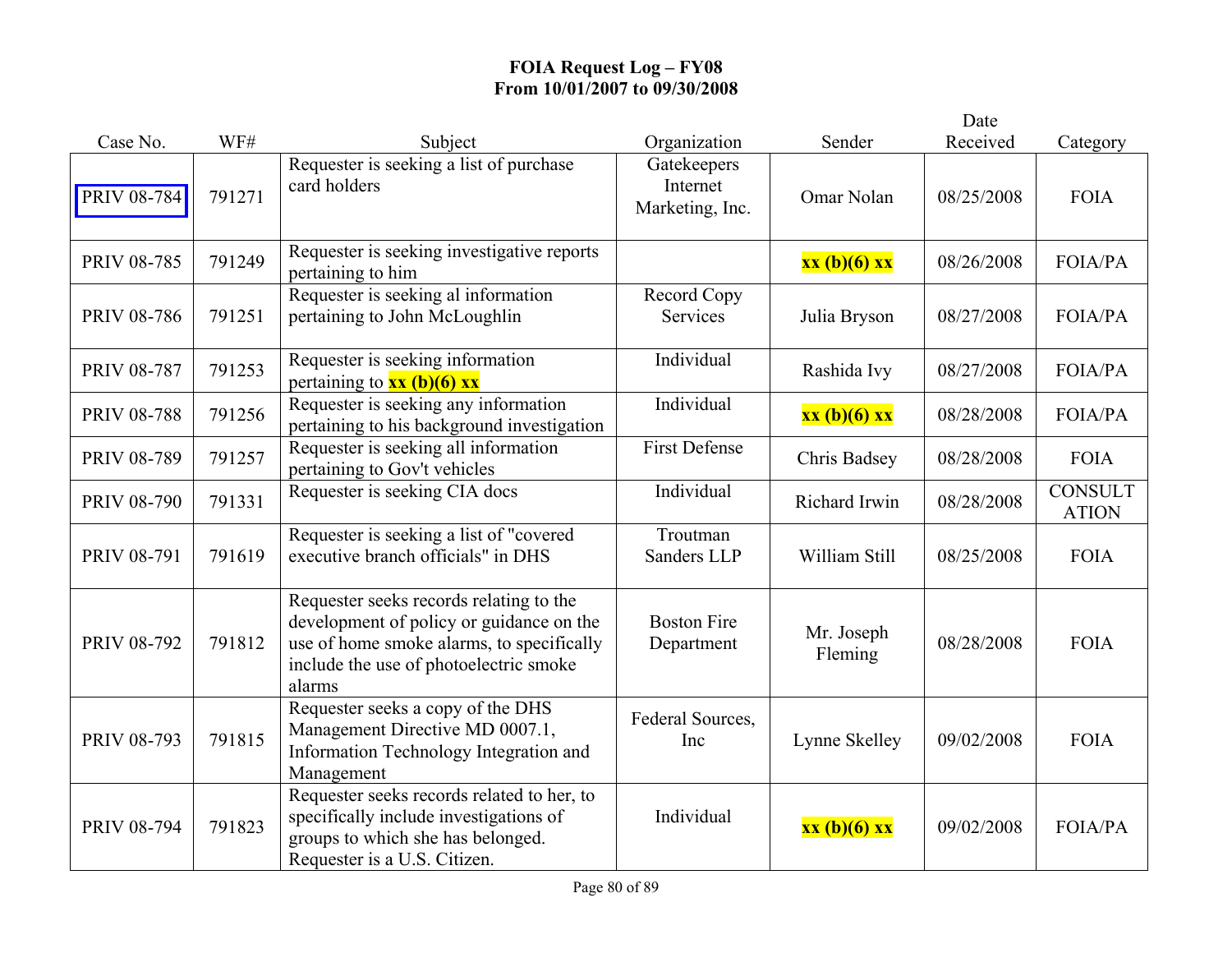|                    |        |                                                                                                                                                                                                                                                                                            |                                                                          |                          | Date       |                                |
|--------------------|--------|--------------------------------------------------------------------------------------------------------------------------------------------------------------------------------------------------------------------------------------------------------------------------------------------|--------------------------------------------------------------------------|--------------------------|------------|--------------------------------|
| Case No.           | WF#    | Subject                                                                                                                                                                                                                                                                                    | Organization                                                             | Sender                   | Received   | Category                       |
| PRIV 08-795        | 791826 | Requester seeks all correspondence<br>between Alaska Governor Sarah Palin and<br>DHS Office of the Secretary.                                                                                                                                                                              | The Associated<br>Press                                                  | Ms. Sharon<br>Theimer    | 09/02/2008 | <b>FOIA</b>                    |
| <b>PRIV 08-796</b> | 791827 | Requester seeks all correspondence<br>between Senator Joseph Biden and DHS<br>Office of the Secretary between January<br>2007 and the present.                                                                                                                                             | The Associated<br>Press                                                  | Ms. Sharon<br>Theimer    | 09/02/2008 | <b>FOIA</b>                    |
| PRIV 08-797        | 792175 | Requester seeks all records pertaining to<br>FEMA Application No. 939483793,<br>Disaster No. 1603, and their client, $\mathbf{x} \mathbf{x}$<br>$(b)(6)$ xx                                                                                                                                | Pugh, Jones,<br>Johnson &<br>Quandt, P.C.                                | Ms. Lucy<br>Gonzalez     | 09/05/2008 | <b>FOIA/PA</b>                 |
| <b>PRIV 08-798</b> | 792176 | Requester seeks all information on xx<br>$(b)(6)$ xx, believed to be an American<br>Citizen.                                                                                                                                                                                               | Vaquerano Law<br>Firm, P.C.<br><b>Great Southwest</b><br><b>Building</b> | Ms. Soledad<br>Vaquerano | 09/05/2008 | FOIA/PA                        |
| PRIV 08-799        | 792180 | Requester seeks contact information for<br>positions within DHS, including Human<br>Relations Directors, Civil Rights<br>Directors, EEO Directors, Labor Relations<br>Directors, Workers' Compensation<br>Directors, Training Directors, Personnel<br>Offices, OGC Offices, EEO Counselors | Dewey<br>Publications, Inc.                                              | Ms. Anna Dick            | 09/05/2008 | <b>FOIA</b>                    |
| <b>PRIV 08-800</b> | 792606 | Requester seeks records relating to the<br>prosecution of U.S. Border Patrol Agents<br>Ramos and Compean over a shooting<br>incident in Texas on February 17, 2005.                                                                                                                        | Judicial Watch                                                           | Tegan Millspaw           | 09/04/2008 | <b>CONSULT</b><br><b>ATION</b> |
| <b>PRIV 08-801</b> | 792851 | Requester seeks copies of the letter or<br>memoranda requesting CRCL conduct a<br>Functional Review of the Coast Guard<br>Office of Civil Rights, to include all<br>correspondence related to the<br>Department's schedule for conducting this<br><b>Functional Review</b>                 | The Coast Guard<br>Report                                                | Mr. Thomas<br>Jackson    | 09/08/2008 | <b>FOIA</b>                    |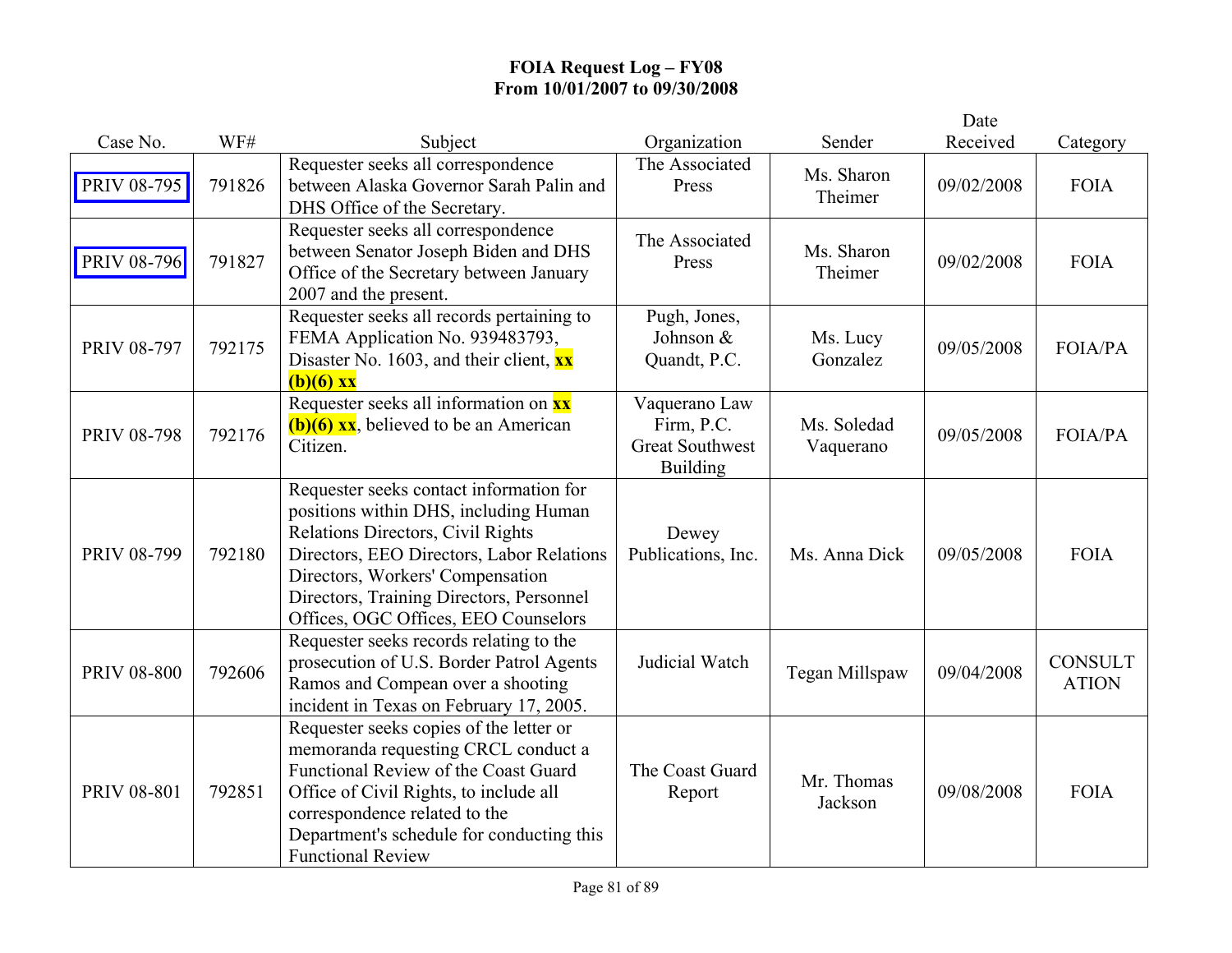|                    |        |                                                                                                                                                                                                                                                                                                                                                                                                                            |                                                            |                     | Date       |                |
|--------------------|--------|----------------------------------------------------------------------------------------------------------------------------------------------------------------------------------------------------------------------------------------------------------------------------------------------------------------------------------------------------------------------------------------------------------------------------|------------------------------------------------------------|---------------------|------------|----------------|
| Case No.           | WF#    | Subject                                                                                                                                                                                                                                                                                                                                                                                                                    | Organization                                               | Sender              | Received   | Category       |
| <b>PRIV 08-802</b> | 792856 | Requester seeks a full citation to, and<br>complete copies of, any and all documents<br>cited as sources in the Chapters of the<br>DHS National Bio and Agro-Defense<br>Facility (NBAF) Draft Environmental<br>Impact Statement but not listed in the<br>reference section.                                                                                                                                                | Stack &<br>Associates                                      | Ms. Jenny Culler    | 09/08/2008 | <b>FOIA</b>    |
| PRIV 08-803        | 792857 | Requester seeks all DHS and former INS<br>copies of the Attorney General's annual<br>statements of the financial condition of<br>the Immigration Examinations Fee<br>Account (IEFA), all reports to Congress<br>from the S1 on the transfer and division of<br>funds among the SCIS and Bureau of<br>Border Security, and all documentation of<br>transfers of funds from the IEFA to the<br>components of the former INS. | The Legal Aid<br>Society<br><b>Immigration Law</b><br>Unit | Ms. Amy<br>Meselson | 09/08/2008 | <b>FOIA</b>    |
| <b>PRIV 08-804</b> | 792867 | Requester seeks all recorded<br>conversations regarding him that the<br>Office of Security, Undersecretary of<br>Management recorded or requested to be<br>recorded, to include calls to the main line<br>and friends in the Office of Security and<br><b>DNDO</b>                                                                                                                                                         | Individual                                                 | xx (b)(6) xx        | 09/08/2008 | <b>FOIA</b>    |
| <b>PRIV 08-805</b> | 792883 | Requester seeks all agency records<br>involving Helistream, Inc. from 1/1/2000<br>to the present, to include contracts, grants,<br>applications, correspondence and reports.                                                                                                                                                                                                                                               | OC<br>Weekly/Village<br>Voice Media, Inc.                  | Mr. R. Moxley       | 09/08/2008 | <b>FOIA</b>    |
| <b>PRIV 08-806</b> | 792885 | Requester seeks all information pertaining<br>to her.                                                                                                                                                                                                                                                                                                                                                                      | Individual                                                 | xx (b)(6) xx        | 09/10/2008 | <b>FOIA/PA</b> |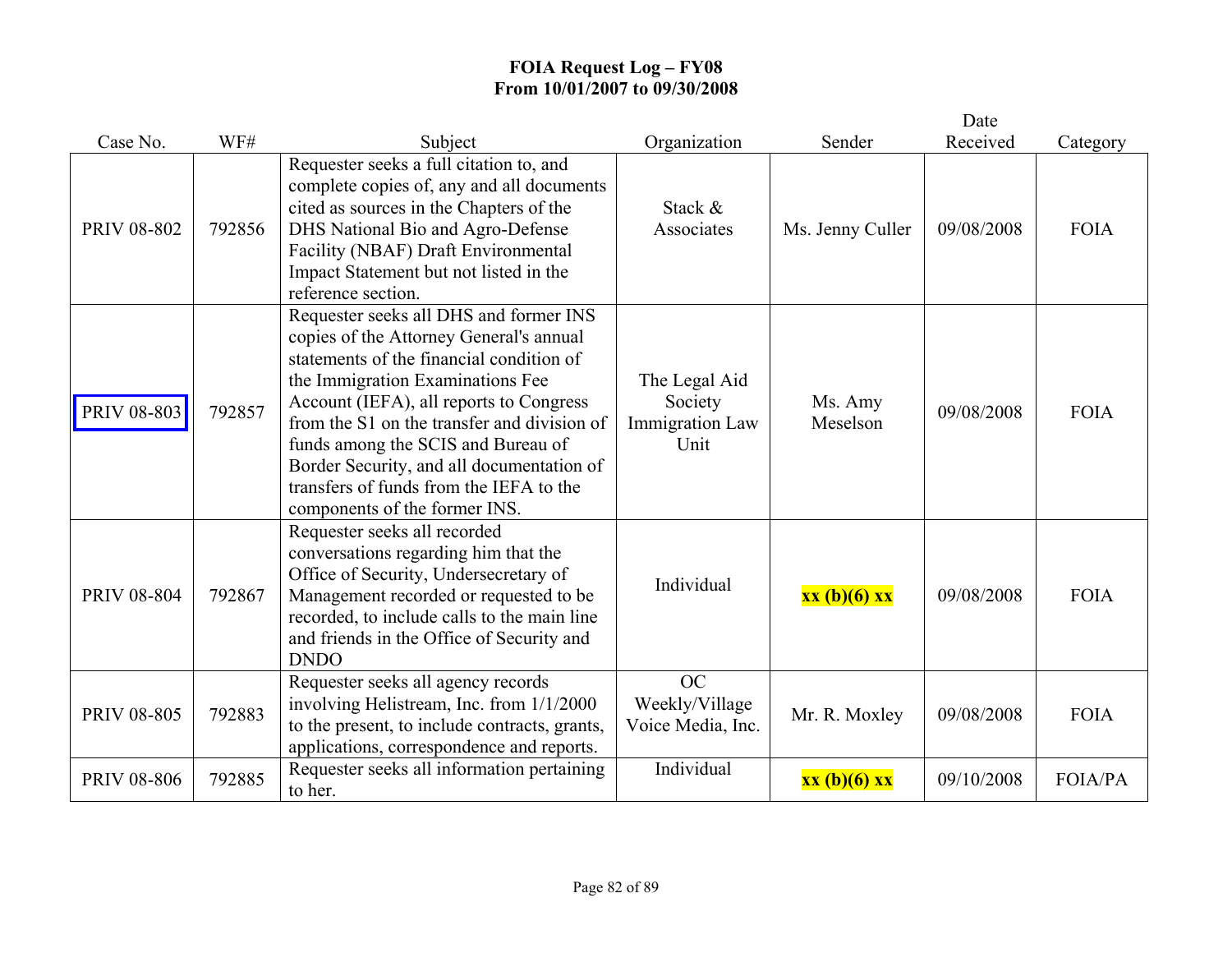|                    |        |                                                                                                                                                                                                                                           |                                                                          |                          | Date       |                |
|--------------------|--------|-------------------------------------------------------------------------------------------------------------------------------------------------------------------------------------------------------------------------------------------|--------------------------------------------------------------------------|--------------------------|------------|----------------|
| Case No.           | WF#    | Subject                                                                                                                                                                                                                                   | Organization                                                             | Sender                   | Received   | Category       |
| <b>PRIV 08-807</b> | 792888 | Requester seeks all information about her<br>client, $\frac{xx(b)(6)xx}{x}$ .                                                                                                                                                             | Vaquerano Law<br>Firm, P.C.<br><b>Great Southwest</b><br><b>Building</b> | Ms. Soledad<br>Vaquerano | 09/09/2008 | <b>FOIA/PA</b> |
| <b>PRIV 08-808</b> | 792889 | Requester seeks information regarding the<br>extent and scope of government<br>surveillance and monitoring of domestic<br>activist groups that organized protests at<br>the 2008 Republican National Convention<br>in St. Paul, Minnesota | Individual                                                               | Mr. David<br>Goodner     | 09/09/2008 | <b>FOIA</b>    |
| <b>PRIV 08-809</b> | 792996 | Requester seeks records related to himself<br>within S&T, FEMA, CBP, USCIS, ICE,<br>and TSA.                                                                                                                                              | xx (b)(6) xx.                                                            | xx (b)(6) xx             | 09/10/2008 | <b>FOIA/PA</b> |
| <b>PRIV 08-810</b> | 793107 | Requester seeks a copy of her background<br>investigation and related decisional<br>records regarding the denial of her<br>security clearance.                                                                                            | Individual                                                               | xx (b)(6) xx             | 09/11/2008 | <b>FOIA/PA</b> |
| PRIV 08-811        | 793108 | Requester seeks assistance in locating xx<br>$(b)(6)$ xx                                                                                                                                                                                  | Vaquerano Law<br>Firm, P.C.<br><b>Great Southwest</b><br><b>Building</b> | Ms. Soledad<br>Vaquerano | 09/10/2008 | <b>FOIA/PA</b> |
| PRIV 08-812        | 793109 | Requester seeks assistance in resolving<br>travel difficulties.                                                                                                                                                                           | Individual                                                               | xx (b)(6) xx             | 09/11/2008 | <b>FOIA/PA</b> |
| PRIV 08-813        | 793110 | Requester seeks all email sent or received<br>by $\frac{xx(b)(6)xx}{xx}$ while using any DHS e-<br>mail account or computer, to specifically<br>include emails which mention or refer to<br>xx (b)(4) xx                                  | Nixon Peabody,<br><b>LLP</b>                                             | Ms. Diana<br>Vilmenay    | 09/11/2008 | <b>FOIA/PA</b> |
| PRIV 08-814        | 793251 | Requester seeks grant awards to NC under<br>the DHS Infrastructure Protection<br>Activities grant, to specifically include a<br>\$7,473,505 grant under the Port Security<br>Grant Program.                                               | Individual                                                               | Mr. Tom Parker           | 09/11/2008 | <b>FOIA</b>    |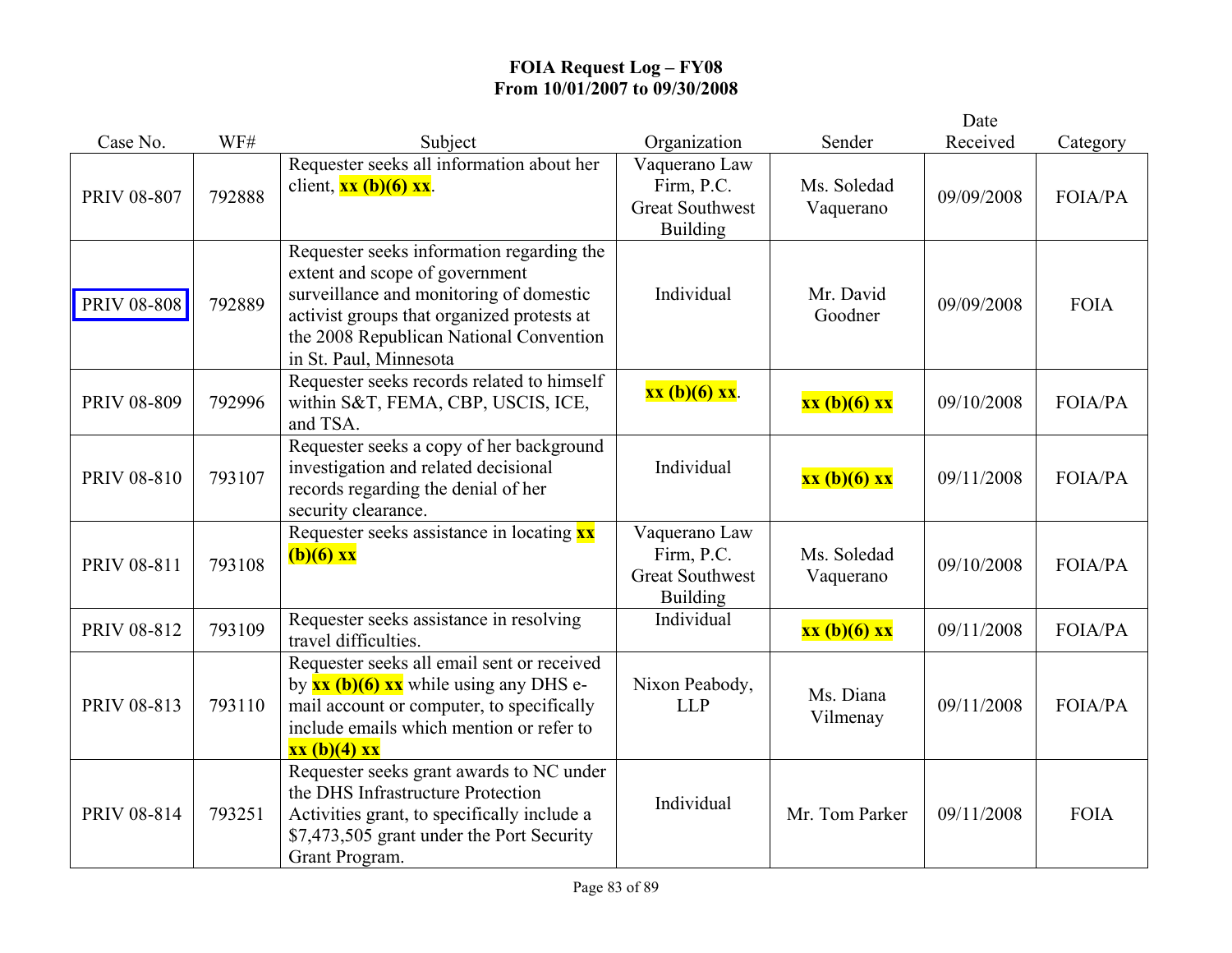|                    |        |                                                                                                                                                                                   |                                                   |                          | Date       |                |
|--------------------|--------|-----------------------------------------------------------------------------------------------------------------------------------------------------------------------------------|---------------------------------------------------|--------------------------|------------|----------------|
| Case No.           | WF#    | Subject                                                                                                                                                                           | Organization                                      | Sender                   | Received   | Category       |
| PRIV 08-815        | 793293 | Requester seeks correspondence relating<br>to the prosecution of US Border Patrol<br>Agents Ramos and Compean. Referral<br>from Dept. of State.                                   | Judicial Watch                                    | Tegan Millspaw           | 09/11/2008 | <b>FOIA</b>    |
| PRIV 08-816        | 793337 | Requester seeks a copy of the credit card<br>holders list                                                                                                                         | Life Infinite, LLC                                | Vadis Frone              | 09/12/2008 | <b>FOIA</b>    |
| PRIV 08-817        | 793373 | Requester seeks all records related to xx<br>(b)(6) $\overline{\text{xx}}$ from 1/1/2008 to the present.                                                                          | Finney, Falk,<br>Lawrence-Berry<br>& Naught, PLLP | Mr. Kevin<br>Naught      | 09/12/2008 | <b>FOIA/PA</b> |
| <b>PRIV 08-818</b> | 794433 | Requester seeks records on her client, xx<br>$(b)(6)$ xx                                                                                                                          |                                                   | Ms. Gracie<br>Cortez     | 09/15/2008 | <b>FOIA/PA</b> |
| PRIV 08-819        | 794440 | Requester seeks information about<br>himself                                                                                                                                      | Individual                                        | xx (b)(6) xx             | 09/15/2008 | <b>FOIA/PA</b> |
| <b>PRIV 08-820</b> | 794449 | Requester seeks the total amount of<br>unclaimed monies reported by each DHS<br>component for the last year, to include a<br>copy of the most recent quarterly report.            | U.S. Claims<br>Services, Inc.                     | Mr. Aaron<br>Hashim      | 09/15/2008 | <b>FOIA</b>    |
| <b>PRIV 08-821</b> | 794451 | Requester seeks a copy of the web site<br>traffic statistics for the public websites<br>administered by DHS                                                                       |                                                   | Mr. Michael<br>Ravnitzky | 09/15/2008 | <b>FOIA</b>    |
| <b>PRIV 08-822</b> | 794454 | Requester seeks information pertaining to<br>him                                                                                                                                  | Individual<br>xx (b)(6) xx                        | xx (b)(6) xx             | 09/15/2008 | <b>FOIA/PA</b> |
| PRIV 08-823        | 794456 | Requester is seeking records pertaining to<br>her client, $\frac{xx(b)(6)xx}{x}$                                                                                                  | Troutman<br>Sanders LLP                           | Ms. Bonnie<br>Kettlewell | 09/15/2008 | <b>FOIA/PA</b> |
| PRIV 08-824        | 794460 | Requester seeks records pertaining to him                                                                                                                                         | Individual                                        | xx (b)(6) xx             | 09/16/2008 | <b>FOIA/PA</b> |
| <b>PRIV 08-825</b> | 794465 | Requester seeks records regarding the<br>implementation of the MOU under the<br>Immigration and Nationality Act between<br>the Los Angeles Sheriff's Department and<br><b>DHS</b> | National<br>Immigration Law<br>Center             | Ms. Nora<br>Preciado     | 09/16/2008 | <b>FOIA</b>    |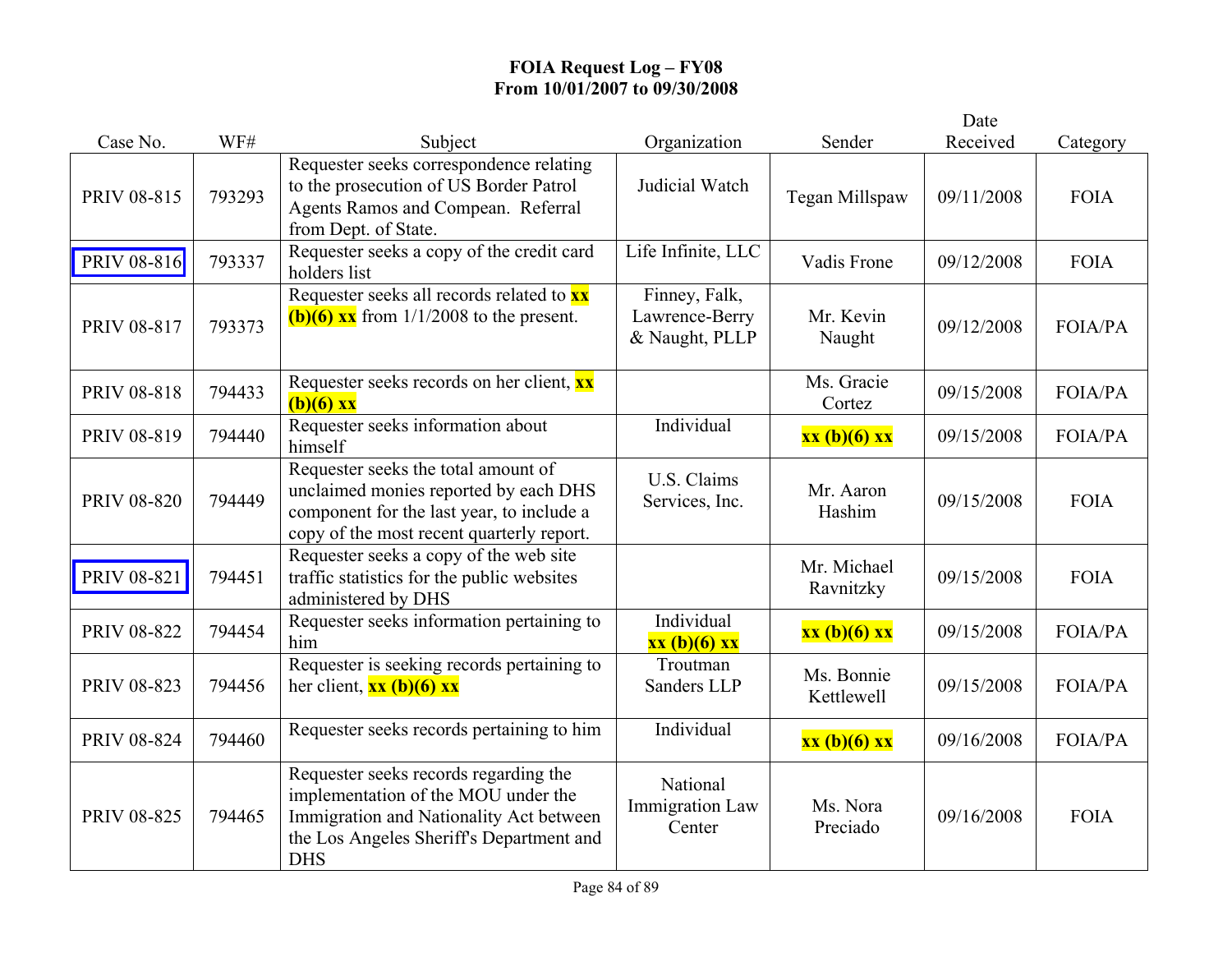|                    |        |                                                                                                                                                                           |                                        |                           | Date       |                                |
|--------------------|--------|---------------------------------------------------------------------------------------------------------------------------------------------------------------------------|----------------------------------------|---------------------------|------------|--------------------------------|
| Case No.           | WF#    | Subject                                                                                                                                                                   | Organization                           | Sender                    | Received   | Category                       |
| <b>PRIV 08-826</b> | 794467 | Requester seeks any 2005-2007 memos or<br>studies to or from the DIRNSA or Deputy<br>DIRNSA with respect to the creation of a<br>Domestic Applications Office within DHS  | Individual                             | Mr. Jeffrey<br>Richelson  | 09/16/2008 | <b>CONSULT</b><br><b>ATION</b> |
| <b>PRIV 08-827</b> | 794468 | Requester seeks records related to his<br>client, $\frac{xx(b)(6)xx}{x}$                                                                                                  | Salmen Navarro<br>& Associates PC      | Hedwin Salmen-<br>Navarro | 09/16/2008 | <b>FOIA/PA</b>                 |
| <b>PRIV 08-828</b> | 794472 | Requesters seek information related to<br>their immigration case                                                                                                          |                                        | xx (b)(6) xx              | 09/16/2008 | <b>FOIA/PA</b>                 |
| PRIV 08-829        | 794481 | Requester seeks copies of his background<br>investigation and all related decisional<br>documents                                                                         | Individual                             | xx (b)(6) xx              | 09/16/2008 | <b>FOIA/PA</b>                 |
| <b>PRIV 08-830</b> | 794492 | Requester seeks records related to them<br>within ICE                                                                                                                     | Individual                             | xx (b)(6) xx              | 09/17/2008 | <b>FOIA/PA</b>                 |
| PRIV 08-831        | 794493 | Requester seeks records related to him                                                                                                                                    | Individual                             | xx (b)(6) xx              | 09/17/2008 | <b>FOIA/PA</b>                 |
| PRIV 08-832        | 794495 | Requester seeks records relating to<br>Agency policies and procedures relevant<br>to ICE female detainees and their medical<br>care for the time period of 2003 - present | Human Rights<br>Watch                  | Ms. Dinah<br>Pokempner    | 09/18/2008 | <b>FOIA</b>                    |
| PRIV 08-833        | 794496 | Requester seeks records pertaining to<br>himself or his business within the FBI                                                                                           | Individual                             | xx (b)(6) xx              | 09/18/2008 | <b>FOIA/PA</b>                 |
| PRIV 08-834        | 794499 | Requester seeks a copy of their<br>immigration records                                                                                                                    | Individual                             | xx (b)(6) xx              | 09/18/2008 | <b>FOIA/PA</b>                 |
| <b>PRIV 08-835</b> | 794501 | Requester seeks a copy of his background<br>investigation and all related decisional<br>records                                                                           | Individual                             | xx (b)(6) xx              | 09/18/2008 | <b>FOIA/PA</b>                 |
| PRIV 08-836        | 794613 | Requester seeks the phone records for Jeff<br>Purdie and Andrew Wheeler.                                                                                                  | Individual                             | Sean Kilbride             | 09/18/2008 | <b>FOIA</b>                    |
| PRIV 08-837        | 794618 | Requester seeks records pertaining to<br>individuals who have died while detained<br>in ICE custody. REFERRAL FROM OIG                                                    | <b>ACLU National</b><br>Prison Project | Mr. Tom Jawetz            | 09/16/2008 | <b>FOIA</b>                    |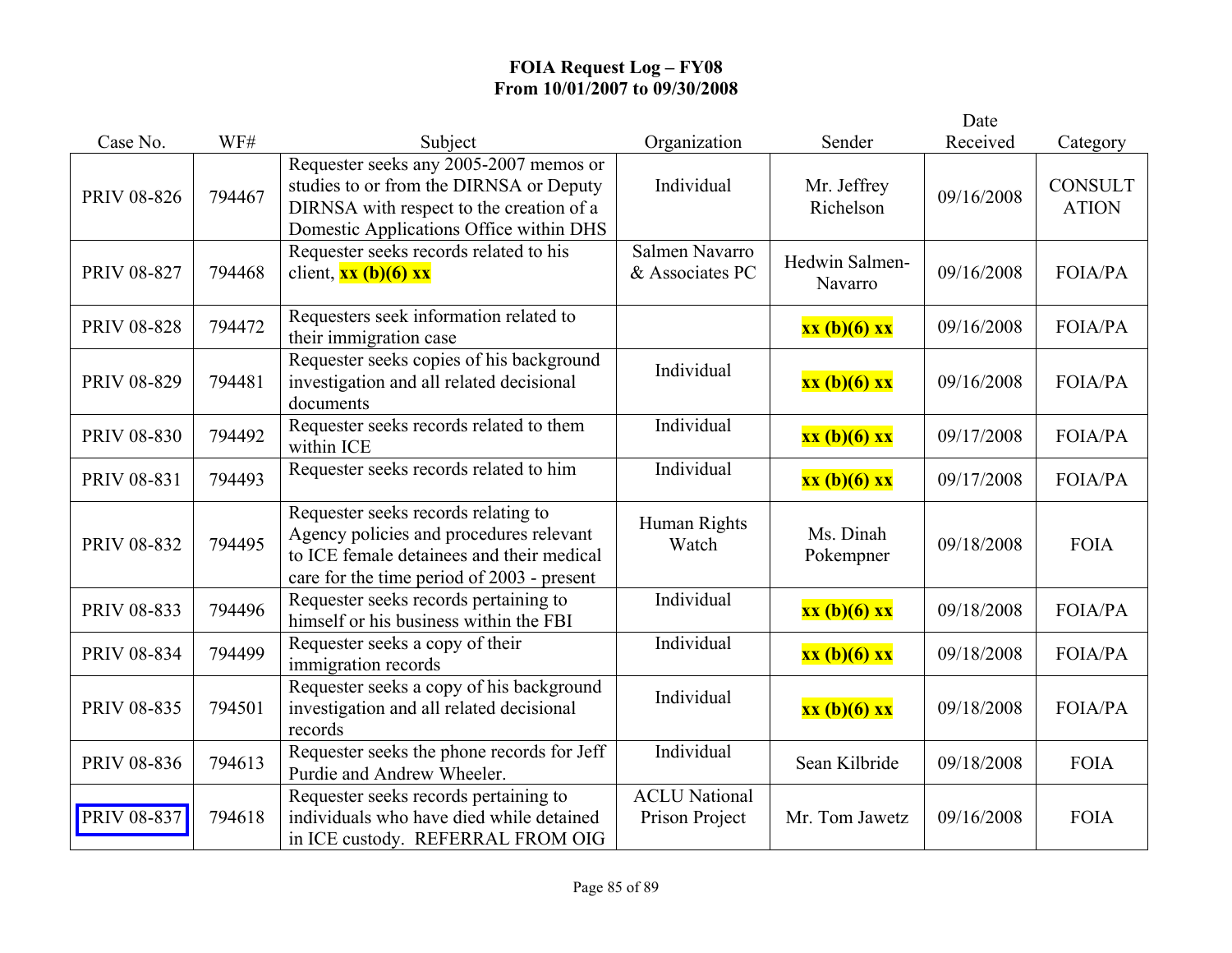|                    |        |                                                                                                                                                                                                          |                                                                                  |                         | Date       |                |
|--------------------|--------|----------------------------------------------------------------------------------------------------------------------------------------------------------------------------------------------------------|----------------------------------------------------------------------------------|-------------------------|------------|----------------|
| Case No.           | WF#    | Subject                                                                                                                                                                                                  | Organization                                                                     | Sender                  | Received   | Category       |
| <b>PRIV 08-838</b> | 794659 | Requester seeks correspondence, memos,<br>and annual reports related to<br>Counternarcotics Enforcement (CNE)                                                                                            | Project on<br>Government<br>Oversight                                            | Mr. Eric<br>Orenstein   | 09/19/2008 | <b>FOIA</b>    |
| PRIV 08-839        | 794711 | Requester seeks records pertaining to<br>FEMA Application No: 939483793                                                                                                                                  | Pugh, Jones,<br>Johnson &<br>Quandt, P.C.                                        | Ms. Lucy<br>Gonzalez    | 09/19/2008 | <b>FOIA</b>    |
| <b>PRIV 08-840</b> | 794733 | Requester seeks records pertaining to him.                                                                                                                                                               | Individual                                                                       | xx (b)(6) xx            | 09/19/2008 | <b>FOIA/PA</b> |
| <b>PRIV 08-841</b> | 794734 | Requester seeks records pertaining to<br>DHS policies on the use of language when<br>discussing topics such as terrorism and the<br>current conflict in Iraq.                                            | Lewis & Clark<br>Law School                                                      | Prof. Bill Chin         | 09/19/2008 | <b>FOIA</b>    |
| PRIV 08-842        | 794735 | Requester seeks a copy of his background<br>investigation and all decisional records<br>thereof.                                                                                                         | Individual                                                                       | xx (b)(6) xx            | 09/19/2008 | <b>FOIA/PA</b> |
| <b>PRIV 08-843</b> | 795882 | Requester seeks records related to Vehicle<br>and Cargo inspection systems                                                                                                                               | The Bowen Law<br>Firm                                                            | Ms. Lecora<br>Bowen     | 09/22/2008 | <b>FOIA</b>    |
| <b>PRIV 08-844</b> | 795887 | Requester seeks records on his client, xx<br>$(b)(6)$ xx.                                                                                                                                                | The Law Office<br>of Clifford J.<br>Geismar, P.A.<br>Crealde Executive<br>Center | Mr. Clifford<br>Geismar | 09/22/2008 | <b>FOIA</b>    |
| <b>PRIV 08-845</b> | 795888 | Requester seeks an incident report from a<br>Social Security Office in Glendale, AZ,<br>concerning him.                                                                                                  | Individual                                                                       | xx (b)(6) xx            | 09/22/2008 | <b>FOIA/PA</b> |
| PRIV 08-846        | 795890 | Requester seeks records pertaining to<br>trucks transporting hazardous materials at<br>the Ambassador Bridge in Detroit, MI, as<br>well as meetings between the requester<br>and DHS regarding the same. |                                                                                  | xx (b)(6) xx            | 09/22/2008 | <b>FOIA</b>    |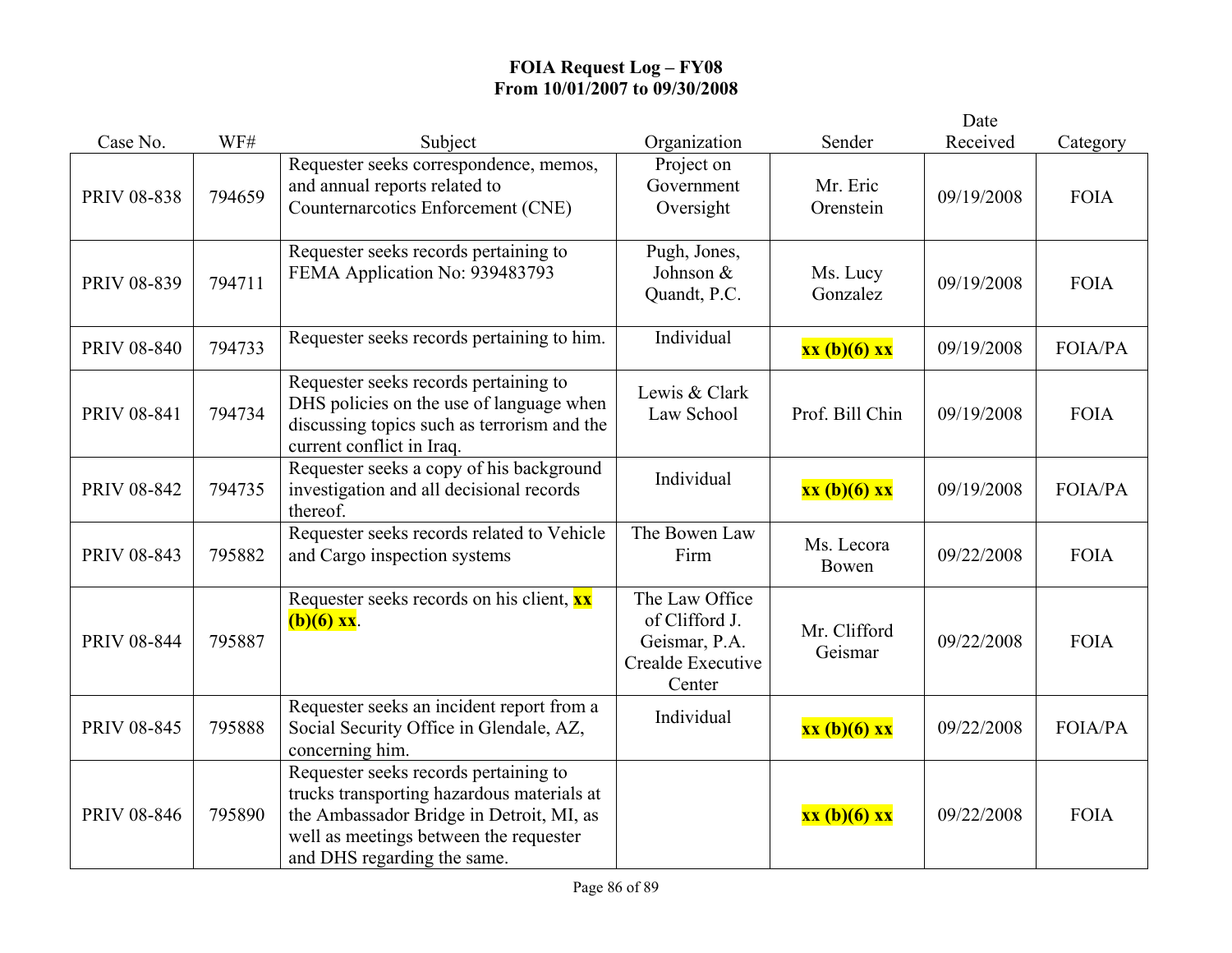|                    |        |                                                                                                                                                                                                                                                                                                                                                              |                                       |                       | Date       |                |
|--------------------|--------|--------------------------------------------------------------------------------------------------------------------------------------------------------------------------------------------------------------------------------------------------------------------------------------------------------------------------------------------------------------|---------------------------------------|-----------------------|------------|----------------|
| Case No.           | WF#    | Subject                                                                                                                                                                                                                                                                                                                                                      | Organization                          | Sender                | Received   | Category       |
| <b>PRIV 08-847</b> | 795894 | Requester seeks information on their<br>client, $\frac{xx(b)(6)xx}{x}$ .                                                                                                                                                                                                                                                                                     |                                       | Ms. Gracie<br>Cortez  | 09/24/2008 | <b>FOIA/PA</b> |
| <b>PRIV 08-848</b> | 795898 | Requester seeks records related to their<br>client, $\frac{xx(b)(6)xx}{x}$ .                                                                                                                                                                                                                                                                                 | Cowan.<br>Liebowitz &<br>Latman, P.C. | Mr. C.J. Erickson     | 09/26/2008 | <b>FOIA/PA</b> |
| <b>PRIV 08-849</b> | 795910 | Requester seeks all records related to the<br>hijacking of Flight 93 on September 11,<br>2001.                                                                                                                                                                                                                                                               | Individual                            | Mr. Edmund<br>Johnson | 09/24/2008 | <b>FOIA</b>    |
| <b>PRIV 08-850</b> | 795912 | Requester seeks all records related to<br>contract # HSCEAM05F00343 and<br>HSTS0306CCAO054, awarded to SAIC                                                                                                                                                                                                                                                  | Individual                            | Ms. Rachel<br>Harmon  | 09/24/2008 | <b>FOIA</b>    |
| <b>PRIV 08-851</b> | 795931 | Requester seeks all records related to<br>himself within all Government Agencies                                                                                                                                                                                                                                                                             | Individual                            | xx (b)(6) xx          | 09/26/2008 | FOIA/PA        |
| PRIV 08-852        | 795932 | Requester seeks a copy of the basic<br>contract and statement of work for<br>contract # HSFEOP09C00005, awarded to<br><b>Clark Construction</b>                                                                                                                                                                                                              |                                       | Rajitha Uppalli       | 09/25/2008 | <b>FOIA</b>    |
| PRIV 08-853        | 795934 | Requester seeks a cull citation to, and<br>complete copies of, any and all<br>documents, reports and/or articles that<br>were cited as sources in the Chapters of<br>the U.S. Department of Homeland<br>Security national Bio and Agro-Defense<br>Facility (NBAF) Draft Environmental<br>Impact Statement (DEIS) but not listed in<br>the Reference Section. | Stack &<br>Associates                 | Ms. Jenny Culler      | 09/25/2008 | <b>FOIA</b>    |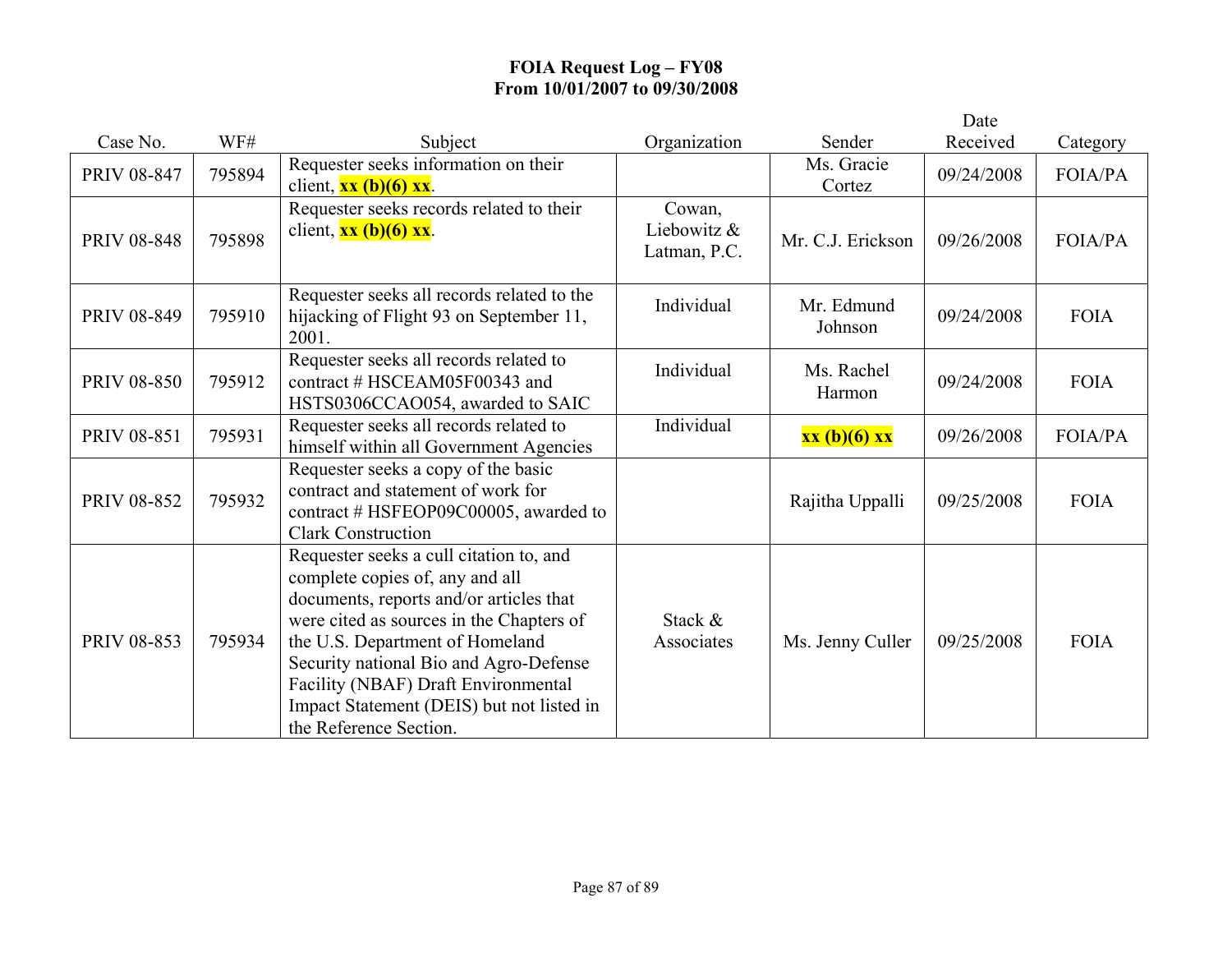|                    |        |                                                                                                                                                                                                                                                                                                                               |                                                                            |                        | Date       |                |
|--------------------|--------|-------------------------------------------------------------------------------------------------------------------------------------------------------------------------------------------------------------------------------------------------------------------------------------------------------------------------------|----------------------------------------------------------------------------|------------------------|------------|----------------|
| Case No.           | WF#    | Subject                                                                                                                                                                                                                                                                                                                       | Organization                                                               | Sender                 | Received   | Category       |
| <b>PRIV 08-854</b> | 795936 | Requester seeks records relating to the<br>number of border guards, cost of border<br>patrol and incidences of arrest, as well as<br>documents relating to the number of<br>people caught annually attempting to<br>illegally cross the border; and Border<br>Crossing Information DHS/CBP-007, July<br>25, 2008, 73 FR 43457 | Individual                                                                 | Ms. Natallia<br>Zhurko | 09/25/2008 | <b>FOIA</b>    |
| <b>PRIV 08-855</b> | 795939 | Requester seeks records related to DHS<br>reports for Congress concerning the<br>Immigration Examinations Fee Account                                                                                                                                                                                                         | The Legal Aid<br>Society<br><b>Immigration Law</b><br>Unit                 | Ms. Amy<br>Meselson    | 09/25/2008 | <b>FOIA</b>    |
| PRIV 08-856        | 795941 | Requester seeks records related to contract<br>#EMW2003CO0181.                                                                                                                                                                                                                                                                | Input                                                                      | Mr. Bruce Thayer       | 09/25/2008 | <b>FOIA</b>    |
| <b>PRIV 08-857</b> | 796166 | Requester seeks all releasable portions of<br>contract #s HSHQDC-08-C-00139 and<br>HSHQDC-08-C-00134                                                                                                                                                                                                                          |                                                                            | Rajitha Uppalli        | 09/26/2008 | <b>FOIA</b>    |
| <b>PRIV 08-858</b> | 796169 | Requester seeks all releasable portions of<br>contract #s HSHQDC-08-C-00132 and<br>HSHQDC-08-C-00128.                                                                                                                                                                                                                         |                                                                            | Rajitha Uppalli        | 09/26/2008 | <b>FOIA</b>    |
| <b>PRIV 08-859</b> | 796618 | Requester seeks records of statistics<br>regarding deportation and removal of<br>criminal aliens from 1990-2007.                                                                                                                                                                                                              | Benjamin N.<br>Cardozo School<br>of Law<br>Labor &<br>Employment<br>Clinic | Ms. Amy Wopler         | 09/29/2008 | <b>FOIA</b>    |
| <b>PRIV 08-860</b> | 796620 | Requester seeks all records, agreements,<br>lists, grants of immunity, and grants of<br>protected status pertaining to a list of<br>individuals and organizations.                                                                                                                                                            | Patton Boggs,<br><b>LLP</b>                                                | Ms. Aubrey<br>Rothrock | 09/30/2008 | <b>FOIA/PA</b> |
| <b>PRIV 08-861</b> | 796622 | Requester seeks a list of all SES members<br>within DHS from $1/1/2002$ , to the present.                                                                                                                                                                                                                                     | Propublica                                                                 | Ms. Sharona<br>Coutts  | 09/29/2008 | <b>FOIA</b>    |